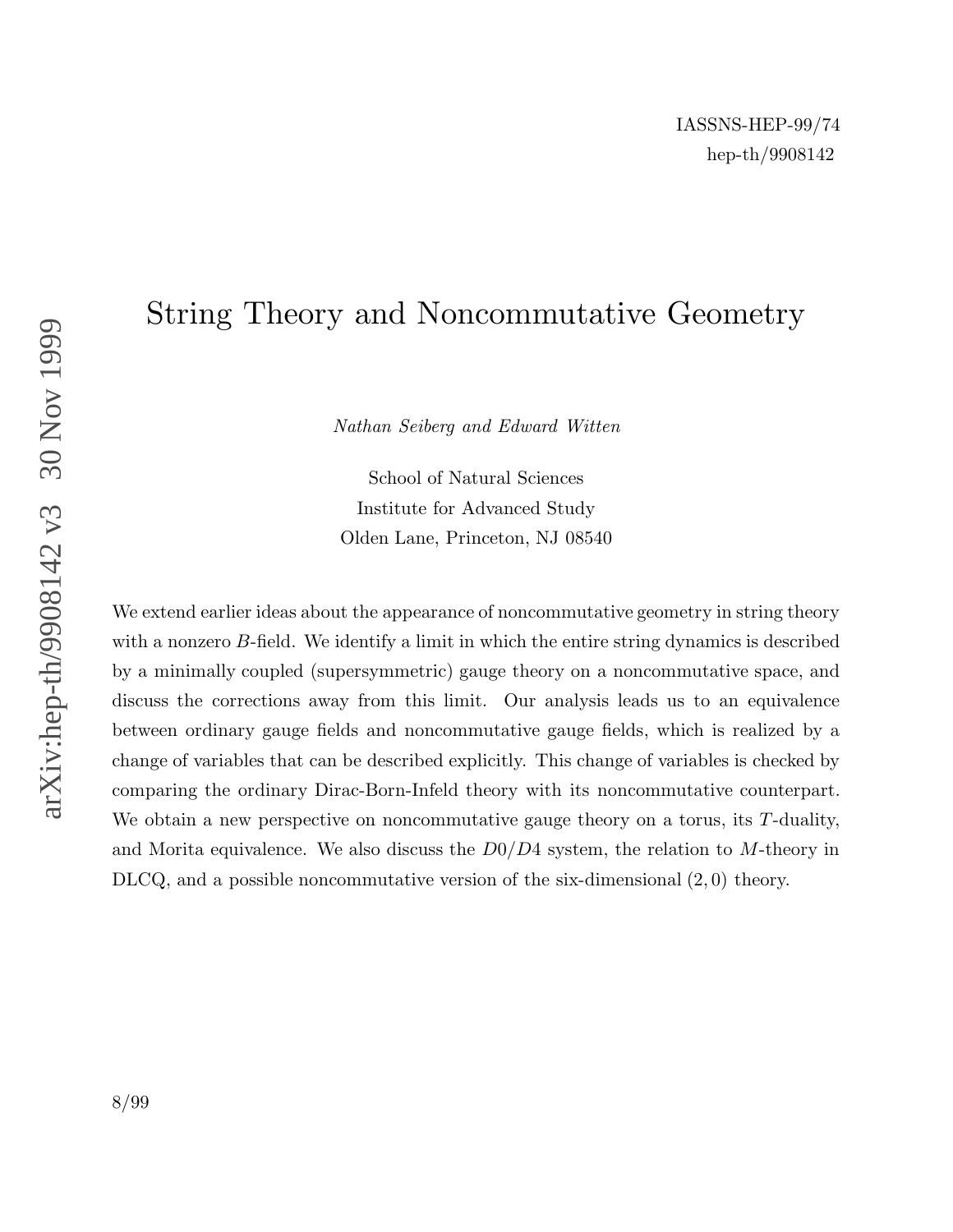#### 1. Introduction

The idea that the spacetime coordinates do not commute is quite old [[1\]](#page-95-0). It has been studied by many authors both from a mathematical and a physical perspective. The theory of operator algebras has been suggested as a framework for physics in noncommutative spacetime – see  $\lbrack 2\rbrack$  for an exposition of the philosophy – and Yang-Mills theory on a noncommutative torus has been proposed as an example [[3\]](#page-95-0). Though this example at first sight appears to be neither covariant nor causal, it has proved to arise in string theory in a definite limit [\[4](#page-95-0)], with the noncovariance arising from the expectation value of a background field. This analysis involved toroidal compactification, in the limit of small volume, with fixed and generic values of the worldsheet theta angles. This limit is fairly natural in the context of the matrix model of M-theory [[5](#page-95-0),[6\]](#page-95-0), and the original discussion was made in this context. Indeed, early work relating membranes to large matrices [[7\]](#page-95-0), has motivated in [[8,9](#page-95-0)] constructions somewhat similar to [[3\]](#page-95-0). For other thoughts about applications of noncommutative geometry in physics, see e.g. [[10\]](#page-95-0). Noncommutative geometry has also been used as a framework for open string field theory [[11\]](#page-95-0).

Part of the beauty of the analysis in  $|4|$  was that T-duality acts within the noncommutative Yang-Mills framework, rather than, as one might expect, mixing the modes of noncommutative Yang-Mills theory with string winding states and other stringy excitations. This makes the framework of noncommutative Yang-Mills theory seem very powerful.

Subsequent work has gone in several directions. Additional arguments have been presented extracting noncommutative Yang-Mills theory more directly from open strings without recourse to matrix theory [[12-](#page-95-0)[16\]](#page-96-0). The role of Morita equivalence in establishing T-duality has been understood more fully  $(17,18)$ . The modules and their T-dualities have been reconsidered in a more elementary language [[19-21\]](#page-96-0), and the relation to the Dirac-Born-Infeld Lagrangian has been explored [[20,21](#page-96-0)]. The BPS spectrum has been more fully understood [\[19](#page-96-0),[20,22\]](#page-96-0). Various related aspects of noncommutative gauge theories have been discussed in [[23-](#page-96-0)[32\]](#page-97-0). Finally, the authors of [[33\]](#page-97-0) suggested interesting relations between noncommutative gauge theory and the little string theory [\[34](#page-97-0)].

## Large Instantons And The  $\alpha'$  Expansion

Our work has been particularly influenced by certain further developments, including the analysis of instantons on a noncommutative  $\mathbb{R}^4$  [\[35](#page-97-0)]. It was shown that instantons on a noncommutative  $\mathbb{R}^4$  can be described by adding a constant (a Fayet-Iliopoulos term)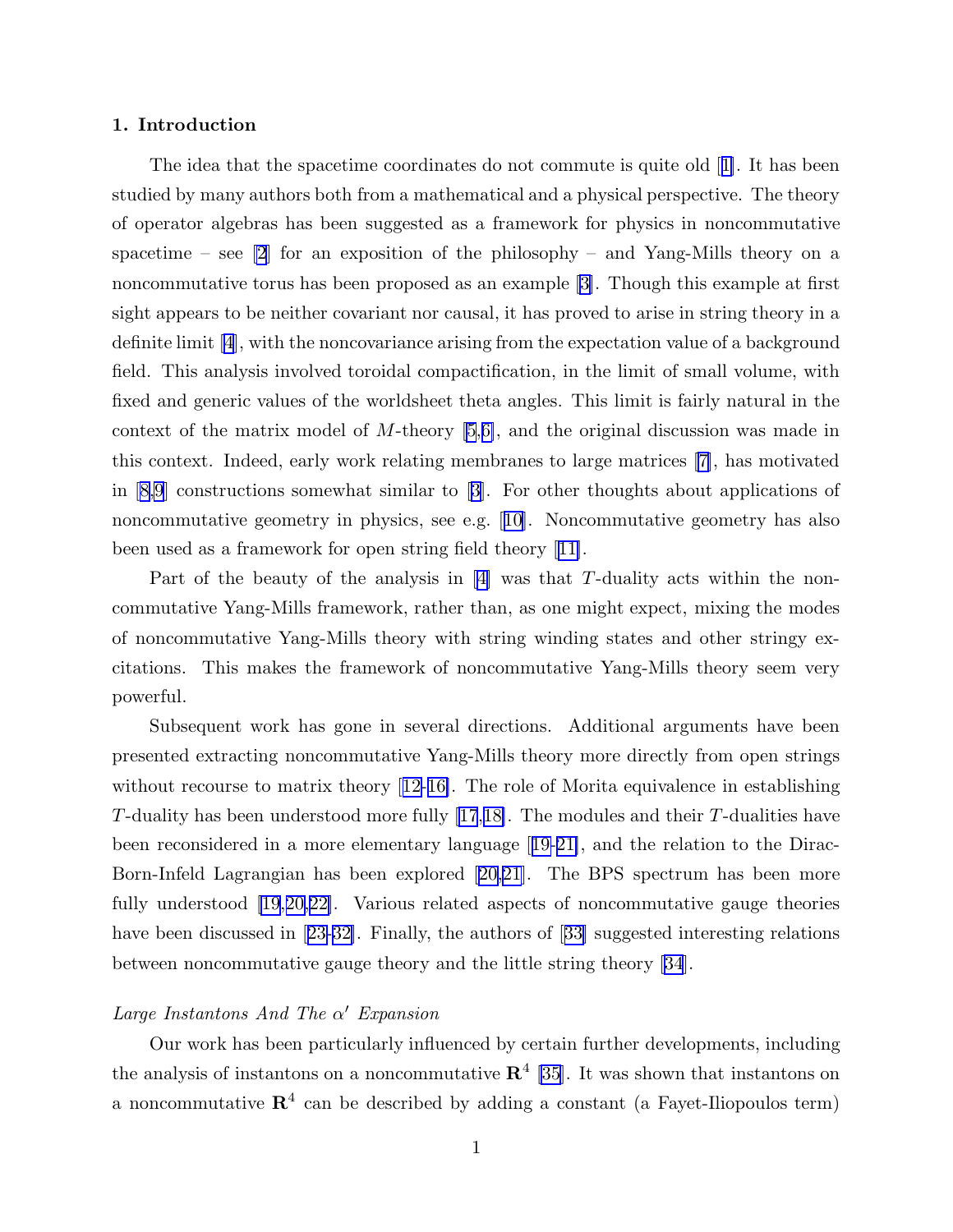to the ADHM equations. This constant had been argued, following [[36\]](#page-97-0), to arise in the description of instantons on D-branes upon turning on a constant B-field [\[37](#page-97-0)], <sup>1</sup> so putting the two facts together it was proposed that instantons on branes with a B-field should be described by noncommutative Yang-Mills theory [\[35](#page-97-0),[38\]](#page-97-0).

Another very cogent argument for this is as follows. Consider  $N$  parallel threebranes of Type IIB. They can support supersymmetric configurations in the form of  $U(N)$  instantons. If the instantons are large, they can be described by the classical self-dual Yang-Mills equations. If the instantons are small, the classical description of the instantons is no longer good. However, it can be shown that, at  $B = 0$ , the instanton moduli space M in string theory coincides precisely with the classical instanton moduli space. The argument for this is presented in section 2.3. In particular,  $\mathcal M$  has the small instanton singularities that are familiar from classical Yang-Mills theory. The significance of these singularities in string theory is well known: they arise because an instanton can shrink to a point and escape as a  $-1$ -brane [[39](#page-97-0),[40\]](#page-97-0). Now if one turns on a B-field, the argument that the stringy instanton moduli space coincides with the classical instanton moduli space fails, as we will also see in section 2.3. Indeed, the instanton moduli space must be corrected for nonzero B. The reason is that, at nonzero  $B$  (unless  $B$  is anti-self-dual) a configuration of a threebrane and a separated −1-brane is not BPS, 2 so an instanton on the threebrane cannot shrink to a point and escape. The instanton moduli space must therefore be modified, for nonzero B, to eliminate the small instanton singularity. Adding a constant to the ADHM equations resolves the small instanton singularity [[41\]](#page-97-0), and since going to noncommutative  $\mathbb{R}^4$  does add this constant [[35\]](#page-97-0), this strongly encourages us to believe that instantons with the B-field should be described as instantons on a noncommutative space.

This line of thought leads to an apparent paradox, however. Instantons come in all sizes, and however else they can be described, big instantons can surely be described by conventional Yang-Mills theory, with the familiar stringy  $\alpha'$  corrections that are of higher dimension, but possess the standard Yang-Mills gauge invariance. The proposal in [\[35](#page-97-0)] implies, however, that the large instantons would be described by classical Yang-Mills equations with corrections coming from the noncommutativity of spacetime. For these two

<sup>&</sup>lt;sup>1</sup> One must recall that in the presence of a D-brane, a constant B-field cannot be gauged away and can in fact be reinterpreted as a magnetic field on the brane.

 $2$  This is shown in a footnote in section 4.2; the configurations in question are further studied in section 5.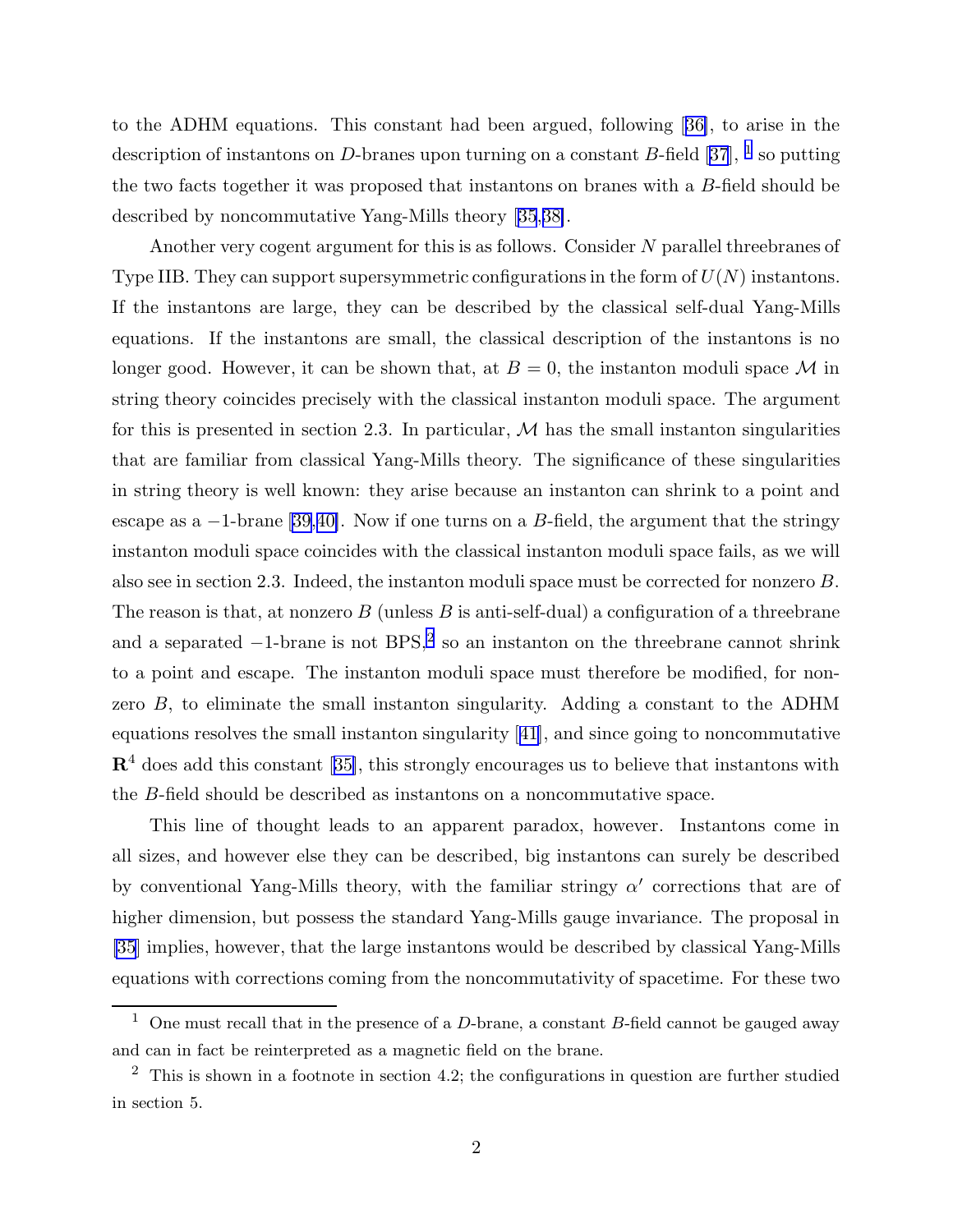viewpoints to agree means that noncommutative Yang-Mills theory must be equivalent to ordinary Yang-Mills theory perturbed by higher dimension, gauge-invariant operators. To put it differently, it must be possible (at least to all orders in a systematic asymptotic expansion) to map noncommutative Yang-Mills fields to ordinary Yang-Mills fields, by a transformation that maps one kind of gauge invariance to the other and adds higher dimension terms to the equations of motion. This at first sight seems implausible, but we will see in section 3 that it is true.

Applying noncommutative Yang-Mills theory to instantons on  $\mathbb{R}^4$  leads to another puzzle. The original application of noncommutative Yang-Mills to string theory [[4\]](#page-95-0) involved toroidal compactification in a small volume limit. The physics of noncompact  $\mathbb{R}^4$  is the opposite of a small volume limit! The small volume limit is also puzzling even in the case of a torus; if the volume of the torus the strings propagate on is taken to zero, how can we end up with a noncommutative torus of finite size, as has been proposed? Therefore, a reappraisal of the range of usefulness of noncommutative Yang-Mills theory seems called for. For this, it is desireable to have new ways of understanding the description of Dbrane phenomena in terms of physics on noncommuting spacetime. A suggestion in this direction is given by recent analyses arguing for noncommutativity of string coordinates in the presence of a  $B$ -field, in a Hamiltonian treatment [[14\]](#page-95-0) and also in a worldsheet treatment that makes the computations particularly simple [\[15](#page-96-0)]. In the latter paper, it was suggested that rather classical features of the propagation of strings in a constant magnetic field [\[42](#page-97-0),[43\]](#page-97-0) can be reinterpreted in terms of noncommutativity of spacetime.

In the present paper, we will build upon these suggestions and reexamine the quantization of open strings ending on D-branes in the presence of a B-field. We will show that noncommutative Yang-Mills theory is valid for some purposes in the presence of any nonzero constant B-field, and that there is a systematic and efficient description of the physics in terms of noncommutative Yang-Mills theory when B is large. The limit of a torus of small volume with fixed theta angle (that is, fixed periods of  $B$ ) [[4,12\]](#page-95-0) is an example with large B, but it is also possible to have large B on  $\mathbb{R}^n$  and thereby make contact with the application of noncommutative Yang-Mills to instantons on  $\mathbb{R}^4$ . An important element in our analysis is a distinction between two different metrics in the problem. Distances measured with respect to one metric are scaled to zero as in  $\vert 4,12 \vert$ . However, the noncommutative theory is on a space with a different metric with respect to which all distances are nonzero. This guarantees that both on  $\mathbb{R}^n$  and on  $\mathbb{T}^n$  we end up with a theory with finite metric.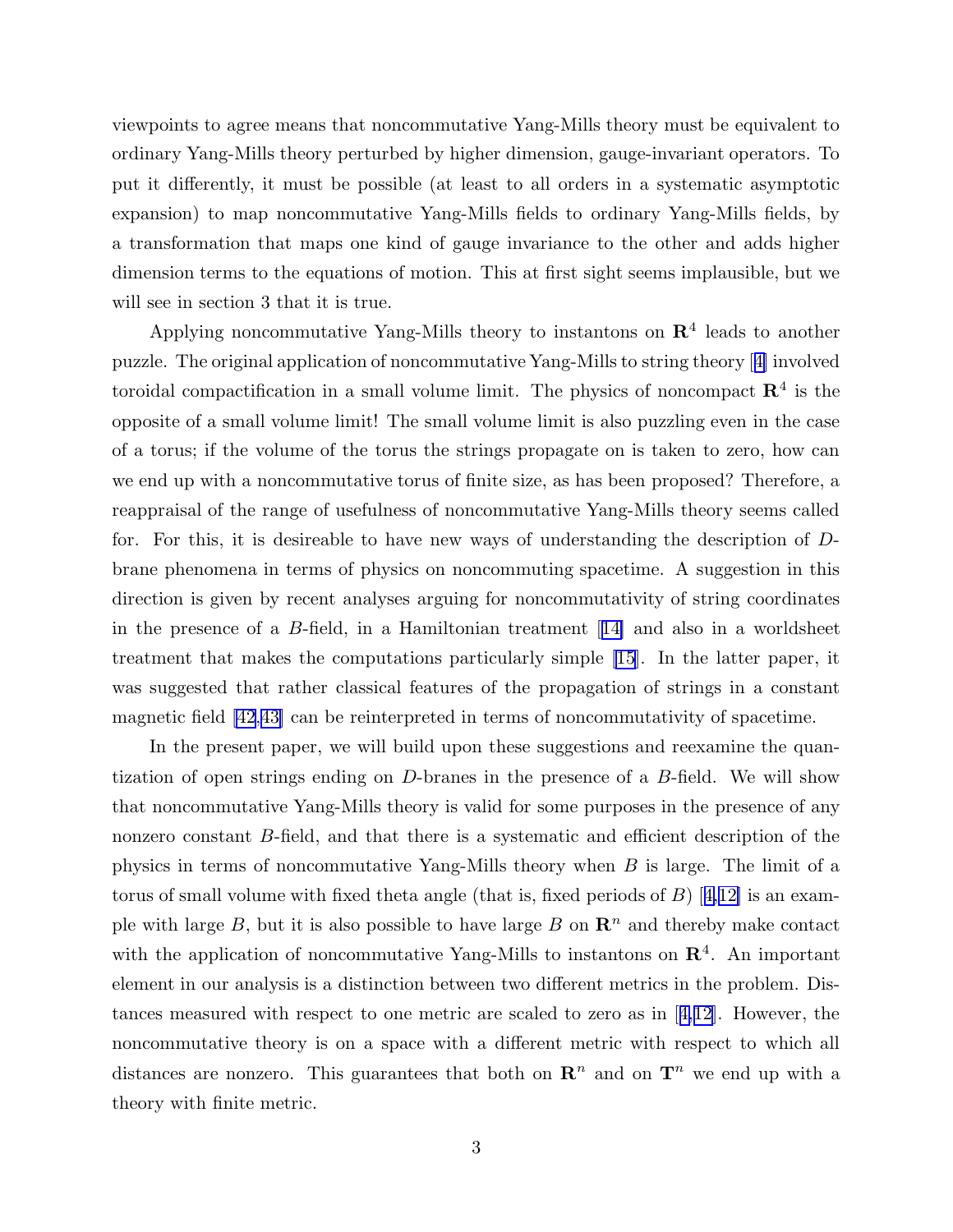#### Organization Of The Paper

This paper is organized as follows. In section 2, we reexamine the behavior of open strings in the presence of a constant  $B$ -field. We show that, if one introduces the right variables, the B dependence of the effective action is completely described by making spacetime noncommutative. In this description, however, there is still an  $\alpha'$  expansion with all of its usual complexity. We further show that by taking  $B$  large or equivalently by taking  $\alpha' \to 0$  holding the effective open string parameters fixed, one can get an effective description of the physics in terms of noncommutative Yang-Mills theory. This analysis makes it clear that two different descriptions, one by ordinary Yang-Mills fields and one by noncommutative Yang-Mills fields, differ by the choice of regularization for the world-sheet theory. This means that (as we argued in another way above) there must be a change of variables from ordinary to noncommutative Yang-Mills fields. Once one is convinced that it exists, it is not too hard to find this transformation explicitly: it is presented in section 3. In section 4, we make a detailed exploration of the two descriptions by ordinary and noncommutative Yang-Mills fields, in the case of almost constant fields where one can use the Born-Infeld action for the ordinary Yang-Mills fields. In section 5, we explore the behavior of instantons at nonzero  $B$  by quantization of the D0-D4 system. Other aspects of instantons are studied in sections 2.3 and 4.2. In section 6, we consider the behavior of noncommutative Yang-Mills theory on a torus and analyze the action of T-duality, showing how the standard action of T-duality on the underlying closed string parameters induces the action of T-duality on the noncommutative Yang-Mills theory that has been described in the literature [[17-21\]](#page-96-0). We also show that many mathematical statements about modules over a noncommutative torus and their Morita equivalences – used in analyzing  $T$ -duality mathematically – can be systematically derived by quantization of open strings. In the remainder of the paper, we reexamine the relation of noncommutative Yang-Mills theory to DLCQ quantization of M-theory, and we explore the possible noncommutative version of the (2, 0) theory in six dimensions.

#### Conventions

We conclude this introduction with a statement of our main conventions about noncommutative gauge theory.

For  $\mathbb{R}^n$  with coordinates  $x^i$  whose commutators are c-numbers, we write

$$
[x^i, x^j] = i\theta^{ij} \tag{1.1}
$$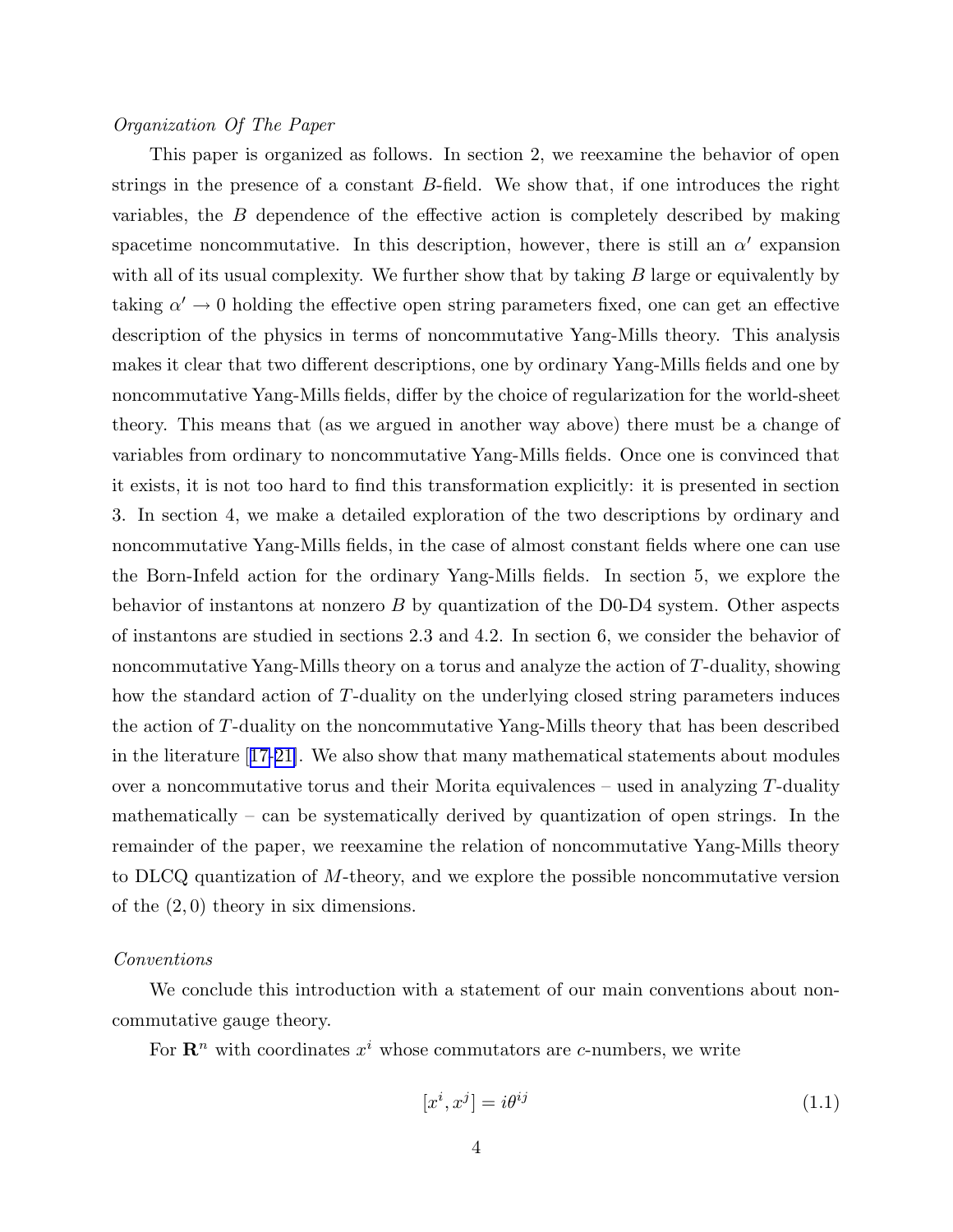<span id="page-5-0"></span>with real  $\theta$ . Given such a Lie algebra, one seeks to deform the algebra of functions on  $\mathbb{R}^n$ to a noncommutative, associative algebra A such that  $f * g = fg + \frac{1}{2}i\theta^{ij}\partial_i f \partial_j g + \mathcal{O}(\theta^2)$ , with the coefficient of each power of  $\theta$  being a local differential expression bilinear in f and g. The essentially unique solution of this problem (modulo redefinitions of f and g that are local order by order in  $\theta$ ) is given by the explicit formula

$$
f(x) * g(x) = e^{\frac{i}{2}\theta^{ij}\frac{\partial}{\partial\xi^i}\frac{\partial}{\partial\zeta^j}}f(x+\xi)g(x+\zeta)\Big|_{\xi=\zeta=0} = fg + \frac{i}{2}\theta^{ij}\partial_i f\partial_j g + \mathcal{O}(\theta^2). \tag{1.2}
$$

This formula defines what is often called the Moyal bracket of functions; it has appeared in the physics literature in many contexts, including applications to old and new matrix theories [\[8](#page-95-0),[9,](#page-95-0)[44-46\]](#page-98-0). We also consider the case of  $N \times N$  matrix-valued functions f, g. In this case, we define the ∗ product to be the tensor product of matrix multiplication with the ∗ product of functions as just defined. The extended ∗ product is still associative.

The  $*$  product is compatible with integration in the sense that for functions  $f, g$  that vanish rapidly enough at infinity, so that one can integrate by parts in evaluating the following integrals, one has

$$
\int \text{Tr } f * g = \int \text{Tr } g * f. \tag{1.3}
$$

Here Tr is the ordinary trace of the  $N \times N$  matrices, and  $\int$  is the ordinary integration of functions.

For ordinary Yang-Mills theory, we write the gauge transformations and field strength as

$$
\delta_{\lambda} A_i = \partial_i \lambda + i[\lambda, A_i]
$$
  
\n
$$
F_{ij} = \partial_i A_j - \partial_j A_i - i[A_i, A_j]
$$
  
\n
$$
\delta_{\lambda} F_{ij} = i[\lambda, F_{ij}],
$$
\n(1.4)

where A and  $\lambda$  are  $N \times N$  hermitian matrices. The Wilson line is

$$
W(a,b) = Pe^{i \int_b^a A}, \tag{1.5}
$$

where in the path ordering  $A(b)$  is to the right. Under the gauge transformation (1.4)

$$
\delta W(a,b) = i\lambda(a)W(a,b) - iW(a,b)\lambda(b). \tag{1.6}
$$

For noncommutative gauge theory, one uses the same formulas for the gauge transformation law and the field strength, except that matrix multiplication is replaced by the ∗ product. Thus, the gauge parameter  $\widehat{\lambda}$  takes values in A tensored with  $N \times N$  hermitian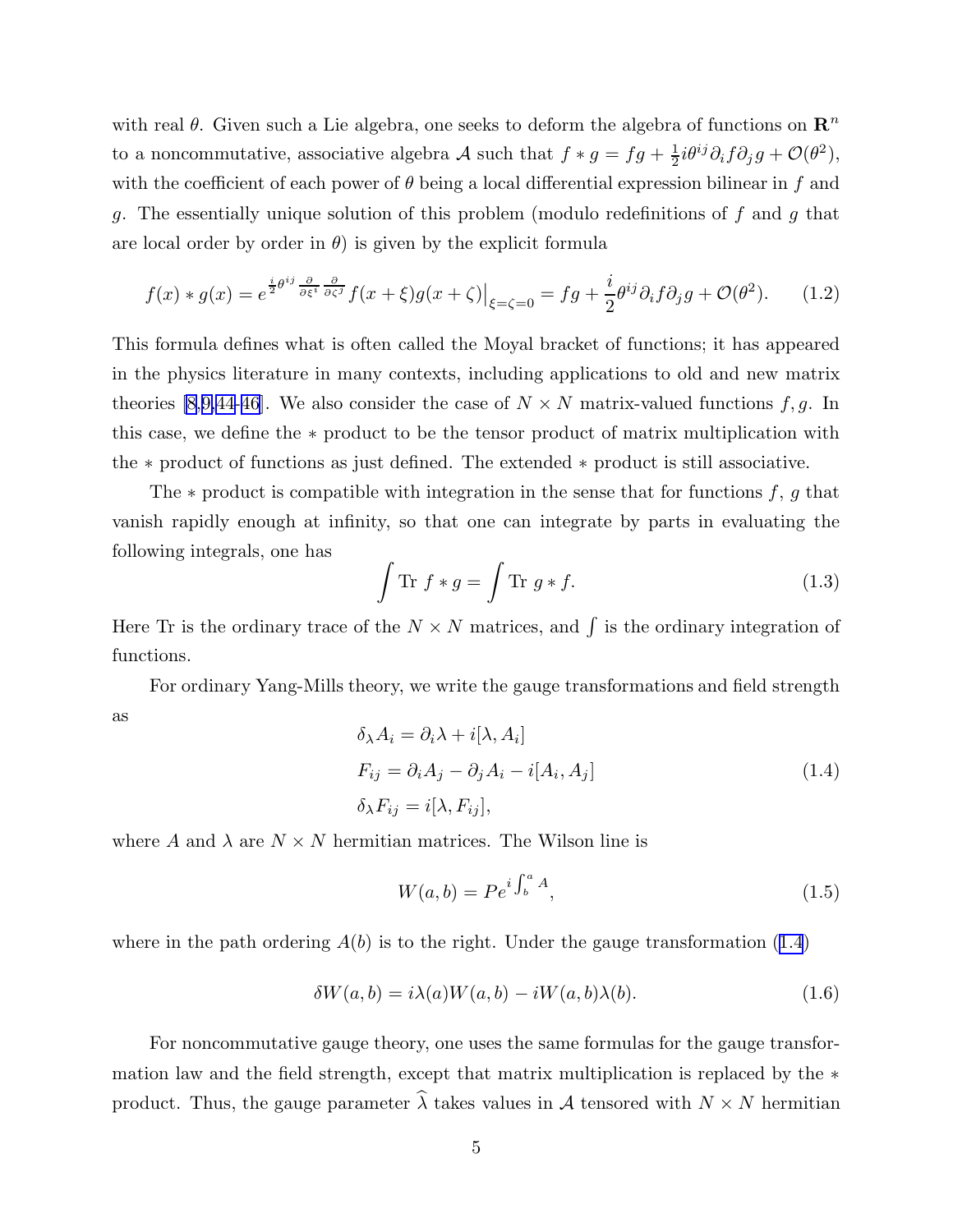matrices, for some N, and the same is true for the components  $\hat{A}_i$  of the gauge field  $\hat{A}$ . The gauge transformations and field strength of noncommutative Yang-Mills theory are thus

$$
\begin{aligned}\n\widehat{\delta}_{\widehat{\lambda}}\widehat{A}_{i} &= \partial_{i}\widehat{\lambda} + i\widehat{\lambda} * \widehat{A}_{i} - i\widehat{A}_{i} * \widehat{\lambda} \\
\widehat{F}_{ij} &= \partial_{i}\widehat{A}_{j} - \partial_{j}\widehat{A}_{i} - i\widehat{A}_{i} * \widehat{A}_{j} + i\widehat{A}_{j} * \widehat{A}_{i} \\
\widehat{\delta}_{\widehat{\lambda}}F_{ij} &= i\widehat{\lambda} * \widehat{F}_{ij} - i\widehat{F}_{ij} * \widehat{\lambda}.\n\end{aligned}
$$
\n(1.7)

The theory obtained this way reduces to conventional  $U(N)$  Yang-Mills theory for  $\theta \to 0$ . Because of the way that the theory is constructed from associative algebras, there seems to be no convenient way to get other gauge groups. The commutator of two infinitesimal gauge transformations with generators  $\lambda_1$  and  $\lambda_2$  is, rather as in ordinary Yang-Mills theory, a gauge transformation generated by  $i(\hat{\lambda}_1 * \hat{\lambda}_2 - \hat{\lambda}_2 * \hat{\lambda}_1)$ . Such commutators are nontrivial even for the rank 1 case, that is  $N = 1$ , though for  $\theta = 0$  the rank 1 case is the Abelian  $U(1)$  gauge theory. For rank 1, to first order in  $\theta$ , the above formulas for the gauge transformations and field strength read

$$
\hat{\delta}_{\widehat{\lambda}}\widehat{A}_i = \partial_i \widehat{\lambda} - \theta^{kl}\partial_k \widehat{\lambda}\partial_l \widehat{A}_i + \mathcal{O}(\theta^2)
$$
  
\n
$$
\widehat{F}_{ij} = \partial_i \widehat{A}_j - \partial_j \widehat{A}_i + \theta^{kl}\partial_k \widehat{A}_i \partial_l \widehat{A}_j + \mathcal{O}(\theta^2)
$$
  
\n
$$
\widehat{\delta}_{\widehat{\lambda}}\widehat{F}_{ij} = -\theta^{kl}\partial_k \widehat{\lambda}\partial_l \widehat{F}_{ij} + \mathcal{O}(\theta^2).
$$
\n(1.8)

Finally, a matter of terminology: we will consider the opposite of a "noncommutative" Yang-Mills field to be an "ordinary" Yang-Mills field, rather than a "commutative" one. To speak of ordinary Yang-Mills fields, which can have a nonabelian gauge group, as being "commutative" would be a likely cause of confusion.

#### 2. Open Strings In The Presence Of Constant B-Field

#### 2.1. Bosonic Strings

In this section, we will study strings in flat space, with metric  $g_{ij}$ , in the presence of a constant Neveu-Schwarz B-field and with  $D_p$ -branes. The B-field is equivalent to a constant magnetic field on the brane; the subject has a long history and the basic formulas with which we will begin were obtained in the mid-80's  $(42,43)$ .

We will denote the rank of the matrix  $B_{ij}$  as r; r is of course even. Since the components of B not along the brane can be gauged away, we can assume that  $r \leq p+1$ . When our target space has Lorentzian signature, we will assume that  $B_{0i} = 0$ , with "0" the time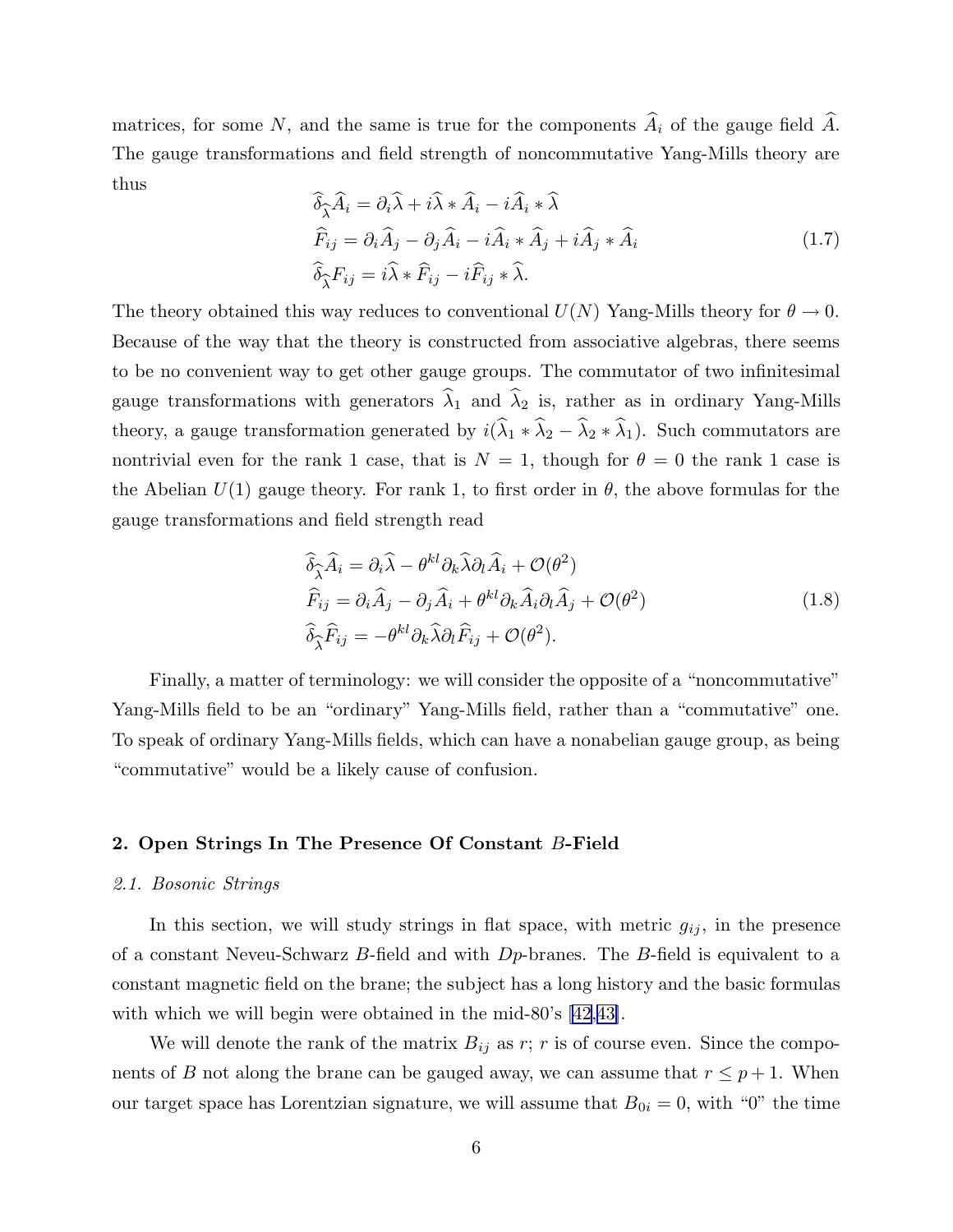<span id="page-7-0"></span>direction. With a Euclidean target space we will not impose such a restriction. Our discussion applies equally well if space is  $\mathbb{R}^{10}$  or if some directions are toroidally compactified with  $x^i \sim x^i + 2\pi r^i$ . (One could pick a coordinate system with  $g_{ij} = \delta_{ij}$ , in which case the identification of the compactified coordinates may not be simply  $x^i \sim x^i + 2\pi r^i$ , but we will not do that.) If our space is  $\mathbb{R}^{10}$ , we can pick coordinates so that  $B_{ij}$  is nonzero only for  $i, j = 1, \ldots, r$  and that  $g_{ij}$  vanishes for  $i = 1, \ldots, r, j \neq 1, \ldots, r$ . If some of the coordinates are on a torus, we cannot pick such coordinates without affecting the identification  $x^i \sim x^i + 2\pi r^i$ . For simplicity, we will still consider the case  $B_{ij} \neq 0$  only for  $i, j = 1, ..., r$ and  $g_{ij} = 0$  for  $i = 1, ..., r, j \neq 1, ..., r$ .

The worldsheet action is

$$
S = \frac{1}{4\pi\alpha'} \int_{\Sigma} \left( g_{ij} \partial_a x^i \partial^a x^j - 2\pi i \alpha' B_{ij} \epsilon^{ab} \partial_a x^i \partial_b x^j \right)
$$
  
= 
$$
\frac{1}{4\pi\alpha'} \int_{\Sigma} g_{ij} \partial_a x^i \partial^a x^j - \frac{i}{2} \int_{\partial \Sigma} B_{ij} x^i \partial_t x^j,
$$
 (2.1)

where  $\Sigma$  is the string worldsheet, which we take to be with Euclidean signature. (With Lorentz signature, one would omit the "i" multiplying B.)  $\partial_t$  is a tangential derivative along the worldsheet boundary  $\partial \Sigma$ . The equations of motion determine the boundary conditions. For i along the Dp-branes they are

$$
g_{ij}\partial_n x^j + 2\pi i \alpha' B_{ij}\partial_t x^j \big|_{\partial \Sigma} = 0,
$$
\n(2.2)

where  $\partial_n$  is a normal derivative to  $\partial \Sigma$ . (These boundary conditions are not compatible with real x, though with a Lorentzian worldsheet the analogous boundary conditions would be real. Nonetheless, the open string theory can be analyzed by determining the propagator and computing the correlation functions with these boundary conditions. In fact, another approach to the open string problem is to omit or not specify the boundary term with B in the action (2.1) and simply impose the boundary conditions (2.2).)

For  $B = 0$ , the boundary conditions in  $(2.2)$  are Neumann boundary conditions. When B has rank  $r = p$  and  $B \to \infty$ , or equivalently  $g_{ij} \to 0$  along the spatial directions of the brane, the boundary conditions become Dirichlet; indeed, in this limit, the second term in (2.2) dominates, and, with B being invertible, (2.2) reduces to  $\partial_t x^j = 0$ . This interpolation from Neumann to Dirichlet boundary conditions will be important, since we will eventually take  $B \to \infty$  or  $g_{ij} \to 0$ . For B very large or g very small, each boundary of the string worldsheet is attached to a single point in the Dp-brane, as if the string is attached to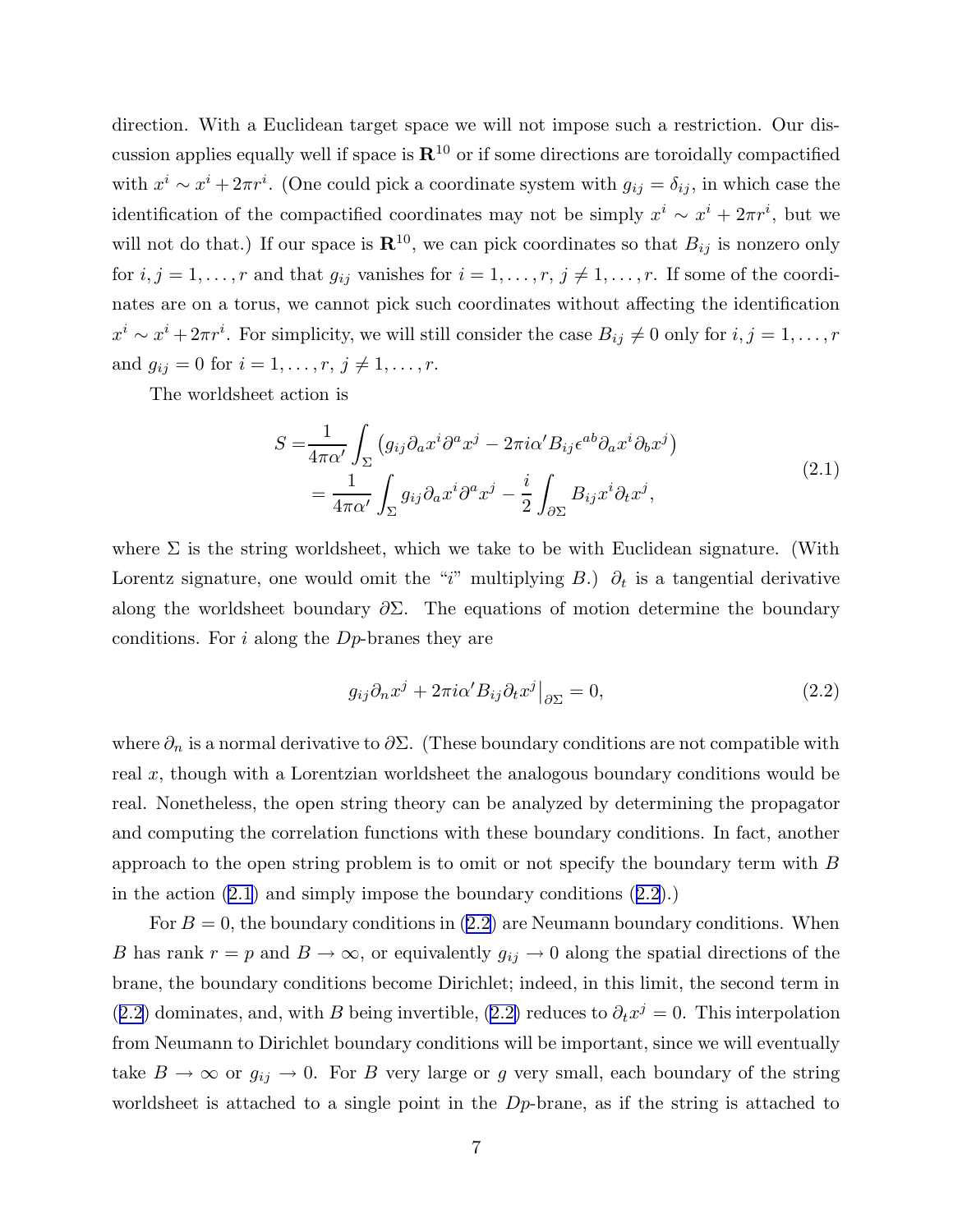<span id="page-8-0"></span>a zero-brane in the  $D_p$ -brane. Intuitively, these zero-branes are roughly the constituent zero-branes of the D<sub>p</sub>-brane as in the matrix model of M-theory [[5,6](#page-95-0)], an interpretation that is supported by the fact that in the matrix model the construction of  $D_p$ -branes requires a nonzero B-field.

Our main focus in most of this paper will be the case that  $\Sigma$  is a disc, corresponding to the classical approximation to open string theory. The disc can be conformally mapped to the upper half plane; in this description, the boundary conditions [\(2.2\)](#page-7-0) are

$$
g_{ij}(\partial - \overline{\partial})x^{j} + 2\pi\alpha' B_{ij}(\partial + \overline{\partial})x^{j}|_{z=\overline{z}} = 0,
$$
\n(2.3)

where  $\partial = \partial/\partial z$ ,  $\overline{\partial} = \partial/\partial \overline{z}$ , and Im  $z \ge 0$ . The propagator with these boundary conditions is [\[42](#page-97-0),[43\]](#page-97-0)

$$
\langle x^{i}(z)x^{j}(z')\rangle = -\alpha'\Big[g^{ij}\log|z-z'| - g^{ij}\log|z-\overline{z}'|
$$
  
+  $G^{ij}\log|z-\overline{z}'|^{2} + \frac{1}{2\pi\alpha'}\theta^{ij}\log\frac{z-\overline{z}'}{\overline{z}-z'} + D^{ij}\Big].$  (2.4)

Here

$$
G^{ij} = \left(\frac{1}{g + 2\pi\alpha'B}\right)^{ij}_{S} = \left(\frac{1}{g + 2\pi\alpha'B}g\frac{1}{g - 2\pi\alpha'B}\right)^{ij},
$$
  
\n
$$
G_{ij} = g_{ij} - (2\pi\alpha')^{2}(Bg^{-1}B)_{ij},
$$
  
\n
$$
\theta^{ij} = 2\pi\alpha'\left(\frac{1}{g + 2\pi\alpha'B}\right)^{ij}_{A} = -(2\pi\alpha')^{2}\left(\frac{1}{g + 2\pi\alpha'B}B\frac{1}{g - 2\pi\alpha'B}\right)^{ij},
$$
\n(2.5)

where ( $S$ )<sub>S</sub> and ( $A$ )<sub>A</sub> denote the symmetric and antisymmetric part of the matrix. The constants  $D^{ij}$  in (2.4) can depend on B but are independent of z and z'; they play no essential role and can be set to a convenient value. The first three terms in (2.4) are manifestly single-valued. The fourth term is single-valued, if the branch cut of the logarithm is in the lower half plane.

In this paper, our focus will be almost entirely on the open string vertex operators and interactions. Open string vertex operators are of course inserted on the boundary of Σ. So to get the relevant propagator, we restrict (2.4) to real z and z', which we denote  $τ$ and  $\tau'$ . Evaluated at boundary points, the propagator is

$$
\langle x^{i}(\tau)x^{j}(\tau')\rangle = -\alpha' G^{ij} \log(\tau - \tau')^{2} + \frac{i}{2} \theta^{ij} \epsilon(\tau - \tau'), \qquad (2.6)
$$

where we have set  $D^{ij}$  to a convenient value.  $\epsilon(\tau)$  is the function that is 1 or -1 for positive or negative  $\tau$ .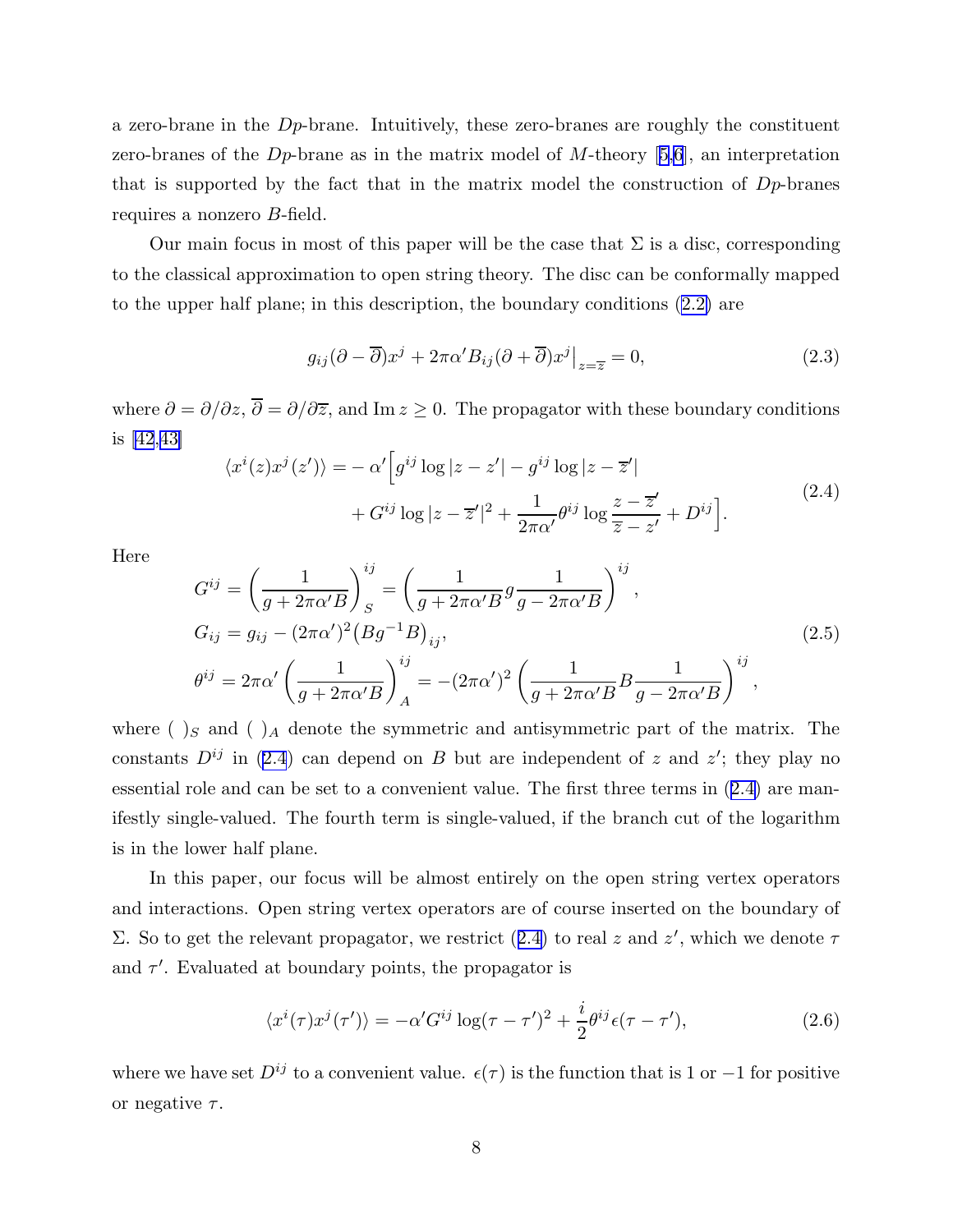The object  $G_{ij}$  has a very simple intuitive interpretation: it is the effective metric seen by the open strings. The short distance behavior of the propagator between interior points on  $\Sigma$  is  $\langle x^i(z)x^j(z')\rangle = -\alpha' g^{ij} \log|z-z'|$ . The coefficient of the logarithm determines the anomalous dimensions of closed string vertex operators, so that it appears in the mass shell condition for closed string states. Thus, we will refer to  $g_{ij}$  as the closed string metric.  $G_{ij}$  plays exactly the analogous role for open strings, since anomalous dimensions of open string vertex operators are determined by the coefficient of  $\log(\tau - \tau')^2$  in ([2.6\)](#page-8-0), and in this coefficient  $G^{ij}$  enters in exactly the way that  $g^{ij}$  would enter at  $\theta = 0$ . We will refer to  $G_{ij}$  as the open string metric.

The coefficient  $\theta^{ij}$  in the propagator also has a simple intuitive interpretation, suggested in [[15\]](#page-96-0). In conformal field theory, one can compute commutators of operators from the short distance behavior of operator products by interpreting time ordering as operator ordering. Interpreting  $\tau$  as time, we see that

$$
[x^{i}(\tau), x^{j}(\tau)] = T\left(x^{i}(\tau)x^{j}(\tau^{-}) - x^{i}(\tau)x^{j}(\tau^{+})\right) = i\theta^{ij}.
$$
 (2.7)

That is,  $x^i$  are coordinates on a noncommutative space with noncommutativity parameter θ.

Consider the product of tachyon vertex operators  $e^{ip\cdot x}(\tau)$  and  $e^{iq\cdot x}(\tau')$ . With  $\tau > \tau'$ , we get for the leading short distance singularity

$$
e^{ip\cdot x}(\tau) \cdot e^{iq\cdot x}(\tau') \sim (\tau - \tau')^{2\alpha' G^{ij} p_i q_j} e^{-\frac{1}{2}i\theta^{ij} p_i q_j} e^{i(p+q)\cdot x}(\tau') + \dots
$$
 (2.8)

If we could ignore the term  $(\tau - \tau')^{2\alpha' p \cdot q}$ , then the formula for the operator product would reduce to a ∗ product; we would get

$$
e^{ip\cdot x}(\tau)e^{iq\cdot x}(\tau') \sim e^{ip\cdot x} * e^{iq\cdot x}(\tau'). \tag{2.9}
$$

This is no coincidence. If the dimensions of all operators were zero, the leading terms of operator products  $\mathcal{O}(\tau)\mathcal{O}'(\tau')$  would be independent of  $\tau - \tau'$  for  $\tau \to \tau'$ , and would give an ordinary associative product of multiplication of operators. This would have to be the ∗ product, since that product is determined by associativity, translation invariance, and (2.7) (in the form  $x^{i} * x^{j} - x^{j} * x^{i} = i\theta^{ij}$ ).

Of course, it is completely wrong in general to ignore the anomalous dimensions; they determine the mass shell condition in string theory, and are completely essential to the way that string theory works. Only in the limit of  $\alpha' \to 0$  or equivalently small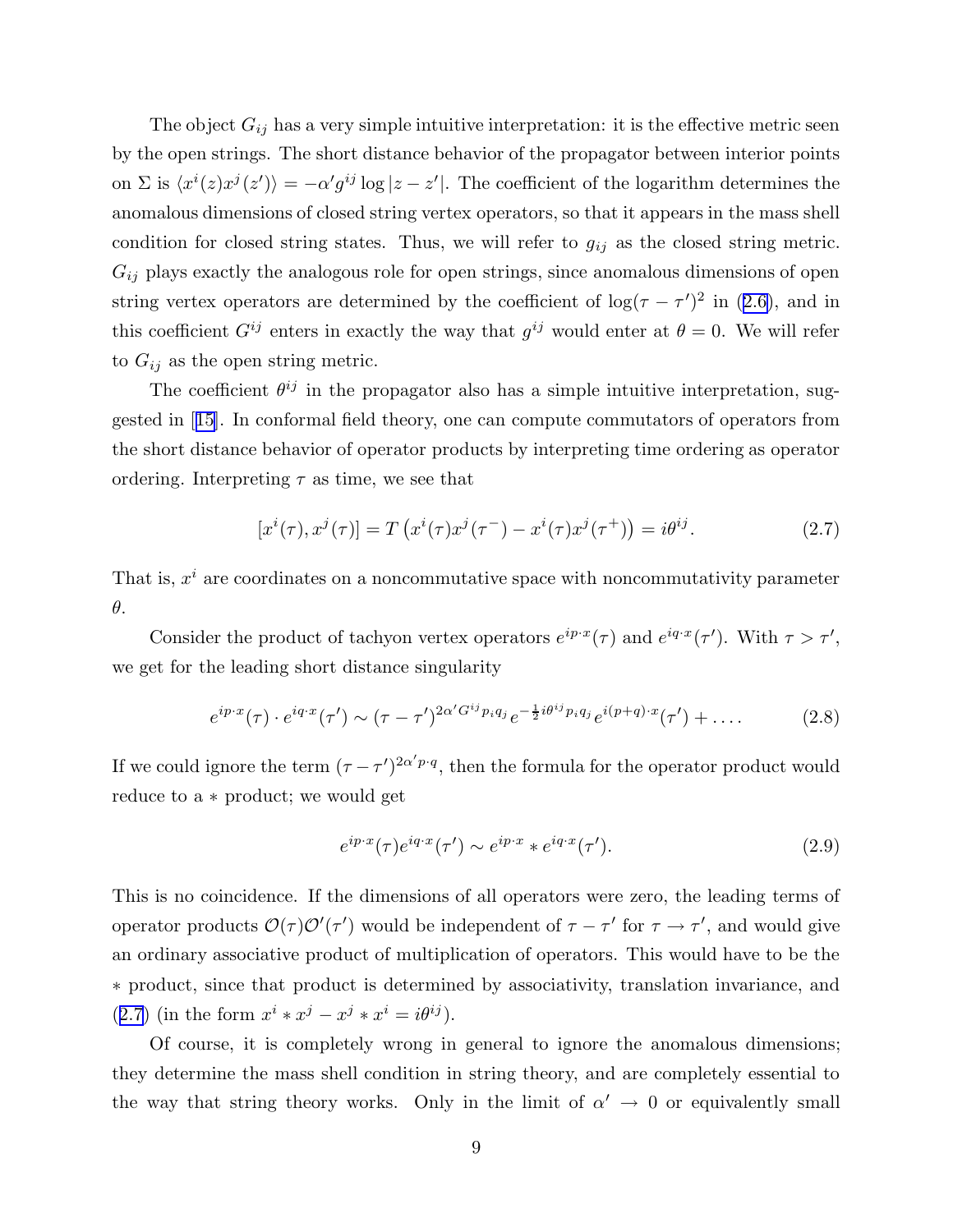<span id="page-10-0"></span>momenta can one ignore the anomalous dimensions. When the dimensions are nontrivial, the leading singularities of operator products  $\mathcal{O}(\tau)\mathcal{O}'(\tau')$  depend on  $\tau-\tau'$  and do not give an associative algebra in the standard sense. For precisely this reason, in formulating open string field theory in the framework of noncommutative geometry [[39\]](#page-97-0), instead of using the operator product expansion directly, it was necessary to define the associative ∗ product by a somewhat messy procedure of gluing strings. For the same reason, most of the present paper will be written in a limit with  $\alpha' \to 0$  that enables us to see the  $*$  product directly as a product of vertex operators.

#### B Dependence Of The Effective Action

However, there are some important general features of the theory that do not depend on taking a zero slope limit. We will describe these first.

Consider an operator on the boundary of the disc that is of the general form  $P(\partial x, \partial^2 x, \ldots)e^{ip \cdot x}$ , where P is a polynomial in derivatives of x, and x are coordinates along the Dp-brane (the transverse coordinates satisfy Dirichlet boundary conditions). Since the second term in the propagator [\(2.6\)](#page-8-0) is proportional to  $\epsilon(\tau - \tau')$ , it does not contribute to contractions of derivatives of  $x$ . Therefore, the expectation value of a product of k such operators, of momenta  $p^1, \ldots, p^k$ , satisfies

$$
\left\langle \prod_{n=1}^{k} P_n(\partial x(\tau_n), \partial^2 x(\tau_n), \ldots) e^{ip^n \cdot x(\tau_n)} \right\rangle_{G, \theta}
$$
\n
$$
= e^{-\frac{i}{2} \sum_{n>m} p_i^n \theta^{ij} p_j^m \epsilon(\tau_n - \tau_m)} \left\langle \prod_{n=1}^{k} P_n(\partial x(\tau_n), \partial^2 x(\tau_n), \ldots) e^{ip^n \cdot x(\tau_n)} \right\rangle_{G, \theta = 0},
$$
\n(2.10)

where  $\langle \ldots \rangle_{G,\theta}$  is the expectation value with the propagator [\(2.6\)](#page-8-0) parametrized by G and θ. We see that when the theory is described in terms of the open string parameters G and  $\theta$ , rather than in terms of g and B, the  $\theta$  dependence of correlation functions is very simple. Note that because of momentum conservation  $(\sum_m p^m = 0)$ , the crucial factor

$$
\exp\left(-\frac{i}{2}\sum_{n>m}p_i^n\theta^{ij}p_j^m\epsilon(\tau_n-\tau_m)\right) \tag{2.11}
$$

depends only on the cyclic ordering of the points  $\tau_1, \ldots, \tau_k$  around the circle.

The string theory S-matrix can be obtained from the conformal field theory correlators by putting external fields on shell and integrating over the  $\tau$ 's. Therefore, it has a structure inherited from (2.10). To be very precise, in a theory with  $N \times N$  Chan-Paton factors,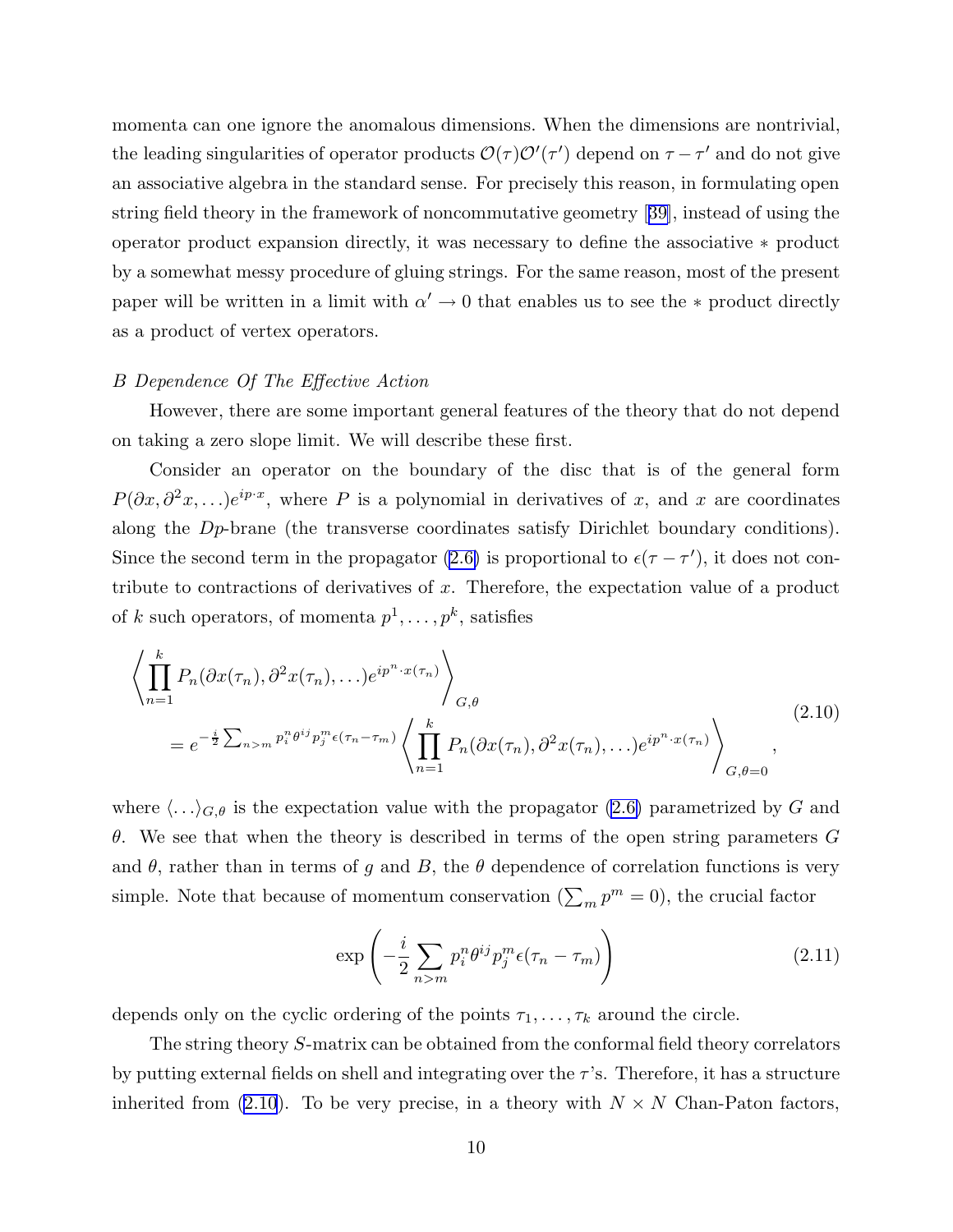consider a k point function of particles with Chan-Paton wave functions  $W_i$ ,  $i = 1, \ldots, k$ , momenta  $p_i$ , and additional labels such as polarizations or spins that we will generically call  $\epsilon_i$ . The contribution to the scattering amplitude in which the particles are cyclically ordered around the disc in the order from 1 to k depends on the Chan-Paton wave functions by a factor  $Tr W_1 W_2 \ldots W_k$ . We suppose, for simplicity, that N is large enough so that there are no identities between this factor and similar factors with other orderings. (It is trivial to relax this assumption.) By studying the behavior of the S-matrix of massless particles of small momenta, one can extract order by order in  $\alpha'$  a low energy effective action for the theory. If  $\Phi_i$  is an  $N \times N$  matrix-valued function in spacetime representing a wavefunction for the  $i<sup>th</sup>$  field, then at  $B = 0$  a general term in the effective action is a sum of expressions of the form

$$
\int d^{p+1}x \sqrt{\det G} \text{Tr} \partial^{n_1} \Phi_1 \partial^{n_2} \Phi_2 \dots \partial^{n_k} \Phi_k.
$$
 (2.12)

Here  $\partial^{n_i}$  is, for each i, the product of  $n_i$  partial derivatives with respect to some of the spacetime coordinates; which coordinates it is has not been specified in the notation. The indices on fields and derivatives are contracted with the metric  $G$ , though this is not shown explicitly in the formula.

Now to incorporate the B-field, at fixed  $G$ , is very simple: if the effective action is written in momentum space, we need only incorporate the factor  $(2.11)$  $(2.11)$ . Including this factor is equivalent to replacing the ordinary product of fields in (2.12) by a ∗ product. (In this formulation, one can work in coordinate space rather than momentum space.) So the term corresponding to (2.12) in the effective action is given by the same expression but with the wave functions multiplied using the ∗ product:

$$
\int d^{p+1}x \sqrt{\det G} \text{Tr} \partial^{n_1} \Phi_1 * \partial^{n_2} \Phi_2 * \dots * \partial^{n_k} \Phi_k.
$$
 (2.13)

It follows, then, that the B dependence of the effective action for fixed G and constant B can be obtained in the following very simple fashion: replace ordinary multiplication by the ∗ product. We will make presently an explicit calculation of an S-matrix element to illustrate this statement, and we will make a detailed check of a different kind in section 4 using almost constant fields and the Dirac-Born-Infeld theory.

Though we have obtained a simple description of the B-dependence of the effective action, the discussion also makes clear that going to the noncommutative description does not in general enable us to describe the effective action in closed form: it has an  $\alpha'$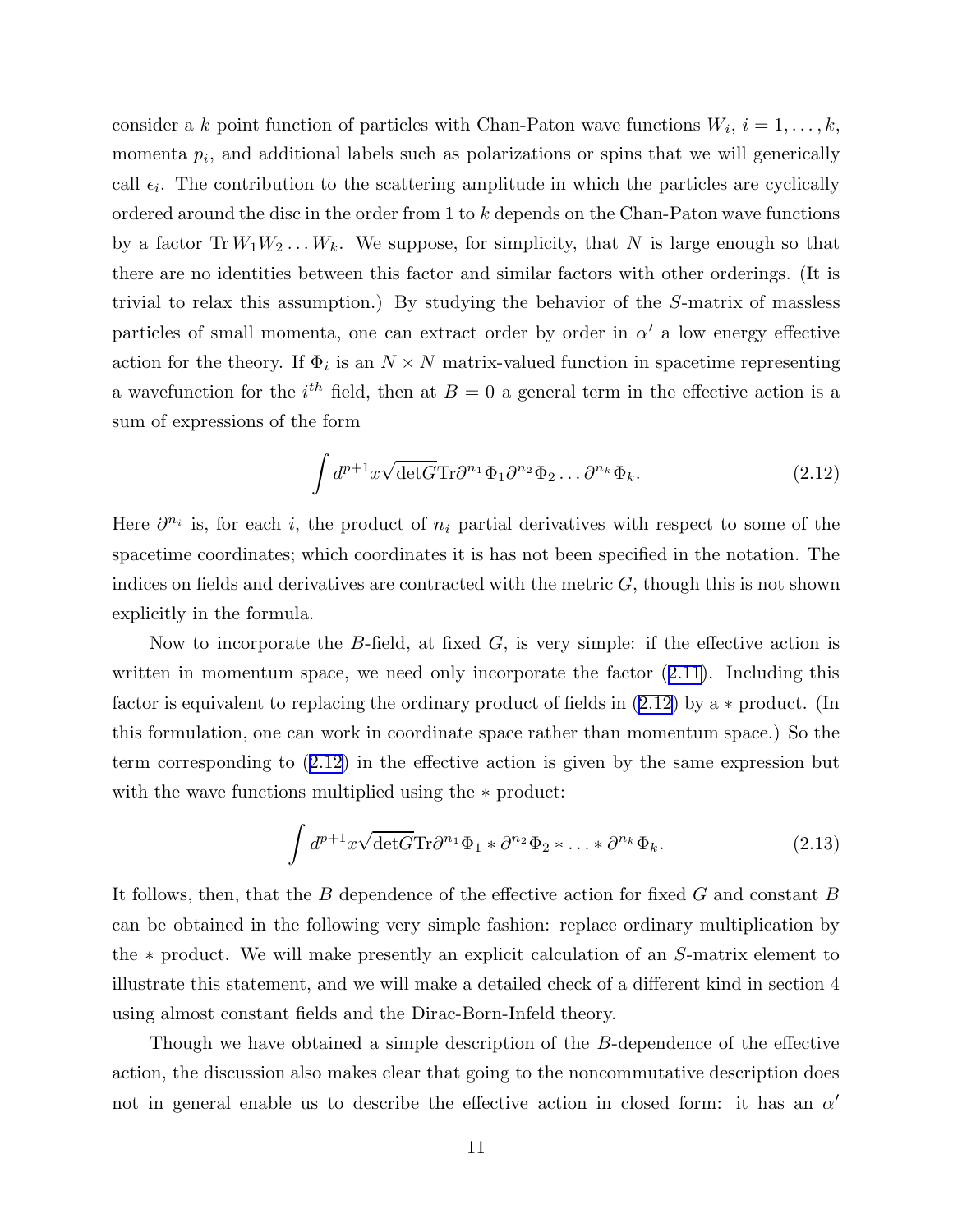<span id="page-12-0"></span>expansion that is just as complicated as the usual  $\alpha'$  expansion at  $B = 0$ . To get a simpler description, and increase the power of the description by noncommutative Yang-Mills theory, we should take the  $\alpha' \to 0$  limit.

# The  $\alpha' \rightarrow 0$  Limit

For reasons just stated, and to focus on the low energy behavior while decoupling the string behavior, we would like to consider the zero slope limit  $(\alpha' \to 0)$  of our open string system. Clearly, since open strings are sensitive to G and  $\theta$ , we should take the limit  $\alpha' \to 0$  keeping fixed these parameters rather than the closed string parameters g and B.

So we consider the limit

$$
\alpha' \sim \epsilon^{\frac{1}{2}} \to 0
$$
  

$$
g_{ij} \sim \epsilon \to 0 \quad \text{for } i, j = 1, ..., r
$$
 (2.14)

with everything else, including the two-form  $B$ , held fixed. Then  $(2.5)$  $(2.5)$  become

$$
G^{ij} = \begin{cases} -\frac{1}{(2\pi\alpha')^2} \left(\frac{1}{B}g\frac{1}{B}\right)^{ij} & \text{for } i, j = 1, \dots, r\\ g^{ij} & \text{otherwise} \end{cases}
$$
  
\n
$$
G_{ij} = \begin{cases} -(2\pi\alpha')^2 (Bg^{-1}B)_{ij} & \text{for } i, j = 1, \dots, r\\ g_{ij} & \text{otherwise} \end{cases}
$$
  
\n
$$
\theta^{ij} = \begin{cases} \left(\frac{1}{B}\right)^{ij} & \text{for } i, j = 1, \dots, r\\ 0 & \text{otherwise.} \end{cases}
$$
\n(2.15)

Clearly, G and  $\theta$  are finite in the limit. In this limit the boundary propagator ([2.6\)](#page-8-0) becomes

$$
\langle x^i(\tau)x^j(0)\rangle = \frac{i}{2}\theta^{ij}\epsilon(\tau). \tag{2.16}
$$

In this  $\alpha' \to 0$  limit, the bulk kinetic term for the  $x^i$  with  $i = 1, \ldots, r$  (the first term in ([2.1\)](#page-7-0)) vanishes. Hence, their bulk theory is topological. The boundary degrees of freedom are governed by the following action:

$$
-\frac{i}{2} \int_{\partial \Sigma} B_{ij} x^i \partial_t x^j. \tag{2.17}
$$

(A sigma model with only such a boundary interaction, plus gauge fixing terms, is a special case of the theory used by Kontsevich in studying deformation quantization [[47\]](#page-98-0), as has been subsequently elucidated [\[48](#page-98-0)].) If one regards (2.17) as a one-dimensional action (ignoring the fact that  $x^{i}(\tau)$  is the boundary value of a string), then it describes the motion of electrons in the presence of a large magnetic field, such that all the electrons are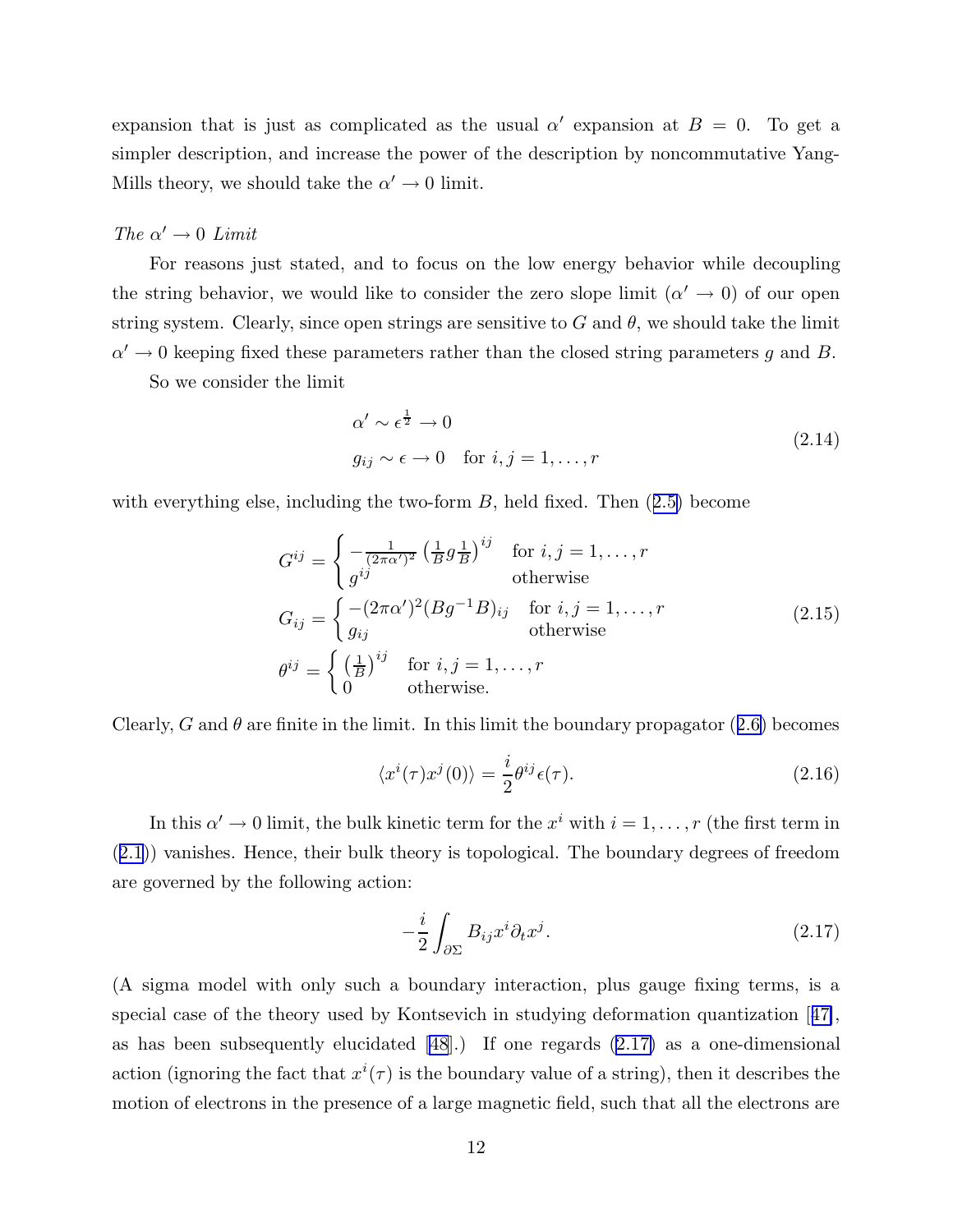<span id="page-13-0"></span>in the first Landau level. In this theory the spatial coordinates are canonically conjugate to each other, and  $[x^i, x^j] \neq 0$ . As we will discuss in section 6.3, when we construct the representations or modules for a noncommutative torus, the fact that  $x^{i}(\tau)$  is the boundary value of a string changes the story in a subtle way, but the general picture that the  $x^{i}(\tau)$ are noncommuting operators remains valid.

With the propagator [\(2.16](#page-12-0)), normal ordered operators satisfy

$$
:e^{ip_ix^i(\tau)}: :e^{iq_ix^i(0)}: = e^{-\frac{i}{2}\theta^{ij}p_iq_j\epsilon(\tau)}:e^{ipx(\tau)+iqx(0)}: \tag{2.18}
$$

or more generally

$$
: f(x(\tau)) : g(x(0)) :=: e^{\frac{i}{2}\epsilon(\tau)\theta^{ij}\frac{\partial}{\partial x^i(\tau)}\frac{\partial}{\partial x^j(0)}}f(x(\tau))g(x(0)) :,
$$
 (2.19)

and

$$
\lim_{\tau \to 0^+} : f(x(\tau)) : g(x(0)) := f(x(0)) * g(x(0)) ;
$$
\n(2.20)

where

$$
f(x) * g(x) = e^{\frac{i}{2}\theta^{ij}\frac{\partial}{\partial\xi^i}\frac{\partial}{\partial\zeta^j}}f(x+\xi)g(x+\zeta)\Big|_{\xi=\zeta=0}
$$
\n(2.21)

is the product of functions on a noncommutative space.

As always in the zero slope limit, the propagator ([2.16\)](#page-12-0) is not singular as  $\tau \to 0$ . This lack of singularity ensures that the product of operators can be defined without a subtraction and hence must be associative. It is similar to a product of functions, but on a noncommutative space.

The correlation functions of exponential operators on the boundary of a disc are

$$
\left\langle \prod_{n} e^{ip_i^n x^i (\tau_n)} \right\rangle = e^{-\frac{i}{2} \sum_{n>m} p_i^n \theta^{ij} p_j^m \epsilon (\tau_n - \tau_m)} \delta \left( \sum p^n \right). \tag{2.22}
$$

Because of the  $\delta$  function and the antisymmetry of  $\theta^{ij}$ , the correlation functions are unchanged under cyclic permutation of  $\tau_n$ . This means that the correlation functions are well defined on the boundary of the disc. More generally,

$$
\left\langle \prod_{n} f_n(x(\tau_n)) \right\rangle = \int dx f_1(x) * f_2(x) * \dots * f_n,
$$
\n(2.23)

which is invariant under cyclic permutations of the  $f_n$ 's. As always in the zero slope limit, the correlation functions (2.22), (2.23) do not exhibit singularities in  $\tau$ , and therefore there are no poles associated with massive string states.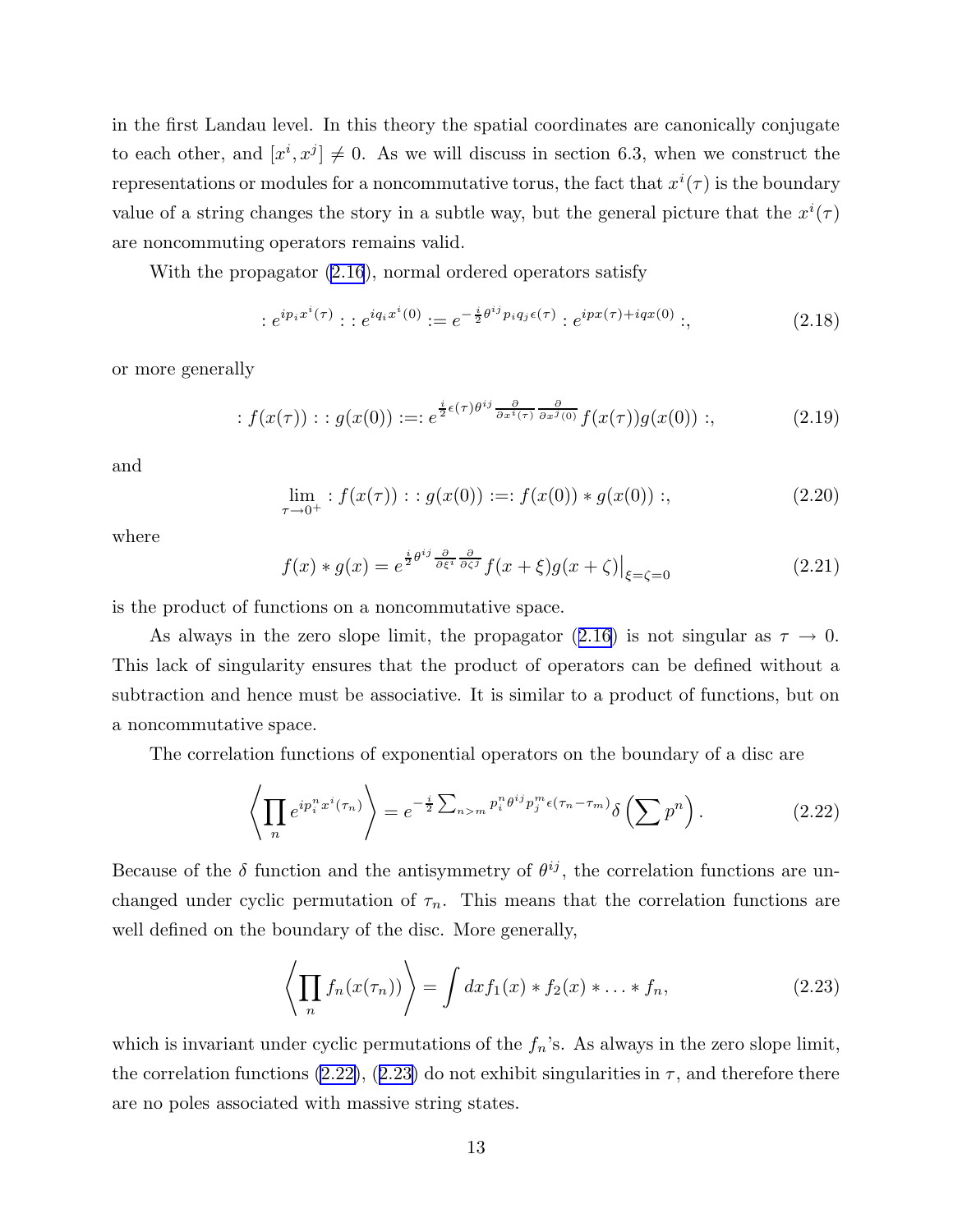<span id="page-14-0"></span>Adding Gauge Fields

Background gauge fields couple to the string worldsheet by adding

$$
-i \int d\tau A_i(x) \partial_\tau x^i \tag{2.24}
$$

to the action [\(2.1\)](#page-7-0). We assume for simplicity that there is only a rank one gauge field; the extension to higher rank is straightforward. Comparing ([2.1\)](#page-7-0) and (2.24), we see that a constant B-field can be replaced by the gauge field  $A_i = -\frac{1}{2}B_{ij}x^j$ , whose field strength is  $F = B$ . When we are working on  $\mathbb{R}^n$ , we are usually interested in situations where B and  $F$  are constant at infinity, and we fix the ambiguity be requiring that  $F$  is zero at infinity.

Naively, (2.24) is invariant under ordinary gauge transformations

$$
\delta A_i = \partial_i \lambda \tag{2.25}
$$

because (2.24) transforms by a total derivative

$$
\delta \int d\tau A_i(x) \partial_\tau x^i = \int d\tau \partial_i \lambda \partial_\tau x^i = \int d\tau \partial_\tau \lambda. \tag{2.26}
$$

However, because of the infinities in quantum field theory, the theory has to be regularized and we need to be more careful. We will examine a point splitting regularization, where different operators are never at the same point.

Then expanding the exponential of the action in powers of A and using the transformation law (2.25), we find that the functional integral transforms by

$$
-\int d\tau A_i(x)\partial_\tau x^i \cdot \int d\tau' \partial_{\tau'} \lambda \tag{2.27}
$$

plus terms of higher order in A. The product of operators in (2.27) can be regularized in a variety of ways. We will make a point-splitting regularization in which we cut out the region  $|\tau - \tau'| < \delta$  and take the limit  $\delta \to 0$ . Though the integrand is a total derivative, the  $\tau'$  integral contributes surface terms at  $\tau - \tau' = \pm \delta$ . In the limit  $\delta \to 0$ , the surface terms contribute

$$
-\int d\tau : A_i(x(\tau))\partial_\tau x^i(\tau) : : (\lambda(x(\tau^{-})) - \lambda(x(\tau^{+}))) : = -\int d\tau : (A_i(x) * \lambda - \lambda * A_i(x)) \partial_\tau x^i :
$$
 (2.28)

Here we have used the relation of the operator product to the ∗ product, and the fact that with the propagator [\(2.16\)](#page-12-0) there is no contraction between  $\partial_{\tau}x$  and x. To cancel this term,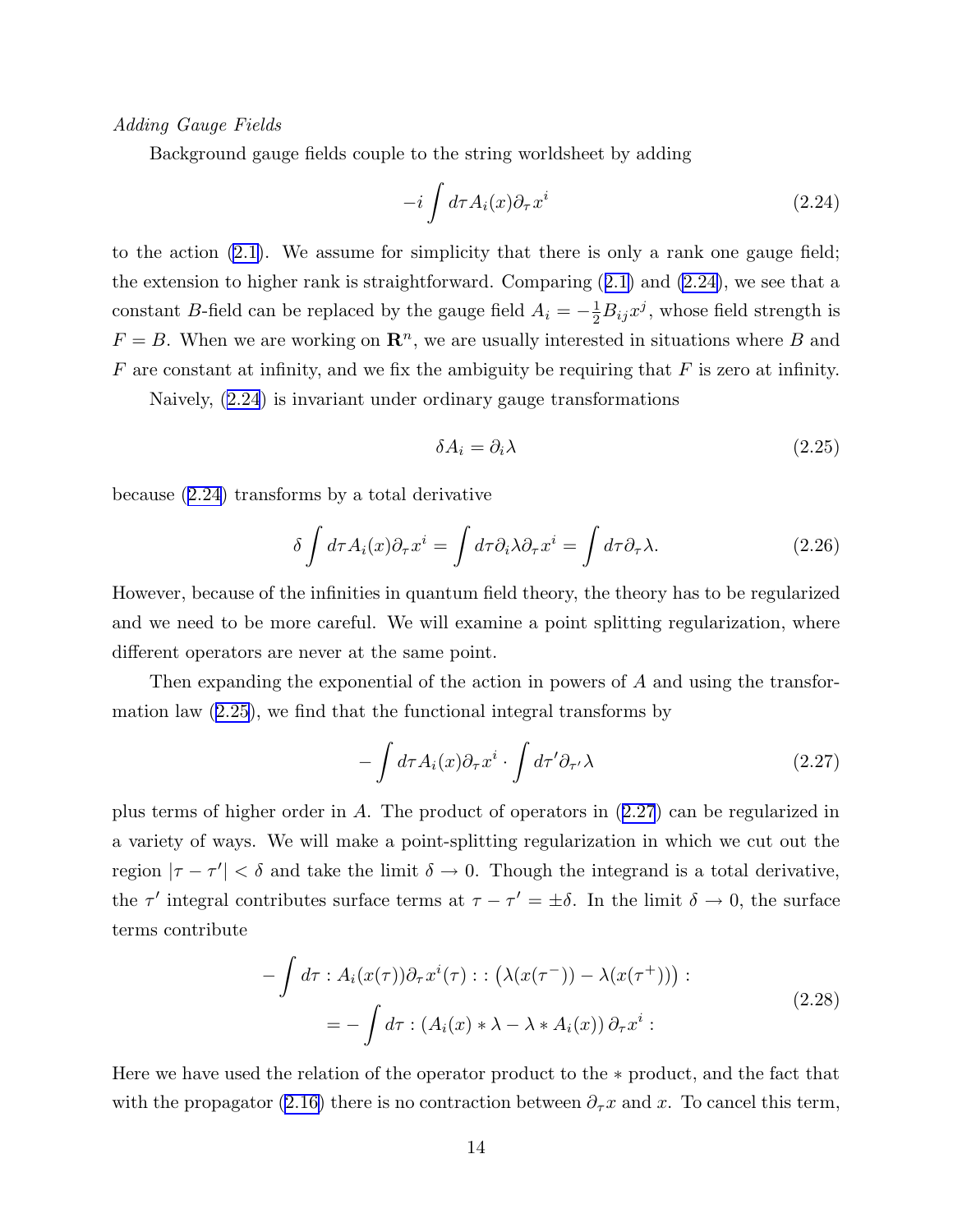<span id="page-15-0"></span>we must add another term to the variation of the gauge field; the theory is invariant not under [\(2.25\)](#page-14-0), but under

$$
\widehat{\delta A}_i = \partial_i \lambda + i \lambda \ast \widehat{A}_i - i \widehat{A}_i \ast \lambda. \tag{2.29}
$$

This is the gauge invariance of noncommutative Yang-Mills theory, and in recognition of that fact we henceforth denote the gauge field in the theory defined with point splitting regularization as  $\widehat{A}$ . A sigma model expansion with Pauli-Villars regularization would have preserved the standard gauge invariance of open string gauge field, so whether we get ordinary or noncommutative gauge fields depends on the choice of regulator.

We have made this derivation to lowest order in  $\hat{A}$ , but it is straightforward to go to higher orders. At the *n*-th order in  $\hat{A}$ , the variation is

$$
\frac{i^{n+1}}{n!} \int \widehat{A}(x(t_1)) \dots \widehat{A}(x(t_n)) \partial_t \lambda(x(t))
$$
\n
$$
+ \frac{i^{n+1}}{(n-1)!} \int \widehat{A}(x(t_1)) \dots \widehat{A}(x(t_{n-1})) \left( \lambda * \widehat{A}(x(t_n)) - \widehat{A} * \lambda(x(t_n)) \right),
$$
\n(2.30)

where the integration region excludes points where some  $t$ 's coincide. The first term in (2.30) arises by using the naive gauge transformation ([2.25\)](#page-14-0), and expanding the action to n-th order in  $\widehat{A}$  and to first order in  $\lambda$ . The second term arises from using the correction to the gauge transformation in (2.29) and expanding the action to the same order in  $\widehat{A}$ and  $\lambda$ . The first term can be written as

$$
\frac{i^{n+1}}{n!} \sum_{j} \int \widehat{A}(x(t_1)) \dots \widehat{A}(x(t_{j-1})) \widehat{A}(x(t_{j+1})) \dots \widehat{A}(x(t_n)) \left( \widehat{A} * \lambda(x(t_j)) - \lambda * \widehat{A}(x(t_j)) \right)
$$

$$
= \frac{i^{n+1}}{(n-1)!} \int \widehat{A}(x(t_1)) \dots \widehat{A}(x(t_{n-1})) \left( \widehat{A} * \lambda(x(t_n)) - \lambda * \widehat{A}(x(t_n)) \right), \tag{2.31}
$$

making it clear that (2.30) vanishes. Therefore, there is no need to modify the gauge transformation law  $(2.29)$  at higher orders in A.

Let us return to the original theory before taking the zero slope limit  $(2.14)$  $(2.14)$ , and examine the correlation functions of the physical vertex operators of gauge fields

$$
V = \int \xi \cdot \partial x e^{ip \cdot x} \tag{2.32}
$$

These operators are physical when

$$
\xi \cdot p = p \cdot p = 0,\tag{2.33}
$$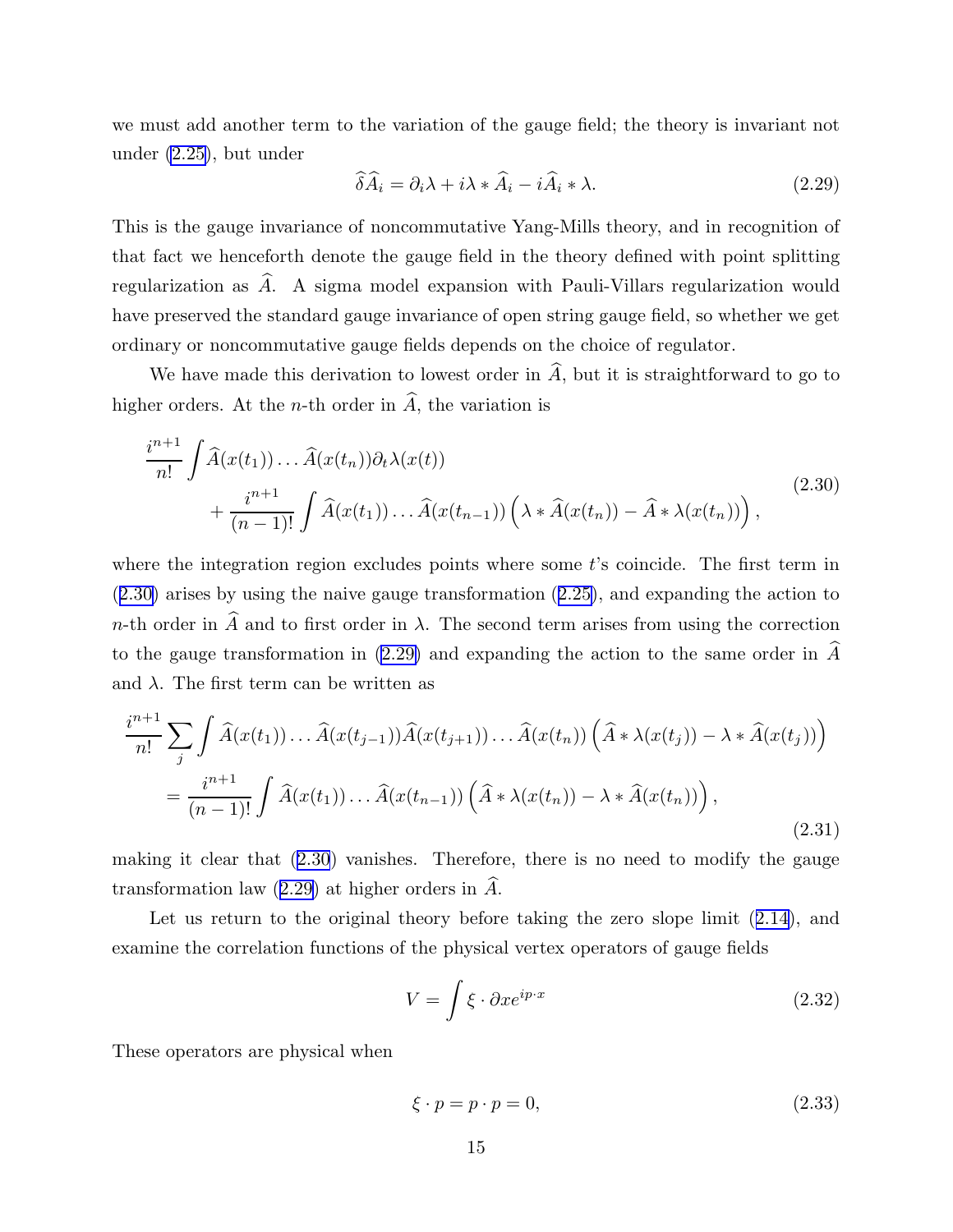<span id="page-16-0"></span>where the dot product is with the open string metric  $G(2.5)$  $G(2.5)$ . We will do an explicit calculation to illustrate the statement that the  $B$  dependence of the S-matrix, for fixed  $G$ , consists of replacing ordinary products with ∗ products. Using the conditions [\(2.33\)](#page-15-0) and momentum conservation, the three point function is

$$
\langle \xi^1 \cdot \partial x e^{ip^1 \cdot x(\tau_1)} \xi^2 \cdot \partial x e^{ip^2 \cdot x(\tau_2)} \xi^3 \cdot \partial x e^{ip^3 \cdot x(\tau_3)} \rangle \sim \frac{1}{(\tau_1 - \tau_2)(\tau_2 - \tau_3)(\tau_3 - \tau_1)} \cdot (\xi^1 \cdot \xi^2 p^2 \cdot \xi^3 + \xi^1 \cdot \xi^3 p^1 \cdot \xi^2 + \xi^2 \cdot \xi^3 p^3 \cdot \xi^1 + 2\alpha' p^3 \cdot \xi^1 p^1 \cdot \xi^2 p^2 \cdot \xi^3) \cdot e^{-\frac{i}{2} (p_i^1 \theta^{ij} p_j^2 \epsilon(\tau_1 - \tau_2) + p_i^2 \theta^{ij} p_j^3 \epsilon(\tau_2 - \tau_3) + p_i^3 \theta^{ij} p_j^1 \epsilon(\tau_3 - \tau_1))}.
$$
\n(2.34)

This expression should be multiplied by the Chan-Paton matrices. The order of these matrices is correlated with the order of  $\tau_n$ . Therefore, for a given order of these matrices we should not sum over different orders of  $\tau_n$ . Generically, the vertex operators ([2.32](#page-15-0)) should be integrated over  $\tau_n$ , but in the case of the three point function on the disc, the gauge fixing of the  $SL(2;\mathbf{R})$  conformal group cancels the integral over the  $\tau$ 's. All we need to do is to remove the denominator  $(\tau_1 - \tau_2)(\tau_2 - \tau_3)(\tau_3 - \tau_1)$ . This leads to the amplitude

$$
(\xi^1 \cdot \xi^2 p^2 \cdot \xi^3 + \xi^1 \cdot \xi^3 p^1 \cdot \xi^2 + \xi^2 \cdot \xi^3 p^3 \cdot \xi^1 + 2\alpha' p^3 \cdot \xi^1 p^1 \cdot \xi^2 p^2 \cdot \xi^3) \cdot e^{-\frac{i}{2} p_i^1 \theta^{ij} p_j^2}.
$$
 (2.35)

The first three terms are the same as the three point function evaluated with the action

$$
\frac{(\alpha')^{\frac{3-p}{2}}}{4(2\pi)^{p-2}G_s} \int \sqrt{\det G} G^{ii'} G^{jj'} \text{Tr} \ \hat{F}_{ij} * \hat{F}_{i'j'}, \tag{2.36}
$$

where  $G_s$  is the string coupling and

$$
\widehat{F}_{ij} = \partial_i \widehat{A}_j - \partial_j \widehat{A}_i - i \widehat{A}_i * \widehat{A}_j + i \widehat{A}_j * \widehat{A}_i \tag{2.37}
$$

is the noncommutative field strength. The normalization is the standard normalization in open string theory. The effective open string coupling constant  $G_s$  in (2.36) can differ from the closed string coupling constant  $g_s$ . We will determine the relation between them shortly. The last term in (2.35) arises from the  $(\partial \hat{A})^3$  part of a term  $\alpha' \hat{F}^3$  in the effective action. This term vanishes for  $\alpha' \to 0$  (and in any event is absent for superstrings).

Gauge invariance of (2.36) is slightly more subtle than in ordinary Yang-Mills theory. Since under gauge transformations  $\hat{\delta}\hat{F} = i\lambda * \hat{F} - i\hat{F} * \lambda$ , the gauge variation of  $\hat{F} * \hat{F}$  is not zero. But this gauge variation is  $\lambda * (i\hat{F} * \hat{F}) - (i\hat{F} * \hat{F}) * \lambda$ , and the integral of this vanishes by virtue of [\(1.3\)](#page-5-0). Notice that, because the scaling in [\(2.14\)](#page-12-0) keeps all components of G fixed as  $\epsilon \to 0$ , (2.36) is uniformly valid whether the rank of B is  $p + 1$  or smaller.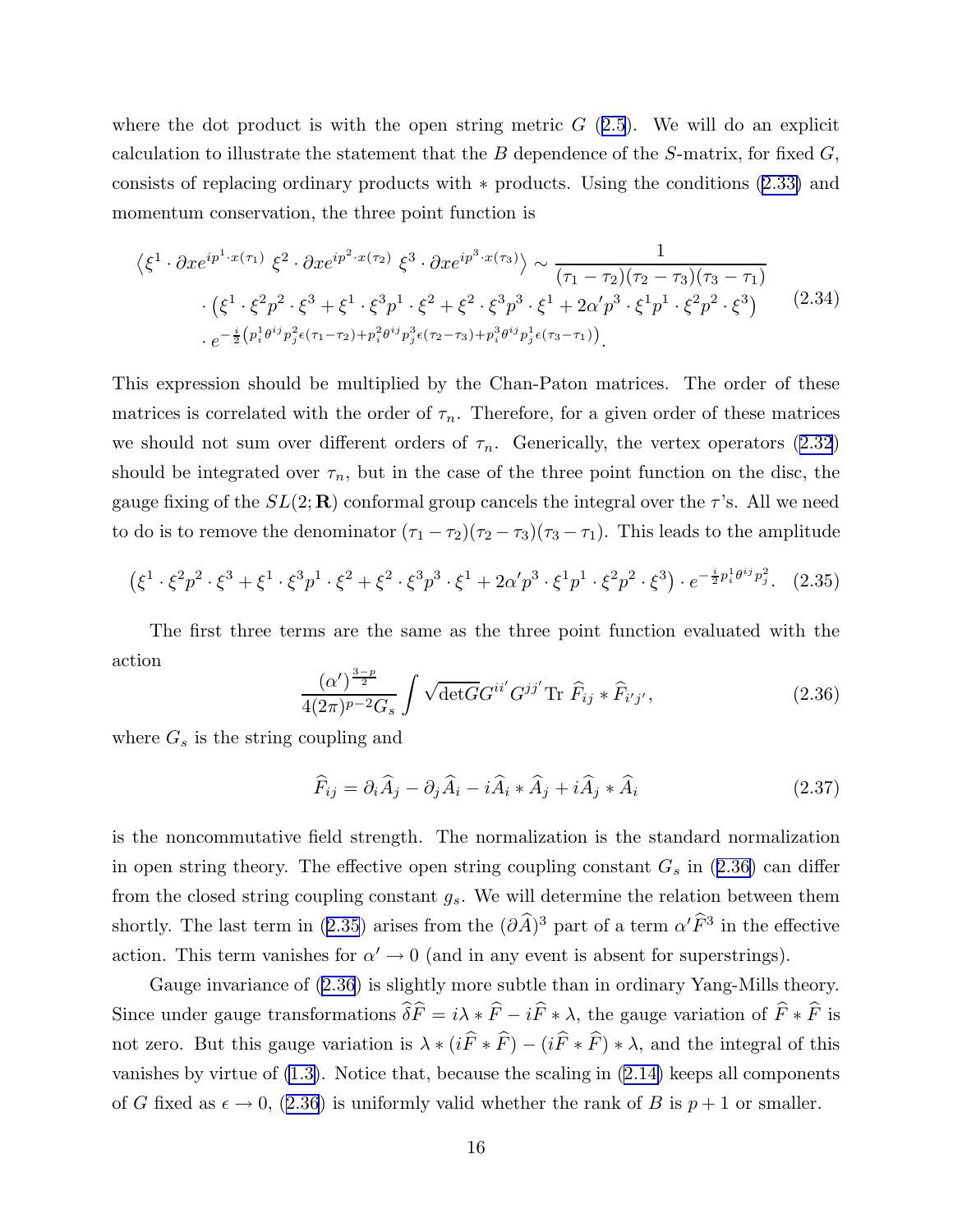<span id="page-17-0"></span>The three point function ([2.34\)](#page-16-0) can easily be generalized to any number of gauge fields. Using [\(2.10\)](#page-10-0)

$$
\left\langle \prod_{n} \xi^{n} \cdot \partial x e^{ip^{n} \cdot x(\tau_{n})} \right\rangle_{G, \theta} = e^{-\frac{i}{2} \sum_{n>m} p_{i}^{n} \theta^{ij} p_{j}^{m} \epsilon(\tau_{n} - \tau_{m})} \left\langle \prod_{n} \xi^{n} \cdot \partial x e^{ip^{n} \cdot x(\tau_{n})} \right\rangle_{G, \theta = 0}.
$$
\n(2.38)

This illustrates the claim that when the effective action is expressed in terms of the open string variables G,  $\theta$  and  $G_s$  (as opposed to g, B and  $g_s$ ),  $\theta$  appears only in the  $*$  product.

The construction of the effective Lagrangian from the S-matrix elements is always subject to a well-known ambiguity. The S-matrix is unchanged under field redefinitions in the effective Lagrangian. Therefore, there is no canonical choice of fields. The vertex operators determine the linearized gauge symmetry, but field redefinitions  $A_i \to A_i + f_i(A_j)$ can modify the nonlinear terms. It is conventional in string theory to define an effective action for ordinary gauge fields with ordinary gauge invariances that generates the Smatrix. In this formulation, the B-dependence of the effective action is very simple: it is described by everywhere replacing F by  $F + B$ . (This is manifest in the sigma model approach that we mention presently.)

We now see that it is also natural to generate the S-matrix from an effective action written for noncommutative Yang-Mills fields. In this description, the B-dependence is again simple, though different. For fixed G and  $G_s$ , B affects only  $\theta$ , which determines the ∗ product. Being able to describe the same S-matrix with the two kinds of fields means that there must be a field redefinition of the form  $A_i \to A_i + f_i(A_j)$ , which relates them.

This freedom to write the effective action in terms of different fields has a counterpart in the sigma model description of string theory. Here we can use different regularization schemes. With Pauli-Villars regularization (such as the regularization we use in section 2.3), the theory has ordinary gauge symmetry, as the total derivative in ([2.26\)](#page-14-0) integrates to zero. Additionally, with such a regularization, the effective action can depend on B and F only in the combination  $F + B$ , since there is a symmetry  $A \to A + \Lambda$ ,  $B \to B - d\Lambda$ , for any one-form  $\Lambda$ . With point-splitting regularization, we have found noncommutative gauge symmetry, and a different description of the B-dependence.

The difference between different regularizations is always in a choice of contact terms; theories defined with different regularizations are related by coupling constant redefinition. Since the coupling constants in the worldsheet Lagrangian are the spacetime fields, the two descriptions must be related by a field redefinition. The transformation from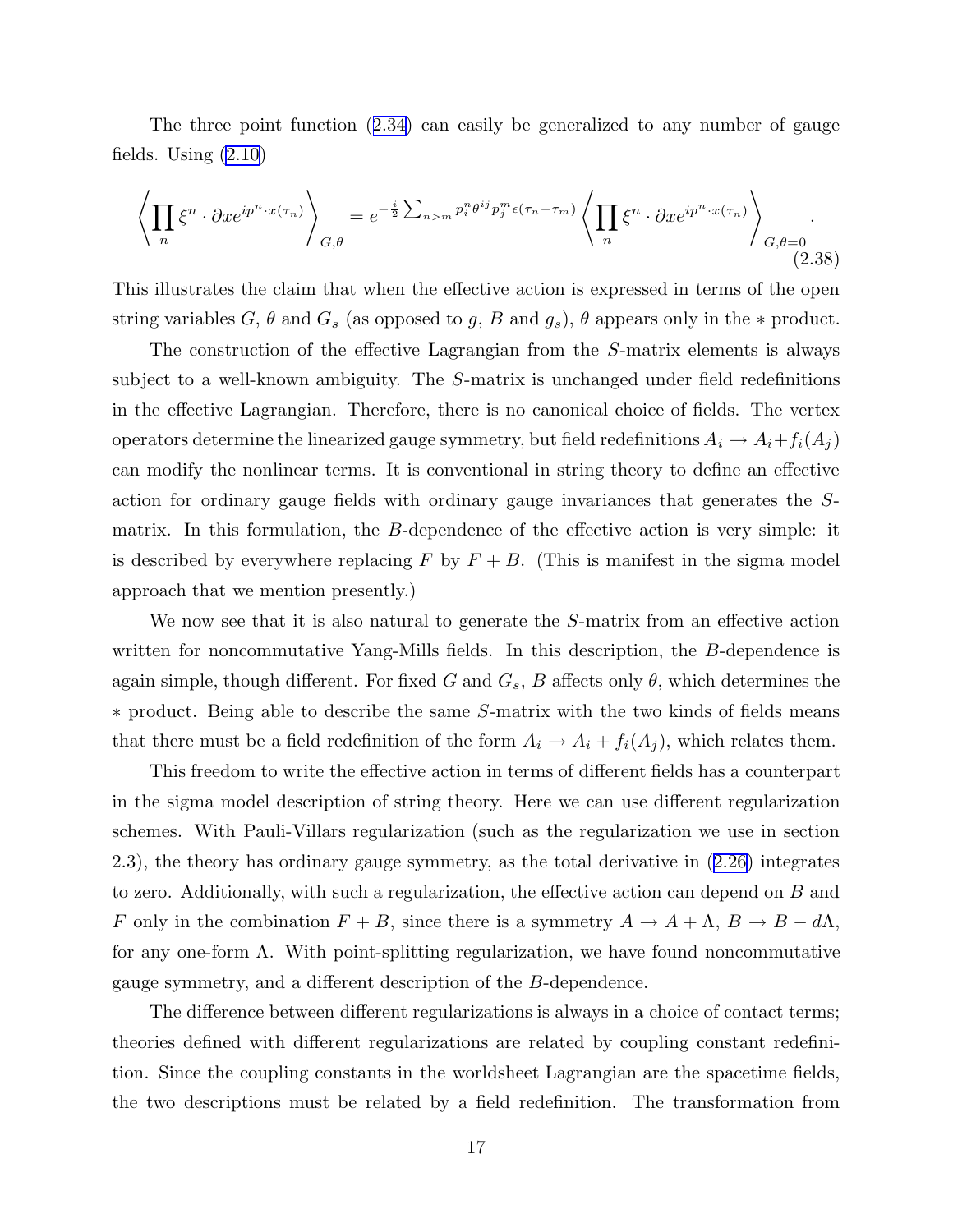<span id="page-18-0"></span>ordinary to noncommutative Yang-Mills fields that we will describe in section 3 is thus an example of a transformation of coupling parameters that is required to compare two different regularizations of the same quantum field theory.

In the  $\alpha' \to 0$  limit ([2.14](#page-12-0)), the amplitudes and the effective action are simplified. For example, the  $\alpha' \hat{F}^3$  term coming from the last term in the amplitude ([2.35\)](#page-16-0) is negligible in this limit. More generally, using dimensional analysis and the fact that the  $\theta$  dependence is only in the definition of the ∗ product, it is clear that all higher dimension operators involve more powers of  $\alpha'$ . Therefore they can be neglected, and the  $\hat{F}^2$  action [\(2.36](#page-16-0)) becomes exact for  $\alpha' \to 0$ .

The lack of higher order corrections to ([2.36](#page-16-0)) can also be understood as follows. In the limit  $(2.14)$ , there are no on-shell vertex operators with more derivatives of x, which would correspond to massive string modes. Since there are no massive string modes, there cannot be corrections to ([2.36\)](#page-16-0). As a consistency check, note that there are no poles associated with such operators in  $(2.22)$  $(2.22)$  or in  $(2.38)$  $(2.38)$  $(2.38)$  in our limit.

All this is standard in the zero slope limit, and the fact that the action for  $\alpha' \to 0$ reduces to  $\widehat{F}^2$  is quite analogous to the standard reduction of open string theory to ordinary Yang-Mills theory for  $\alpha' \to 0$ . The only novelty in our discussion is the fact that for  $B \neq 0$ , we have to take  $\alpha' \to 0$  keeping fixed G rather than g. Even before taking the  $\alpha' \to 0$ limit, the effective action, as we have seen, can be written in terms of the noncommutative variables. The role of the zero slope limit is just to remove the higher order corrections to  $\widehat{F}^2$  from the effective action.

It remains to determine the relation between the effective open string coupling  $G_s$ which appears in  $(2.36)$  $(2.36)$  $(2.36)$  and the closed string variables g, B and  $g_s$ . For this, we examine the constant term in the effective Lagrangian. For slowly varying fields, the effective Lagrangian is the Dirac-Born-Infeld Lagrangian (for a recent review of the DBI theory see [\[49](#page-98-0)] and references therein)

$$
\mathcal{L}_{DBI} = \frac{1}{g_s(2\pi)^p (\alpha')^{\frac{p+1}{2}}} \sqrt{\det(g + 2\pi \alpha'(B + F))}.
$$
 (2.39)

The coefficient is determined by the D<sub>p</sub>-brane tension which for  $B = 0$  is

$$
T_p(B=0) = \frac{1}{g_s(2\pi)^p(\alpha')^{\frac{p+1}{2}}}.
$$
\n(2.40)

Therefore

$$
\mathcal{L}(F=0) = \frac{1}{g_s(2\pi)^p (\alpha')^{\frac{p+1}{2}}} \sqrt{\det(g + 2\pi \alpha' B)}.
$$
\n(2.41)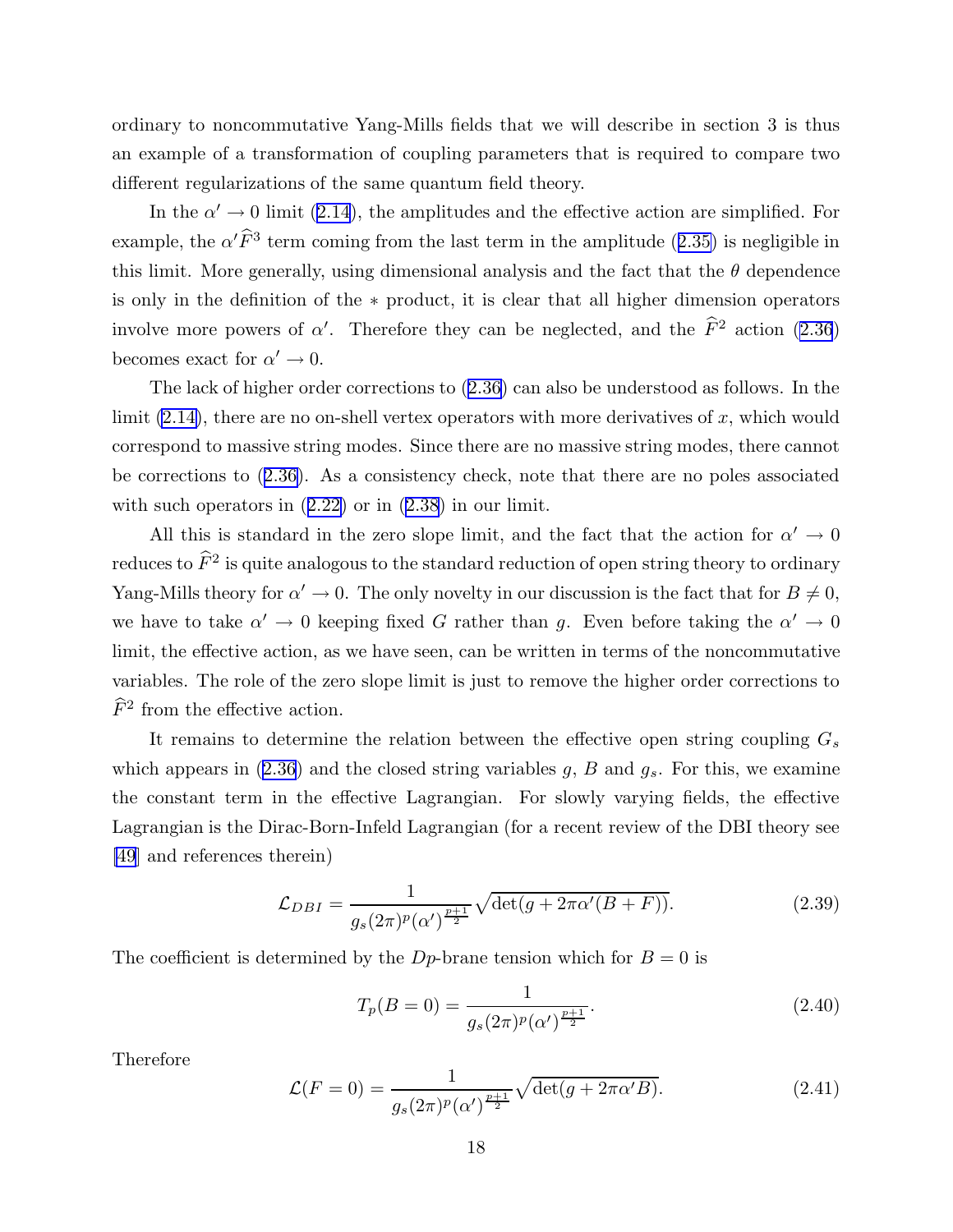<span id="page-19-0"></span>Above we argued that when the effective action is expressed in terms of noncommutative gauge fields and the open string variables  $G, \theta$  and  $G_s$ , the  $\theta$  dependence is entirely in the ∗ product. In this description, the analog of ([2.39\)](#page-18-0) is

$$
\mathcal{L}(\widehat{F}) = \frac{1}{G_s(2\pi)^p (\alpha')^{\frac{p+1}{2}}} \sqrt{\det G + 2\pi \alpha' \widehat{F}},
$$
\n(2.42)

and the constant term in the effective Lagrangian is

$$
\mathcal{L}(\hat{F} = 0) = \frac{1}{G_s (2\pi)^p (\alpha')^{\frac{p+1}{2}}} \sqrt{\det G}.
$$
 (2.43)

Therefore,

$$
G_s = g_s \left(\frac{\det G}{\det(g + 2\pi\alpha' B)}\right)^{\frac{1}{2}} = g_s \left(\frac{\det G}{\det g}\right)^{\frac{1}{4}} = g_s \left(\frac{\det(g + 2\pi\alpha' B)}{\det g}\right)^{\frac{1}{2}},\tag{2.44}
$$

where the definition  $(2.5)$  of G has been used. As a (rather trivial) consistency check, note that when  $B = 0$  we have  $G_s = g_s$ . In the zero slope limit ([2.14](#page-12-0)) it becomes

$$
G_s = g_s \det'(2\pi \alpha' B g^{-1})^{\frac{1}{2}},\tag{2.45}
$$

where det' denotes a determinant in the  $r \times r$  block with nonzero B.

The effective Yang-Mills coupling is determined from the  $\tilde{F}^2$  term in (2.42) and is

$$
\frac{1}{g_{YM}^2} = \frac{(\alpha')^{\frac{3-p}{2}}}{(2\pi)^{p-2}G_s} = \frac{(\alpha')^{\frac{3-p}{2}}}{(2\pi)^{p-2}g_s} \left(\frac{\det(g + 2\pi\alpha'B)}{\det G}\right)^{\frac{1}{2}}.
$$
 (2.46)

Using (2.45) we see that in order to keep it finite in our limit such that we end up with a quantum theory, we should scale

$$
G_s \sim \epsilon^{\frac{3-p}{4}}
$$
  
\n
$$
g_s \sim \epsilon^{\frac{3-p+r}{4}}.
$$
\n(2.47)

Note that the scaling of  $g_s$  depends on the rank r of the B field, while the scaling of  $G_s$  is independent of B. The scaling of  $G_s$  just compensates for the dimension of the Yang-Mills coupling, which is proportional to  $p-3$  as the Yang-Mills theory on a brane is scale-invariant precisely for threebranes.

If several  $D$ -branes are present, we should scale  $g_s$  such that all gauge couplings of all branes are finite. For example, if there are some D0-branes, we should scale  $g_s \sim \epsilon^{\frac{3}{4}}$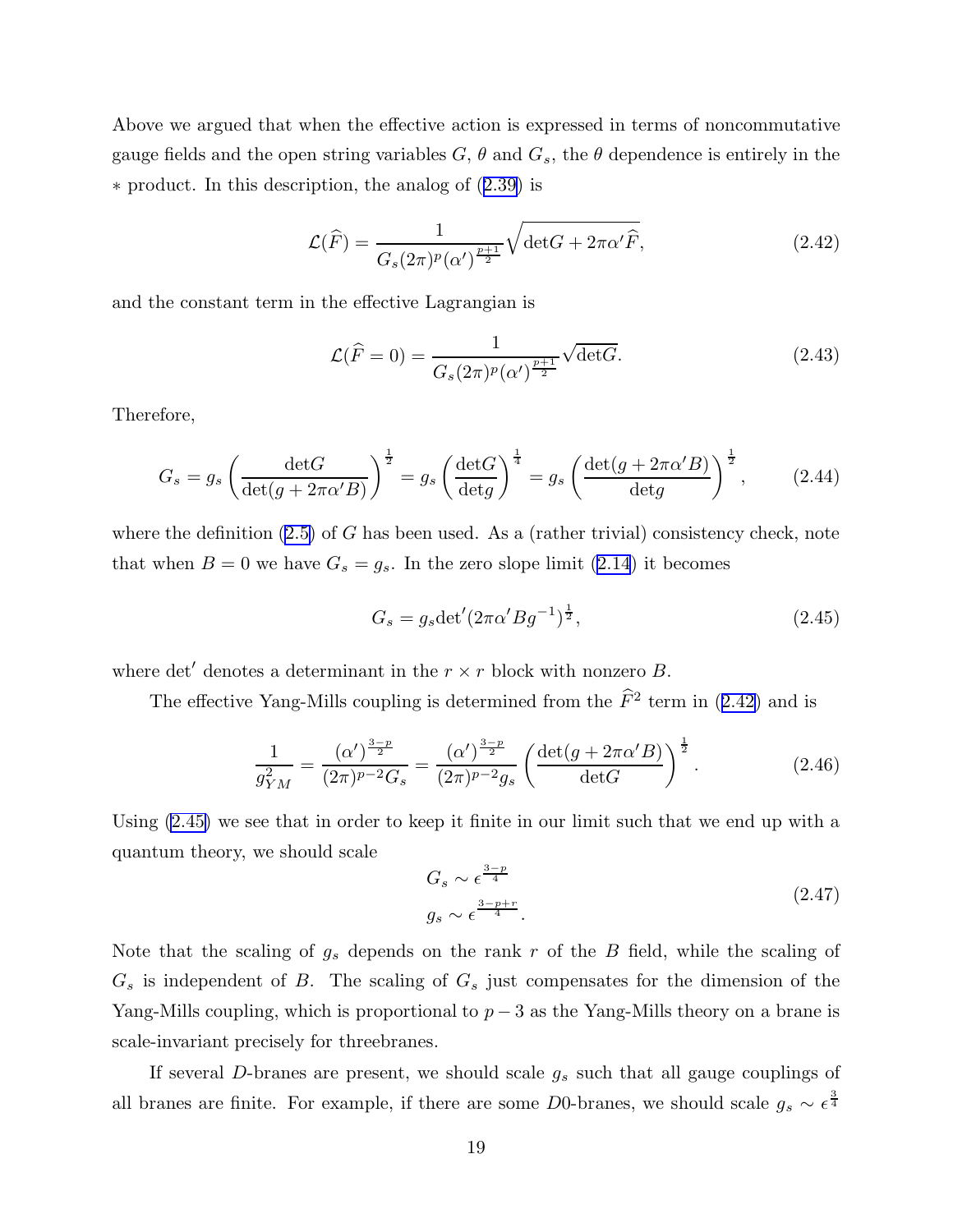<span id="page-20-0"></span> $(p = r = 0$  in  $(2.47)$  $(2.47)$ ). In this case, all branes for which  $p > r$  can be treated classically, and branes with  $p = r$  are quantum.

If we are on a torus, then the limit ([2.14\)](#page-12-0) with  $g_{ij} \to 0$  and  $B_{ij}$  fixed is essentially the limit used in [\[4](#page-95-0)]. This limit takes the volume to zero while keeping fixed the periods of B. On the other hand, if we are on  $\mathbb{R}^n$ , then by rescaling the coordinates, instead of taking  $g_{ij} \to 0$  with  $B_{ij}$  fixed, one could equivalently keep  $g_{ij}$  fixed and take  $B_{ij} \to \infty$ . (Scaling the coordinates on  $\mathbf{T}^n$  changes the periodicity, and therefore it is more natural to scale the metric in this case.) In this sense, the  $\alpha' \to 0$  limit can, on  $\mathbb{R}^n$ , be interpreted as a large  $B$  limit.

It is crucial that  $g_{ij}$  is taken to zero with fixed  $G_{ij}$ . The latter is the metric appearing in the effective Lagrangian. Therefore, either on  $\mathbb{R}^n$  or on a torus, all distances measured with the metric  $q$  scale to zero, but the noncommutative theory is sensitive to the metric G, and with respect to this metric the distances are fixed. This is the reason that we end up with finite distances even though the closed string metric  $g$  is taken to zero.

#### 2.2. Worldsheet Supersymmetry

We now add fermions to the theory and consider worldsheet supersymmetry. Without background gauge fields we have to add to the action ([2.1\)](#page-7-0)

$$
\frac{i}{4\pi\alpha'}\int_{\Sigma}\left(g_{ij}\psi^{i}\overline{\partial}\psi^{j}+g_{ij}\overline{\psi}^{i}\partial\overline{\psi}^{j}\right)
$$
\n(2.48)

and the boundary conditions are

$$
g_{ij}(\psi^j - \overline{\psi}^j) + 2\pi\alpha' B_{ij}(\psi^j + \overline{\psi}^j)|_{z=\overline{z}} = 0
$$
\n(2.49)

 $(\overline{\psi})$  is not the complex conjugate of  $\psi$ ). The action and the boundary conditions respect the supersymmetry transformations

$$
\delta x^{i} = -i\eta(\psi^{i} + \overline{\psi}^{i})
$$
  
\n
$$
\delta \psi^{i} = \eta \partial x^{i}
$$
  
\n
$$
\delta \overline{\psi}^{i} = \eta \overline{\partial} x^{i},
$$
\n(2.50)

In studying sigma models, the boundary interaction [\(2.24\)](#page-14-0) is typically extended to

$$
L_A = -i \int d\tau \left( A_i(x) \partial_\tau x^i - i F_{ij} \Psi^i \Psi^j \right) \tag{2.51}
$$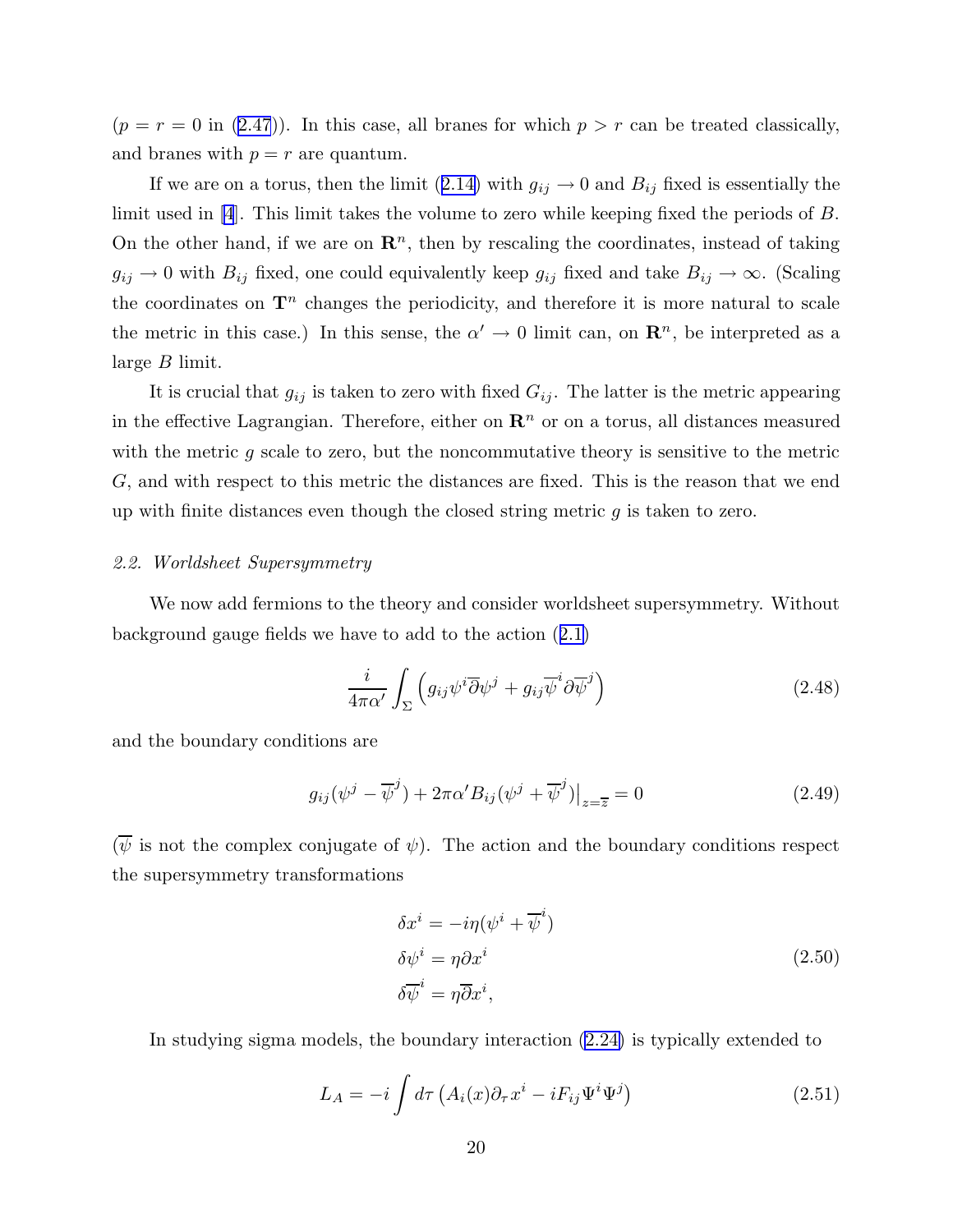<span id="page-21-0"></span>with  $F_{ij} = \partial_i A_j - \partial_j A_i$  and

$$
\Psi^i = \frac{1}{2}(\psi^i + \overline{\psi}^i) = \left(\frac{1}{g - 2\pi\alpha' B}g\right)^i_j \psi^j.
$$
\n(2.52)

The expression  $(2.51)$  $(2.51)$  seems to be invariant under  $(2.50)$  because its variation is a total derivative

$$
\delta \int d\tau \left( A_i(x) \partial_\tau x^i - i F_{ij} \Psi^i \Psi^j \right) = -2i\eta \int d\tau \partial_\tau (A_i \Psi^i). \tag{2.53}
$$

However, as in the derivation of [\(2.28\)](#page-14-0), with point splitting regularization, a total derivative such as the one in (2.53) can contribute a surface term. In this case, the surface term is obtained by expanding the  $\exp(-L_A)$  term in the path integral in powers of A. The variation of the path integral coming from  $(2.53)$  reads, to first order in  $L_A$ ,

$$
i\int d\tau \int d\tau' \left( A_i \partial_\tau x^i(\tau) - i F_{ij} \Psi^i \Psi^j(\tau) \right) \left( -2i\eta \partial_{\tau'} A_k \Psi^k(\tau') \right). \tag{2.54}
$$

With point splitting regularization, one picks up surface terms as  $\tau' \to \tau^+$  and  $\tau' \to \tau^-$ , similar to those in ([2.28\)](#page-14-0). The surface terms can be canceled by the supersymmetric variation of an additional interaction term  $\int d\tau A_i * A_j \Psi^i \Psi^j(\tau)$ , and the conclusion is that with point-splitting regularization,  $(2.51)$  should be corrected to

$$
-i\int d\tau \left( A_i(x)\partial_\tau x^i - i\widehat{F}_{ij}\Psi^i\Psi^j \right) \tag{2.55}
$$

with  $\widehat{F}$  the noncommutative field strength [\(2.37\)](#page-16-0).

Once again, if supersymmetric Pauli-Villars regularization were used (an example of an explicit regularization procedure will be given presently in discussing instantons), the more naive boundary coupling ([2.51](#page-20-0)) would be supersymmetric. Whether "ordinary" or "noncommutative" gauge fields and symmetries appear in the formalism depends on the regularization used, so there must be a transformation between them.

# 2.3. Instantons On Noncommutative  $\mathbb{R}^4$

As we mentioned in the introduction, one of the most fascinating applications of noncommutative Yang-Mills theory has been to instantons on  $\mathbb{R}^4$ . Given a system of N parallel D-branes with worldvolume  $\mathbb{R}^4$ , one can study supersymmetric configurations in the  $U(N)$  gauge theory. (Actually, most of the following discussion applies just as well if  $\mathbb{R}^4$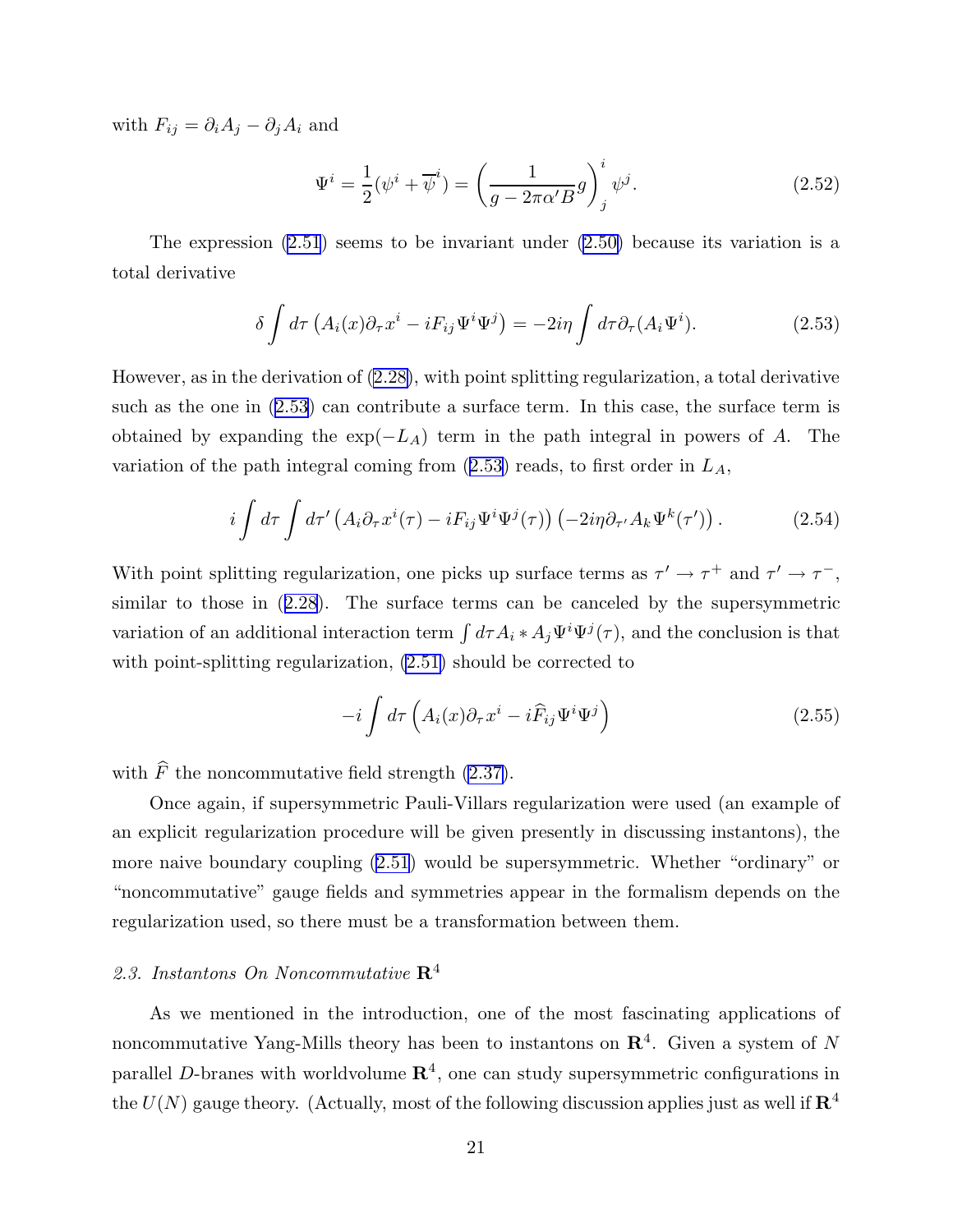is replaced by  $\mathbf{T}^n \times \mathbf{R}^{4-n}$  for some n.) In classical Yang-Mills theory, such a configuration is an instanton, that is a solution of  $F^+ = 0$ . (For any two-form on  $\mathbb{R}^4$  such as the Yang-Mills curvature F, we write  $F^+$  and  $F^-$  for the self-dual and anti-self-dual projections.) So the objects we want are a stringy generalization of instantons. A priori one would expect that classical instantons would be a good approximation to stringy instantons only when the instanton scale size is very large compared to  $\sqrt{\alpha'}$ . However, we will now argue that with a suitable regularization of the worldsheet theory, the classical or field theory instanton equation is exact if  $B = 0$ . This implies that with any regularization, the stringy and field theory instanton moduli spaces are the same. The argument, which is similar to an argument about sigma models with K3 target [[50\]](#page-98-0), also suggests that for  $B \neq 0$ , the classical instanton equations and moduli space are not exact. We have given some arguments for this assertion in the introduction, and will give more arguments below and in the rest of the paper.

At  $B = 0$ , the free worldsheet theory in bulk

$$
S = \frac{1}{4\pi\alpha'} \int_{\Sigma} \left( g_{ij} \partial_a x^i \partial^a x^i + ig_{ij} \psi^i \overline{\partial} \psi^j + ig_{ij} \overline{\psi}^i \partial \overline{\psi}^j \right) \tag{2.56}
$$

actually has a  $(4, 4)$  worldsheet supersymmetry. This is a consequence of the  $\mathcal{N} = 1$ worldsheet supersymmetry described in  $(2.50)$  $(2.50)$  $(2.50)$  plus an R symmetry group. In fact, we have a symmetry group  $SO(4)_L$  acting on the  $\psi^i$  and another  $SO(4)_R$  acting on  $\overline{\psi}^i$ . We can decompose  $SO(4)_L = SU(2)_{L,+} \times SU(2)_{L,-}$ , and likewise  $SO(4)_R = SU(2)_{R,+} \times$  $\times SU(2)_{R,-}$ .  $SU(2)_{R,+}$ , together with the  $\mathcal{N}=1$  supersymmetry in [\(2.50\)](#page-20-0), generates an  $\mathcal{N} = 4$  supersymmetry of the right-movers, and  $SU(2)_{L,+}$ , together with [\(2.50](#page-20-0)), likewise generates an  $\mathcal{N} = 4$  supersymmetry of left-movers. So altogether in bulk we get an  $\mathcal{N} = (4, 4)$  free superconformal model. Of course, we could replace  $SU(2)_{R,+}$  by  $SU(2)_{R,-}$ or  $SU(2)_{L,+}$  by  $SU(2)_{L,-}$ , so altogether the free theory has (at least) four  $\mathcal{N} = (4,4)$ superconformal symmetries. But for the instanton problem, we will want to focus on just one of these extended superconformal algebras.

Now consider the case that  $\Sigma$  has a boundary, but with  $B = 0$  and no gauge fields coupled to the boundary. The boundary conditions on the fermions are, from ([2.49\)](#page-20-0),  $\psi^j = \overline{\psi}^j$ . This breaks  $SO(4)_L \times SO(4)_R$  down to a diagonal subgroup  $SO(4)_D$  =  $SU(2)_{D,+} \times SU(2)_{D,-}$  (here  $SU(2)_{D,+}$  is a diagonal subgroup of  $SU(2)_{L,+} \times SU(2)_{R,+}$ , and likewise for  $SU(2)_{D,-}$ ). We can define an  $\mathcal{N}=4$  superconformal algebra in which the R-symmetry is  $SU(2)_{D,+}$  (and another one with R-symmetry  $SU(2)_{D,-}$ ). As is usual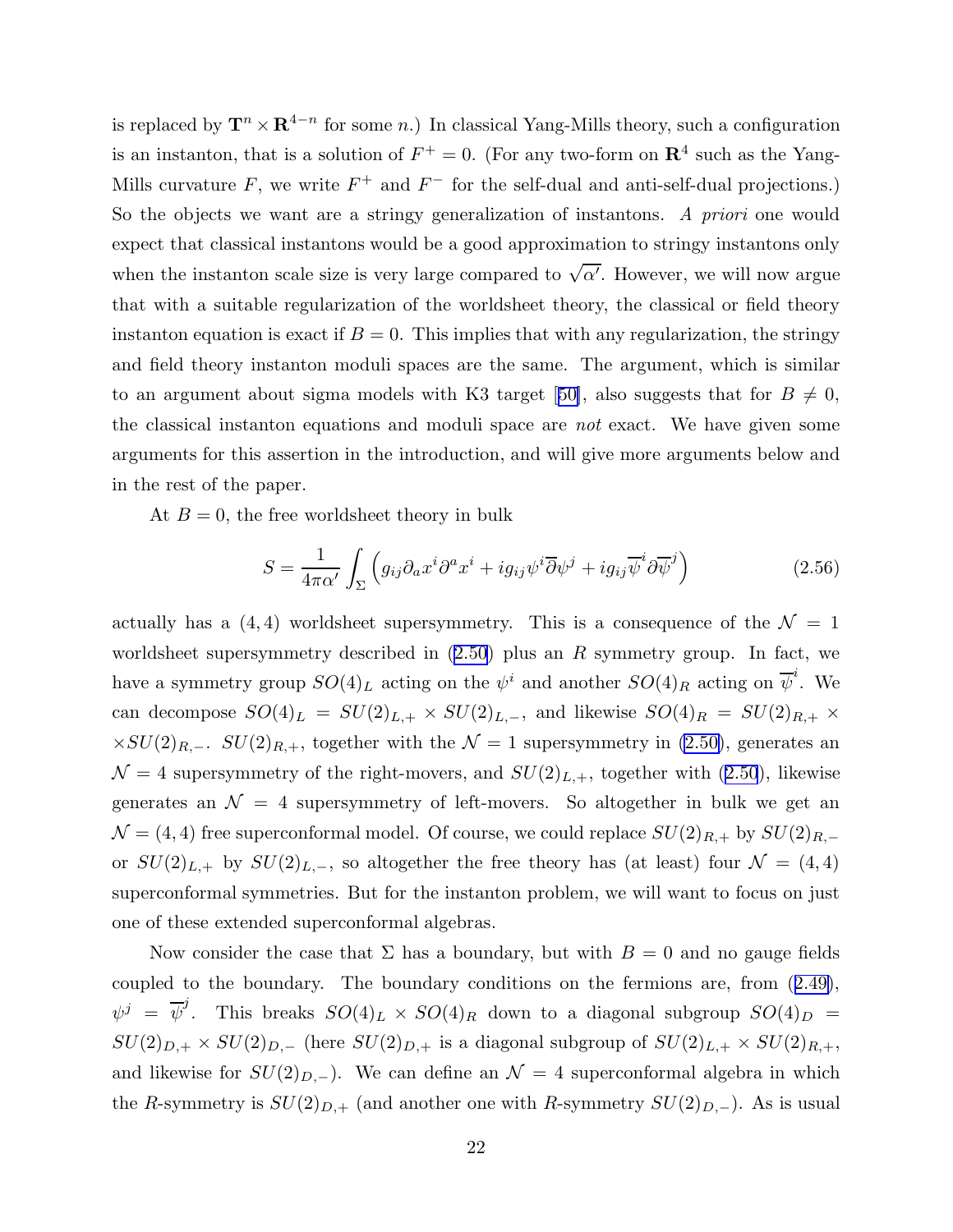for open superstrings, the currents of this  $\mathcal{N} = 4$  algebra are mixtures of left and right currents from the underlying  $\mathcal{N} = (4, 4)$  symmetry in bulk.

Now let us include a boundary interaction as in ([2.51](#page-20-0)):

$$
L_A = -i \int d\tau \left( A_i(x) \partial_\tau x^i - i F_{ij} \Psi^i \Psi^j \right). \tag{2.57}
$$

The condition that the boundary interaction preserves some spacetime supersymmetry is that the theory with this interaction is still an  $\mathcal{N} = 4$  theory. This condition is easy to implement, at the classical level. The  $\Psi^i$  transform as  $(1/2, 1/2)$  under  $SU(2)_{D,+} \times$  $SU(2)_{D,-}$ . The  $F_{ij}\Psi^i\Psi^j$  coupling in  $L_A$  transforms as the antisymmetric tensor product of this representation with itself, or  $(1,0) \oplus (0,1)$ , where the two pieces multiply, respectively,  $F^+$  and  $F^-$ , the self-dual and anti-self-dual parts of F. Hence, the condition that  $L_A$  be invariant under  $SU(2)_{D,+}$  is that  $F^+=0$ , in other words that the gauge field should be an instanton. For invariance under  $SU(2)_{D,-}$  we need  $F^- = 0$ , an anti-instanton. Thus, at the classical level, an instanton or anti-instanton gives an  $\mathcal{N}=4$  superconformal theory,<sup>3</sup> and hence a supersymmetric or BPS configuration.

To show that this conclusion is valid quantum mechanically, we need a regularization that preserves (global)  $\mathcal{N} = 1$  supersymmetry and also the  $SO(4)_D$  symmetry. This can readily be provided by Pauli-Villars regularization. First of all, the fields  $x^i, \psi^i, \overline{\psi}^i$ , together with auxiliary fields  $F^i$ , can be interpreted in the standard way as components of  $\mathcal{N}=1$  superfields  $\Phi^i$ ,  $i=1,\ldots,4$ .

To carry out Pauli-Villars regularization, we introduce two sets of superfields  $C<sup>i</sup>$  and  $E^i$ , where  $E^i$  are real-valued and  $C^i$  takes values in the same space ( $\mathbf{R}^4$  or more generally  $\mathbf{T}^n \times \mathbf{R}^{4-n}$  that  $\Phi^i$  does, and we write  $\Phi^i = C^i - E^i$ . For  $C^i$  and  $E^i$ , we consider the following Lagrangian:

$$
L = \int d^2x d^2\theta \left( \epsilon^{\alpha\beta} D_\alpha C^i D_\beta C^i \right) - \int d^2x d^2\theta \left( \epsilon^{\alpha\beta} D_\alpha E^i D_\beta E^i + M^2 (E^i)^2 \right). \tag{2.58}
$$

This regularization of the bulk theory is manifestly invariant under global  $\mathcal{N}=1$  supersymmetry. But since it preserves an  $SO(4)_D$  (which under which all left and right fermions in C or E transform as  $(1/2, 1/2)$ , it actually preserves a global  $\mathcal{N}=4$  supersymmetry.

<sup>&</sup>lt;sup>3</sup> Our notation is not well adapted to nonabelian gauge theory. In this case, the factor  $e^{-L_A}$ in the path integral must be reinterpreted as a trace Tr  $P$ exp  $\oint_{\partial \Sigma} (iA_i \partial_\tau x^i + F_{ij} \Psi^i \Psi^j)$  where the exponent is Lie algebra valued. This preserves  $SU(2)_{D,\pm}$  if  $F^{\pm}=0$ .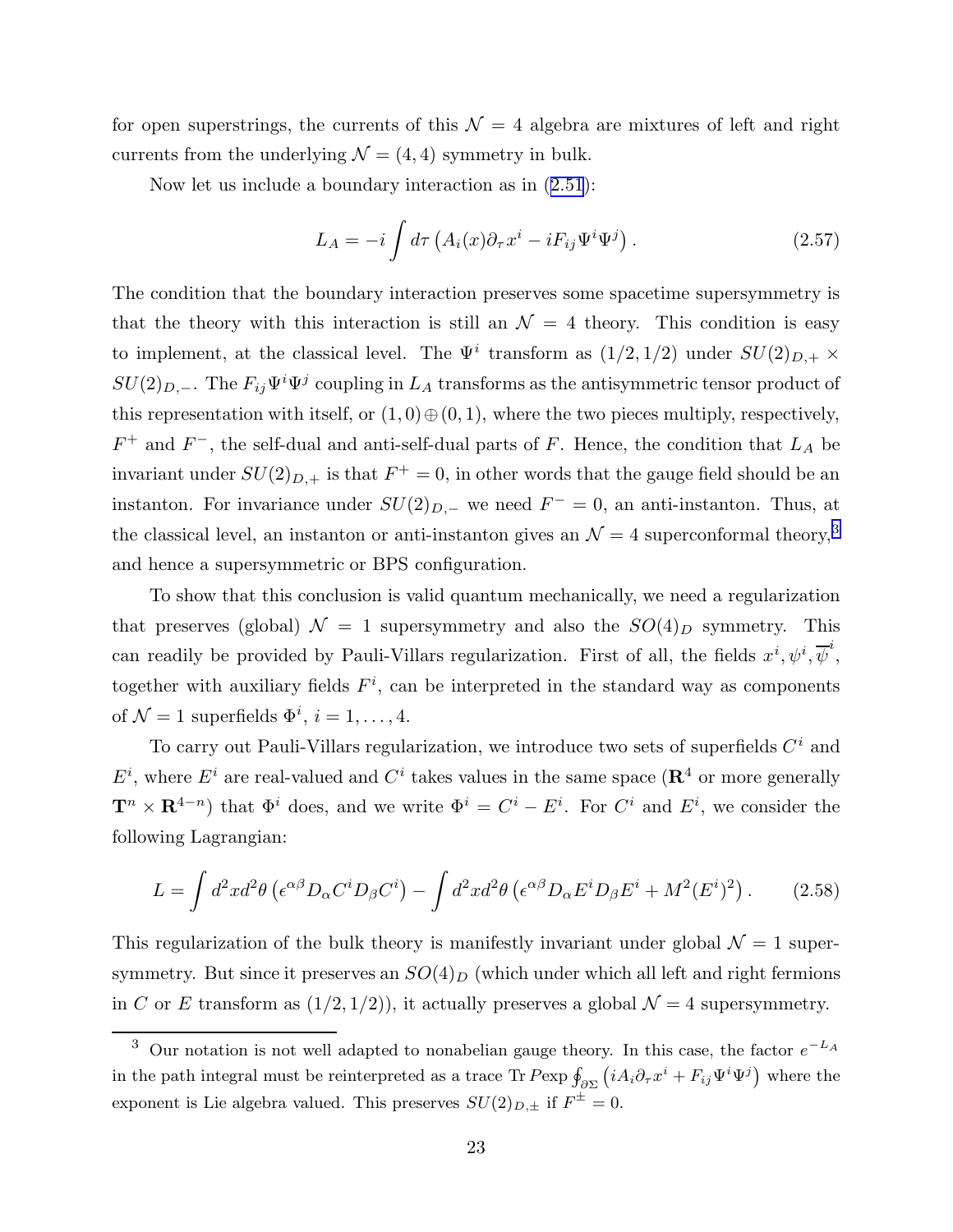<span id="page-24-0"></span>This symmetry can be preserved in the presence of boundaries. We simply consider free boundary conditions for both  $C^i$  and  $E^i$ . The usual short distance singularity is absent in the  $\Phi^i$  propagator (as it cancels between  $C^i$  and  $E^i$ ). Now, include a boundary coupling to gauge fields by the obvious superspace version of ([2.51\)](#page-20-0):

$$
L_A = -i \int d\tau d\theta A_i(\Phi) D\Phi^i = -i \int d\tau \left( A_i(x) \partial_\tau x^i - i F_{ij} \Psi^i \Psi^j \right). \tag{2.59}
$$

Classically (as is clear from the second form, which arises upon doing the  $\theta$  integral), this coupling preserves  $SU(2)_{D,+}$  if  $F^+ = 0$ , or  $SU(2)_{D,-}$  if  $F^- = 0$ . Because of the absence of a short distance singularity in the  $\Phi$  propagator, all Feynman diagrams are regularized.<sup>4</sup> Hence, for every classical instanton, we get a two-dimensional quantum field theory with global  $\mathcal{N}=4$  supersymmetry.

If this theory flows in the infrared to a conformal field theory, this theory is  $\mathcal{N} = 4$ superconformal and hence describes a configuration with spacetime supersymmetry. On the other hand, the global  $\mathcal{N} = 4$  supersymmetry, which holds precisely if  $F^+ = 0$ , means that any renormalization group flow that occurs as  $M \to \infty$  would be a flow on classical instanton moduli space. Such a flow would mean that stringy corrections generate a potential on instanton moduli space. But there is too much supersymmetry for this, and therefore there is no flow on the space; i.e. different classical instantons lead to distinct conformal field theories. We conclude that, with this regularization, every classical instanton corresponds in a natural way to a supersymmetric configuration in string theory or in other words to a stringy instanton. Thus, with this regularization, the stringy instanton equation is just  $F^+ = 0$ . Since the moduli space of conformal field theories is independent of the regularization, it also follows that with any regularization, the stringy instanton moduli space coincides with the classical one.

## Turning On B

Now, let us reexamine this issue in the presence of a constant  $B$  field. The boundary condition required by supersymmetry was given in ([2.49\)](#page-20-0):

$$
(g_{ij} + 2\pi\alpha' B_{ij})\psi^j = (g_{ij} - 2\pi\alpha B_{ij})\overline{\psi}^j.
$$
\n(2.60)

<sup>&</sup>lt;sup>4</sup> In most applications, Pauli-Villars regularization fails to regularize the one-loop diagrams, because it makes the vertices worse while making the propagators better. The present problem has the unusual feature that Pauli-Villars regularization eliminates the short distance problems even from the one-loop diagrams.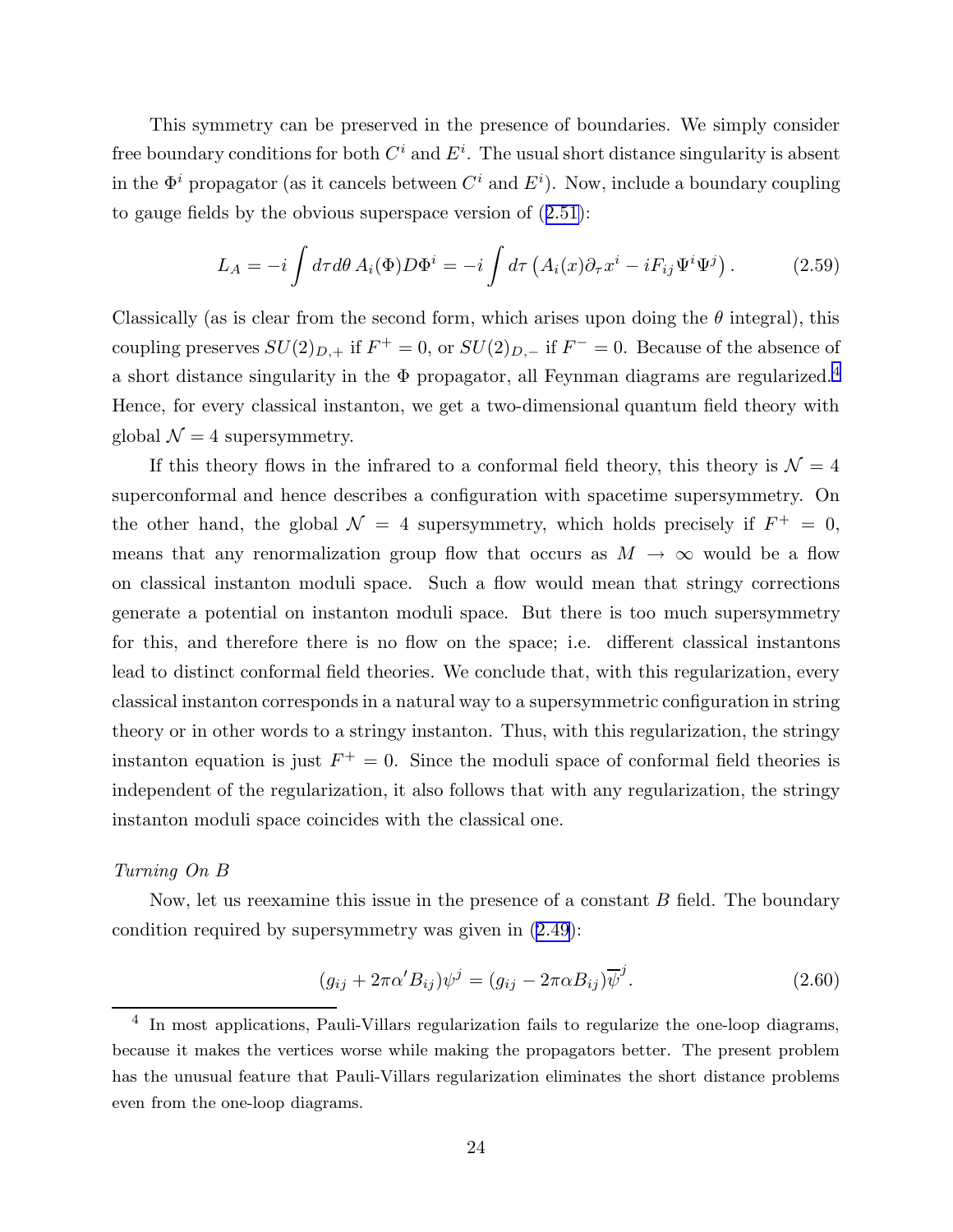To preserve [\(2.60](#page-24-0)), if one rotates  $\psi^i$  by an  $SO(4)$  matrix h, one must rotate  $\overline{\psi}^i$  with a different  $SO(4)$  matrix  $\overline{h}$ . The details of the relation between h and  $\overline{h}$  will be explored below, in the context of point-splitting regularization. At any rate, ([2.60\)](#page-24-0) does preserve a diagonal subgroup  $SO(4)_{D,B}$  of  $SO(4)_L \times SO(4)_R$ , but as the notation suggests, which diagonal subgroup it is depends on B.

The Pauli-Villars regularization introduced above preserves  $SO(4)_D$ , which for  $B \neq 0$ does not coincide with  $SO(4)_{D,B}$ . The problem arises because the left and right chiral fermions in the regulator superfields  $E^i$  are coupled by the mass term in a way that breaks  $SO(4)_L \times SO(4)_R$  down to  $SO(4)_D$ , but they are coupled by the boundary condition in a way that breaks  $SO(4)_L \times SO(4)_R$  down to  $SO(4)_{D,B}$ . Thus, the argument that showed that classical instanton moduli space is exact for  $B = 0$  fails for  $B \neq 0$ .

This discussion raises the question of whether a different regularization would enable us to prove the exactness of classical instantons for  $B \neq 0$ . However, a very simple argument mentioned in the introduction shows that one must expect stringy corrections to instanton moduli space when  $B \neq 0$ . In fact, if  $B^+ \neq 0$ , a configuration containing a threebrane and a separated −1-brane is not BPS (we will explore it in section 5), so the small instanton singularity that is familiar from classical Yang-Mills theory should be absent when  $B^+ \neq 0$ .

It has been proposed [\[35](#page-97-0),[38\]](#page-97-0) that the stringy instantons at  $B^+ \neq 0$  are the instantons of noncommutative Yang-Mills theory, that is the solutions of  $\widehat{F}^+ = 0$  with a suitable  $*$ product. We can now make this precise in the  $\alpha' \to 0$  limit. In this limit, the effective action is, as we have seen,  $\hat{F}^2$ , with the indices in  $\hat{F}$  contracted by the open string metric G. In this theory, the condition for a gauge field to leave unbroken half of the linearly realized supersymmetry on the branes is  $\hat{F}^+ = 0$ , where the projection of  $\hat{F}$  to selfdual and antiselfdual parts is made with respect to the open string metric  $G$ , rather than the closed string metric g. Hence, at least in the  $\alpha' = 0$  limit, BPS configurations are described by noncommutative instantons, as has been suggested in [[35,38](#page-97-0)]. If we are on  $\mathbb{R}^4$ , then, as shown in [[35\]](#page-97-0), deforming the classical instanton equation  $\hat{F}^+ = 0$  to the noncommutative instanton equation  $\hat{F}^+ = 0$  has the effect of adding a Fayet-Iliopoulos (FI) constant term to the ADHM equations, removing the small instanton singularity<sup>5</sup>. The ADHM equations

<sup>&</sup>lt;sup>5</sup> Actually, it was assumed in [\[35](#page-97-0)] that  $\theta$  is self-dual. The general situation, as we will show at the end of section 5, is that the small instanton singularity is removed precisely if  $B^+ \neq 0$ , or equivalently  $\theta^+ \neq 0$ .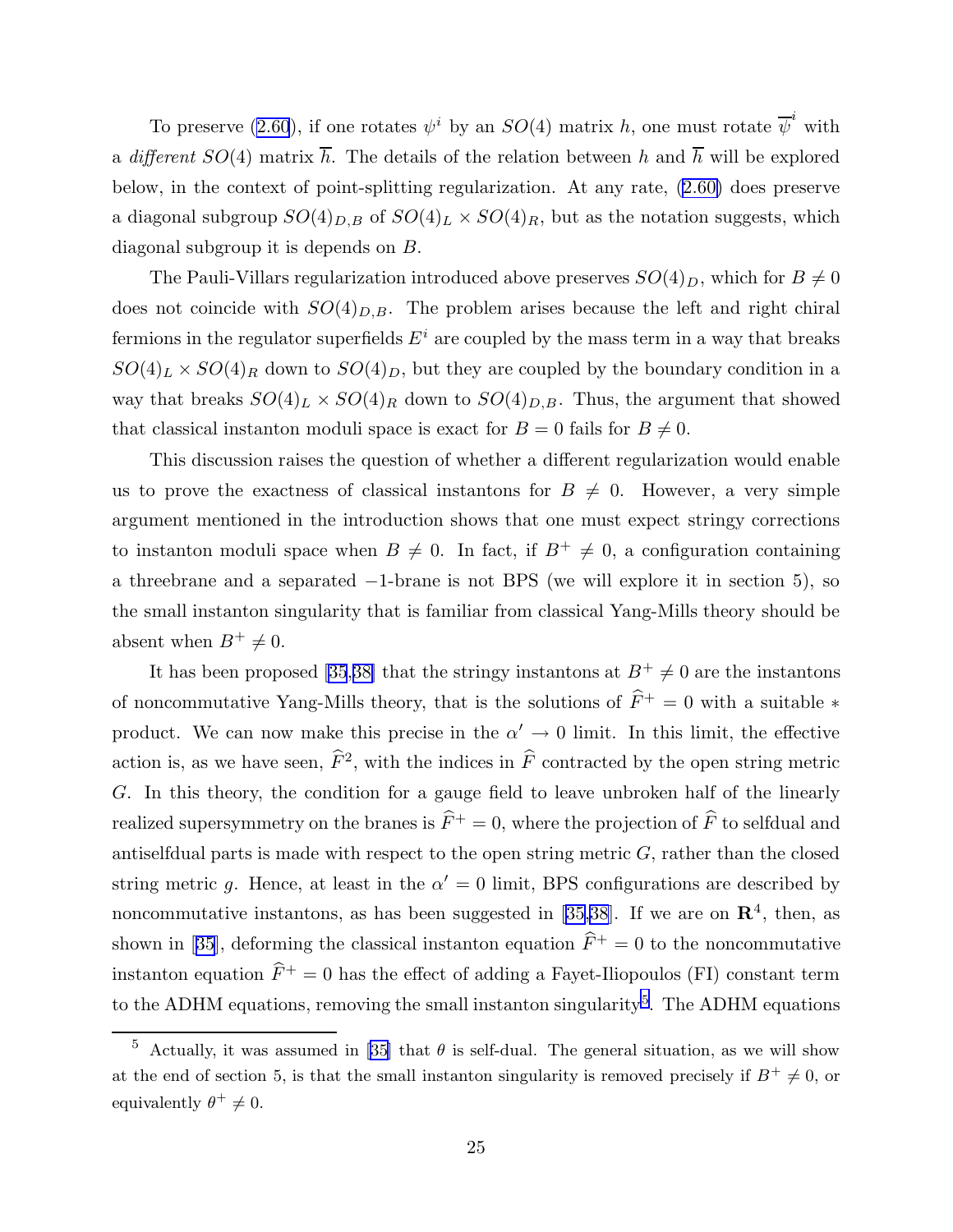with the FI term have a natural interpretation in terms of the DLCQ description of the six-dimensional  $(2,0)$  theory [[37\]](#page-97-0), and have been studied mathematically in [[41\]](#page-97-0).

What happens if  $B \neq 0$  but we do not take the  $\alpha' \to 0$  limit? In this case, the stringy instanton moduli space must be a hyper-Kahler deformation of the classical instanton moduli space, with the small instanton singularities eliminated if  $B^+ \neq 0$ , and reducing to the classical instanton moduli space for instantons of large scale size if we are on  $\mathbb{R}^4$ . We expect that the most general hyper-Kahler manifold meeting these conditions is the moduli space of noncommutative instantons, with some  $\theta$  parameter and with some effective metric on spacetime  $G^{6}$ 

#### Details For Instanton Number One

Though we do not know how to prove this in general, one can readily prove it by hand for the case of instantons of instanton number one on  $\mathbb{R}^4$ . The ADHM construction for such instantons, with gauge group  $U(N)$ , expresses the moduli space as the moduli space of vacua of a  $U(1)$  gauge theory with N hypermultiplets  $H^a$  of unit charge (times a copy of  $\mathbb{R}^4$  for the instanton position). In the  $\alpha' \to 0$  limit with non-zero B, there is a FI term. If we write the hypermultiplets  $H^a$ , in a notation that makes manifest only half the supersymmetry, as a pair of chiral superfields  $A^a$ ,  $B_a$ , with respective charges 1, -1, then the ADHM equations read

$$
\sum_{a} A^{a} B_{a} = \zeta_{c}.
$$
\n
$$
\sum_{a} |A^{a}|^{2} - \sum_{a} |B_{a}|^{2} = \zeta.
$$
\n(2.61)

One must divide by  $A^a \to e^{i\alpha} A^a$ ,  $B_a \to e^{-i\alpha} B_a$ . Here  $\zeta_c$  is a complex constant, and  $\zeta$  a real constant.  $\zeta_c$  and  $\zeta$  are the FI parameters. The real and imaginary part of  $\zeta_c$ , together with  $\zeta$ , transform as a triplet of an  $SU(2)$  R-symmetry group, which is broken to  $U(1)$ (rotations of  $\zeta_c$ ) by our choice of writing the equations in terms of chiral superfields. To determine the topology of the moduli space  $\mathcal{M}$ , we make an  $SU(2)_R$  transformation (or a judicious choice of  $A^a$  and  $B_a$ ) to set  $\zeta_c = 0$  and  $\zeta > 0$ . Then, if we set  $B_a = 0$ , the  $A^a$ , modulo the action of  $U(1)$ , determine a point in  $\mathbf{CP}^N$ ; the equation  $\sum_a A^a B_a = 0$  means that the  $B_a$  determine a cotangent vector of  $\mathbf{CP}^N$ , so M is the cotangent bundle  $T^*\mathbf{CP}^N$ .

<sup>6</sup> The effective metric on spacetime must be hyper-Kahler for supersymmetry, so it is a flat metric if we are on  $\mathbf{R}^4$  or  $\mathbf{T}^n\times\mathbf{R}^{4-n}$ , or a hyper-Kahler metric if we are bold enough to extrapolate the discussion to a K3 manifold or a Taub-NUT or ALE space.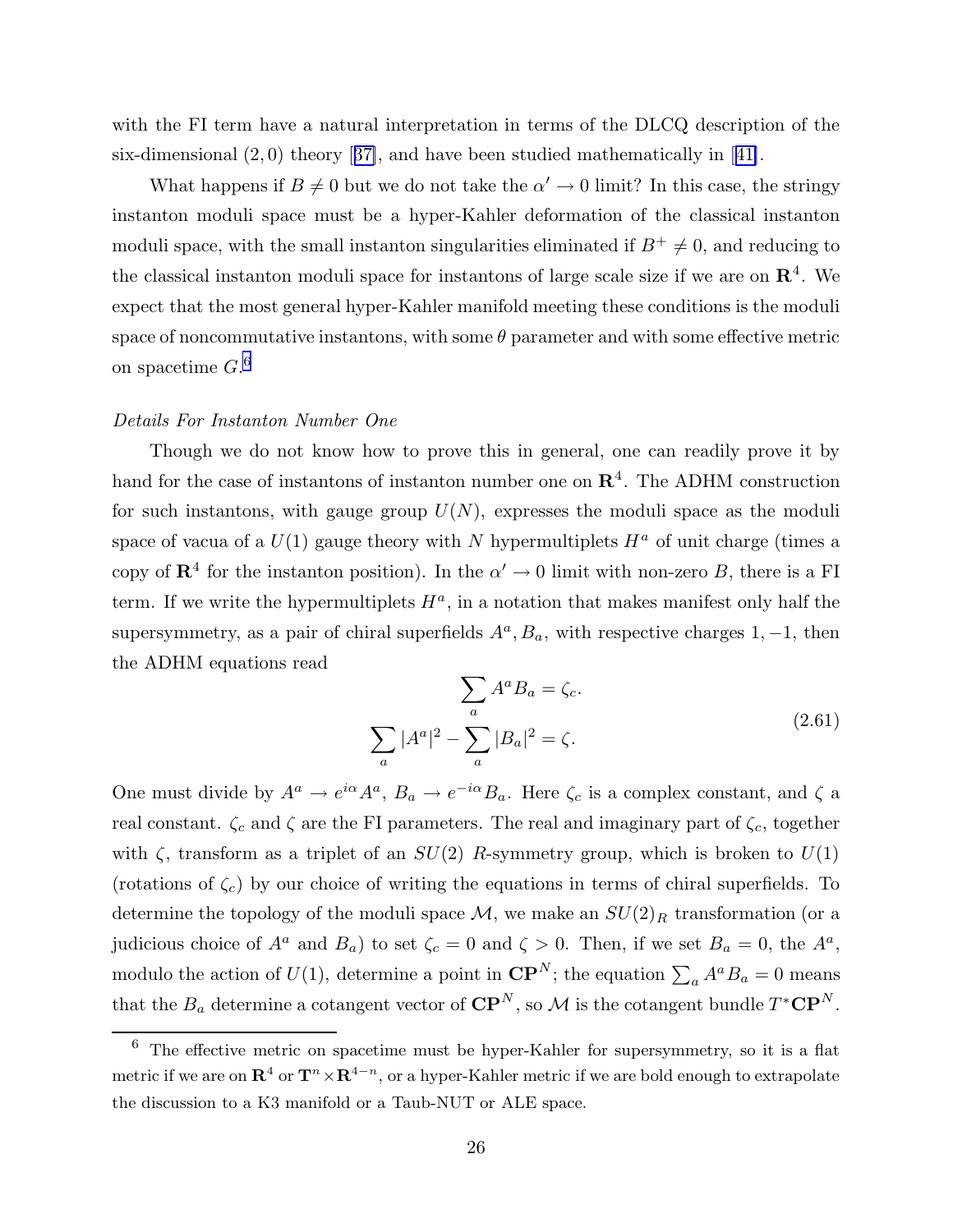The second homology group of  $M$  is of rank one, being generated by a two-cycle in  $\mathbf{CP}^N$ . Moduli space of hyper-Kahler metrics is parametrized by the periods of the three covariantly constant two-forms  $I, J, K$ . As there is only one period, there are precisely three real moduli, namely  $\zeta$ , Re $\zeta_c$ , and Im  $\zeta_c$ .

Hence, at least for instanton number one, the stringy instanton moduli space on  $\mathbb{R}^4$ , for any B, must be given by the solutions of  $\hat{F}^+=0$ , with some effective metric on spacetime and some effective theta parameter. It is tempting to believe that these may be the metric and theta parameter found in ([2.5\)](#page-8-0) from the open string propagator.

# Noncommutative Instantons And  $\mathcal{N}=4$  Supersymmetry

We now return to the question of what symmetries are preserved by the boundary condition [\(2.60\)](#page-24-0). We work in the  $\alpha' \to 0$  limit, so that we know the boundary couplings and the gauge invariances precisely. The goal is to show, by analogy with what happened for  $B = 0$ , that noncommutative gauge fields that are self-dual with respect to the open string metric lead to  $\mathcal{N} = 4$  worldsheet superconformal symmetry.

It is convenient to introduce a vierbein  $e_a^i$  for the closed string metric Thus  $g^{-1} = ee^t$ ( $e^t$  is the transpose of e) or  $g^{ij} = \sum_a e_a^i e_a^j$ . Then, we express the fermions in terms of the local Lorentz frame in spacetime

$$
\psi^i = e^i_a \chi^a, \quad \overline{\psi}^i = e^i_a \overline{\chi}^a. \tag{2.62}
$$

The  $SO(4)_L \times SO(4)_R$  automorphism group of the supersymmetry algebra rotates these four fermions by  $\chi \to h\chi$  and  $\overline{\chi} \to \overline{h}\overline{\chi}$ . The boundary conditions [\(2.60\)](#page-24-0) breaks  $SO(4)_L \times$  $SO(4)_R$  to a diagonal subgroup  $SO(4)_{D,B}$  defined by

$$
\overline{h} = e^{-1} \frac{1}{g - 2\pi\alpha' B} (g + 2\pi\alpha' B) e^{-1} \frac{1}{g + 2\pi\alpha' B} (g - 2\pi\alpha' B) e.
$$
 (2.63)

In terms of  $\chi$  and  $\overline{\chi}$ , the boundary coupling of the original fermions ([2.55\)](#page-21-0) becomes

$$
\chi^t e^t g \frac{1}{g + 2\pi \alpha' B} \hat{F} \frac{1}{g - 2\pi \alpha' B} g e \chi.
$$
\n(2.64)

We have used [\(2.52\)](#page-21-0) to express  $\Psi$  in terms of  $\psi$ , and (2.62) to express  $\psi$  in terms of  $\chi$ . Under  $SO(4)_{D,B}$ , this coupling transforms as

$$
\chi^t e^t g \frac{1}{g + 2\pi \alpha' B} \hat{F} \frac{1}{g - 2\pi \alpha' B} g e \chi \to \chi^t h^t e^t g \frac{1}{g + 2\pi \alpha' B} \hat{F} \frac{1}{g - 2\pi \alpha' B} g e h \chi, \tag{2.65}
$$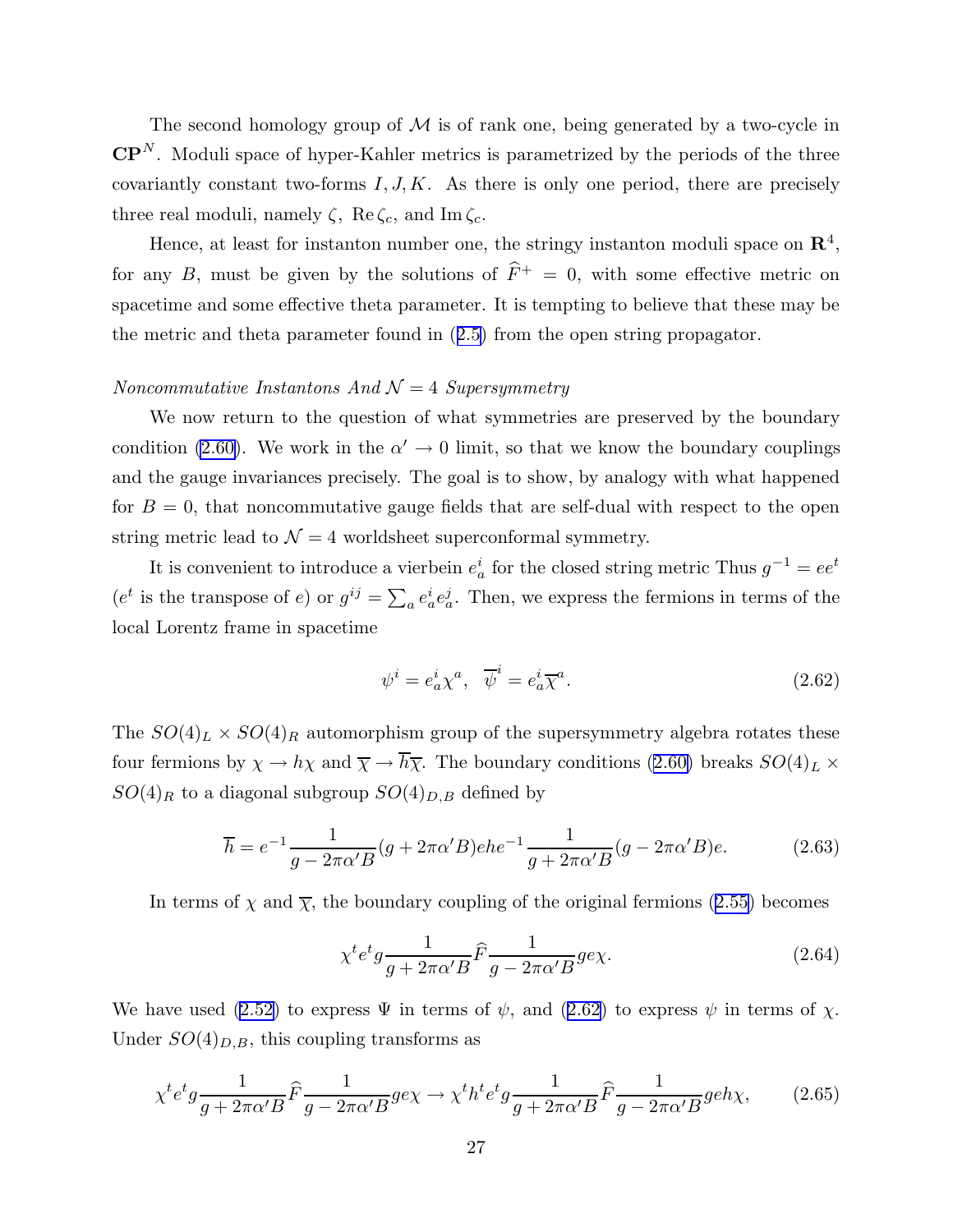and the theory is invariant under the subgroup of  $SO(4)_{D,B}$  for which

$$
e^t g \frac{1}{g + 2\pi\alpha' B} \hat{F} \frac{1}{g - 2\pi\alpha' B} g e = h^t e^t g \frac{1}{g + 2\pi\alpha' B} \hat{F} \frac{1}{g - 2\pi\alpha' B} g e h.
$$
 (2.66)

In order to analyze the consequences of this equation, we define a vierbein for the open string metric by the following very convenient formula:

$$
E = \frac{1}{g - 2\pi\alpha' B} g e. \tag{2.67}
$$

To verify that this is a vierbein, we compute

$$
EE^{t} = \frac{1}{g - 2\pi\alpha' B} g \frac{1}{g + 2\pi\alpha' B} = \frac{1}{g + 2\pi\alpha' B} g \frac{1}{g - 2\pi\alpha' B} = G^{-1}.
$$
 (2.68)

In terms of  $E$ ,  $(2.66)$  reads

$$
E^t \widehat{F} E = h^t E^t \widehat{F} E h. \tag{2.69}
$$

For this equation to hold for h in an  $SU(2)$  subgroup of  $SO(4)_{D,B}$ ,  $E^t\hat{F}E^t$  must be selfdual, or anti-selfdual, with respect to the trivial metric of the local Lorentz frame. This is equivalent to  $\widehat{F}$  being selfdual or anti-selfdual with respect to the open string metric G. Thus, we have shown that the boundary interaction preserves an  $SU(2)$  R symmetry, and hence an  $\mathcal{N} = 4$  superconformal symmetry, if  $\widehat{F}^+ = 0$  or  $\widehat{F}^- = 0$  with respect to the open string metric.

#### 3. Noncommutative Gauge Symmetry vs. Ordinary Gauge Symmetry

We have by now seen that ordinary and noncommutative Yang-Mills fields arise from the same two-dimensional field theory regularized in different ways. Consequently, there must be a transformation from ordinary to noncommutative Yang-Mills fields that maps the standard Yang-Mills gauge invariance to the gauge invariance of noncommutative Yang-Mills theory. Moreover, this transformation must be local in the sense that to any finite order in perturbation theory (in  $\theta$ ) the noncommutative gauge fields and gauge parameters are given by local differential expressions in the ordinary fields and parameters.

At first sight, it seems that we want a local field redefinition  $\hat{A} = \hat{A}(A, \partial A, \partial^2 A, \dots; \theta)$ of the gauge fields, and a simultaneous reparametrization  $\hat{\lambda} = \hat{\lambda}(\lambda, \partial \lambda, \partial^2 \lambda, \dots; \theta)$  of the gauge parameters that maps one gauge invariance to the other. However, this must be relaxed. If there were such a map intertwining with the gauge invariances, it would follow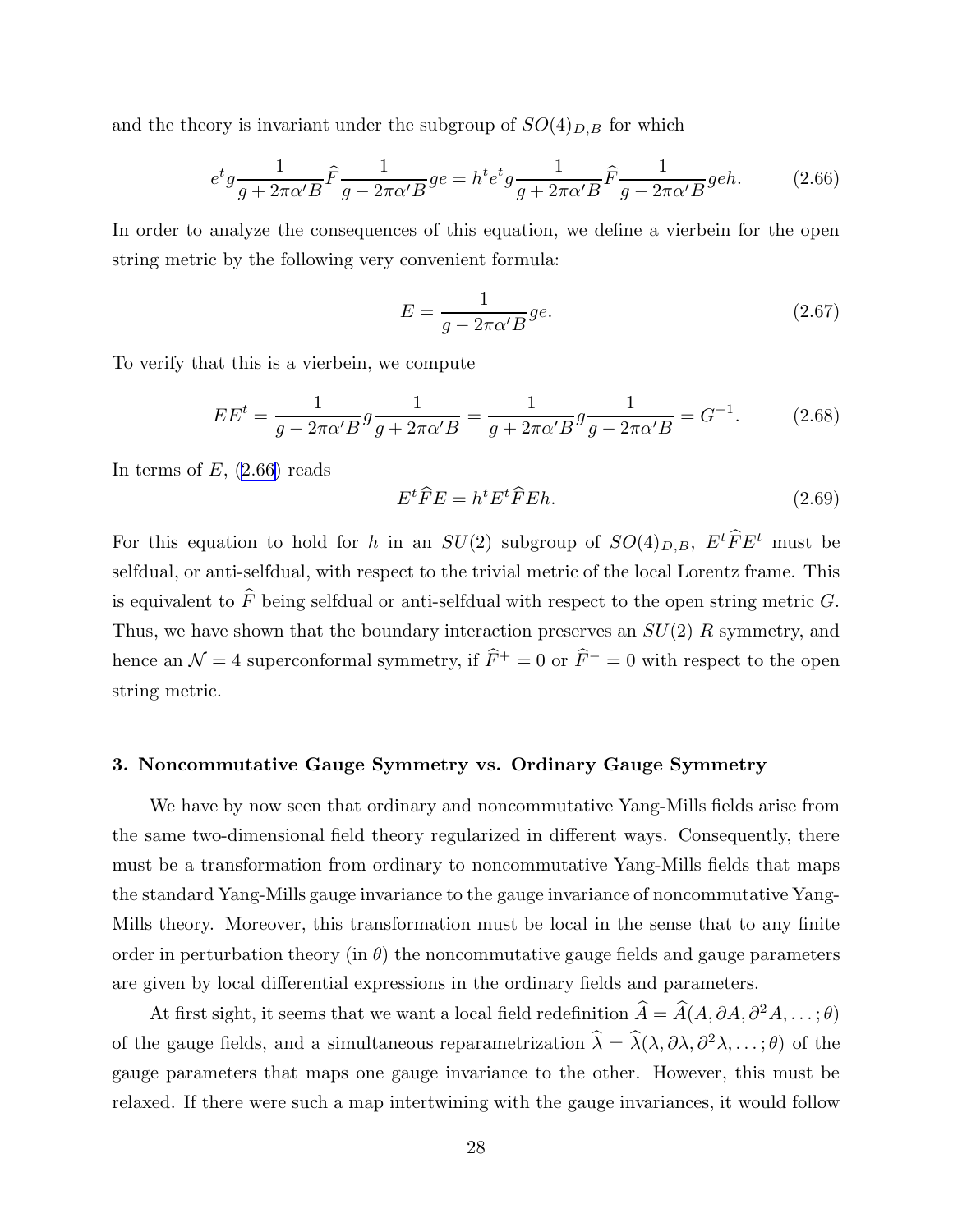that the gauge group of ordinary Yang-Mills theory is isomorphic to the gauge group of noncommutative Yang-Mills theory. This is not the case. For example, for rank one, the ordinary gauge group, which acts by

$$
\delta A_i = \partial_i \lambda,\tag{3.1}
$$

is Abelian, while the noncommutative gauge invariance, which acts by

$$
\delta A_i = \partial_i \lambda + i \lambda * A_i - i A_i * \lambda,
$$
\n(3.2)

is nonabelian. An Abelian group cannot be isomorphic to a nonabelian group, so no redefinition of the gauge parameter can map the ordinary gauge parameter to the noncommutative one while intertwining with the gauge symmetries.

What we actually need is less than an identification between the two gauge groups. To do physics with gauge fields, we only need to know when two gauge fields  $A$  and  $A'$  should be considered gauge-equivalent. We do not need to select a particular set of generators of the gauge equivalence relation  $-$  a gauge group that generates the equivalence relation<sup>7</sup>. In the problem at hand, it turns out that we can map A to  $\hat{A}$  in a way that preserves the gauge equivalence relation, even though the two gauge groups are different.

What this means in practice is as follows. We will find a mapping from ordinary gauge fields A to noncommutative gauge fields  $\hat{A}$  which is local to any finite order in  $\theta$  and has the following further property. Suppose that two ordinary gauge fields  $A$  and  $A'$  are equivalent by an ordinary gauge transformation by  $U = \exp(i\lambda)$ . Then, the corresponding noncommutative gauge fields  $\widehat{A}$  and  $\widehat{A}'$  will also be gauge-equivalent, by a noncommutative gauge transformation by  $\hat{U} = \exp(i\hat{\lambda})$ . However,  $\hat{\lambda}$  will depend on both  $\lambda$  and A. If  $\hat{\lambda}$  were a function of  $\lambda$  only, the ordinary and noncommutative gauge groups would be the same; since  $\hat{\lambda}$  is a function of A as well as  $\lambda$ , we do not get any well-defined mapping between the gauge groups, and we get an identification only of the gauge equivalence relations.

Note that the situation that we are considering here is the opposite of a gauge theory in which the gauge group has field-dependent structure constants or only closes on shell. This means (see [\[51](#page-98-0)] for a fuller explanation) that one has a well-defined gauge equivalence

<sup>7</sup> Fadde'ev-Popov quantization of gauge theories is formulated in terms of the gauge group, but in the more general Batalin-Vilkovisky approach to quantization, the emphasis is on the equivalence relation generated by the gauge transformations. For a review of this approach, see [\[51](#page-98-0)].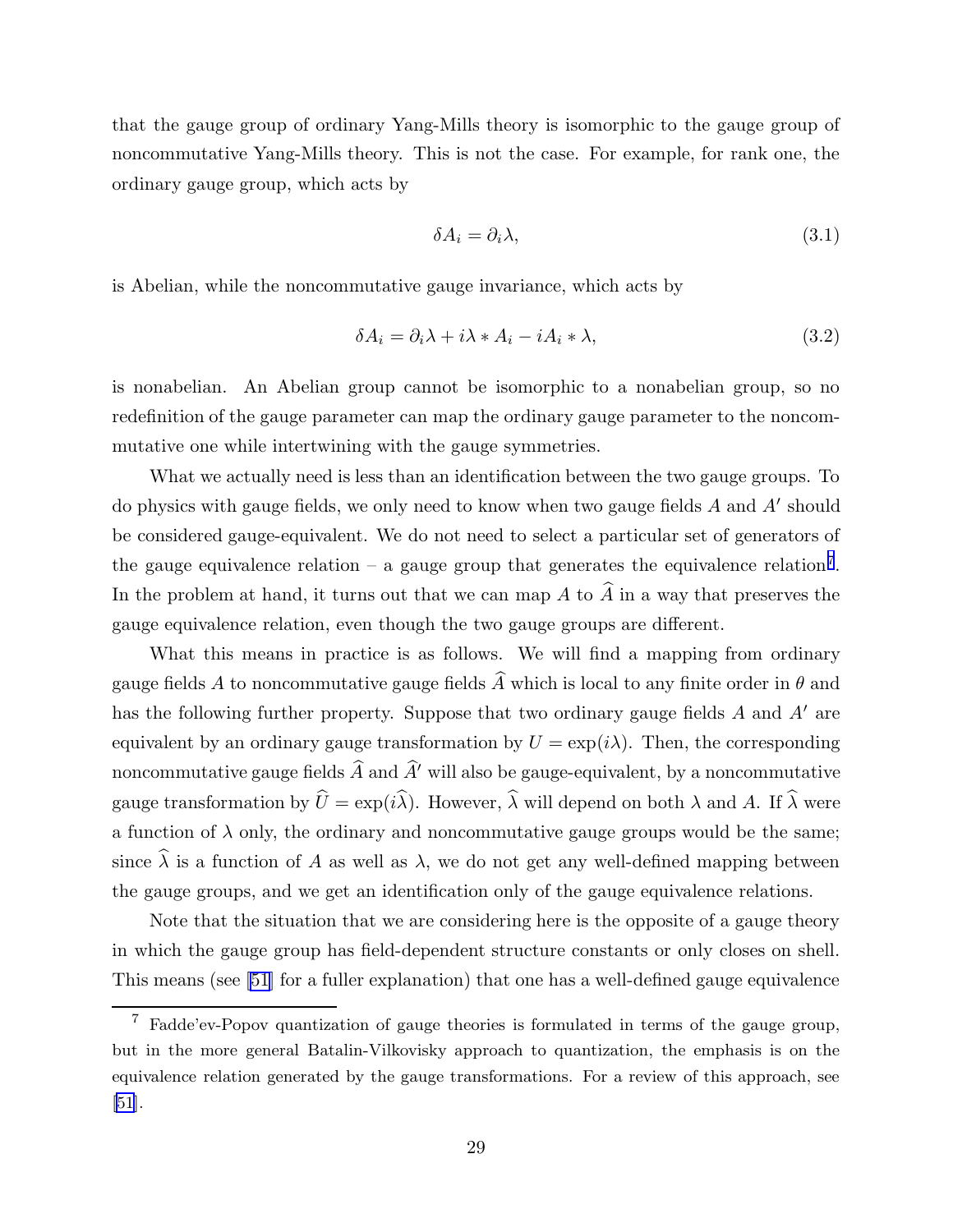<span id="page-30-0"></span>relation, but the equivalence classes are not the orbits of any useful group, or are such orbits only on shell. In the situation that we are considering, there is more than one group that generates the gauge equivalence relation; one can use either the ordinary gauge group or (with one's favorite choice of  $\theta$ ) the gauge group of noncommutative Yang-Mills theory.

Finally, we point out in advance a limitation of the discussion. The arguments in section 2 (which involved, for example, comparing two different ways of constructing an  $\alpha'$  expansion of the string theory effective action) show only that ordinary and noncommutative Yang-Mills theory must be equivalent to all finite orders in a long wavelength expansion. By dimensional analysis, this means that they must be equivalent to all finite orders in  $\theta$ . However, it is not clear that the transformation between A and  $\hat{A}$  should always work nonperturbatively. Indeed, the small instanton problem discussed in section 2.3 seems to give a situation in which the transformation between  $\widehat{A}$  and A breaks down, presumably because the perturbative series that we will construct does not converge.

#### 3.1. The Change Of Variables

Once one is convinced that a transformation of the type described above exists, it is not too hard to find it. We take the gauge fields to be of arbitrary rank  $N$ , so that all fields and gauge parameters are  $N \times N$  matrices (with entries in the ordinary ring of functions or the noncommutative algebra defined by the ∗ product of functions, as the case may be). We look for a mapping  $\widehat{A}(A)$  and  $\widehat{\lambda}(\lambda, A)$  such that

$$
\widehat{A}(A) + \widehat{\delta}_{\widehat{\lambda}} \widehat{A}(A) = \widehat{A}(A + \delta_{\lambda} A), \tag{3.3}
$$

with infinitesimal  $\lambda$  and  $\widehat{\lambda}$ . This will ensure that an ordinary gauge transformation of A by  $\lambda$  is equivalent to a noncommutative gauge transformation of  $\hat{A}$  by  $\hat{\lambda}$ , so that ordinary gauge fields that are gauge-equivalent are mapped to noncommutative gauge fields that are likewise gauge-equivalent. The gauge transformation laws  $\delta_{\lambda}$  and  $\delta_{\widehat{\lambda}}$  were defined at  $\lambda$ the end of the introduction. We first work to first order in  $\theta$ . We write  $A = A + A'(A)$  and  $\lambda(\lambda, A) = \lambda + \lambda'(\lambda, A)$ , with A' and  $\lambda'$  local function of  $\lambda$  and A of order  $\theta$ . Expanding  $(3.3)$  in powers of  $\theta$ , we find that we need

$$
A'_i(A+\delta_{\lambda}A) - A'_i(A) - \partial_i \lambda' - i[\lambda', A_i] - i[\lambda, A'_i] = -\frac{1}{2}\theta^{kl}(\partial_k \lambda \partial_l A_i + \partial_l A_i \partial_k \lambda) + \mathcal{O}(\theta^2). \tag{3.4}
$$

In arriving at this formula, we have used the expansion  $f*g = fg + \frac{1}{2}$  $\frac{1}{2}i\theta^{ij}\partial_i f \partial_j g + \mathcal{O}(\theta^2)$ , and have written the  $\mathcal{O}(\theta)$  part of the  $*$  product explicitly on the right hand side. All products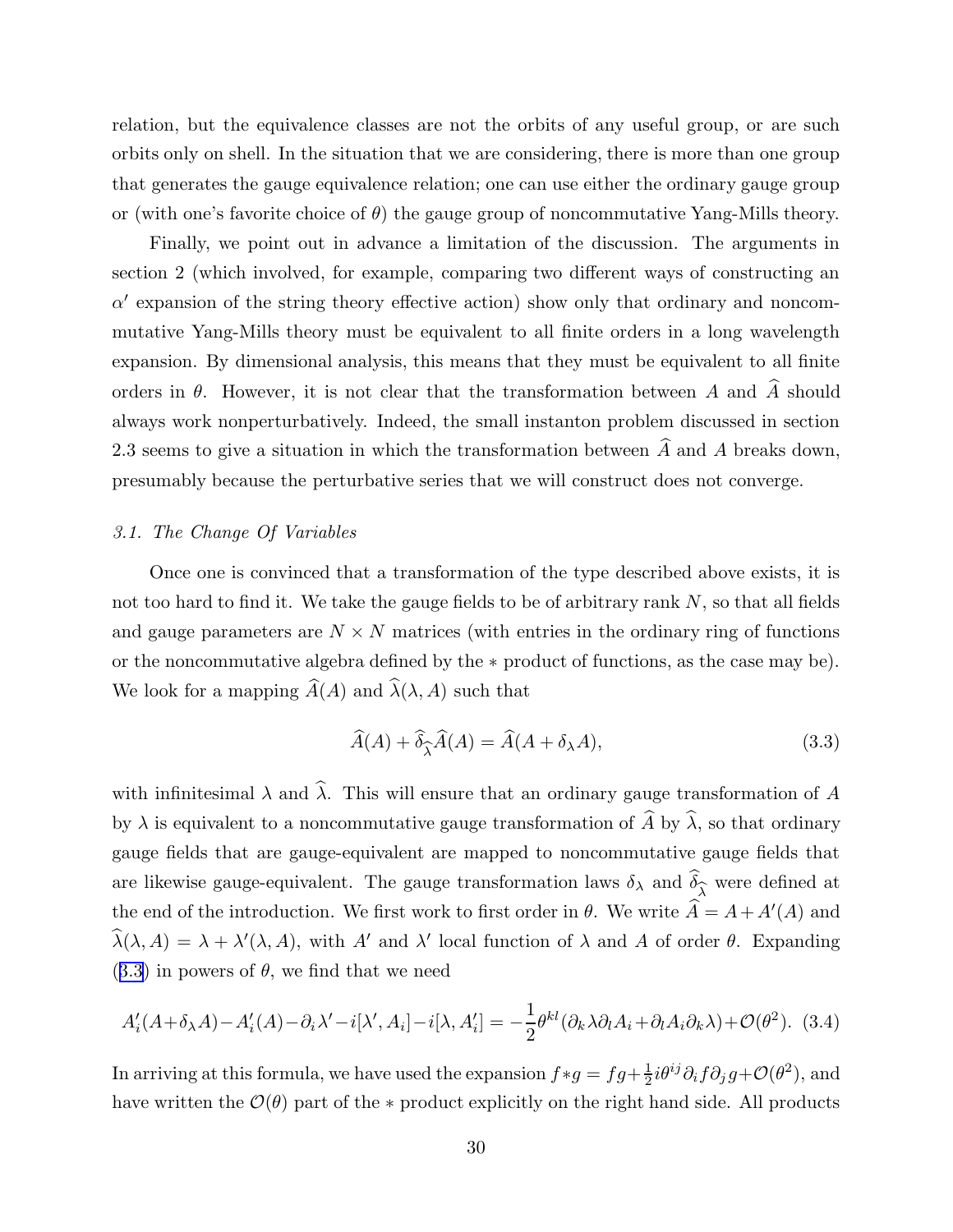<span id="page-31-0"></span>in [\(3.4\)](#page-30-0) are therefore ordinary matrix products, for example  $[\lambda', A_i] = \lambda' A_i - A_i \lambda'$ , where (as  $\lambda'$  is of order  $\theta$ ), the multiplication on the right hand side should be interpreted as ordinary matrix multiplication at  $\theta = 0$ .

Equation [\(3.4\)](#page-30-0) is solved by

$$
\widehat{A}_i(A) = A_i + A'_i(A) = A_i - \frac{1}{4} \theta^{kl} \{A_k, \partial_l A_i + F_{li}\} + \mathcal{O}(\theta^2)
$$
\n
$$
\widehat{\lambda}(\lambda, A) = \lambda + \lambda'(\lambda, A) = \lambda + \frac{1}{4} \theta^{ij} \{ \partial_i \lambda, A_j \} + \mathcal{O}(\theta^2)
$$
\n(3.5)

where again the products on the right hand side, such as  $\{A_k, \partial_l A_i\} = A_k \cdot \partial_l A_i + \partial_l A_i \cdot A_k$ are ordinary matrix products. From the formula for  $\widehat{A}$ , it follows that

$$
\widehat{F}_{ij} = F_{ij} + \frac{1}{4} \theta^{kl} \left( 2 \{ F_{ik}, F_{jl} \} - \{ A_k, D_l F_{ij} + \partial_l F_{ij} \} \right) + \mathcal{O}(\theta^2). \tag{3.6}
$$

These formulas exhibit the desired change of variables to first nontrivial order in  $\theta$ .

By reinterpreting the above formulas, it is a rather short step to write down a differential equation that generates the desired change of variables to all finite orders in  $\theta$ . Consider the problem of mapping noncommutative gauge fields  $\widehat{A}(\theta)$  defined with respect to the \* product with one choice of  $\theta$ , to noncommutative gauge fields  $\widehat{A}(\theta + \delta\theta)$ , defined for a nearby choice of  $\theta$ . To first order in  $\delta\theta$ , the problem of converting from  $\widehat{A}(\theta)$  to  $\widehat{A}(\theta + \delta \theta)$  is equivalent to what we have just solved. Indeed, apart from associativity, the only property of the ∗ product that one needs to verify that (3.5) obeys ([3.3\)](#page-30-0) to first order in  $\theta$  is that for any variation  $\delta\theta^{ij}$  of  $\theta$ ,

$$
\delta\theta^{ij}\frac{\partial}{\partial\theta^{ij}}\left(f*g\right) = \frac{i}{2}\delta\theta^{ij}\frac{\partial f}{\partial x^i} * \frac{\partial g}{\partial x^j} \tag{3.7}
$$

at  $\theta = 0$ . But this is true for any value of  $\theta$ , as one can verify with a short perusal of the explicit formula for the  $*$  product in  $(1.2)$  $(1.2)$ . Hence, adapting the above formulas, we can write down a differential equation that describes how  $\widehat{A}(\theta)$  and  $\widehat{\lambda}(\theta)$  should change when  $\theta$  is varied, to describe equivalent physics:

$$
\delta\widehat{A}_{i}(\theta) = \delta\theta^{kl}\frac{\partial}{\partial\theta^{kl}}\widehat{A}_{i}(\theta) = -\frac{1}{4}\delta\theta^{kl}\big[\widehat{A}_{k} * (\partial_{l}\widehat{A}_{i} + \widehat{F}_{li}) + (\partial_{l}\widehat{A}_{i} + \widehat{F}_{li}) * \widehat{A}_{k}\big]
$$

$$
\delta\widehat{\lambda}(\theta) = \delta\theta^{kl}\frac{\partial}{\partial\theta^{kl}}\widehat{\lambda}(\theta) = \frac{1}{4}\delta\theta^{kl}\left(\partial_{k}\lambda * A_{l} + A_{l} * \partial_{k}\lambda\right)
$$

$$
\delta\widehat{F}_{ij}(\theta) = \delta\theta^{kl}\frac{\partial}{\partial\theta^{kl}}\widehat{F}_{ij}(\theta) = \frac{1}{4}\delta\theta^{kl}\big[2\widehat{F}_{ik} * \widehat{F}_{jl} + 2\widehat{F}_{jl} * \widehat{F}_{ik} - \widehat{A}_{k} * \left(\widehat{D}_{l}\widehat{F}_{ij} + \partial_{l}\widehat{F}_{ij}\right)\big] \tag{3.8}
$$

$$
-\left(\widehat{D}_{l}\widehat{F}_{ij} + \partial_{l}\widehat{F}_{ij}\right) * \widehat{A}_{k}\bigg].
$$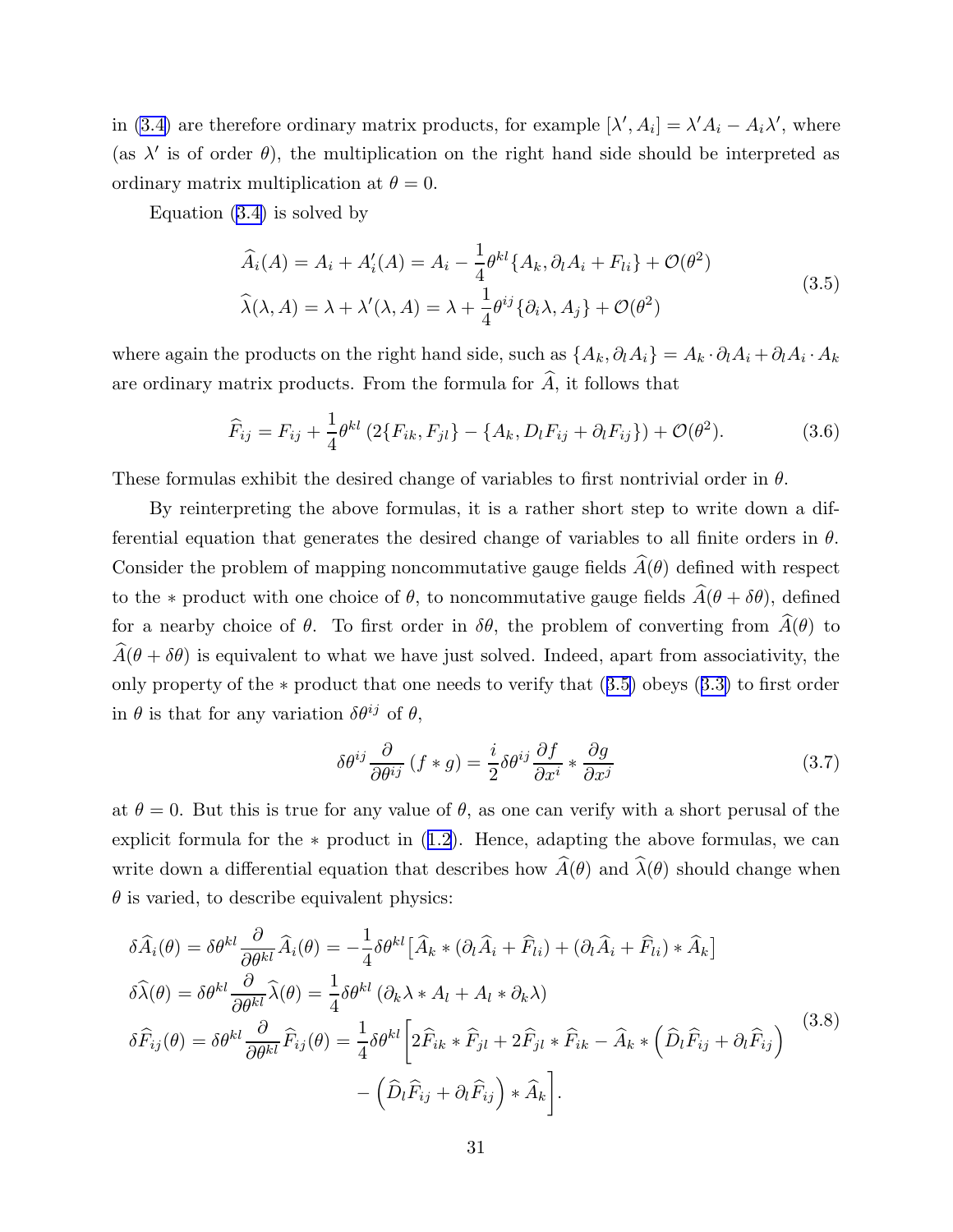<span id="page-32-0"></span>On the right hand side, the ∗ product is meant in the generalized sense explained in the introduction: the tensor product of matrix multiplication with the ∗ product of functions. This differential equation generates the promised change of variables to all finite orders in θ. To what extent the series in θ generates by this equation converges is a more delicate question, beyond the scope of the present paper. The equation is invariant under a scaling operation in which  $\theta$  has degree  $-2$  and A and  $\partial/\partial x$  have degree one, so one can view the expansion it generates as an expansion in powers of  $\theta$  for any A, which is how we have derived it, or as an expansion in powers of A and  $\partial/\partial x$  for any  $\theta$ .

The differential equation [\(3.8](#page-31-0)) can be solved explicitly for the important case of a rank one gauge field with constant  $\widehat{F}$ . In this case, the equation can be written

$$
\delta \widehat{F} = -\widehat{F}\delta\theta\widehat{F} \tag{3.9}
$$

(the Lorentz indices are contracted as in matrix multiplication). Its solution with the boundary condition  $\widehat{F}(\theta = 0) = F$  is

$$
\widehat{F} = \frac{1}{1 + F\theta} F. \tag{3.10}
$$

From (3.10) we find F in terms of  $\widehat{F}$ 

$$
F = \widehat{F} \frac{1}{1 - \theta \widehat{F}}.\tag{3.11}
$$

We can also write these relations as

$$
\widehat{F} - \frac{1}{\theta} = -\frac{1}{\theta(\frac{1}{\theta} + F)\theta}.\tag{3.12}
$$

We see that when  $F = -\theta^{-1}$  we cannot use the noncommutative description because  $\widehat{F}$ has a pole. Conversely, F is singular when  $\hat{F} = \theta^{-1}$ , so in that case, the commutative description does not exist. Using our identification in the zero slope limit (or in a natural regularization scheme which will be discussed below)  $\theta = \frac{1}{B}$  $\frac{1}{B}$ , equations (3.10), (3.11) and (3.12) become

$$
\widehat{F} = B \frac{1}{B+F} F,\tag{3.13}
$$

$$
F = \hat{F} \frac{1}{B - \hat{F}} B \tag{3.14}
$$

and

$$
\widehat{F} - B = -B \frac{1}{B+F} B. \tag{3.15}
$$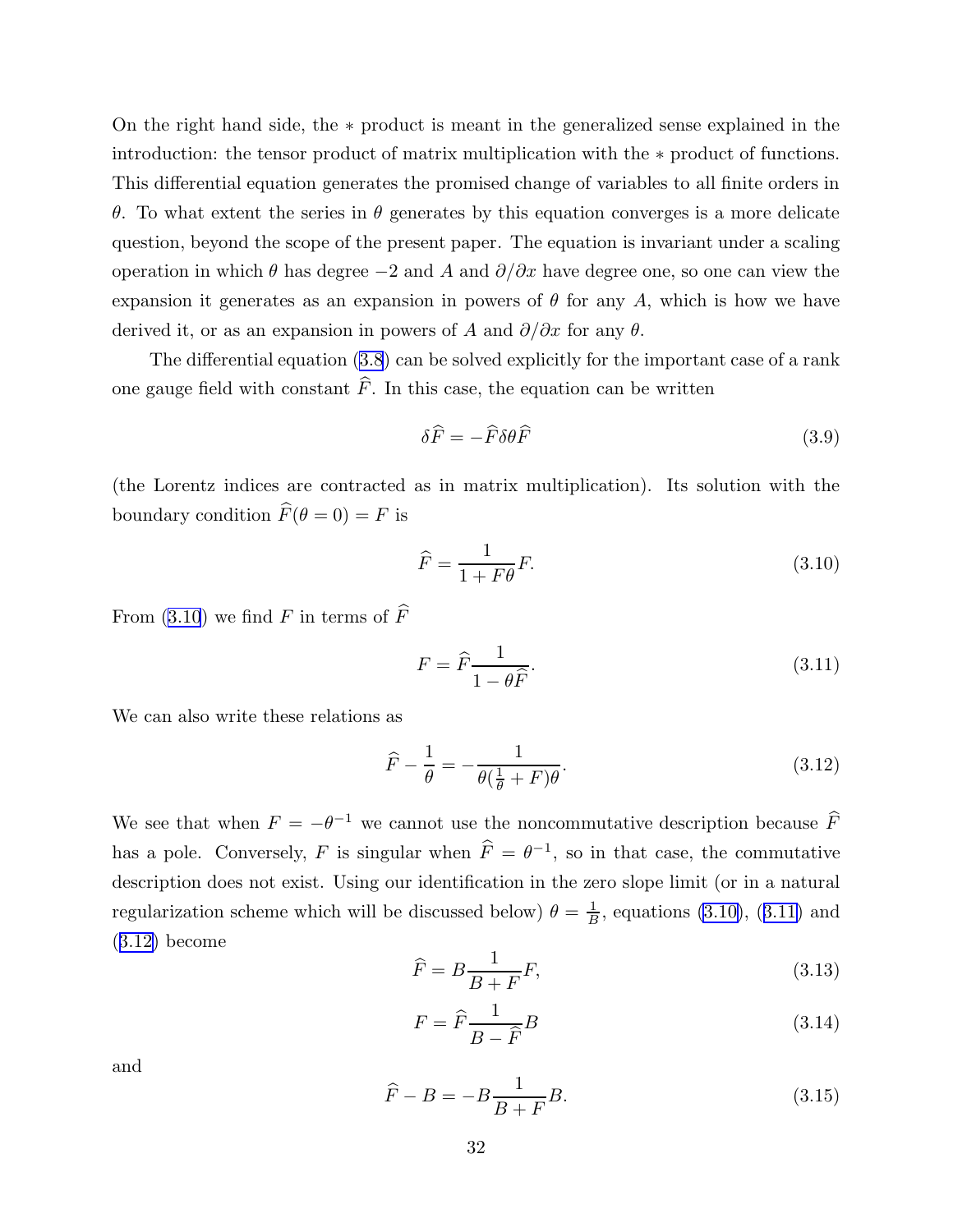<span id="page-33-0"></span>So an ordinary Abelian gauge field with constant curvature  $F$  and Neveu-Schwarz two-form field  $B$  is equivalent to a noncommutative gauge field with  $\theta = 1/B$  and the value of  $\widehat{F}$  as in ([3.13](#page-32-0)). When  $B + F = 0$  we cannot use the noncommutative description. It is natural that this criterion depends only on  $B + F$ , since in the description by ordinary Abelian gauge theory, B and F are mixed by a gauge symmetry, with only the combination  $B + F$ being gauge-invariant.

#### Application To Instantons

Another interesting application is to instantons in four dimensions. We have argued in section 2.3 (following [\[35](#page-97-0),[38\]](#page-97-0)) that a stringy instanton is a solution of the noncommutative instanton equation

$$
\widehat{F}_{ij}^+ = 0.\tag{3.16}
$$

We can evaluate this equation to first nontrivial order in  $\theta$  using [\(3.6\)](#page-31-0). Since  $\theta^{kl}$  { $A_k$ ,  $D_lF_{ij}$  +  $\partial_l F_{ij}$ <sup>+</sup> = 0 if  $F_{ij}^+$  = 0, to evaluate the  $\mathcal{O}(\theta)$  deviation of (3.16) from the classical instanton equation  $F_{ij}^+ = 0$ , we can drop those non-gauge-invariant terms in [\(3.6\)](#page-31-0). We find that to first order in  $\theta$ , the noncommutative instanton equation can be written in any of the following equivalent forms:

$$
0 = F_{ij}^{+} + \frac{1}{2} (\theta^{kl} \{ F_{ik}, F_{jl} \})^{+} + \mathcal{O}(\theta^{2})
$$
  
\n
$$
= F_{ij}^{+} - \frac{1}{8} \frac{1}{\sqrt{\det G}} e^{rstu} F_{rs} F_{tu} G_{ik} G_{jl}(\theta^{+})^{kl} + \mathcal{O}(\theta^{2})
$$
  
\n
$$
= F_{ij}^{+} - \frac{1}{4} (F \tilde{F}) \theta_{ij}^{+} + \mathcal{O}(\theta^{2}).
$$
\n(3.17)

Here  $G$  is the open string metric, which is used to determine the self-dual parts of  $F$  and θ. In (3.17), we used the facts that  $F^- = \mathcal{O}(1)$  and  $F^+ = \mathcal{O}(\theta)$ , along with various identities of  $SO(4)$  group theory. For example, in evaluating  $(\theta^{kl}\{F_{ik}, F_{jl}\})^+$  to order  $\theta$ , one can replace F by  $F^-$ . According to  $SO(4)$  group theory, a product of any number of anti-selfdual tensors can never make a selfdual tensor, so we can likewise replace  $\theta$  by  $\theta^+$ .  $SO(4)$  group theory also implies that there is only one self-dual tensor linear in  $\theta^+$ and quadratic in  $F^-$ , namely  $\theta^+(F^-)^2$ , so the  $\mathcal{O}(\theta)$  term in the equation is a multiple of this. To first order in  $\theta$ , we can replace  $(F^-)^2$  by  $(F^-)^2 - (F^+)^2$ , which is a multiple of  $F\widetilde{F}=\frac{1}{2\sqrt{\mathrm{d}t}}$  $\frac{1}{2\sqrt{\det G}} \epsilon^{rstu} F_{rs} F_{tu}$ ; this accounts for the other ways of writing the equation given in (3.17).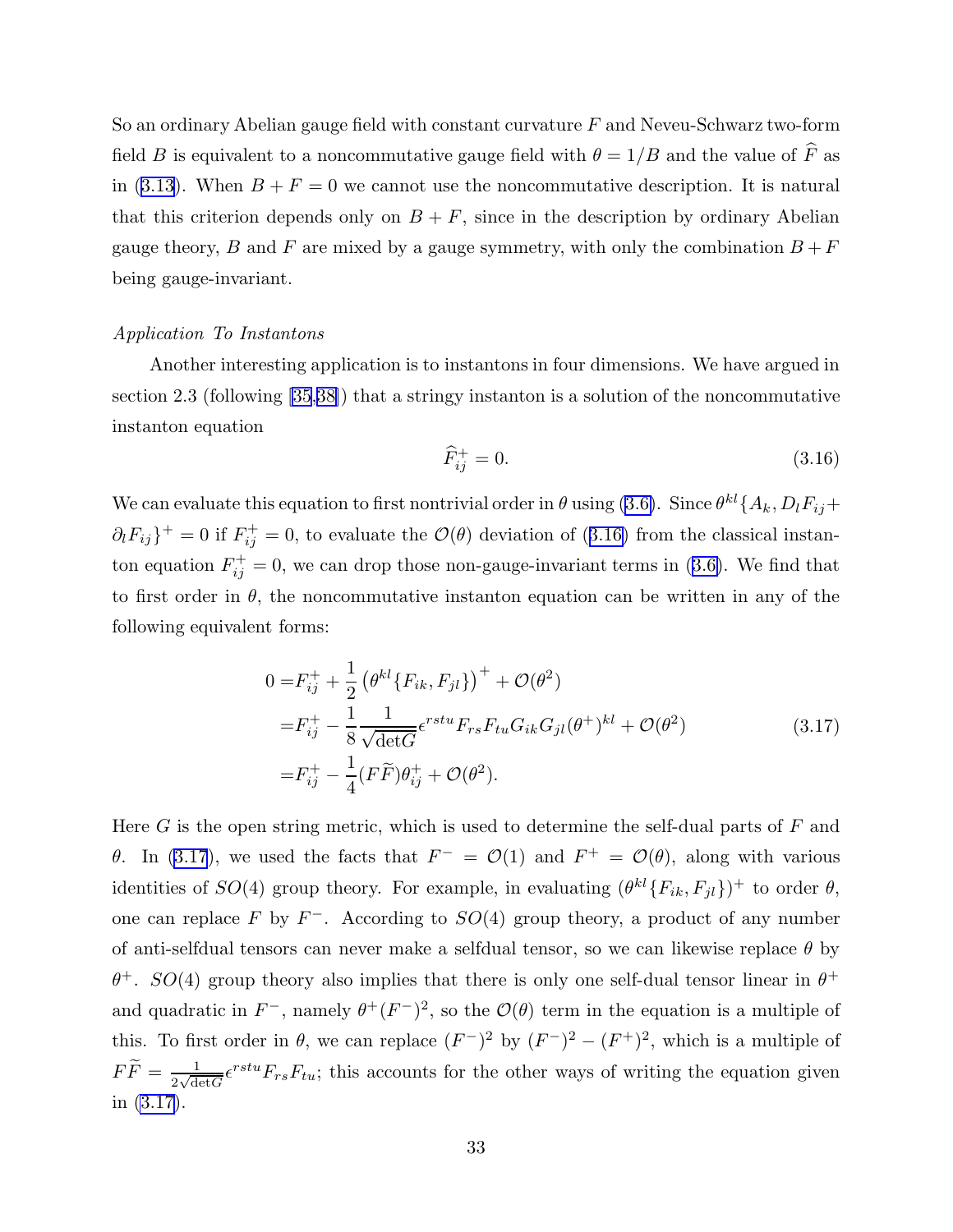<span id="page-34-0"></span>In [\(3.17\)](#page-33-0), we see that to first order, the corrections to the instanton equation depend only on  $\theta^+$  and not  $\theta^-$ ; in section 5, we explore the extent to which this is true to all orders.

#### More Freedom In The Description

What we have learned is considerably more than was needed to account for the results of section 2. In section 2, we found that, using a point-splitting regularization, string theory with given closed string parameters q and  $B$  can be described, in the open string sector, by a noncommutative Yang-Mills theory with  $\theta$  given in eqn. ([2.5\)](#page-8-0). There must, therefore, exist a transformation from commutative Yang-Mills to noncommutative Yang-Mills with that value of  $\theta$ .

In our present discussion, however, we have obtained a mapping from ordinary Yang-Mills to non-commutative Yang-Mills that is completely independent of  $g$  and  $B$  and hence allows us to express the open string sector in terms of a noncommutative Yang-Mills theory with an arbitrary value of  $\theta$ . It is plausible that this type of description would arise if one uses a suitable regularization that somehow interpolates between Pauli-Villars and pointsplitting.

What would the resulting description look like? In the description by ordinary Yang-Mills fields, the effective action is a function of  $F + B$ , and is written using ordinary multiplication of functions. In the description obtained with point-splitting regularization, the effective action is a function of  $\hat{F}$ , but the multiplication is the ∗ product with  $\theta$  in ([2.5\)](#page-8-0). If one wishes a description with an arbitrary  $\theta$ , the variable in the action will have to somehow interpolate from  $F + B$  in the description by ordinary Yang-Mills fields to  $\widehat{F}$ in the description with the canonical value of  $\theta$  in [\(2.5\)](#page-8-0). The most optimistic hypothesis is that there is some two-form  $\Phi$ , which depends on B, g, and  $\theta$ , such that the  $\theta$  dependence of the effective action is completely captured by replacing  $\hat{F}$  by

$$
\widehat{F} + \Phi,\tag{3.18}
$$

using the appropriate  $\theta$ -dependent  $*$  product, and using an appropriate effective metric  $G$ and string coupling  $G_s$ .

We propose that this is so, with G,  $G_s$ , and  $\Phi$  determined in terms of g, B, and  $\theta$  by the following formulas, whose main justification will be given in section 4.1:

$$
\frac{1}{G + 2\pi\alpha'\Phi} = -\frac{\theta}{2\pi\alpha'} + \frac{1}{g + 2\pi\alpha'B}
$$
\n
$$
G_s = g_s \left(\frac{\det(G + 2\pi\alpha'\Phi)}{\det(g + 2\pi\alpha'B)}\right)^{\frac{1}{2}} = g_s \frac{1}{\det\left[\left(\frac{1}{g + 2\pi\alpha'B} - \frac{\theta}{2\pi\alpha'}\right)(g + 2\pi\alpha'B)\right]^{\frac{1}{2}}}.
$$
\n(3.19)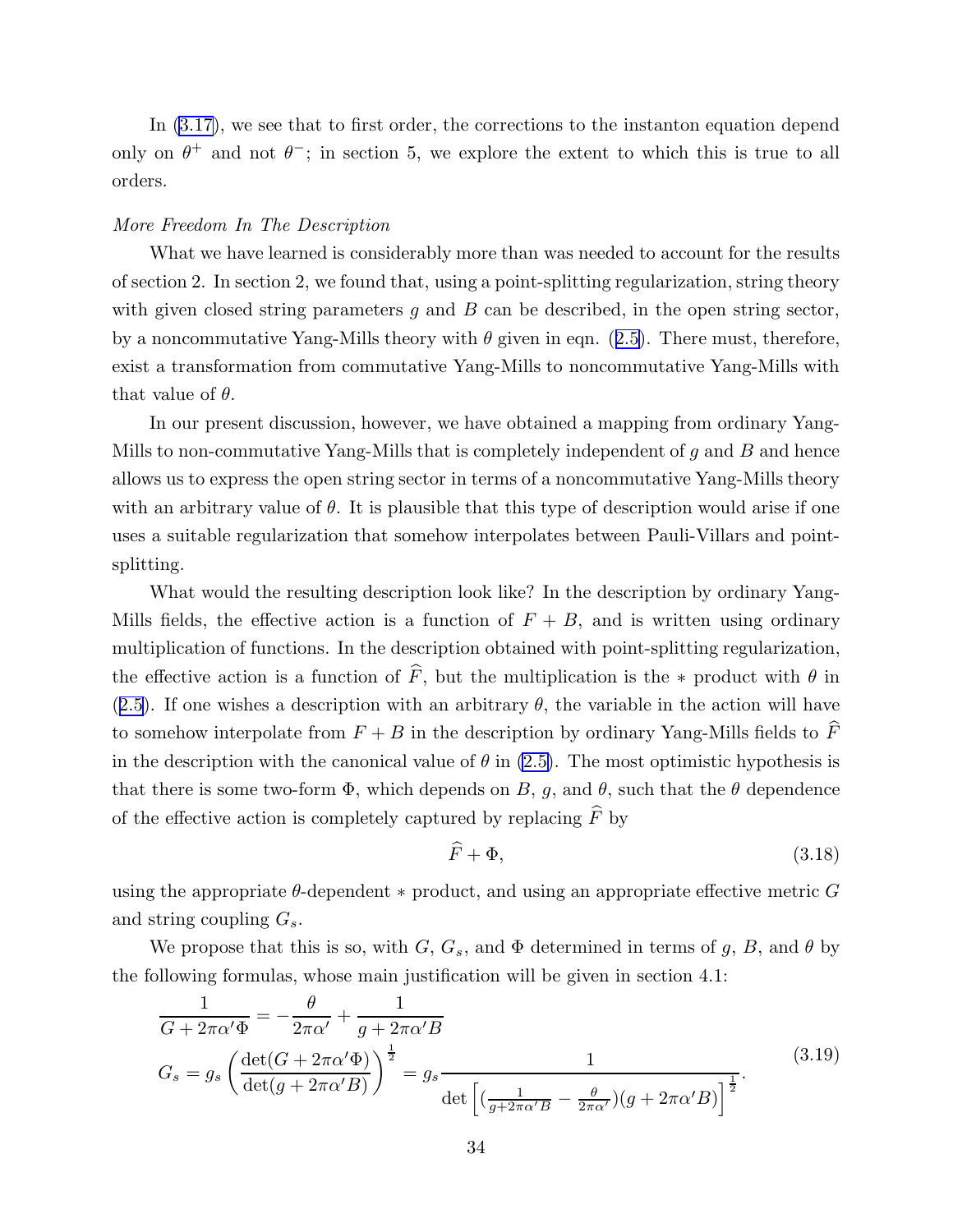In the first equation, G and  $\Phi$  are determined because they are symmetric and antisymmetric respectively. The second equation is motivated, as in ([2.44\)](#page-19-0), by demanding that for  $F = \hat{F} = 0$  the constant terms in the Lagrangians using the two set of variables are the same.

We will show in section 4 that for slowly varying fields – governed by the Dirac-Born-Infeld action – such a general description, depending on an arbitrary  $\theta$ , does exist. The first equation in [\(3.19](#page-34-0)) has been determined because it is the unique formula compatible with the analysis in section 4.1. We will also see in section 3.2 that a special case of the transformation in [\(3.19](#page-34-0)) has a natural microscopic explanation in noncommutative Yang-Mills theory. We do not have a general proof of the existence of a description with the properties proposed in [\(3.18](#page-34-0)) and [\(3.19](#page-34-0)). Such a proof might be obtained by finding a regularization that suitably generalizes point-splitting and Pauli-Villars and leads to these formulas.

A few special cases of ([3.19\)](#page-34-0) are particularly interesting:

- (1)  $\theta = 0$ . Here we recover the commutative description, where  $G = g, G_s = g_s$  and  $\Phi = B$ .
- (2)  $\Phi = 0$ . This is the description we studied in section 2.
- (3) In the zero slope limit with fixed G, B and  $\Phi$ , we take  $g = \epsilon g^{(0)} + \mathcal{O}(\epsilon^2)$ ,  $B =$  $B^{(0)} + \epsilon B^{(1)} + \mathcal{O}(\epsilon^2)$  and  $\alpha' = \mathcal{O}(\epsilon^{\frac{1}{2}})$  (we assume for simplicity that the rank of B is maximal, i.e.  $r = p + 1$ ). Expanding the first expression in ([3.19\)](#page-34-0) in powers of  $\epsilon$  we find

$$
\frac{1}{G} - 2\pi\alpha' \frac{1}{G} \Phi \frac{1}{G} + \mathcal{O}(\epsilon) = -\frac{\theta}{2\pi\alpha'} + \frac{1}{2\pi\alpha' B^{(0)}} - \frac{\epsilon}{(2\pi\alpha')^2} \frac{1}{B^{(0)}} g^{(0)} \frac{1}{B^{(0)}} \n+ \frac{\epsilon^2}{(2\pi\alpha')^3} \frac{1}{B^{(0)}} g^{(0)} \frac{1}{B^{(0)}} g^{(0)} \frac{1}{B^{(0)}} - \frac{\epsilon}{2\pi\alpha'} \frac{1}{B^{(0)}} B^{(1)} \frac{1}{B^{(0)}} + \mathcal{O}(\epsilon).
$$
\n(3.20)

Equating the different orders in  $\epsilon$  we have

$$
\theta = \frac{1}{B^{(0)}} + \mathcal{O}(\epsilon)
$$
  
\n
$$
G = -\frac{(2\pi\alpha')^2}{\epsilon} B^{(0)} \frac{1}{g^{(0)}} B^{(0)} + \mathcal{O}(\epsilon)
$$
  
\n
$$
\Phi = -B^{(0)} + \frac{(2\pi\alpha')^2}{\epsilon} B^{(0)} \frac{1}{g^{(0)}} B^{(1)} \frac{1}{g^{(0)}} B^{(0)} + \mathcal{O}(\epsilon)
$$
  
\n
$$
G_s = g_s \det \left(\frac{2\pi\alpha'}{\epsilon} B^{(0)} \frac{1}{g^{(0)}}\right)^{\frac{1}{2}} (1 + \mathcal{O}(\epsilon)),
$$
\n(3.21)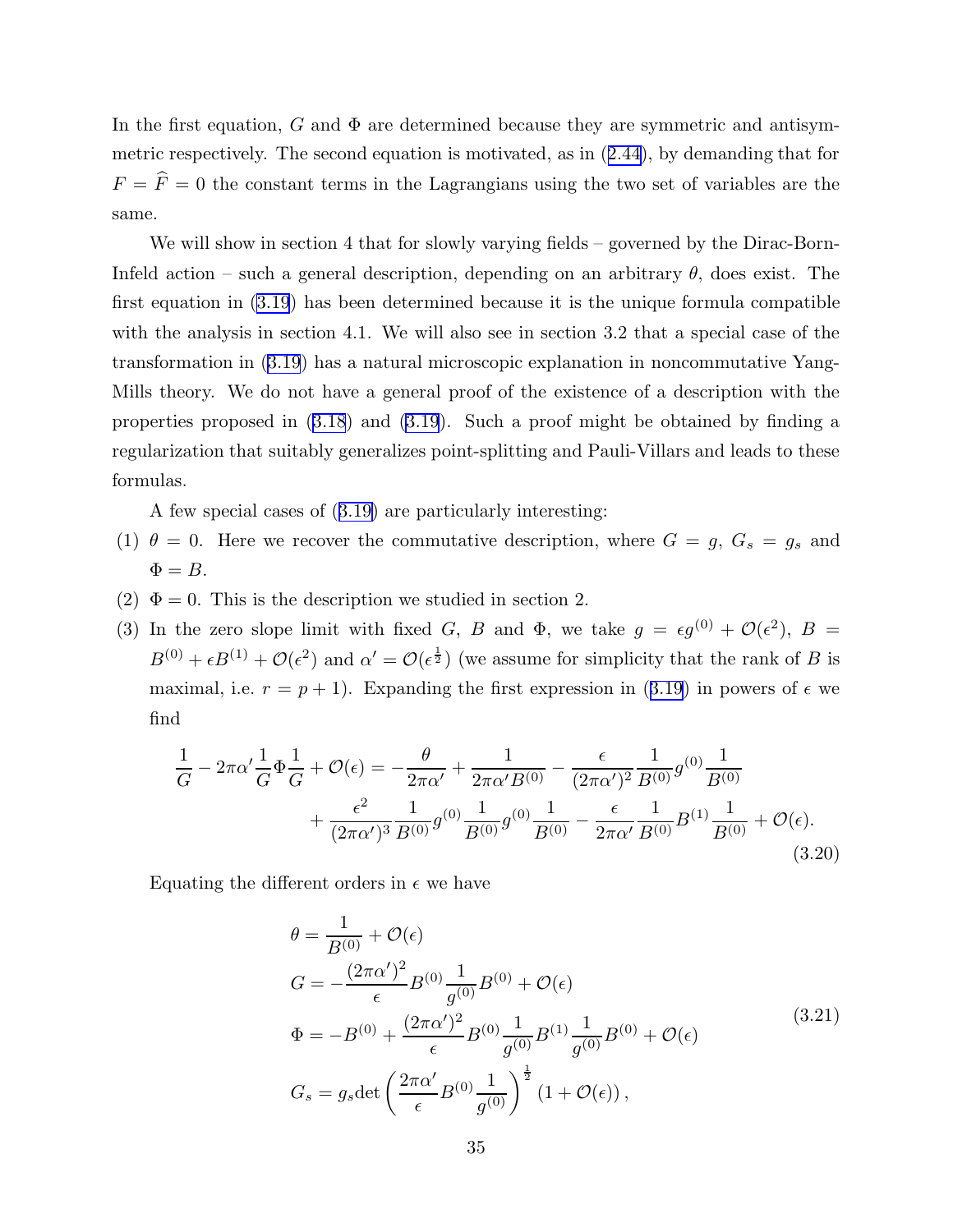<span id="page-36-0"></span>which agree with our zero slope values  $(2.15)$  $(2.15)$ ,  $(2.45)$  $(2.45)$  $(2.45)$  (except the new value of  $\Phi$ ). The freedom in our description is the freedom in the way we take the zero slope limit; i.e. in the value of  $B^{(1)}$ . It affects only the value of  $\Phi$ . For example, for  $B^{(1)} = 0$  we have  $\Phi = -B^{(0)}$ , and for  $B^{(1)} = \frac{\epsilon}{(2\pi\epsilon)}$  $\frac{\epsilon}{(2\pi\alpha')^2}g^{(0)}\frac{1}{B^{(0)}}g^{(0)}$  we have  $\Phi=0$ , as in the discussion in section 2. The fact that there is freedom in the value of  $\Phi$  in the zero slope limit has a simple explanation. In this limit the effective Lagrangian is proportional to  $\text{Tr}(\hat{F} + \Phi)^2 = \text{Tr}(\hat{F}^2 + 2\Phi\hat{F} + \Phi^2)$ . The  $\Phi$  dependence affects only a total derivative term and a constant shift of the Lagrangian. Such terms are neglected when the effective Lagrangian is derived, as in perturbative string theory, from the equations of motion or the S-matrix elements.

(4) We can extend the leading order expressions in the zero slope limit [\(3.21\)](#page-35-0) (again in the case of maximal rank  $r = p + 1$ ) with  $B^{(1)} = 0$  to arbitrary value of  $\epsilon$ , away from the zero slope limit, and find

$$
\theta = \frac{1}{B}
$$
  
\n
$$
G = -(2\pi\alpha')^2 B \frac{1}{g} B
$$
  
\n
$$
\Phi = -B,
$$
\n(3.22)

which satisfy ([3.19](#page-34-0)). With this choice of  $\theta$  the string coupling ([3.19\)](#page-34-0) keeps its zero slope limit value [\(2.45\)](#page-19-0)

$$
G_s = g_s \det(2\pi \alpha' B g^{-1})^{\frac{1}{2}}.
$$
\n(3.23)

In the next subsection, we will see that the existence of a description with these values of the parameters is closely related to background independence of noncommutative Yang-Mills theory. These are also the values for which the pole in  $\widehat{F}(F)$ , given in  $(3.10)$  $(3.10)$ , occurs at  $F + B = 0$  as in  $(3.13)$ .

# 3.2. Background Independence Of Noncommutative Yang-Mills On  $\mathbb{R}^n$

In the language of ordinary Yang-Mills theory, the gauge-invariant combination of B and F is  $M = 2\pi\alpha'(B+F)$ . (The  $2\pi\alpha'$  is for later convenience.) The same gauge-invariant field M can be split in different ways as  $2\pi\alpha'(B+F)$  or  $2\pi\alpha'(B'+F')$  where B and B' are constant two-forms. Given such a splitting, we incorporate the background  $B$  or  $B'$  as a boundary condition in an exactly soluble conformal field theory, as described in section 2. Then we treat the rest of M by a boundary interaction. As we have seen in section 2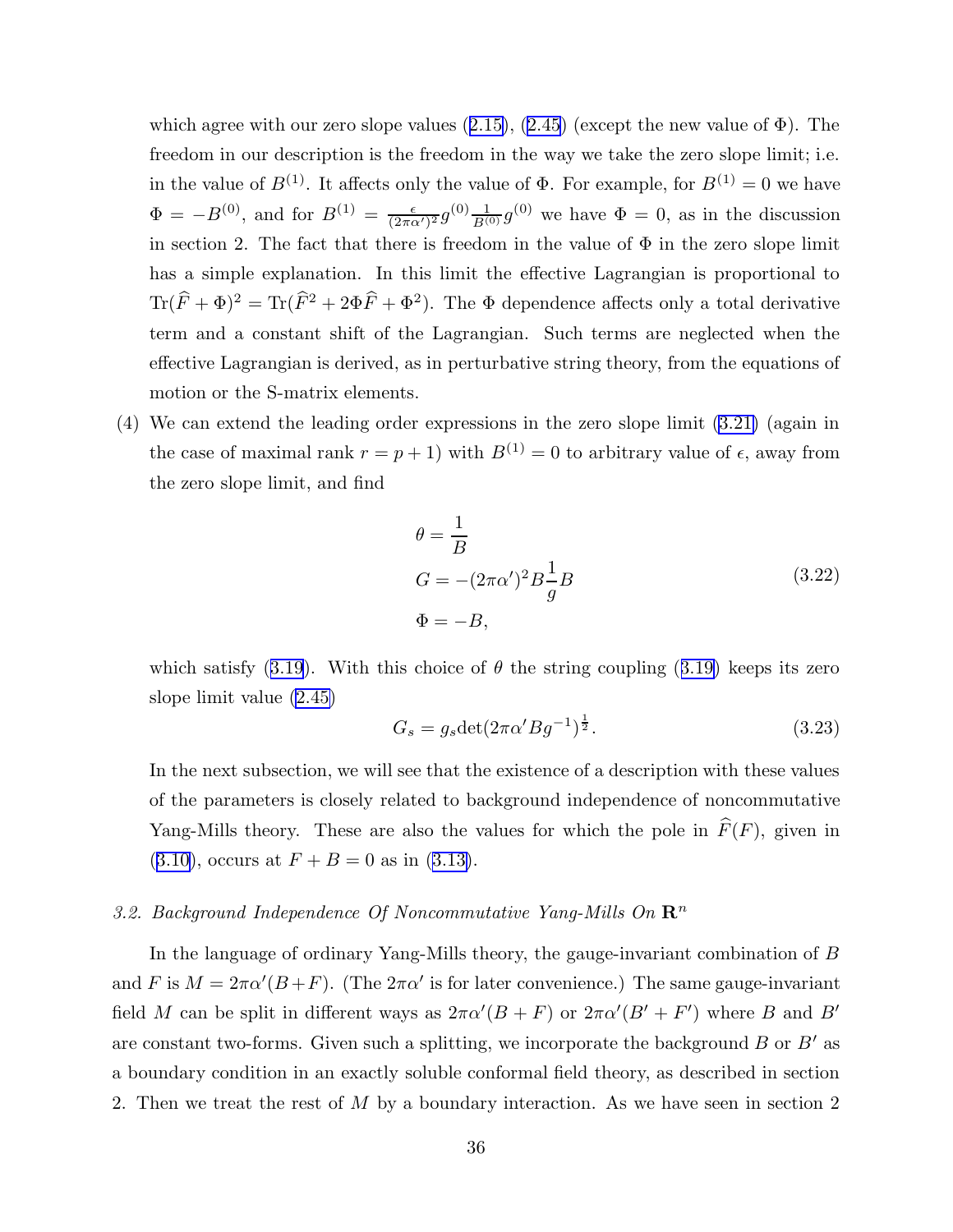<span id="page-37-0"></span>and above, the boundary interaction can be regularized either by Pauli-Villars, leading to ordinary Yang-Mills theory, or by point splitting, leading to noncommutative Yang-Mills.

In the present discussion, we will focus on noncommutative Yang-Mills, and look at the background dependence. Thus, by taking the background to be  $B$  or  $B'$ , we should get a noncommutative description with appropriate  $\theta$  or  $\theta'$ , and different F's. Note the contrast with the discussion in sections 2 and 3.1: here we are sticking with point-splitting regularization, and changing the background from  $B$  to  $B'$ , while in our previous analysis, we kept the background fixed at  $B$ , but changed the regularization.

We make the following remarks:

- (1) If we are on a torus, a shift in background from  $B$  to  $B'$  must be such that the difference  $B-B'$  obeys Dirac quantization (the periods of  $B-B'$  are integer multiples of  $2\pi$ ) because the ordinary gauge fields with curvatures F and F' each obey Dirac quantization, so their difference  $F - F'$  does also. Such quantized shifts in B are elements of the T-duality group.
- (2) Even if we are on  $\mathbb{R}^n$ , there can be at most one value of B for which the noncommutative curvature vanishes at infinity. Thus, if we are going to investigate background independence in the form proposed above, we have to be willing to consider noncommutative gauge fields whose curvature measured at infinity is constant.
- (3) This has a further consequence. Since the condition for  $\hat{F}$  to vanish at infinity will not be background independent, there is no hope for the noncommutative action as we have written it so far, namely,

$$
\frac{1}{g_{YM}^2} \int d^n x \sqrt{G} G^{ik} G^{jl} \text{Tr} \widehat{F}_{ij} * \widehat{F}_{kl} \tag{3.24}
$$

to be background independent. Even the condition that this action converges will not be background independent. We will find it necessary to extend the action to

$$
\widehat{L} = \frac{1}{g_{YM}^2} \int d^n x \sqrt{G} G^{ik} G^{jl} (\widehat{F}_{ij} - \theta_{ij}^{-1}) (\widehat{F}_{kl} - \theta_{kl}^{-1}), \tag{3.25}
$$

which will be background independent. The constant we added corresponds to  $\Phi =$  $-\theta^{-1}$  in [\(3.18\)](#page-34-0). It is easy to see that with this value of  $\Phi$  equation [\(3.19\)](#page-34-0) determines  $\theta = B^{-1}$ ,  $G = -(2\pi\alpha')^2 B g^{-1} B$  as in [\(3.22](#page-36-0)). It is important that even though the expressions for  $\theta$  and G are as in the zero slope limit [\(2.15\)](#page-12-0), in fact they are exact even away from this limit as they satisfy ([3.19\)](#page-34-0).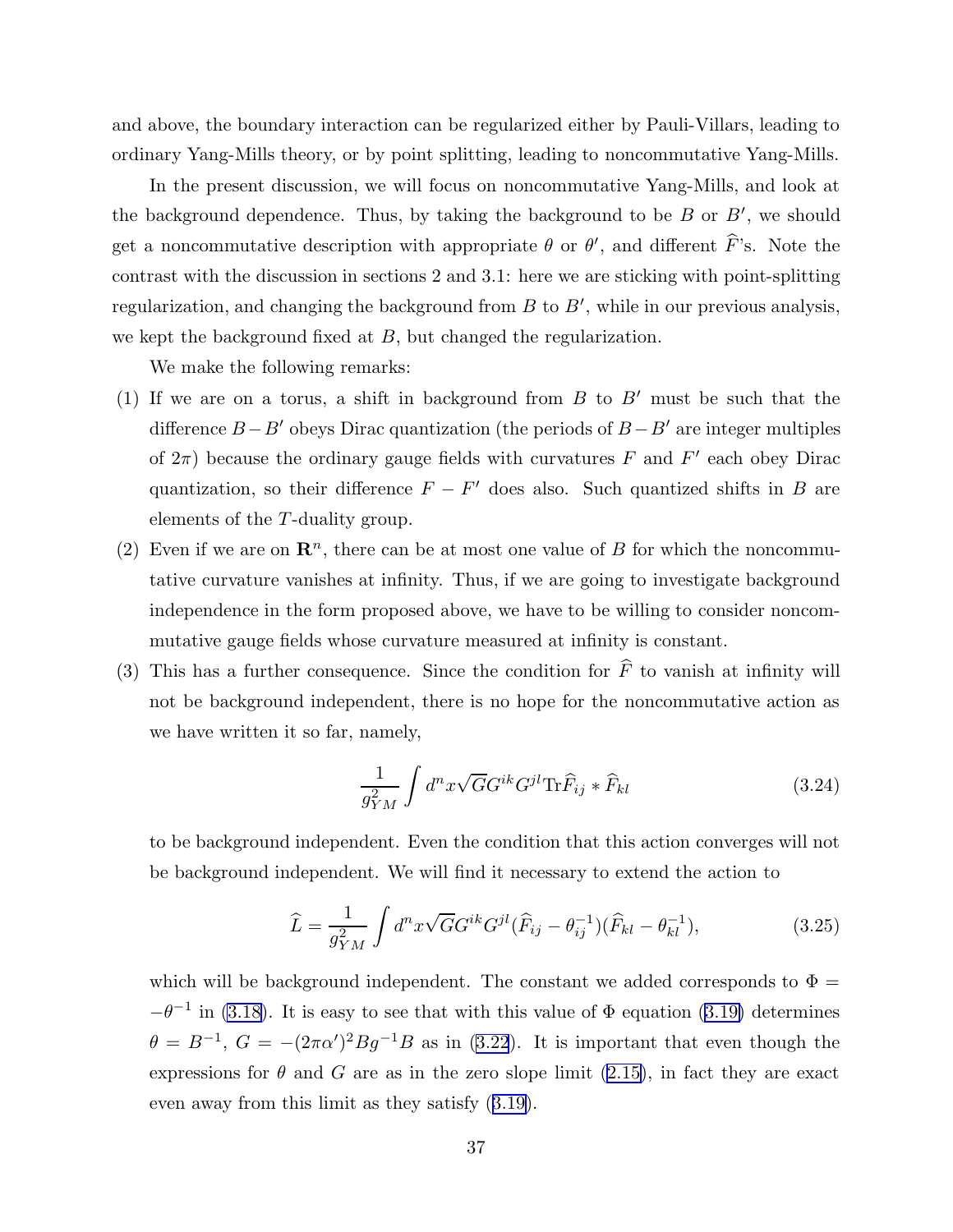Note that these remarks apply to background independence, and not to behavior under change in regularization. (Change in regularization is not particularly restricted by being on a torus, since for instance ([3.8](#page-31-0)) makes perfect sense on a torus; leaves fixed the condition that the curvature vanishes at infinity; and does not leave fixed any particular Lagrangian.) Note also that in the description of open strings by ordinary gauge theory, the symmetry of shift in B (keeping fixed  $B + F$ ) is made at fixed closed string metric g, so we want to understand background independence of noncommutative Yang-Mills at fixed  $q$ .

Remark (1) above makes it clear that Morita equivalence must be an adequate tool for proving background independence, since more generally [\[4](#page-95-0),[17-21\]](#page-96-0), Morita equivalence is an effective tool for analyzing T-duality of noncommutative Yang-Mills theory. We will here consider only background independence for noncommutative Yang-Mills on  $\mathbb{R}^n$ , and not surprisingly in this case the discussion reduces to something very concrete that we can write down naively without introducing the full machinery of Morita equivalence.

We will consider first the case that the rank r of  $\theta$  equals the dimension n of the space, so that  $\theta$  is invertible. (The generalization is straightforward and is briefly indicated below.) The gauge fields are described by covariant derivatives

$$
D_i = \frac{\partial}{\partial x^i} - iA_i,\tag{3.26}
$$

where the  $A_i$  are elements of the algebra A generated by the  $x_i$  (tensored with  $N \times N$ matrices if the gauge field has rank  $N$ ). We recall that  $A$  is defined by the relations  $[x^i, x^j] = i\theta^{ij}.$ 

The  $\partial/\partial x^i$  do not commute with the x's that appear in  $A_i$ , and this is responsible for the usual complexities of gauge theory. The surprising simplification of noncommutative Yang-Mills theory is that this complexity can be eliminated by a simple change of variables. We write

$$
D_i = \partial_i' - iC_i,\tag{3.27}
$$

where

$$
\partial_i' = \frac{\partial}{\partial x^i} + i B_{ij} x^j \tag{3.28}
$$

and

$$
C_i = A_i + B_{ij} x^j. \tag{3.29}
$$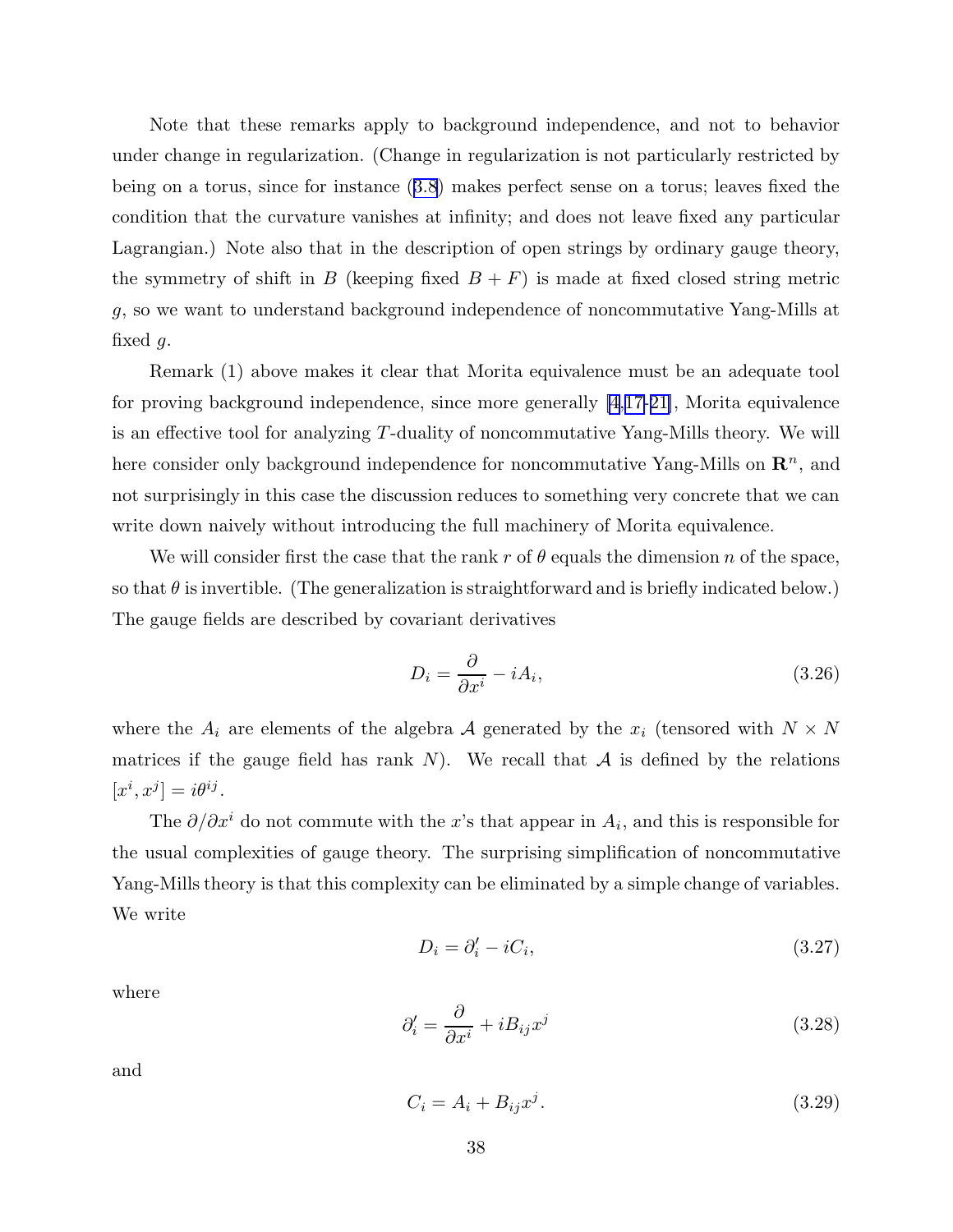<span id="page-39-0"></span>The point of this is that the  $\partial_i'$  commute with the  $x^i$ . Hence, the curvature  $\widehat{F}_{ij} = i[D_i, D_j]$ is simply

$$
\widehat{F}_{ij} = i[\partial'_i, \partial'_j] - i[C_i, C_j]
$$
\n(3.30)

or more explicitly

$$
\widehat{F}_{ij} = B_{ij} - i[C_i, C_j].\tag{3.31}
$$

Now we are almost ready to explain what background independence means. The  $C_i$ are given as functions of the  $x^i$ , and as such they are elements of an algebra  $A$  that depends on  $\theta$ . However, as an abstract algebra,  $\mathcal A$  only depends on the rank of  $\theta$ , and because no derivatives of C appear in the formula for the curvature, we can treat the  $C_i$  as elements of an abstract algebra. For example, we can take any fixed algebra  $[y^a, y^b] = it^{ab}$ ,  $a, b =$  $1, \ldots, n$  with  $t^{ab}$  being any invertible antisymmetric tensor. Then, picking a "vierbein"  $f_a^k$ , such that  $\theta^{jk} = f_a^j f_b^k t^{ab}$ , we write the  $x^k$  that appear in the argument of  $C_i$  as  $x^k = f_a^k y^a$ , and regard the  $C_i$  as functions of  $y^a$ . We make no such transformation of the  $x^i$  that appear in the definition of  $\partial_i'$ . Thus, the covariant derivatives are

$$
D_i = \partial_i' - iC_i(y^a) = \frac{\partial}{\partial x^i} + iB_{ij}x^j - iC_i(y_a). \tag{3.32}
$$

Because  $[\partial'_i, x^j] = 0$ , we can make this change of variables for the "internal" x's that appear as arguments of  $C_i$ , without touching the x's that appear explicitly on the right hand side of (3.32), and without changing the formula for the curvature. There is no analog of this manipulation in ordinary Yang-Mills theory.

One is now tempted to define background independence by varying  $\theta^{ij}$ , and its inverse  $B_{ij}$ , while keeping fixed  $C_i(y_a)$ . Then, writing (3.31) in the form  $\widehat{F}_{ij} = \theta_{ij}^{-1} - i[C_i, C_j]$ , we see that under this operation

$$
N_{ij} = \widehat{F}_{ij} - \theta_{ij}^{-1} = -i[C_i, C_j]
$$
\n(3.33)

is invariant. However, this operation, taken with fixed open string metric  $G$ , does not leave fixed the action ([3.25](#page-37-0)), since G depends on  $\theta$ :  $G = -(2\pi\alpha')^2Bg^{-1}B =$  $-(2\pi\alpha')^2\theta^{-1}g^{-1}\theta^{-1}$ . Instead, we want to vary  $\theta$  while keeping fixed the components of  $C_i$  in a fixed local Lorentz frame. If  $e_i^a$  is a vierbein for the closed string metric g (so  $g_{ij} = \sum_a e_i^a e_j^a$ , then a vierbein for G is  $E_i^a = 2\pi \alpha' B_{ij} e^j{}_a$ . We write  $C_i = E_i^a C_a$ . Now we can formulate background independence: it is an operation in which one varies  $\theta$ , keeping fixed g and  $C_a$ .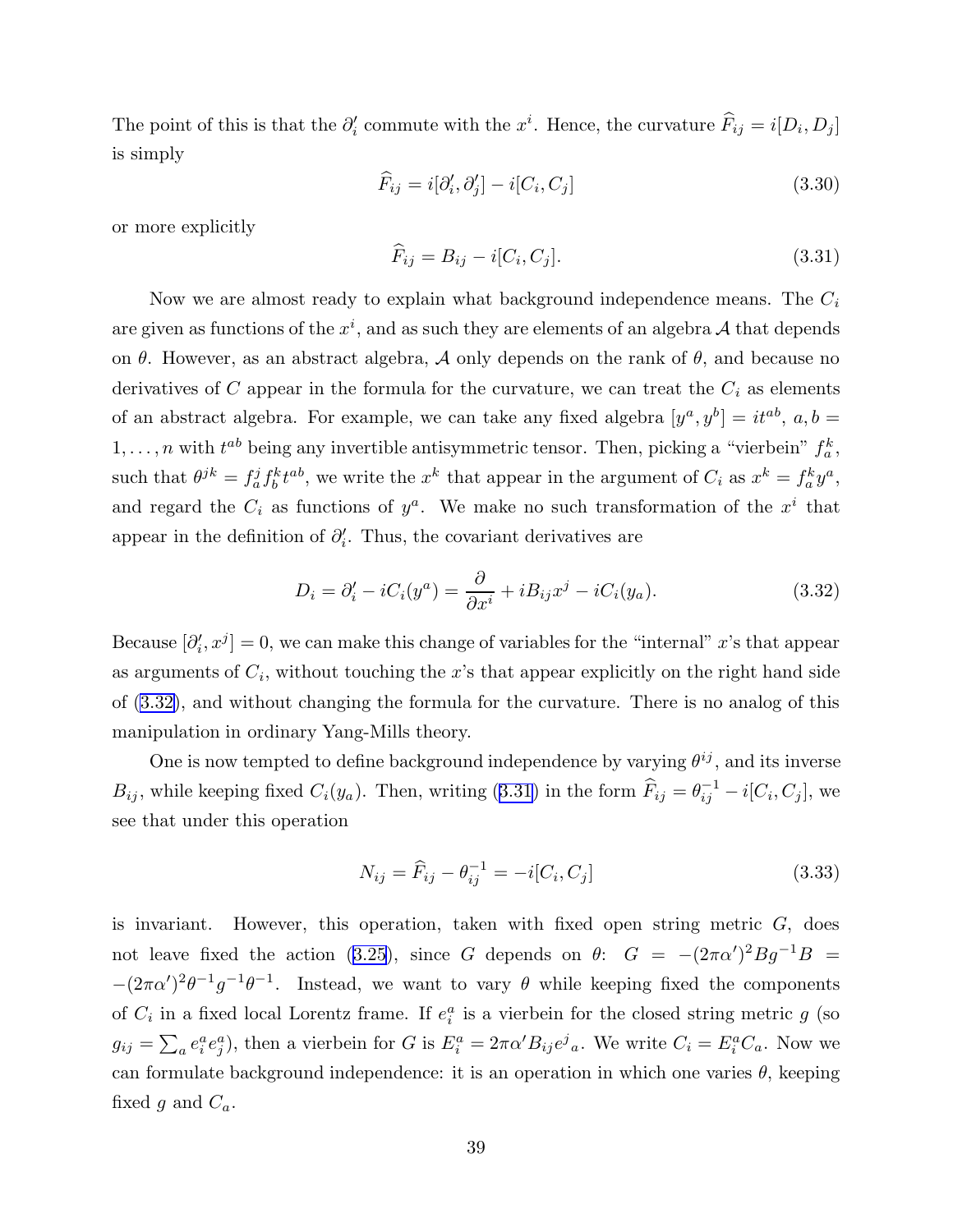It is easy to see now that

$$
G^{ik}G^{jl}\text{Tr}\left(\widehat{F}_{ij}-\theta_{ij}^{-1}\right) * \left(\widehat{F}_{kl}-\theta_{kl}^{-1}\right) \tag{3.34}
$$

is invariant under this operation. With  $G^{il} = -(2\pi\alpha')^{-2}\theta^{ij}g_{jk}\theta^{kl}$ , this follows from ([3.33\)](#page-39-0) and the fact that  $\theta^{ij}C_j$  is background independent. Background independence of  $(3.34)$  is equivalent to the form of  $G^{ij}$  and the fact that the quantity defined by  $Q^{il} = -i\theta^{ij} [C_j, C_k] \theta^{kl}$ , or more simply

$$
Q = \theta \widehat{F} \theta - \theta,\tag{3.35}
$$

is background independent. In the rank one case, for constant  $\hat{F}$ , we can via [\(3.15](#page-32-0)) express Q in terms of the equivalent ordinary Abelian gauge field that could be used in an alternative description of the same physics. We find simply

$$
Q = -\frac{1}{B+F}.\tag{3.36}
$$

This is a satisfying result; it says that in this case the background independent object Q defined with point-splitting regularization and noncommutative Yang-Mills theory is a function of the background independent object  $B + F$  found with Pauli-Villars regularization and ordinary Yang-Mills theory. It also shows that we should not try to use the noncommutative description if  $B + F = 0$  where Q is infinite, and we should not try to expand around  $Q = 0$ , where  $B + F$  is infinite.

For background independence of the action ([3.25\)](#page-37-0), background independence of (3.34) is not quite enough. We need, in addition, that the measure

$$
\frac{d^n x \sqrt{G}}{g_{YM}^2} \tag{3.37}
$$

should be background independent. This will tell how  $g_{YM}^2$  must transform under the change of background. Since the action density is most naturally written as a function of the y's, we should convert the integration measure to an integral over y. From  $x^k = f_a^k y^a$ and  $f_a^k f_b^l t^{ab} = \theta^{kl}$ , we get  $d^n x = d^n y \det(f) = d^n y \sqrt{\det(f)} \sqrt{\det f}$ . We also have  $G =$  $-(2\pi\alpha')^2\theta^{-1}g\theta^{-1}$  so  $\det G = (2\pi\alpha')^{2n}(\det \theta)^{-2}\det g$ . So the measure is

$$
\frac{d^n y (2\pi \alpha')^n \sqrt{\det g}}{g_{YM}^2 \sqrt{\det \theta} \sqrt{\det t}}.
$$
\n(3.38)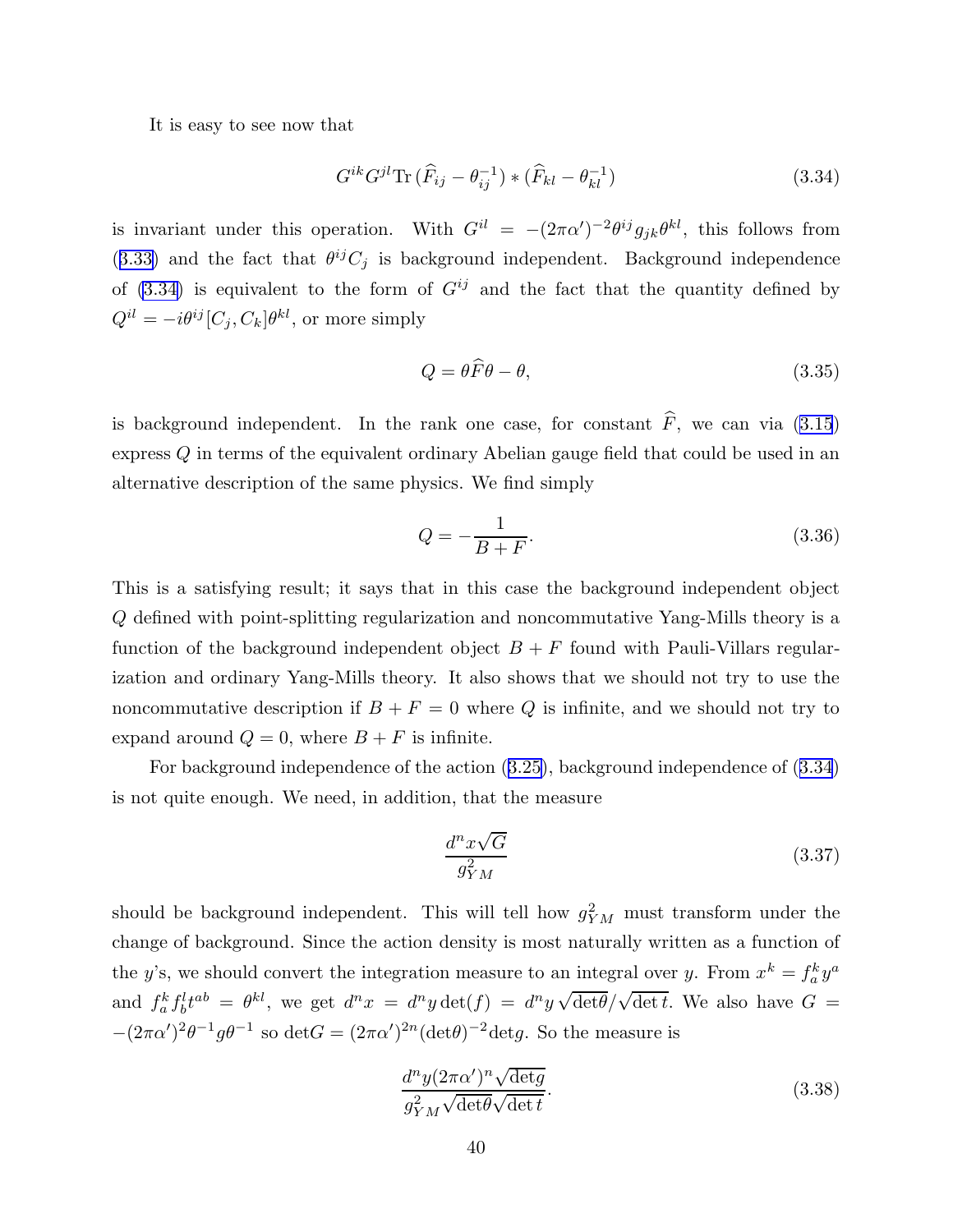So  $g_{YM}$  must transform under a change in  $\theta$  in such a way that  $g_{YM}^2$  $\sqrt{\det \theta}$  is invariant. Since  $g_{YM}^2 \sim G_s$  this means that  $G_s/\sqrt{\det B}$  is invariant. This is clearly the case for the value of  $G_s = g_s \det(2\pi \alpha' B g^{-1})^{\frac{1}{2}}$  as determined in [\(3.23\)](#page-36-0). This means that under a shift in the B-field,

$$
B \to B' = B + b \tag{3.39}
$$

(with b a constant antisymmetric tensor), which induces

$$
\theta \to \theta' = \theta \frac{1}{1 + \theta b},\tag{3.40}
$$

we require

$$
g_{YM} \rightarrow g'_{YM} = g_{YM} \left(\det(1+\theta b)\right)^{\frac{1}{4}}.
$$
\n(3.41)

If we are on a torus, we require b to have periods that are integer multiples of  $2\pi$ , and then  $(3.39)$  is a special case of a T-duality transformation. The transformation  $(3.41)$  is in this situation a special case of the T-duality transformations of noncommutative Yang-Mills, as analyzed in  $[4,17-21]$  $[4,17-21]$  $[4,17-21]$ ; in section 6 (see equation  $(6.14)$ ), we derive this formula from the standard T-duality transformations of closed strings and the mapping from closed string to open string parameters.

Finally, let us consider the more general case that  $\theta$  might have rank  $r < n$ . The algebra then has a center generated by  $n - r$  coordinates, which we can call  $x^1, \ldots, x^{n-r}$ .  $\theta$  is only invertible in the space of  $x^{n-r+1}, \ldots, x^n$ . We let  $b_{ij}$  be a partial inverse of  $\theta^{ij}$ , with  $b_{ij}$  zero unless  $i, j > n - r$ , and  $b_{ij}\theta^{jk} = \delta_i^k$  for  $i, r > n - r$ . A construction just as above, defining  $\partial_i'$  and  $C_i$  by the same formulas, gives now invariance under change of background, as long as one preserves the center of the algebra and the rank of  $\theta$ . But otherwise, one can change  $\theta$  as one pleases.

### 4. Slowly Varying Fields

The purpose of the present section is to do some explicit calculations verifying and illustrating our theoretical claims. We have argued that the same open string theory effective action can be expressed in terms of either ordinary Yang-Mills theory or noncommutative Yang-Mills theory. In the description by ordinary Yang-Mills, the B-dependence is described by replacing everywhere F by  $B + F$ . In the description by noncommutative Yang-Mills, the B-dependence is entirely contained in the dependence on B of the open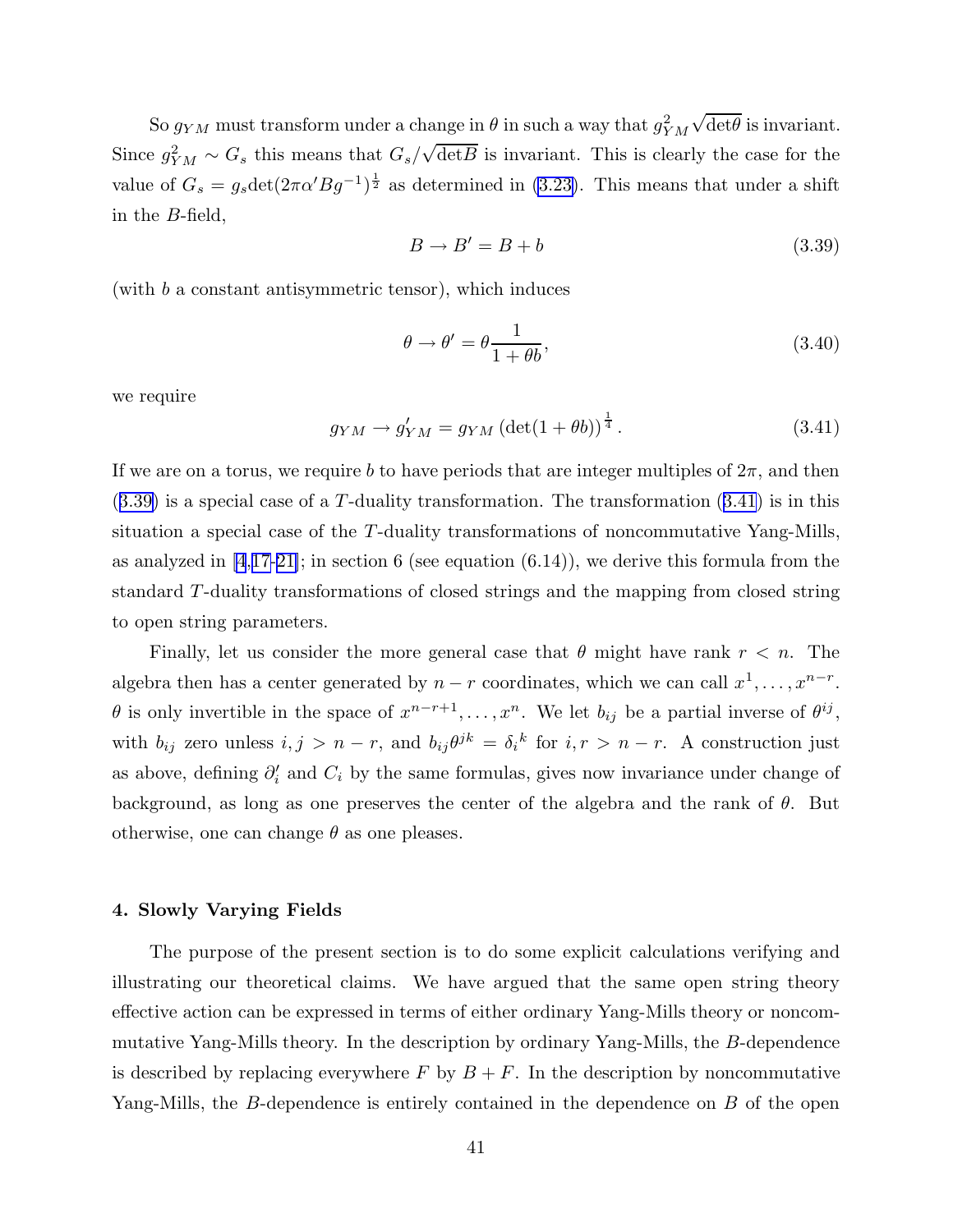<span id="page-42-0"></span>string metric G, the open string effective coupling  $G_s$ , and the  $\theta$  dependence of the  $*$  product. We have also argued in section 3.1 that there must exist a continuous interpolation between these two descriptions with arbitrary  $\theta$ .

To compare these different descriptions, we need a situation in which we can compute in all of them. For this we will take the limit of slowly varying, but not necessarily small, gauge fields of rank one. The effective action is [[42,43\]](#page-97-0) the Dirac-Born-Infeld (DBI) action. We will compare the ordinary DBI action as a function of the closed string metric and coupling and  $B + F$ , to its noncommutative counterpart, as a function of the open string metric and coupling and  $\hat{F}+\Phi$ .<sup>8</sup> After proving the equivalence between them and exploring the zero slope limit in section 4.1, we specialize in section 4.2 to the case of four dimensions, and compare the respective BPS conditions – the stringy generalization of the instanton equation.

### 4.1. Dirac-Born-Infeld Action

For slowly varying fields on a single  $Dp$ -brane, the effective Lagrangian is the Dirac-Born-Infeld Lagrangian

$$
\mathcal{L}_{DBI} = \frac{1}{g_s(2\pi)^p (\alpha')^{\frac{p+1}{2}}} \sqrt{\det(g + 2\pi \alpha'(B + F))}.
$$
 (4.1)

We discussed in section 2 the normalization and the fact that  $B + F$  is the gauge invariant combination.

We have argued in section 2 that the effective Lagrangian of the noncommutative gauge fields  $\widehat{A}$  must be such that when expressed in terms of the open string variables G,  $\theta$ , and  $G_s$  given in ([2.5\)](#page-8-0) and ([2.45](#page-19-0)), the dependence on  $\theta$  is only in the \* product. Therefore, for slowly varying  $\widehat{F}$  it is

$$
\widehat{\mathcal{L}}_{DBI} = \frac{1}{G_s(2\pi)^p (\alpha')^{\frac{p+1}{2}}} \sqrt{\det(G + 2\pi \alpha' \widehat{F})}.
$$
\n(4.2)

We also proposed in section 3.1 that there is a more general description with an arbitrary  $\theta$  and parameters  $G, \Phi, G_s$  determined in [\(3.19](#page-34-0))

$$
\frac{1}{G + 2\pi\alpha'\Phi} = -\frac{\theta}{2\pi\alpha'} + \frac{1}{g + 2\pi\alpha'B}
$$
\n
$$
G_s = g_s \left(\frac{\det(G + 2\pi\alpha'\Phi)}{\det(g + 2\pi\alpha'B)}\right)^{\frac{1}{2}} = g_s \frac{1}{\det\left[\left(\frac{1}{g + 2\pi\alpha'B} - \frac{\theta}{2\pi\alpha'}\right)(g + 2\pi\alpha'B)\right]^{\frac{1}{2}}}.
$$
\n(4.3)

<sup>&</sup>lt;sup>8</sup> The comparison cannot be made just using the formula ([3.13\)](#page-32-0) for constant  $F$ , since as we will see, terms in  $(3.8)$  $(3.8)$  of the general form  $A\partial F$  contribute in the analysis. It is necessary to integrate by parts in comparing the DBI actions, and one cannot naively treat  $F$  as a constant.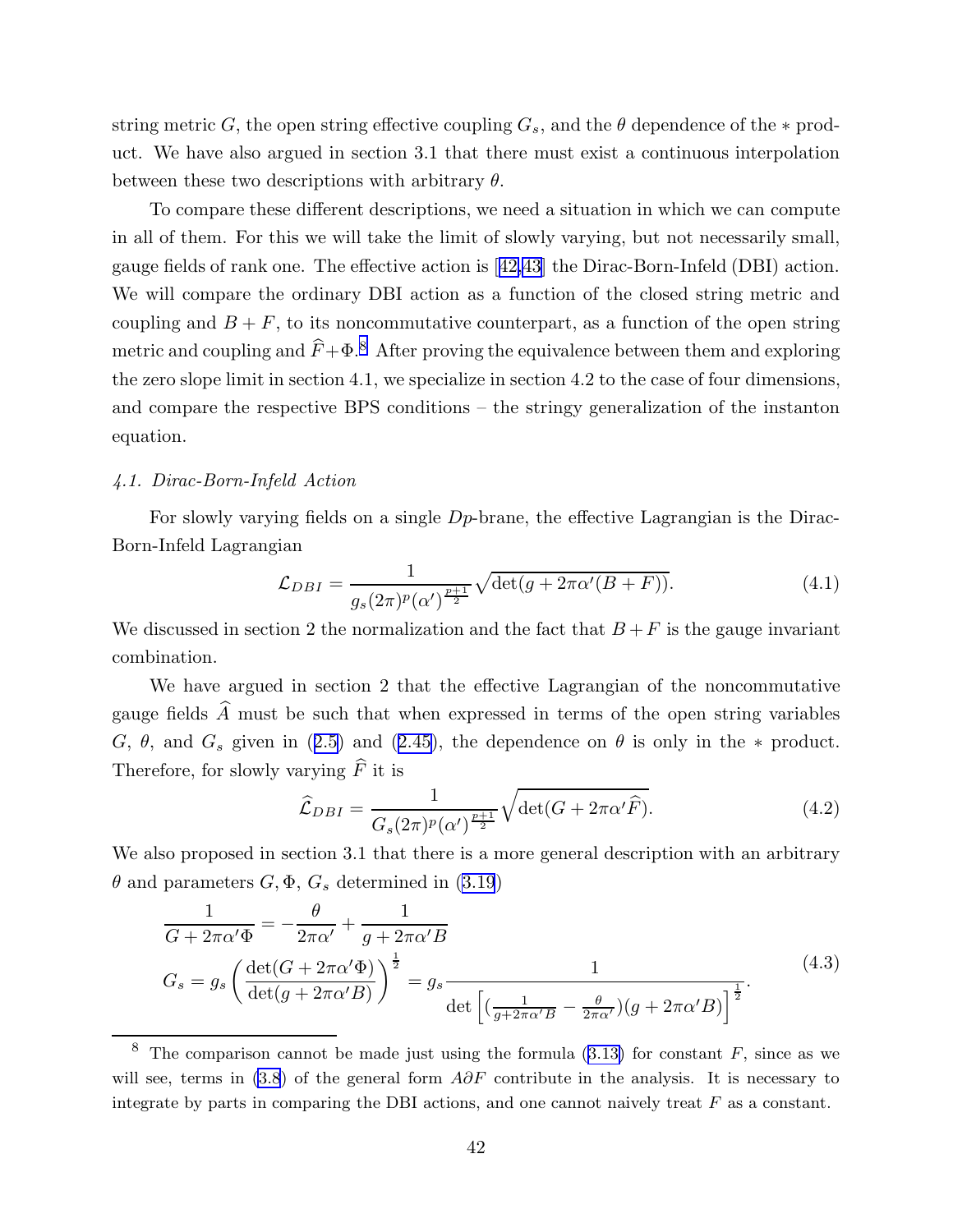<span id="page-43-0"></span>Under the assumption of [\(3.18\)](#page-34-0), the effective action in these variables should be

$$
\widehat{\mathcal{L}}_{DBI} = \frac{1}{G_s(2\pi)^p (\alpha')^{\frac{p+1}{2}}} \sqrt{\det(G + 2\pi \alpha'(\widehat{F} + \Phi))}
$$
(4.4)

We will here demonstrate that in the limit of slowly varying fields,  $(4.1)$ ,  $(4.2)$ , and  $(4.4)$ are all equivalent. In particular, this will verify the equivalence of  $(4.1)$  and  $(4.2)$  $(4.2)$ , for which we gave an *a priori* explanation in section 2, it will give (along with the special case considered in section 3.2) our main evidence that there exists a description with an arbitrary  $\theta$  and  $\hat{F}$  shifted as in ([3.18](#page-34-0)), and it will show that in such a description  $G, \Phi$ , and  $G_s$  must be given by the formulas in [\(4.3\)](#page-42-0).

In all of the above formulas, we can expand  $\widehat{\mathcal{L}}_{DBI}$  in powers of  $\widehat{F}$  and all the resulting products can be regarded as \* products. If instead we treat them as ordinary products, our answer will differ by terms including derivatives of  $\hat{F}$ . Since the DBI Lagrangian is obtained in string theory after dropping such terms, there is no reason to keep some of them but not others. Therefore, we will ignore all such derivatives of  $\widehat{F}$  and regard the products in the expansion of (4.4) as ordinary products, i.e. the  $\theta$  dependence will be only in the definition of  $\widehat{F}$ .

We want to show that using the change of variables ([4.3\)](#page-42-0) and the transformations of the fields  $\widehat{A}(A)$  given in [\(3.6\)](#page-31-0), the two Lagrangians are related as

$$
\mathcal{L}_{DBI} = \widehat{\mathcal{L}}_{DBI} + \text{total derivative} + \mathcal{O}(\partial F). \tag{4.5}
$$

The difference in total derivative arises from the fact that the action is derived in string theory by using the equations of motion or the S-matrix elements, which are not sensitive to such total derivatives. Furthermore, the effective Lagrangian in terms of  $\hat{A}$  is gauge invariant only up to total derivatives, and we will permit ourselves to integrate by parts and discard total derivatives. The  $\mathcal{O}(\partial F)$  term in (4.5) is possible because these two Lagrangians are derived in string theory in the approximation of neglecting derivatives of F, and therefore they can differ by such terms.

For  $\theta = 0$ , the change of variables [\(4.3\)](#page-42-0) is trivial and so is (4.5). Therefore, in order to prove  $(4.5)$  it is enough to prove its derivative with respect to  $\theta$  holding fixed the closed string parameters  $g, B, g_s$  and the commutative gauge field  $A$ . In other words, we will show that this variation of the right hand side of (4.5) vanishes.

In order to keep the equations simple we will set  $2\pi\alpha' = 1$ ; the  $\alpha'$  dependence can be easily restored on dimensional grounds. In preparation for the calculation we differentiate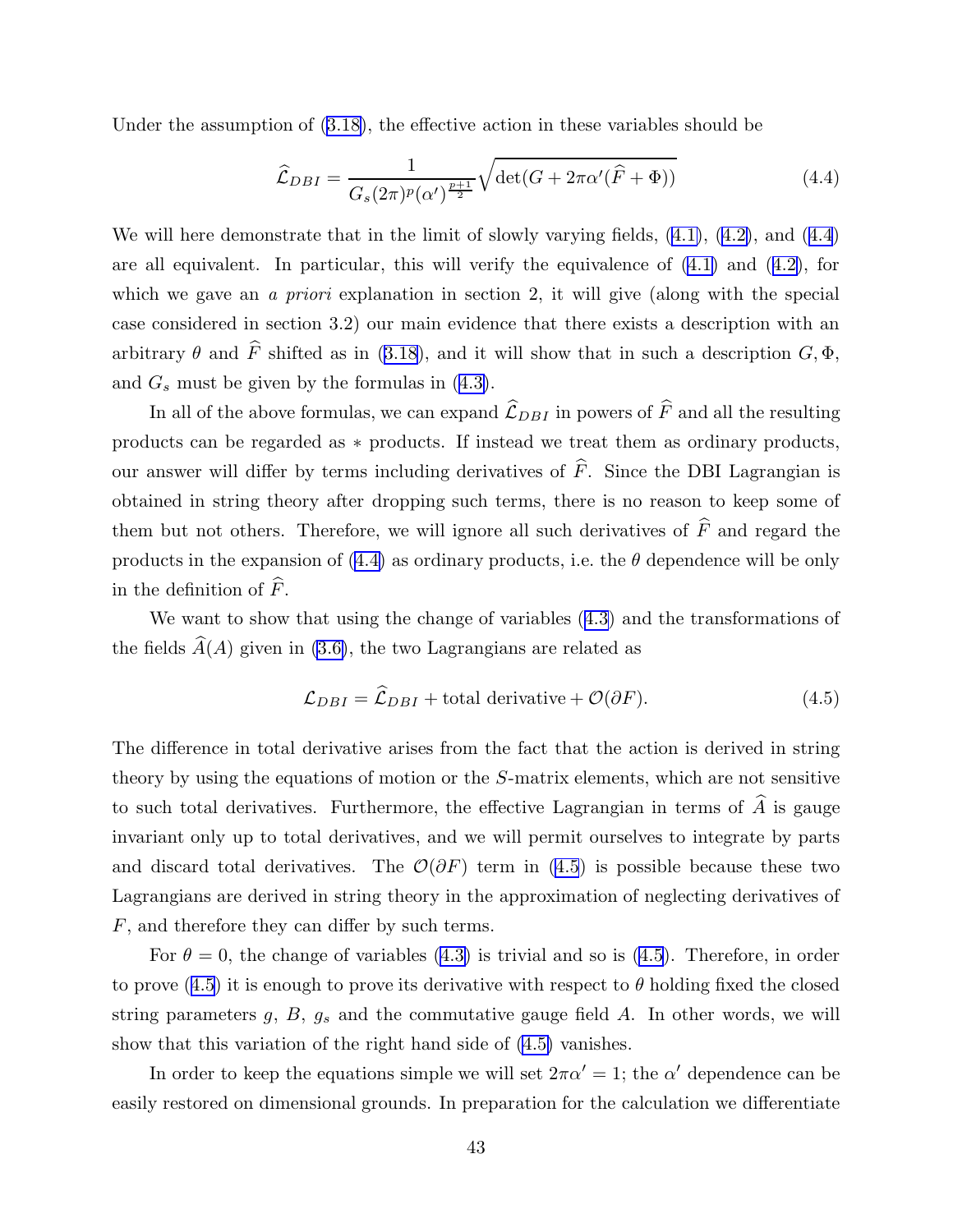<span id="page-44-0"></span>([4.3\)](#page-42-0) holding g, B and  $g_s$  fixed, and express the variation of G,  $\Phi$  and  $G_s$  in terms of the variation of  $\theta$ :

$$
\delta G + \delta \Phi = (G + \Phi)\delta \theta (G + \Phi)
$$
  

$$
\delta G_s = \frac{1}{2} G_s \text{Tr} \frac{1}{G + \Phi} (\delta G + \delta \Phi) = \frac{1}{2} G_s \text{Tr}(G + \Phi) \delta \theta = \frac{1}{2} G_s \text{Tr} \Phi \delta \theta,
$$
 (4.6)

where  $\delta G$  and  $\delta \Phi$  are symmetric and antisymmetric respectively. We also need the variation of  $\widehat{F}$  with respect to  $\theta$ . Equation [\(3.8\)](#page-31-0) can be written as

$$
\delta \widehat{F}_{ij}(\theta) = \delta \theta^{kl} \left[ \widehat{F}_{ik} \widehat{F}_{jl} - \frac{1}{2} \widehat{A}_k (\partial_l \widehat{F}_{ij} + \widehat{D}_l \widehat{F}_{ij}) \right] + \mathcal{O}(\partial \widehat{F}). \tag{4.7}
$$

Since we are going to ignore derivatives of  $\widehat{F}$ , we replaced the ∗ products with ordinary products. We kept, however, the ∗ products in the definitions of  $\widehat{F}$  and in  $\widehat{D}_l \widehat{F}_{ij}$ . Similarly, we kept the explicit derivative and covariant derivative of  $\widehat{F}$  since they multiply  $\widehat{A}_k$ , and can become terms without derivatives of  $\widehat{F}$  after integration by parts.

We are now ready to vary  $\widehat{\mathcal{L}}_{DBI}$  [\(4.4\)](#page-43-0):

$$
\delta \left[ \frac{1}{G_s} \det(G + \hat{F} + \Phi)^{\frac{1}{2}} \right] = \frac{\det(G + \hat{F} + \Phi)^{\frac{1}{2}}}{G_s} \left[ -\frac{\delta G_s}{G_s} + \frac{1}{2} \text{Tr} \frac{1}{G + \hat{F} + \Phi} (\delta G + \delta \hat{F} + \delta \Phi) \right]
$$
  
\n
$$
= \frac{1}{2} \frac{\det(G + \hat{F} + \Phi)^{\frac{1}{2}}}{G_s} \left[ -\text{Tr}\delta\theta(G + \Phi) + \text{Tr} \frac{1}{G + \hat{F} + \Phi} (G + \Phi) \delta\theta(G + \Phi) \right]
$$
  
\n
$$
+ \left( \frac{1}{G + \hat{F} + \Phi} \right)_{ji} \delta\theta^{kl} \left( \hat{F}_{ik} \hat{F}_{jl} - \frac{1}{2} \hat{A}_k (\partial_l \hat{F}_{ij} + \hat{D}_l \hat{F}_{ij}) \right) \right] + \mathcal{O}(\partial \hat{F})
$$
  
\n
$$
= \frac{1}{2} \frac{\det(G + \hat{F} + \Phi)^{\frac{1}{2}}}{G_s} \left[ -\text{Tr} \frac{1}{G + \hat{F} + \Phi} \hat{F} \delta\theta(G + \Phi) \right]
$$
  
\n
$$
- \text{Tr} \frac{1}{G + \hat{F} + \Phi} \hat{F} \delta\theta \hat{F} + \text{Tr}\delta\theta \hat{F} \right] + \mathcal{O}(\partial \hat{F}) + \text{total derivative}
$$
  
\n
$$
= \mathcal{O}(\partial \hat{F}) + \text{total derivative}, \tag{4.8}
$$

where in the third step we used

$$
\partial_l \det(G + \widehat{F} + \Phi)^{\frac{1}{2}} = \frac{1}{2} \det(G + \widehat{F} + \Phi)^{\frac{1}{2}} \left(\frac{1}{G + \widehat{F} + \Phi}\right)_{ji} \partial_l \widehat{F}_{ij},
$$
\n
$$
\widehat{D}_l \det(G + \widehat{F} + \Phi)^{\frac{1}{2}} = \frac{1}{2} \det(G + \widehat{F} + \Phi)^{\frac{1}{2}} \left(\frac{1}{G + \widehat{F} + \Phi}\right)_{ji} \widehat{D}_l F_{ij} + \mathcal{O}(\partial_l \widehat{F} \widehat{D}_l \widehat{F}),
$$
\n(4.9)

to integrate by parts, and then we used

$$
\delta \theta^{kl} (\partial_l \widehat{A}_k + \widehat{D}_l \widehat{A}_k) = \delta \theta^{kl} \widehat{F}_{lk}. \tag{4.10}
$$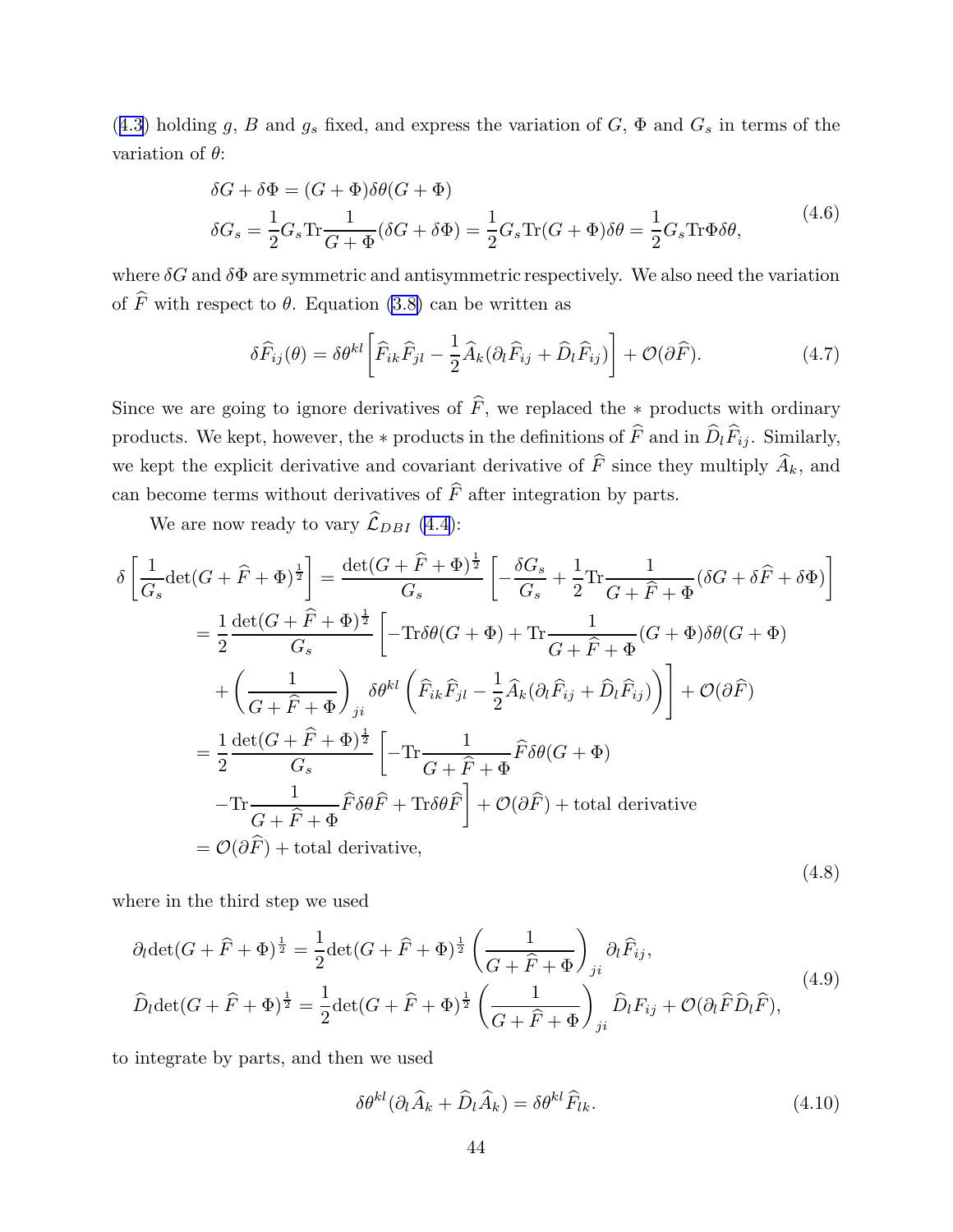<span id="page-45-0"></span>This completes the proof of [\(4.5\)](#page-43-0) and of our change of variables ([3.19](#page-34-0)).

In fact, we first found the change of variables ([3.19\)](#page-34-0) by demanding that ([4.5\)](#page-43-0) is satisfied. It is, however, quite nontrivial that there exists a change of variables like ([3.19\)](#page-34-0) for which ([4.5\)](#page-43-0) is satisfied. This depends on our relation between the commutative and the noncommutative gauge fields ([4.7\)](#page-44-0) and on the particular form of the DBI Lagrangian. One could actually use this computation to motivate the DBI Lagrangian as the only Lagrangian for which ([4.5\)](#page-43-0) is true.

Even though we proved ([4.5\)](#page-43-0) for every value of the parameters, it is instructive to examine it in various limits, comparing the commutative and the noncommutative sides of ([4.5\)](#page-43-0) explicitly. Some of the technical aspects of these comparisons are similar to the calculation in [\(4.8](#page-44-0)), but they are conceptually different. Rather than varying the description by changing  $\theta$  for a fixed background (fixed g, B and  $g_s$ ), here we will use a description with  $\Phi = 0$  and will vary the background. We will perform two computations. The first will be for small  $\alpha' B$  and the second will be in the zero slope limit. The reader who is not interested in the details could jump to section 4.2.

### Comparison For Small B

First, we consider the comparison for small B. In this regime, the open string variables are

$$
G = g - (2\pi\alpha')^2 B g^{-1} B
$$
  
\n
$$
\theta = -(2\pi\alpha')^2 g^{-1} B g^{-1} + \mathcal{O}(B^3)
$$
  
\n
$$
G_s = g_s \left(1 - (\pi\alpha')^2 \text{Tr}(g^{-1} B)^2 + \mathcal{O}(B^4)\right).
$$
\n(4.11)

Since  $\theta$  is small for small B, we begin by expanding ([4.2\)](#page-42-0) in powers of  $\theta$ . The change of variables in the rank one case

$$
\widehat{F}_{ij} = F_{ij} + \theta^{kl} \left( F_{ik} F_{jl} - A_k \partial_l F_{ij} \right) + \mathcal{O}(\theta^2)
$$
\n(4.12)

leads to

$$
\det(G + 2\pi\alpha'\widehat{F})^{\frac{1}{2}} = \det\left[G_{ij} + 2\pi\alpha'\left(F_{ij} + \theta^{kl}\left(F_{ik}F_{jl} - A_k\partial_lF_{ij}\right) + \mathcal{O}(\theta^2)\right)\right]^{\frac{1}{2}}
$$
\n
$$
= \det(G + 2\pi\alpha'F)^{\frac{1}{2}} \left[1 + \pi\alpha'\left(\frac{1}{G + 2\pi\alpha'F}\right)_{ji}\theta^{kl}\left(F_{ik}F_{jl} - A_k\partial_lF_{ij}\right) + \mathcal{O}(\theta^2)\right]
$$
\n
$$
= \det(G + 2\pi\alpha'F)^{\frac{1}{2}} \left[1 - \pi\alpha'T\frac{1}{G + 2\pi\alpha'F}F\theta F + \frac{1}{2}Tr\theta F + \mathcal{O}(\theta^2)\right] + \text{total derivative}
$$
\n
$$
= \det(G + 2\pi\alpha'F)^{\frac{1}{2}} \left[1 - \frac{1}{4\pi\alpha'}Tr\frac{1}{G + 2\pi\alpha'F}G\theta G + \mathcal{O}(\theta^2)\right] + \text{total derivative}, \tag{4.13}
$$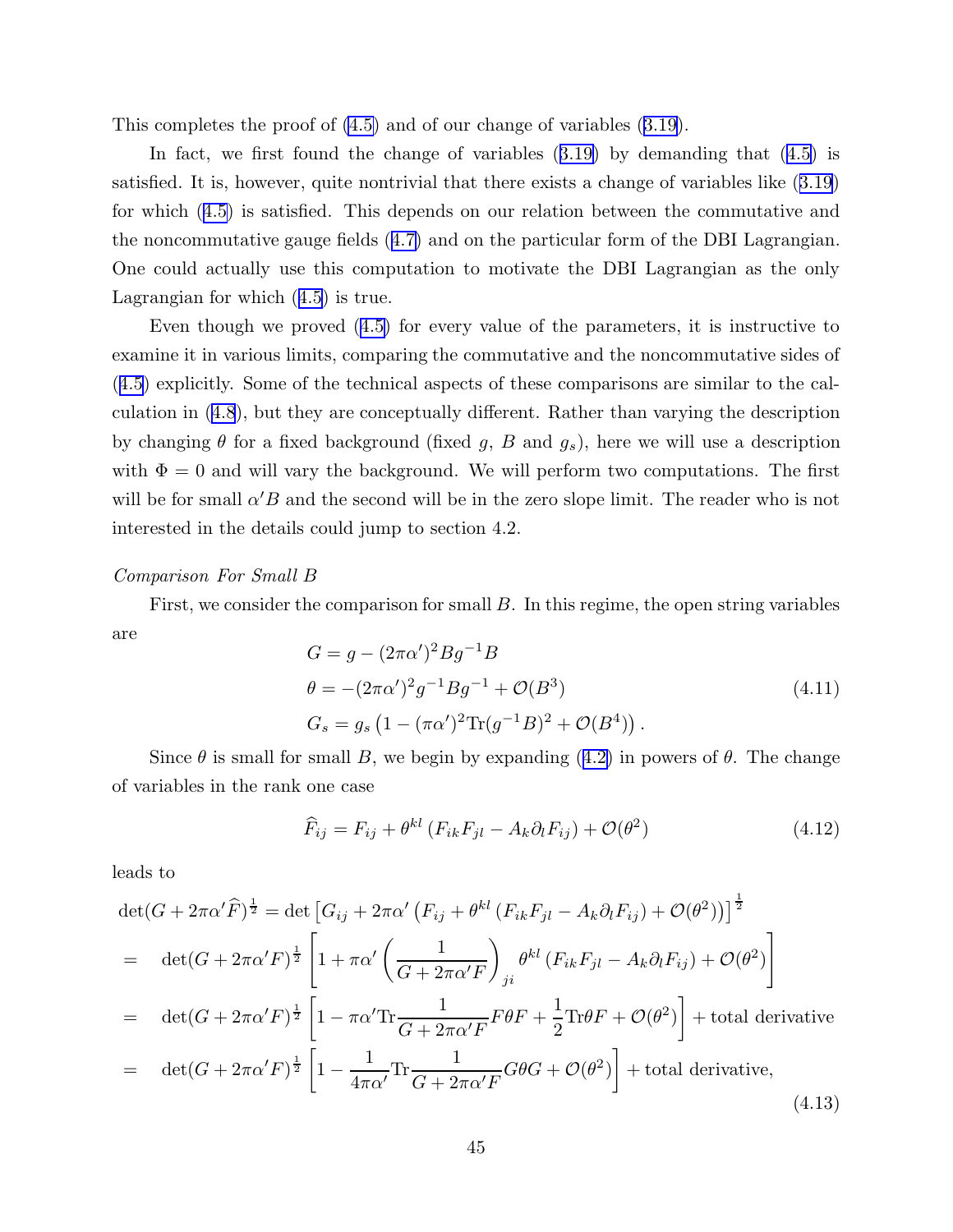where in the second step we used [\(4.9\)](#page-44-0) and then integrated by parts, and in the third step we used  $\text{Tr } G\theta = 0$ . Using [\(4.11\)](#page-45-0), to first order in B, we find as expected

$$
\hat{\mathcal{L}}_{DBI} = \frac{1}{g_s(2\pi)^p (\alpha')^{\frac{p+1}{2}}} \det(g + 2\pi \alpha' F)^{\frac{1}{2}} \left(1 + \pi \alpha' \text{Tr} \frac{1}{g + 2\pi \alpha' F} B\right) \n+ \mathcal{O}(B^2) + \text{total derivative} = \n= \mathcal{L}_{DBI} + \mathcal{O}(B^2) + \text{total derivative}.
$$
\n(4.14)

To extend this comparison to order  $B^2$ , we would need to use ([3.8\)](#page-31-0) to determine the order  $\theta^2$  terms in [\(4.12\)](#page-45-0). However, since the order  $\theta^2$  terms in (4.12) involve three factors of  $F$  or terms which become three factors of  $F$  after integration by parts, we can compare the  $B^2F^2$  terms in the two Lagrangians without needing the corrections to ([4.12\)](#page-45-0).

We use the identity for antisymmetric M

$$
\det(1+M)^{\frac{1}{2}} = 1 - \frac{1}{4}\text{Tr}M^2 - \frac{1}{8}\text{Tr}M^4 + \frac{1}{32}\left(\text{Tr}M^2\right)^2 + \mathcal{O}(M^6) \tag{4.15}
$$

to write the DBI Lagrangian density as

$$
\mathcal{L}_{DBI} = \frac{\sqrt{\det g}}{g_s(2\pi)^p (\alpha')^{\frac{p+1}{2}}} \left[ 1 - (\pi \alpha')^2 \text{Tr} (g^{-1} (B+F))^2 - 2(\pi \alpha')^4 \text{Tr} (g^{-1} (B+F))^4 \right. \\ \left. + \frac{(\pi \alpha')^4}{2} \left( \text{Tr} (g^{-1} (B+F))^2 \right)^2 + \mathcal{O}((B+F)^6) \right] \\ = \frac{(\pi \alpha')^2 \sqrt{\det g}}{g_s(2\pi)^p (\alpha')^{\frac{p+1}{2}}} \left[ -\text{Tr} (g^{-1} F)^2 - 2(\pi \alpha')^2 \text{Tr} (g^{-1} F)^4 + \frac{(\pi \alpha')^2}{2} \left( \text{Tr} (g^{-1} F)^2 \right)^2 \right. \\ \left. - 8(\pi \alpha')^2 \text{Tr} g^{-1} B(g^{-1} F)^3 + 2(\pi \alpha')^2 \text{Tr} (g^{-1} F)^2 \text{Tr} g^{-1} F g^{-1} B \right. \\ \left. - 8(\pi \alpha')^2 \text{Tr} (g^{-1} B)^2 (g^{-1} F)^2 + (\pi \alpha')^2 \text{Tr} (g^{-1} B)^2 \text{Tr} (g^{-1} F)^2 \right. \\ \left. + \text{constant} + \text{total derivative} + \mathcal{O}(B^3, BF^5, B^2 F^4) \right], \tag{4.16}
$$

where in the last step we used the fact that

$$
2\text{Tr}(g^{-1}Bg^{-1}F)^2 - (\text{Tr}g^{-1}Bg^{-1}F)^2 = \text{total derivative.}
$$
 (4.17)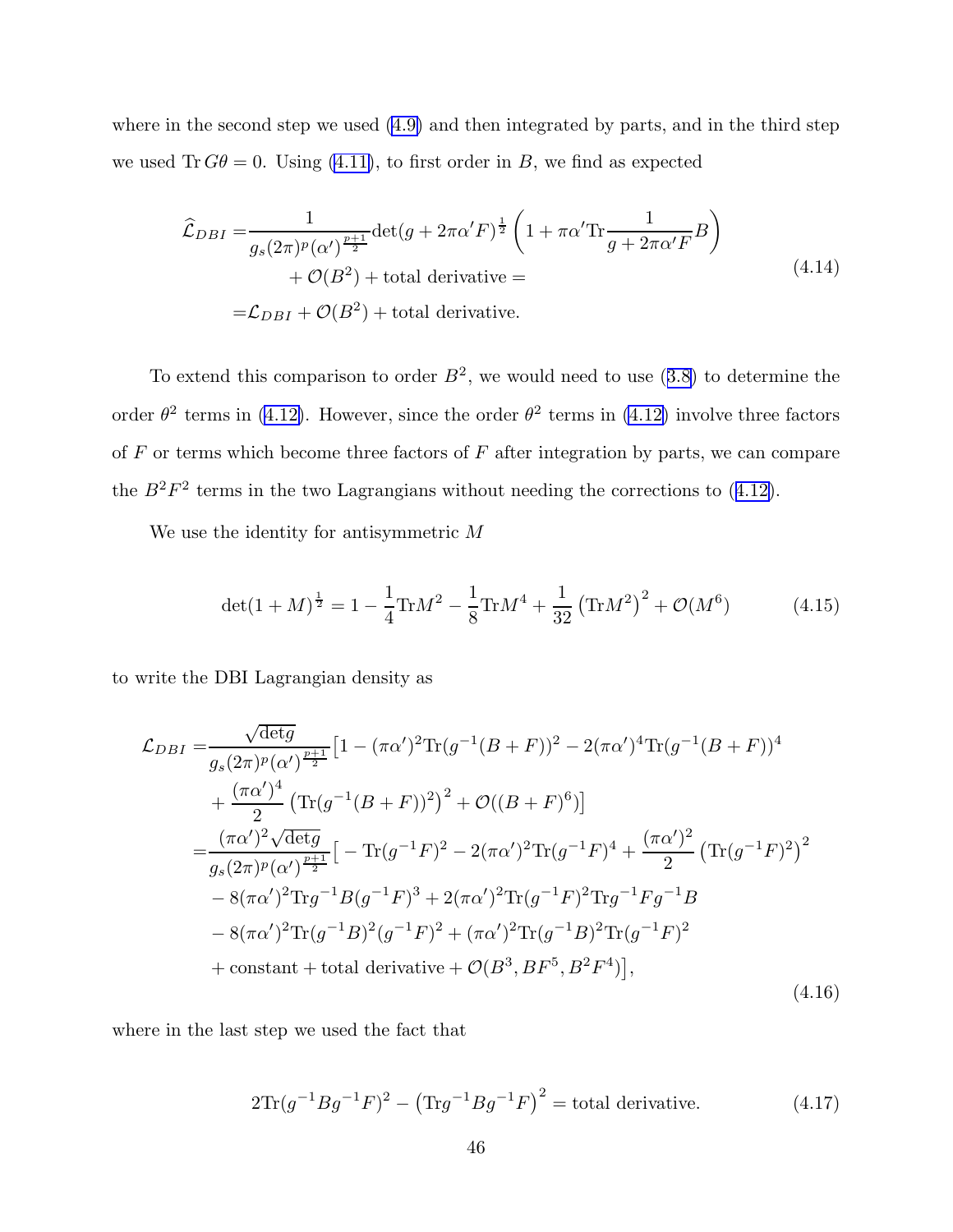<span id="page-47-0"></span>Similarly,

$$
\hat{\mathcal{L}}_{DBI} = \frac{\sqrt{\det G}}{G_s (2\pi)^p (\alpha')^{\frac{p+1}{2}}} \left[ 1 - (\pi \alpha')^2 \text{Tr} (G^{-1} \hat{F})^2 - 2(\pi \alpha')^4 \text{Tr} (G^{-1} \hat{F})^4 \right. \\
\left. + \frac{(\pi \alpha')^4}{2} \left( \text{Tr} (G^{-1} \hat{F})^2 \right)^2 + \mathcal{O}(\hat{F}^6) \right] \\
= \frac{(\pi \alpha')^2 \sqrt{\det g}}{g_s (2\pi)^p (\alpha')^{\frac{p+1}{2}}} \left[ -\text{Tr} (g^{-1} F)^2 - 2(\pi \alpha')^2 \text{Tr} (g^{-1} F)^4 + \frac{(\pi \alpha')^2}{2} \left( \text{Tr} (g^{-1} F)^2 \right)^2 \right. \\
\left. - 8(\pi \alpha')^2 \text{Tr} g^{-1} B(g^{-1} F)^3 + 2(\pi \alpha')^2 \text{Tr} (g^{-1} F)^2 \text{Tr} g^{-1} F g^{-1} B \right. \\
\left. - 8(\pi \alpha')^2 \text{Tr} (g^{-1} B)^2 (g^{-1} F)^2 + (\pi \alpha')^2 \text{Tr} (g^{-1} B)^2 \text{Tr} (g^{-1} F)^2 \right. \\
\left. + \text{constant} + \text{total derivative} + \mathcal{O}(B^3, BF^5, B^2 F^4) \right] \\
= \mathcal{L}_{DBI} + \text{total derivative} + \mathcal{O}(B^3, BF^5, B^2 F^4), \tag{4.18}
$$

where we have used  $(4.12)$  $(4.12)$  and  $(4.11)$ .

This demonstrates explicitly that

$$
\widehat{\mathcal{L}}_{DBI} = \mathcal{L}_{DBI} + \text{total derivative} + \mathcal{O}(B^3 F^3, B^2 F^4). \tag{4.19}
$$

# Comparison In The Zero Slope Limit

We now turn to another interesting limit – our zero slope limit. In this limit the entire string effective Lagrangian becomes quadratic in  $\hat{F}$ . The same is true for the DBI Lagrangian

$$
\widehat{\mathcal{L}}_{DBI} = \frac{(\alpha')^{\frac{3-p}{2}}}{4(2\pi)^{p-2}G_s} \sqrt{\det G} G^{im} G^{jn} \widehat{F}_{ij} * \widehat{F}_{mn}
$$
\n(4.20)

+ total derivative + constant + higher powers of  $\alpha'$ .

Ignoring the total derivative and the constant we can set  $\Phi = 0$ .

If we take the zero slope limit, and  $F$  is slowly varying, then we can get a description either using ordinary gauge fields and the DBI Lagrangian  $\mathcal{L}_{DBI}$ , or using noncommutative gauge fields using the  $\hat{F}^2$  Lagrangian (4.20).

We work on a single Euclidean p-brane with B of rank  $r = p+1$ , and for simplicity we consider the metric  $g_{ij} = \epsilon \delta_{ij}$ . We are interested in the zero slope limit, i.e.  $\alpha' \sim \epsilon^{\frac{1}{2}} \to 0$ . Expanding the DBI action density in powers of  $\epsilon$ , we find

$$
\mathcal{L}_{DBI} = \frac{1}{(2\pi)^p (\alpha')^{\frac{p+1}{2}} g_s} \left( |\mathbf{Pf}(M)| + \frac{\epsilon}{2} |\mathbf{Pf}(M)| \mathbf{Tr} \frac{1}{M} + \frac{\epsilon^2}{8} |\mathbf{Pf}(M)| \left( \mathbf{Tr} \frac{1}{M} \right)^2 - \frac{\epsilon^2}{4} |\mathbf{Pf}(M)| \mathbf{Tr} \frac{1}{M^2} + \mathcal{O}(\epsilon^3) \right), \tag{4.21}
$$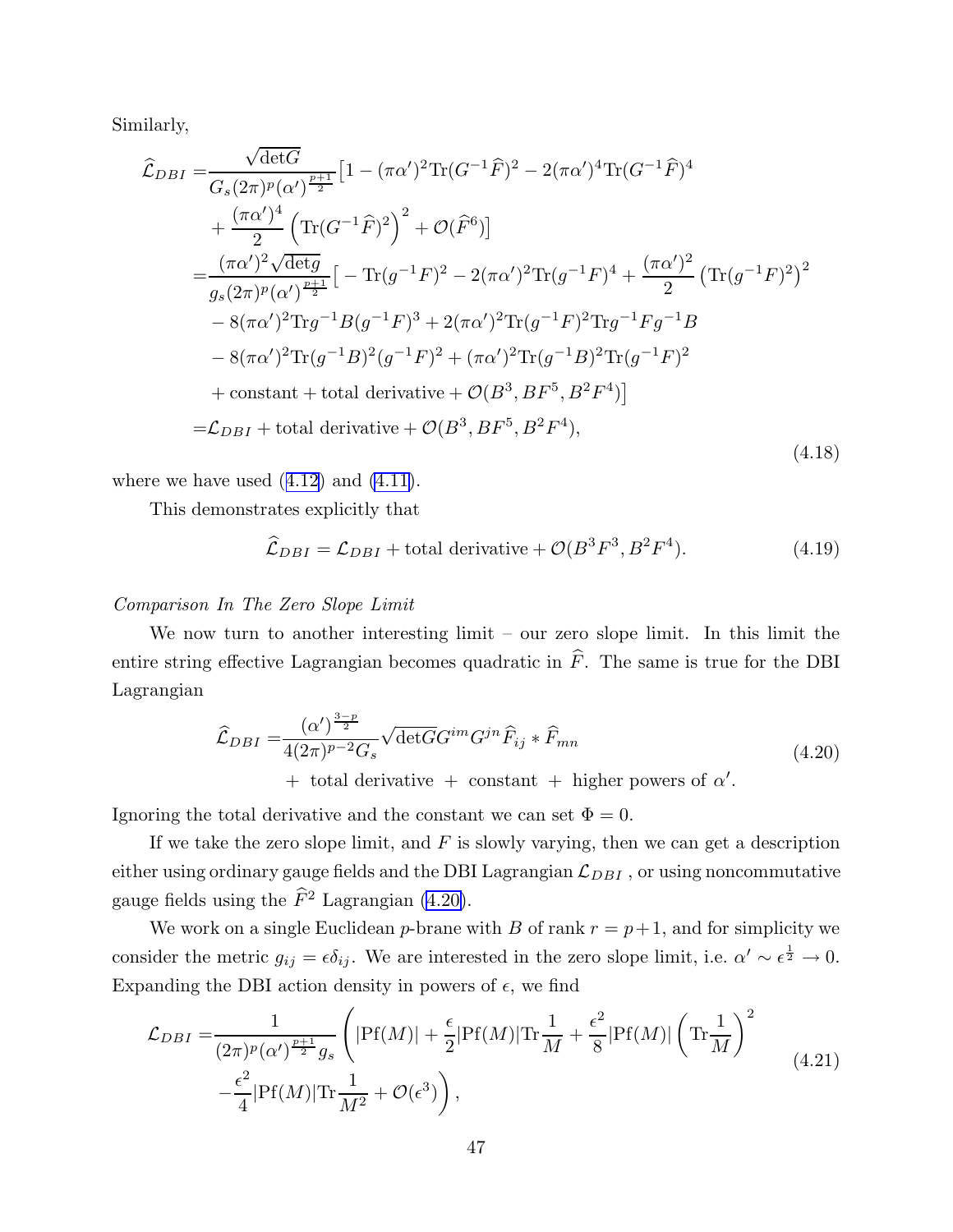<span id="page-48-0"></span>where

$$
M = 2\pi\alpha'(B + F). \tag{4.22}
$$

The absolute value sign arises from the branch of the square root in  $(4.1)$  $(4.1)$  $(4.1)$ . Since M is antisymmetric, the second and third terms vanish. The first term is a constant plus a total derivative in spacetime, which we ignore in this discussion. In the limit  $\epsilon \to 0$ , the leading term is

$$
\mathcal{L}_{DBI} = -\frac{\epsilon^2}{4(2\pi)^{\frac{p+3}{2}}(\alpha')^2 g_s} |\text{Pf}(B+F)| \text{Tr} \frac{1}{(B+F)^2} + \text{ total derivative } + \text{ constant } + \text{ higher powers of } \alpha'.
$$
\n(4.23)

Our general discussion above shows that the Lagrangian (4.23) must be the same as the  $\widehat{F}^2$  Lagrangian ([4.20\)](#page-47-0). We now verify this explicitly in a power series in F.

We define three auxiliary functions

$$
f(B, F) = |\text{Pf}(B + F)| \text{Tr} \frac{1}{(B + F)^2} - |\text{Pf}B| \text{Tr} \frac{1}{B^2}
$$
  
\n
$$
q(B, F, \eta) = \left| \text{Pf}\left(B + F + \eta \frac{1}{B}\right) \right|
$$
  
\n
$$
h(B, F) = 4 \frac{\partial q}{\partial \eta} (\eta = 0) - q(\eta = 0) \text{Tr} \frac{1}{B^2}.
$$
\n(4.24)

q and therefore also all its derivatives with respect to  $\eta$  are total derivatives in spacetime. In particular,  $h(B, F)$  is a total derivatives in spacetime. Expanding  $f(B, F)$  in powers of  $F$  we find

$$
f(B, F) = h(B, F) + |\text{Pf}B| \text{Tr}\left(\frac{1}{B^2} F \frac{1}{B^2} F\right) + \frac{1}{2} |\text{Pf}B| \text{Tr}\left(\frac{1}{B} F\right) \text{Tr}\left(\frac{1}{B^2} F \frac{1}{B^2} F\right) - 2|\text{Pf}B| \text{Tr}\left(\frac{1}{B} F \frac{1}{B^2} F \frac{1}{B^2} F\right) + \mathcal{O}(F^4).
$$
\n(4.25)

If  $\widehat{F}$  is small, the  $\widehat{F}^2$  action can be expressed in terms of ordinary gauge fields. In the rank one case [\(3.6\)](#page-31-0) becomes

$$
\widehat{F}_{ij} = F_{ij} + \theta^{kl} \left( F_{ik} F_{jl} - A_k \partial_l F_{ij} \right) + \mathcal{O}(F^3). \tag{4.26}
$$

Here in asserting that the corrections are  $\mathcal{O}(F^3)$ , we consider two derivatives or two powers of A (or one of each) to be equivalent to one power of F. Substituting  $(4.26)$  in  $(4.20)$  $(4.20)$  we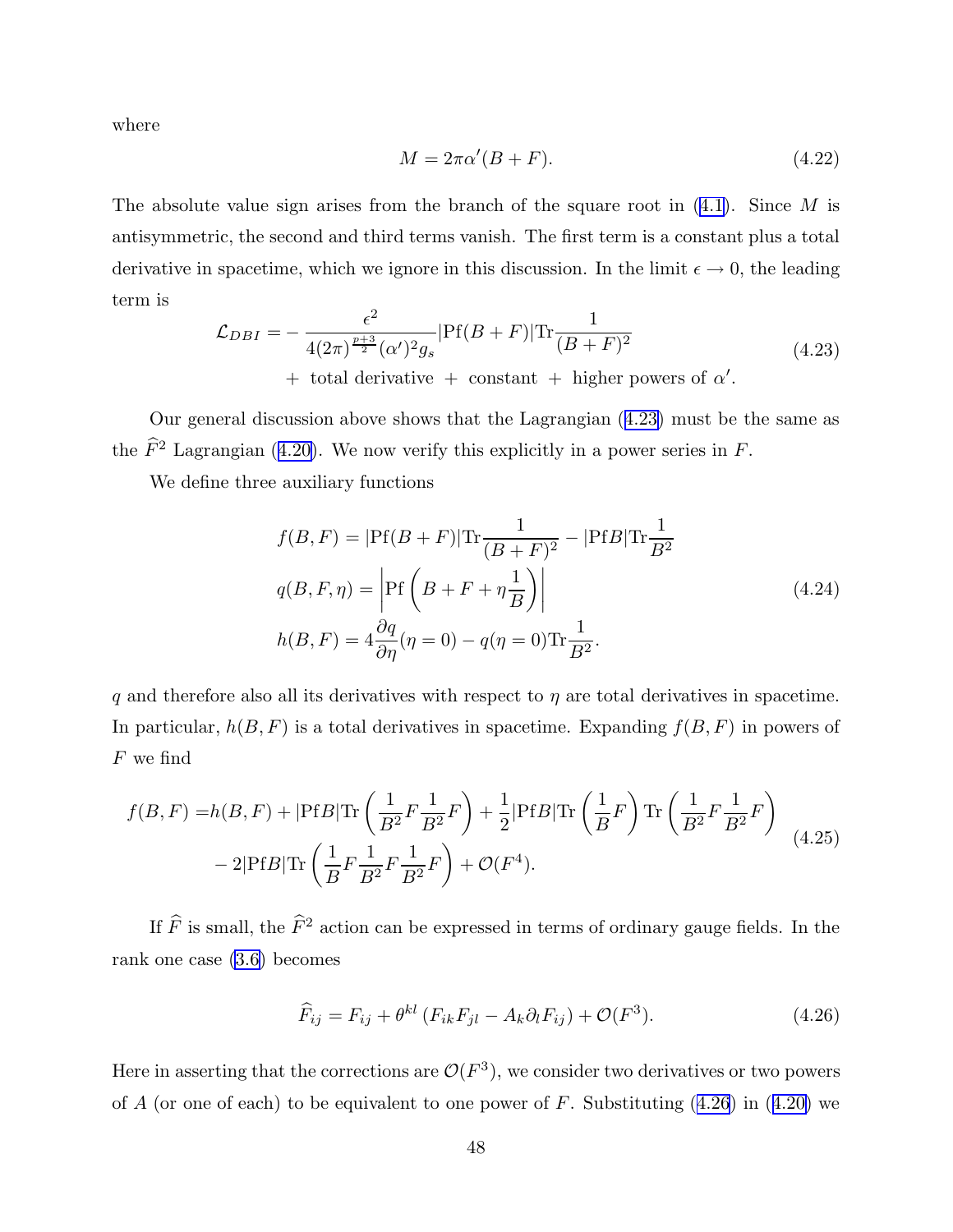find

$$
\frac{(\alpha')^{\frac{3-p}{2}}}{4(2\pi)^{p-2}G_s} \sqrt{\det G} G^{im} G^{jn} \widehat{F}_{ij} * \widehat{F}_{mn} = \frac{(\alpha')^{\frac{3-p}{2}}}{4(2\pi)^{p-2}G_s} \sqrt{\det G} \left[ G^{im} G^{jn} F_{ij} F_{mn} \right]
$$
  
+2G<sup>im</sup>G<sup>jn</sup> \theta<sup>kl</sup> (F<sub>ik</sub>F<sub>jl</sub> - A<sub>k</sub> \partial<sub>l</sub>F<sub>ij</sub>) F<sub>mn</sub>] + total derivatives + O(F<sup>4</sup>)  
= 
$$
\frac{(\alpha')^{\frac{3-p}{2}}}{4(2\pi)^{p-2}G_s} \sqrt{\det G} \left[ -\text{Tr} (G^{-1}FG^{-1}F) + 2\text{Tr} (F\theta FG^{-1}FG^{-1}) \right]
$$
  
- 
$$
\frac{1}{2} \text{Tr} (F\theta) (FG^{-1}FG^{-1}) \right] + \text{total derivatives} + O(F^4).
$$
(4.27)

For  $g_{ij} = \epsilon \delta_{ij}$  with B of rank  $r = p + 1$ , we find from  $(2.15)$  that  $G = -\epsilon^{-1}(2\pi\alpha')^2 B^2$ (which is finite as  $\epsilon \to 0$ ),  $\theta = \frac{1}{B}$  and  $G_s = g_s \left( \frac{2\pi\alpha'}{\epsilon} \right)$  $\epsilon$  $\int^{\frac{p+1}{2}}$  |PfB|. Using these formulas, with  $(4.25)$  $(4.25)$  and  $(4.27)$ , we get

$$
\mathcal{L}_{DBI} = \frac{(\alpha')^{\frac{3-p}{2}}}{4(2\pi)^{p-2}G_s} \sqrt{\det G} G^{im} G^{jn} \widehat{F}_{ij} * \widehat{F}_{mn} + \text{total derivatives} + \text{constant} + \mathcal{O}(F^4). \tag{4.28}
$$

We conclude that the zero slope limit of  $\mathcal{L}_{DBI}$  is the nonpolynomial action ([4.23\)](#page-48-0). It conicides with the zero slope limit of  $\hat{\mathcal{L}}_{DBI}$ , which is simply  $\hat{F}^2$  (we have checked it explicitly only up to terms of order  $F^4$ ).

### 4.2. Supersymmetric Configurations

Now we will specialize to four dimensions (though some of the introductory remarks are more general) and analyze supersymmetric configurations, the stringy instantons.

We recall first that, in general, a  $D_p$ -brane preserves only half of the supersymmetry of Type II superstring theory. In an interpretation [[52\]](#page-98-0) that actually predates the D-brane era, this means the theory along the brane has spontaneously broken (or "nonlinearly realized") supersymmetry along with its unbroken (or "linearly realized") supersymmetry.

For example, in the extreme low energy limit, the theory along a threebrane is the  $F^2$ theory. Its minimal supersymmetric extension in four dimensions is obtained by adding a positive chirality "photino" field  $\lambda_{\alpha}$ , with its CPT conjugate  $\overline{\lambda}_{\dot{\alpha}}$  of opposite chirality.

<sup>&</sup>lt;sup>9</sup> We recall that  $SO(4)$  decomposes as  $SU(2)_{+} \times SU(2)_{-}$ . A positive chirality spinor transforms as  $(1/2, 0)$ , while a negative chirality spinor transforms as  $(0, 1/2)$ . Our conventions are such that a selfdual antisymmetric tensor transforms as  $(1, 0)$  and an anti-selfdual one as  $(0, 1)$ . The full low energy D3-brane action has additional fields and supersymmetries beyond those discussed here, but we do not expect them to affect the particular issues we will address.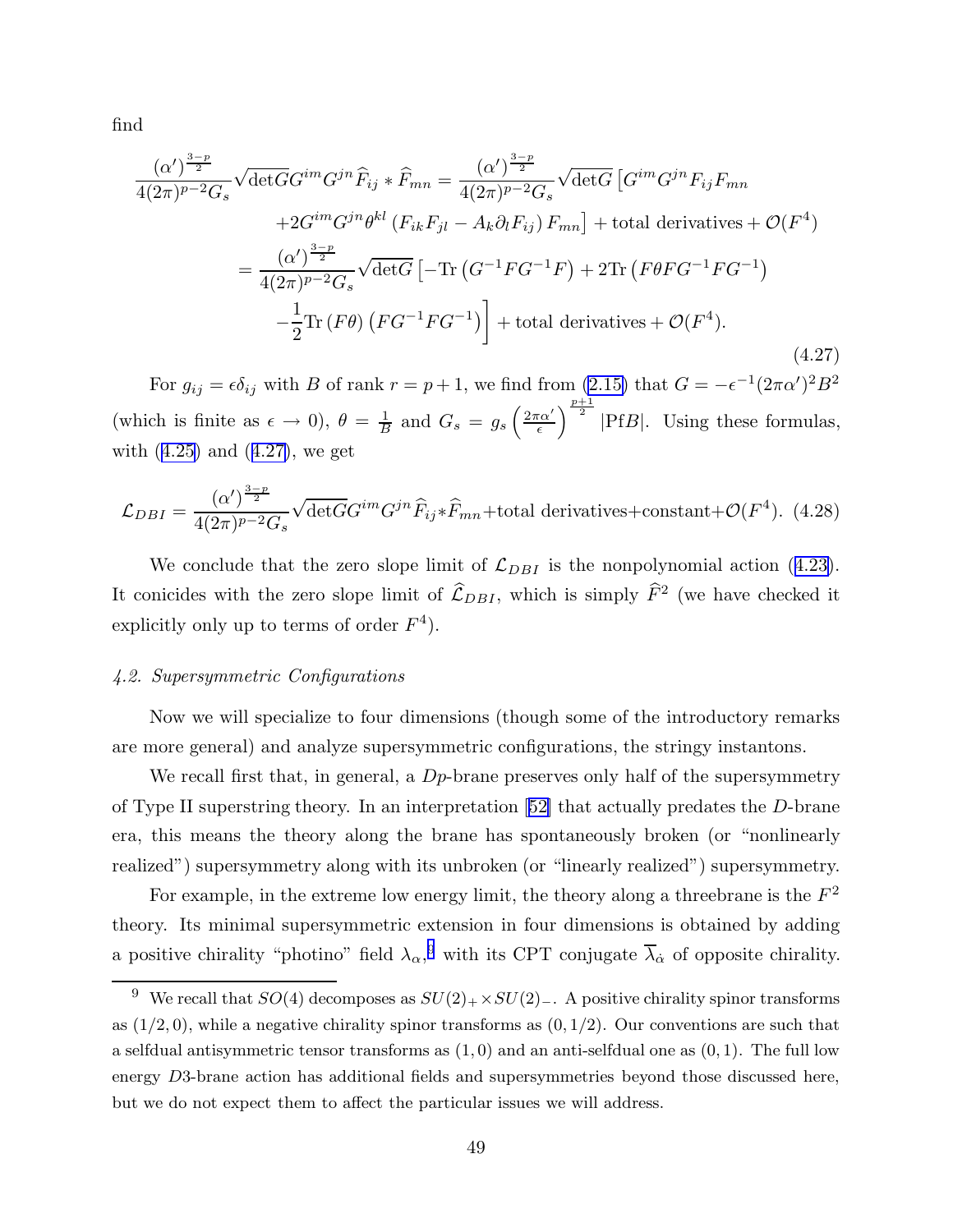<span id="page-50-0"></span>The linearly realized or unbroken supersymmetry acts by the standard formulas

$$
\delta\lambda_{\alpha} = \frac{1}{2\pi\alpha'} M_{ij}^{+} \sigma_{\alpha}^{ij\beta} \eta_{\beta}
$$
\n(4.29)

$$
\delta \overline{\lambda}_{\dot{\alpha}} = \frac{1}{2\pi\alpha'} M_{ij}^{-} \overline{\sigma}_{\dot{\alpha}}^{ij\dot{\beta}} \overline{\eta}_{\dot{\beta}},
$$
\n(4.30)

where we have included a  $B$ -field, and written the standard formula in terms of  $M$  (defined in ([4.22](#page-48-0))) rather than F. As usual,  $\sigma^{ij} = \frac{1}{2}$  $\frac{1}{2} \left[ \Gamma^i, \Gamma^j \right]$ , while  $\alpha$ ,  $\beta$  and  $\dot{\alpha}$ ,  $\dot{\beta}$  are spinor indices of respectively positive and negative chiralities. The nonlinearly realized or spontaneously broken supersymmetry of the  $F^2$  theory acts simply by

$$
\delta^* \lambda_\alpha = \frac{\epsilon^2}{4\pi \alpha'} \eta_\alpha^*, \quad \delta^* \overline{\lambda}_{\dot{\alpha}} = \frac{\epsilon^2}{4\pi \alpha'} \overline{\eta}_{\dot{\alpha}}^*.
$$
 (4.31)

Here  $\eta$  and  $\overline{\eta}$  are constants, and we have chosen a convenient normalization.

One of the many special properties of the DBI theory is that [[53\]](#page-98-0) it has in four dimensions a supersymmetric extension that preserves not only the linearly realized supersymmetry – many bosonic theories have such a supersymmetric version – but also, what is much more special, the nonlinearly realized supersymmetry. The transformation law of the photino under the linearly realized supersymmetry is unchanged from (4.29) in going to the DBI theory. The nonlinearly realized supersymmetries, however, become much more complicated. The generalization of (4.31) is

$$
\delta^* \lambda_{\alpha} = \frac{1}{4\pi\alpha'} \left[ \epsilon^2 - \text{Pf}M + \sqrt{\det_{ij}(\epsilon \delta_{ij} + M_{ij})} \right] \eta_{\alpha}^*
$$
  
\n
$$
= \frac{1}{4\pi\alpha'} \left[ \epsilon^2 - \text{Pf}M + \sqrt{\epsilon^4 - \frac{\epsilon^2}{2} \text{Tr}M^2 + (\text{Pf}M)^2} \right] \eta_{\alpha}^*
$$
(4.32)  
\n
$$
= \frac{1}{4\pi\alpha'} \left[ -\text{Pf}M + |\text{Pf}M| + \epsilon^2 \frac{4|\text{Pf}M| - \text{Tr}M^2}{4|\text{Pf}M|} + \mathcal{O}(\epsilon^4) \right] \eta_{\alpha}^*,
$$
  
\n
$$
\delta^* \overline{\lambda}_{\dot{\alpha}} = \frac{1}{4\pi\alpha'} \left[ \epsilon^2 + \text{Pf}M + \sqrt{\det_{ij}(\epsilon \delta_{ij} + M_{ij})} \right] \overline{\eta}_{\dot{\alpha}}^*
$$
  
\n
$$
= \frac{1}{4\pi\alpha'} \left[ \epsilon^2 + \text{Pf}M + \sqrt{\epsilon^4 - \frac{\epsilon^2}{2} \text{Tr}M^2 + (\text{Pf}M)^2} \right] \overline{\eta}_{\dot{\alpha}}^*
$$
(4.33)  
\n
$$
= \frac{1}{4\pi\alpha'} \left[ \text{Pf}M + |\text{Pf}M| + \epsilon^2 \frac{4|\text{Pf}M| - \text{Tr}M^2}{4|\text{Pf}M|} + \mathcal{O}(\epsilon^4) \right] \overline{\eta}_{\dot{\alpha}}^*.
$$

In both  $(4.32)$  and  $(4.33)$ , the first two formulas for  $\delta^*$  are taken directly from [[53\]](#page-98-0), and the last is an expansion in small  $\epsilon$  aimed at taking the by now familiar  $\alpha' \to 0$  limit.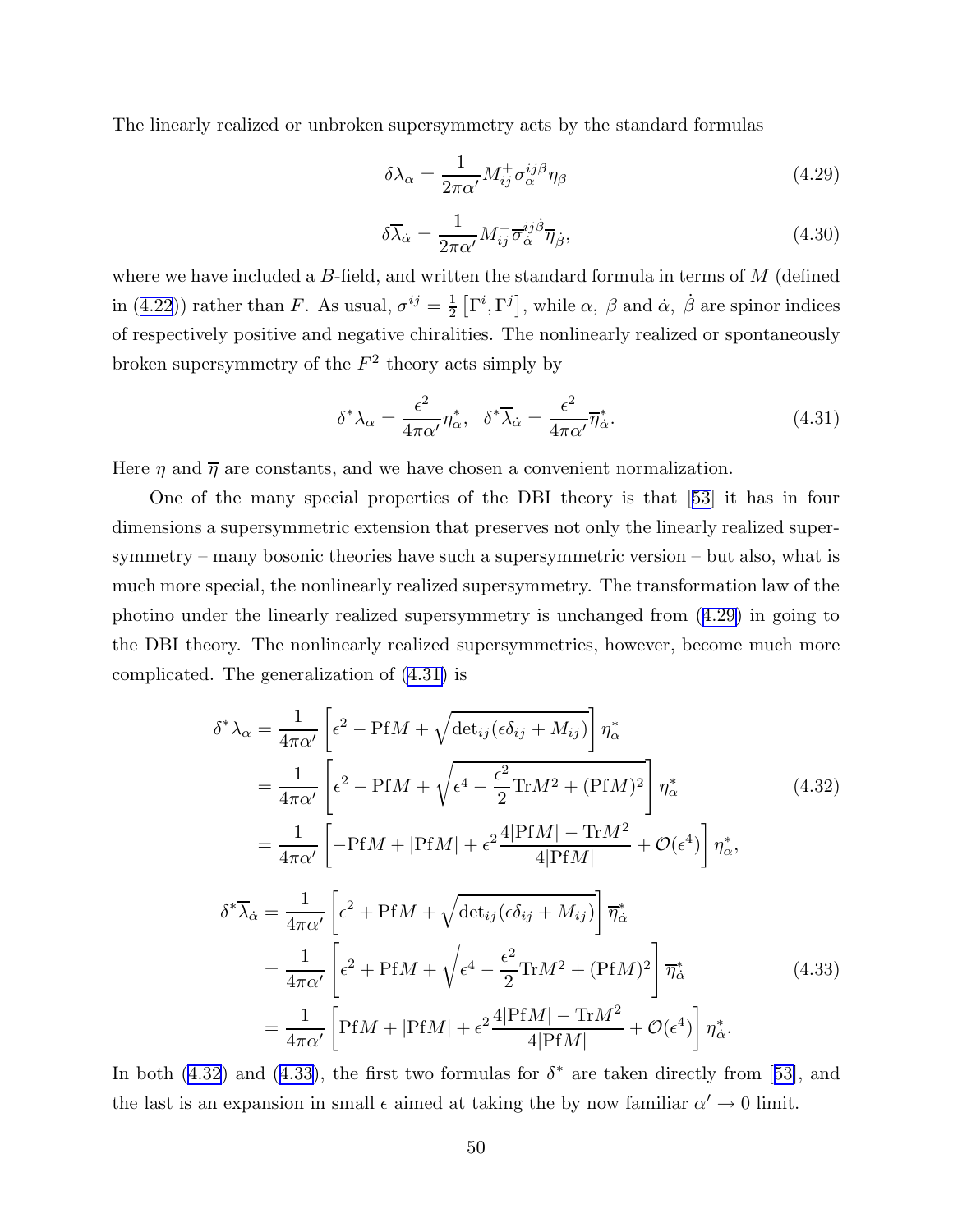<span id="page-51-0"></span>When  $B = 0$  and we expand around  $F = 0$ , the supersymmetry ([4.29\)](#page-50-0), [\(4.30\)](#page-50-0) is realized linearly, while the supersymmetry of ([4.32](#page-50-0)) and ([4.33](#page-50-0)) is spontaneously broken and is realized nonlinearly. In expanding around any constant  $B$ , there is always a linear combination of the  $\delta$  and  $\delta^*$  supersymmetries that is unbroken. However, this combination depends on B. To see why, consider an open string ending on the threebrane, and let  $\overline{\psi}$ and  $\psi$  be the left and right-moving worldsheet fermions. In reflection from the end of the string, we get  $\overline{\psi} = R(B)\psi$  where  $R(B)$  is a rotation matrix that can be found from ([2.49](#page-20-0)) to be

$$
R(B) = (1 - 2\pi\alpha' g^{-1} B)^{-1} (1 + 2\pi\alpha' g^{-1} B). \qquad (4.34)
$$

Let  $\mathcal{Q}_L$  and  $\mathcal{Q}_R$  be the spacetime supersymmetries carried by left and right-moving worldsheet degrees of freedom in Type II superstring theory. (Because we are mainly focusing now on threebranes, we are in Type IIB, and  $Q_L$  and  $Q_R$  both have the same chirality.) A general supersymmetry of the closed string theory is generated by  $\epsilon_R^{\alpha} Q_{R,\alpha} + \epsilon_L^{\beta} Q_{L,\beta}$  with constants  $\epsilon_L$ ,  $\epsilon_R$ . Reflection at the end of the open string breaks this down to a subgroup with

$$
\epsilon_L = R(B)\epsilon_R,\tag{4.35}
$$

where now of course the rotation matrix  $R(B)$  must be taken in the spinor representation. Here we see explicitly that which supersymmetries are unbroken depends on  $B$ , though the number of unbroken supersymmetries is independent of  $B^{10}$ .

We can easily match the stringy parameters  $\epsilon_L$ ,  $\epsilon_R$  with the parameters  $\eta$ ,  $\eta^*$  of the supersymmetrized DBI action. We have (up to possible inessential constants)

$$
\eta = \epsilon_L + \epsilon_R, \quad \eta^* = \epsilon_L - \epsilon_R. \tag{4.36}
$$

In fact,  $\eta$  can be identified with  $\epsilon_L + \epsilon_R$  as the generator of a supersymmetry that is unbroken at  $B = 0$ . And  $\eta^*$  can be identified with  $\epsilon_L - \epsilon_R$  as being odd under a  $\mathbb{Z}_2$ 

 $10$  We can also see explicitly that a system of a three-brane with a B-field and a separated  $-1$ -brane is only supersymmetric if  $B^+ = 0$ , as asserted in the introduction. The supersymmetry left unbroken by the -1-brane obeys  $\epsilon_L = \Gamma_{0123}\epsilon_R$ , where  $\Gamma_{0123}$  is the four-dimensional chirality operator. At  $B = 0$ , this is compatible with (4.35) for spinors of  $\Gamma_{0123} = 1$ , the expected result that the −1-brane (like an instanton) preserves the supersymmetry of positive chirality. If we now turn on  $B \neq 0$ , compatibility with (4.35) fails unless  $R(B) = 1$  for states of  $\Gamma_{0123} = 1$ , that is, unless  $B^+=0$ .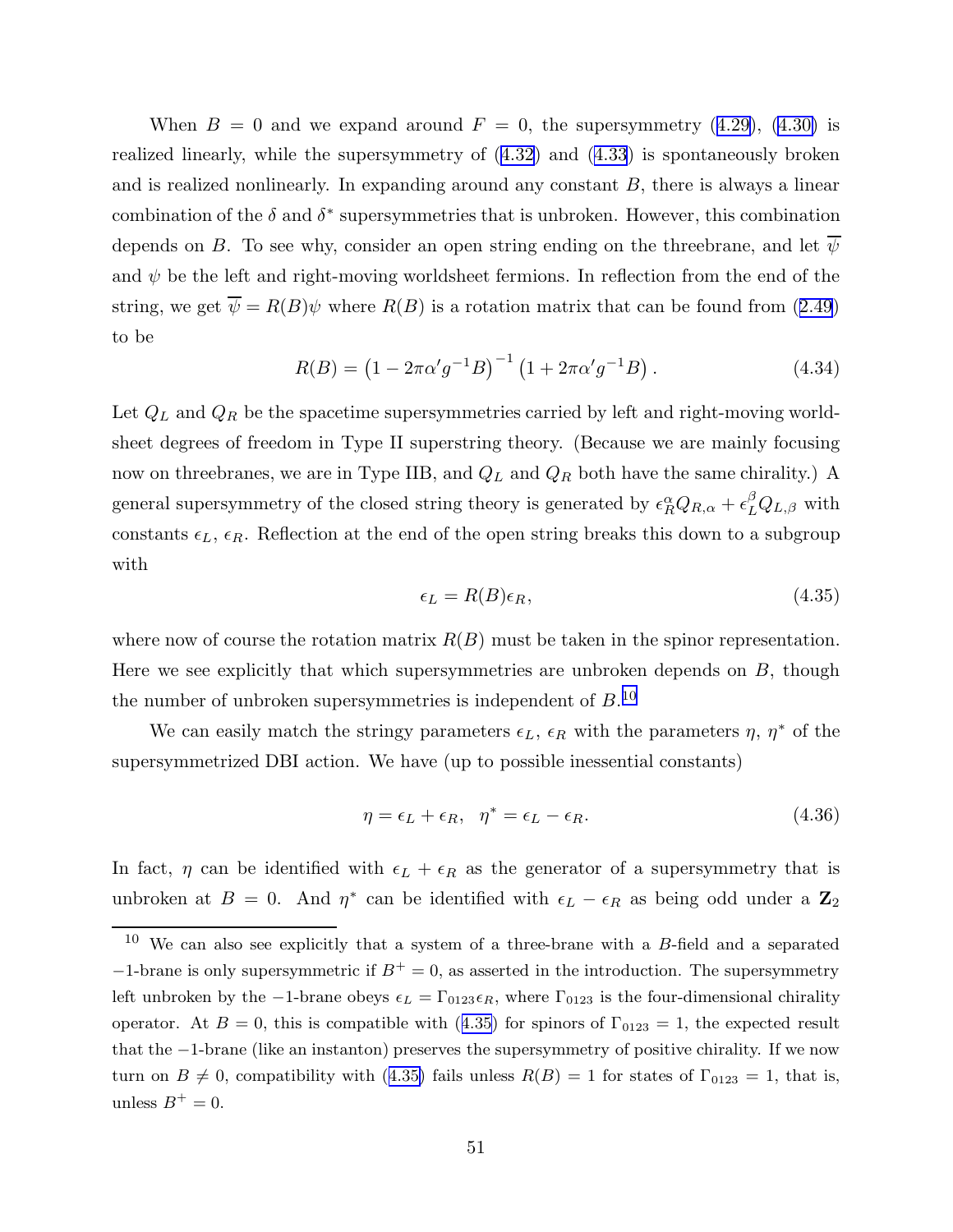<span id="page-52-0"></span>symmetry that acts by  $\lambda \to -\lambda$ ,  $F \to -F$  in the field theory, and by reversal of worldsheet orientation in the string theory.

Now, specializing again to four dimensions, we want to identify the unbroken supersymmetry in the  $\alpha' \to 0$  limit, which we temporarily think of as the limit with g fixed and  $B \to \infty$ . Here we meet the interesting fact that there are *two* inequivalent zero slope limits in four dimensions. For nondegenerate  $B$  with all eigenvalues becoming large, we get from ([4.34\)](#page-51-0) that  $R(B) \rightarrow -1$  in the vector representation for  $B \rightarrow \infty$ . But the element -1 of the vector representation can be lifted to spinors in two different ways: as a group element that is −1 on positive chirality spinors and 1 on negative chirality spinors, or vice-versa. Starting from  $R(B) = 1$  (on both vectors and spinors) at  $B = 0$ , what limit we get for  $B \to \infty$  depends on the sign of Pf(B). In fact, the limit of  $R(B)$  is, in acting on spinors,

$$
R(B) \to -\Gamma_0 \Gamma_1 \Gamma_2 \Gamma_3 \cdot \text{sign}(\text{Pf}(B)). \tag{4.37}
$$

To prove this, it is enough to consider the special case that B is selfdual or anti-selfdual. If B is selfdual, then from ([4.34\)](#page-51-0),  $R(B) \in SU(2)_+$  and is identically 1 on negative chirality spinors, and hence approaches  $-1$  for  $B \to \infty$  on positive chirality spinors. For B antiselfdual, we get the opposite result, leading to (4.37).

There is no loss of essential generality in assuming that we want to study instantons, or anti-selfdual gauge fields, for which the unbroken supersymmetry generators are of positive chirality. In this case, (4.37) reduces to  $R(B) = -\text{sign}(Pf(B))$ . [\(4.36\)](#page-51-0) tells us that the unbroken supersymmetry is  $\eta$  when  $R(B) = 1$  and  $\eta^*$  when  $R(B) = -1$ . We conclude, then, that for instantons, when  $B \to \infty$  with Pf(B) > 0, the unbroken supersymmetry is the one that at  $B = 0$  is nonlinearly realized, while for  $B \to \infty$  with  $Pf(B) < 0$ , the unbroken supersymmetry is the one that is linearly realized at  $B = 0$ . For anti-instantons, the two cases are reversed. We shall see this difference both in the discussion below, based on the supersymmetric DBI action of [[53\]](#page-98-0), and in section 5 in the analysis of the  $D0/D4$ system, which will also lead to an alternative intuitive explanation of the difference.

#### BPS States Of Supersymmetric Born-Infeld

We assume that we are in four dimensions with B of rank four. Instead of taking  $B \to$  $\infty$ , it is equivalent, of course, to take the metric to be  $g_{ij} = \epsilon \delta_{ij}$  and take  $\epsilon \to 0$  with the two-form B-fixed. Using  $\text{Tr}M^2 = \text{Tr}(M^-)^2 + \text{Tr}(M^+)^2$  and  $4\text{Pf}M = \text{Tr}(M^-)^2 - \text{Tr}(M^+)^2$ , the equations  $(4.32)$  $(4.32)$  and  $(4.33)$  $(4.33)$  become in this limit

$$
\delta^* \lambda_\alpha = -\frac{1}{2\pi \alpha'} \eta_\alpha^* \begin{cases} \text{Pf}M + \mathcal{O}(\epsilon^2) & \text{for } \text{Pf}M < 0\\ \epsilon^2 \frac{\text{Tr}(M^+)^2}{4\text{Pf}M} + \mathcal{O}(\epsilon^4) & \text{for } \text{Pf}M > 0 \end{cases} \tag{4.38}
$$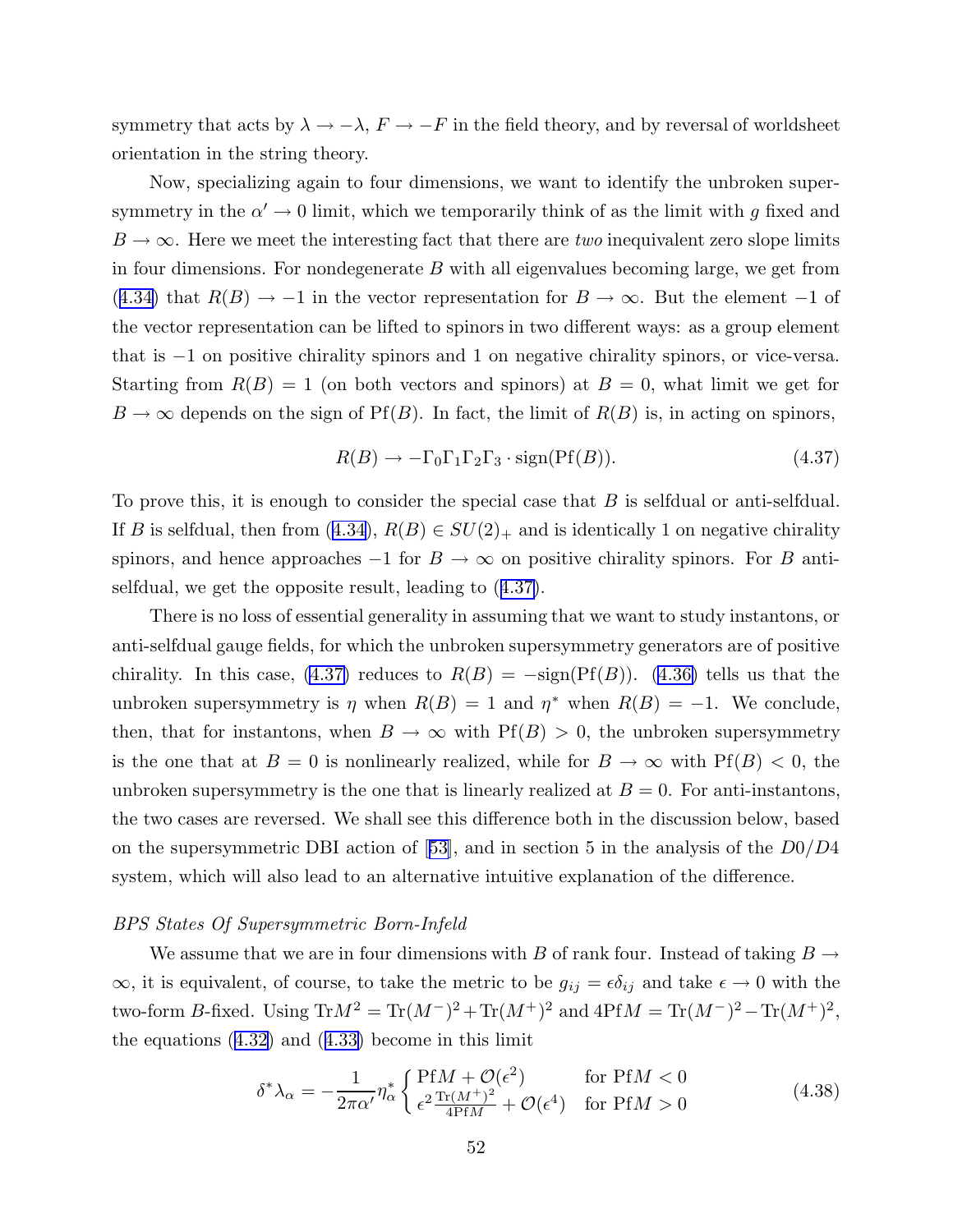$$
\delta^* \overline{\lambda}_{\dot{\alpha}} = \frac{1}{2\pi \alpha'} \overline{\eta}_{\dot{\alpha}}^* \begin{cases} \text{Pf}M + \mathcal{O}(\epsilon^2) & \text{for } \text{Pf}M > 0\\ \epsilon^2 \frac{\text{Tr}(M^-)^2}{4\text{Pf}M} + \mathcal{O}(\epsilon^4) & \text{for } \text{Pf}M < 0 \end{cases}
$$
(4.39)

<span id="page-53-0"></span>For  $F = 0$  and constant B, the unbroken supersymmetries are a linear combination of the original unbroken supersymmetries [\(4.29\)](#page-50-0) and ([4.30](#page-50-0)) with the supersymmetries described in the last paragraph. The parameters of the unbroken supersymmetries obey

$$
\eta_{\alpha}^* = C_{ij}^+ \sigma_{\alpha}^{ij\beta} \eta_{\beta} \tag{4.40}
$$

$$
\overline{\eta}_{\dot{\alpha}}^* = C_{ij}^- \overline{\sigma}_{\dot{\alpha}}^{ij\dot{\beta}} \overline{\eta}_{\dot{\beta}} \tag{4.41}
$$

$$
C^{+} = \begin{cases} \frac{1}{2\pi\alpha' \text{Pf}B} B^{+} & \text{for } \text{Pf}B < 0\\ \frac{8\pi\alpha' \text{Pf}B}{\epsilon^{2}\text{Tr}(B^{+})^{2}} B^{+} & \text{for } \text{Pf}B > 0 \end{cases}
$$
(4.42)

$$
C^{-} = \begin{cases} -\frac{1}{2\pi\alpha' \text{Pf}B} B^{-} & \text{for } \text{Pf}B > 0\\ -\frac{8\pi\alpha' \text{Pf}B}{\epsilon^{2}\text{Tr}(B^{-})^{2}} B^{-} & \text{for } \text{Pf}B < 0. \end{cases}
$$
(4.43)

The dichotomy between the two cases described above is visible here in the dependence of the  $\epsilon \to 0$  limit on the sign of Pf(B). <sup>11</sup> Now we want to consider BPS configurations on  $\mathbb{R}^4$ , with constant B and F approaching zero at infinity. Since  $F \to 0$  at infinity, an unbroken supersymmetry must be of the form (4.42) or (4.43). Without loss of generality, we examine the condition for instantons, configurations that leave invariant the positive chirality supersymmetry (4.42). The condition for this to be so is

$$
M^{+} = \begin{cases} C^{+}PfM & \text{for } PfB < 0\\ C^{+}\epsilon^{2} \frac{\text{Tr}(M^{+})^{2}}{4PfM} & \text{for } PfB > 0 \end{cases}
$$
 (4.44)

with the appropriate constants  $C^+$  in the two cases (4.42). This choice of  $C^+$  guarantees that the equations are satisfied at infinity, where  $F$  vanishes. It turns out that these two equations are the same, and we get one condition regardless of the sign of PfB, namely

$$
M^{+} = \frac{B^{+}}{2\pi\alpha' \text{Pf}B} \text{Pf}M\tag{4.45}
$$

<sup>&</sup>lt;sup>11</sup> The relation to the discussion surrounding  $(4.37)$  $(4.37)$  is somewhat obscured by the fact that we have done the scaling with  $\epsilon \to 0$  rather than  $B \to \infty$ , as assumed in the discussion of ([4.37\)](#page-52-0). Taking B to infinity with  $g_{ij}$ ,  $\eta$ , and  $\eta^*$  fixed is equivalent to  $\epsilon \to 0$  with B-fixed and a nontrivial scaling of  $\eta$  and  $\eta^*$ . To compare most directly to the discussion surrounding [\(4.37\)](#page-52-0), if one takes  $B \to \infty$  with fixed  $\epsilon$ , then according to (4.42) and (4.43), in the limit one has  $C^{\pm}$  tending to zero or infinity depending on the sign of  $Pf(B)$ . Here  $C \rightarrow 0$  means that the unbroken supersymmetry is generated by  $\eta$  (the generator of the original linearly realized supersymmetry) and  $C \to \infty$ means that the unbroken supersymmetry is generated instead by  $\eta^*$ .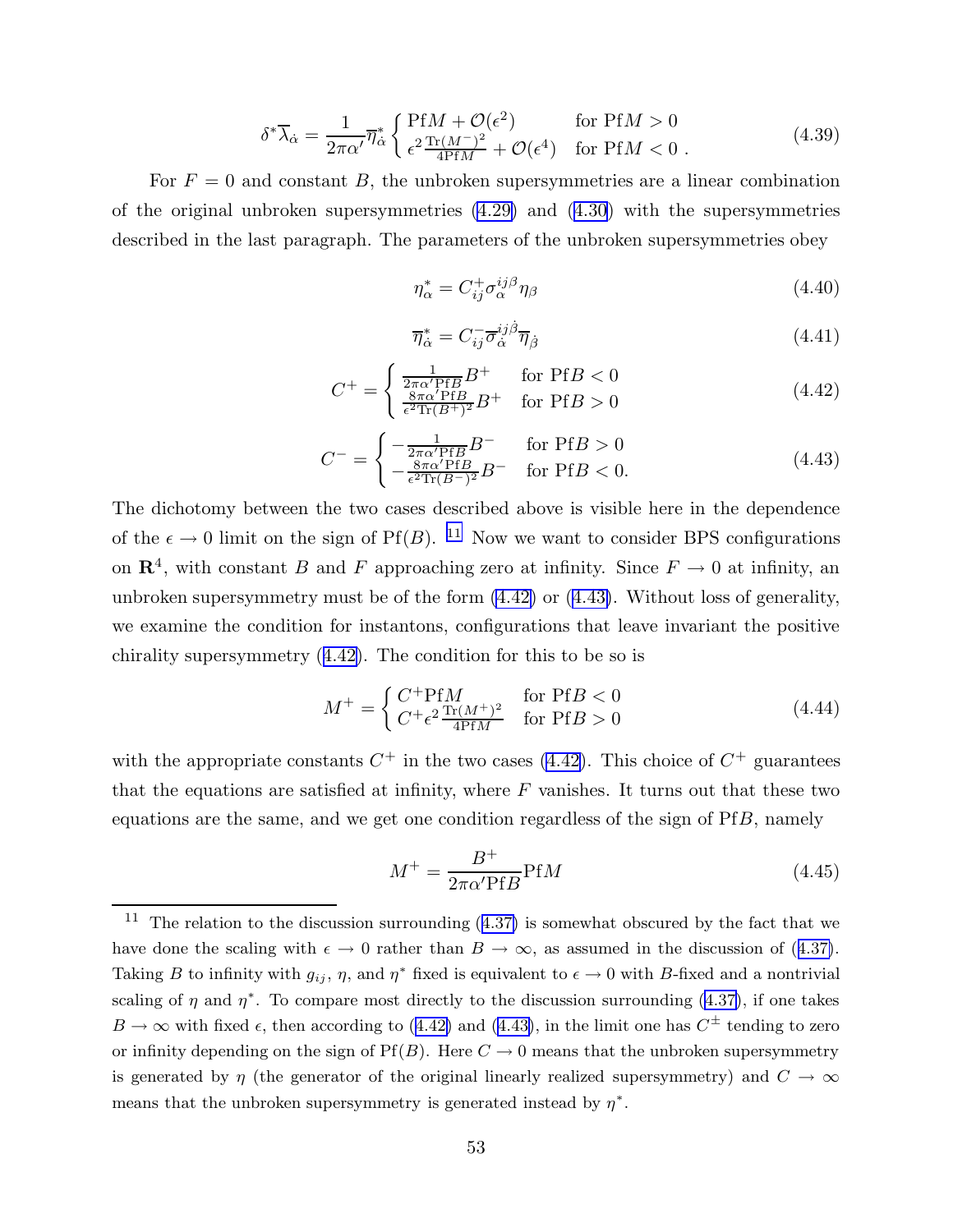<span id="page-54-0"></span>or equivalently, since  $M = 2\pi\alpha'(B + F)$ ,

$$
F^{+} = \frac{B^{+}}{8\text{Pf}B} \epsilon^{ijkl} (2B_{ij}F_{kl} + F_{ij}F_{kl}).
$$
\n(4.46)

The reduction of ([4.44](#page-53-0)) to [\(4.45\)](#page-53-0) is clear enough, using [\(4.42\)](#page-53-0), if  $Pf(B) < 0$ . For  $Pf(B) > 0$ , one must work a bit harder. By taking the trace squared of  $(4.44)$  $(4.44)$  in the case  $Pf(B) > 0$ , one gets  $\text{Tr}(M^+)^2 = \text{Tr}(C^+)^2 \epsilon^4 (\text{Tr}(M^+)^2)^2 / 16 \text{Pf}(M)^2$ , or  $\text{Tr}(M^+)^2 = 16 \text{Pf}(M)^2 / \epsilon^4 \text{Tr}(C^+)^2$ . Using this together with the formula in ([4.42](#page-53-0)) for  $C^+$  when  $Pf(B) > 0$ , one finally arrives at  $(4.45)$  also for  $Pf(B) > 0$ .

The fact that the BPS condition ends up being the same (even though the unbroken supersymmetry is completely different) for  $Pf(B) > 0$  or  $Pf(B) < 0$  looks rather miraculous from the point of view of the supersymmetric DBI theory. However, in noncommutative gauge theory, the BPS condition is that  $\hat{F}$  should be anti-selfdual in the open string metric; this condition, when mapped to commutative gauge theory by ([4.12\)](#page-45-0), is manifestly independent of the sign of the Pfaffian.

To compare (4.46) to  $\hat{F}^+ = 0$  in greater detail, it is convenient to consider the vierbein E of [\(2.67\)](#page-28-0). Since here we set  $g_{ij} = \epsilon \delta_{ij}$ , and we are only interested in the limit  $\epsilon \to 0$ , we have

$$
E = -\frac{\sqrt{\epsilon}}{2\pi\alpha'} \frac{1}{B},\tag{4.47}
$$

which is finite in the limit. Given any antisymmetric tensor  $\Lambda$ , such as B or F, denote its selfdual projection relative to the open string metric  $G = (EE<sup>t</sup>)<sup>-1</sup>$  by  $\Lambda_G^+$  (as before, we write simply  $\Lambda^+$  and  $B^+$  for the selfdual projections of  $\Lambda$  in the closed string metric g). We have, for example,  $F_G^+ = (E^t)^{-1}(E^t F E)^+ E^{-1}$ , the idea being that to compute  $F_G^+$ , we first map F to a local orthonormal frame by  $F \to E^t F E$ , then take the ordinary selfdual projection, and then map back to the original frame using the inverse vierbein. Antisymmetric bi-vectors like  $\frac{1}{R}$  $\frac{1}{B}$  are treated similarly except that we use  $(E^t)^{-1}$  instead of E, so  $\left(\frac{1}{B}\right)$  $\frac{1}{B}$ <sub>G</sub> $\frac{1}{B}$  $\left(E^{-1} \frac{1}{B} (E^t)^{-1}\right)^+ E^t$ . Since the vierbein is proportional to  $\frac{1}{B}$  $\frac{1}{B}$ , we first derive a useful identity. We do that in a frame where  $B$  has special form:

$$
B = \begin{pmatrix} 0 & b_1 & 0 & 0 \\ -b_1 & 0 & 0 & 0 \\ 0 & 0 & 0 & b_2 \\ 0 & 0 & -b_2 & 0 \end{pmatrix}.
$$
 (4.48)

Then, for any

$$
F = \begin{pmatrix} 0 & F_{12} & F_{13} & F_{14} \\ -F_{12} & 0 & F_{23} & F_{24} \\ -F_{13} & -F_{23} & 0 & F_{34} \\ -F_{14} & -F_{24} & -F_{34} & 0 \end{pmatrix}
$$
(4.49)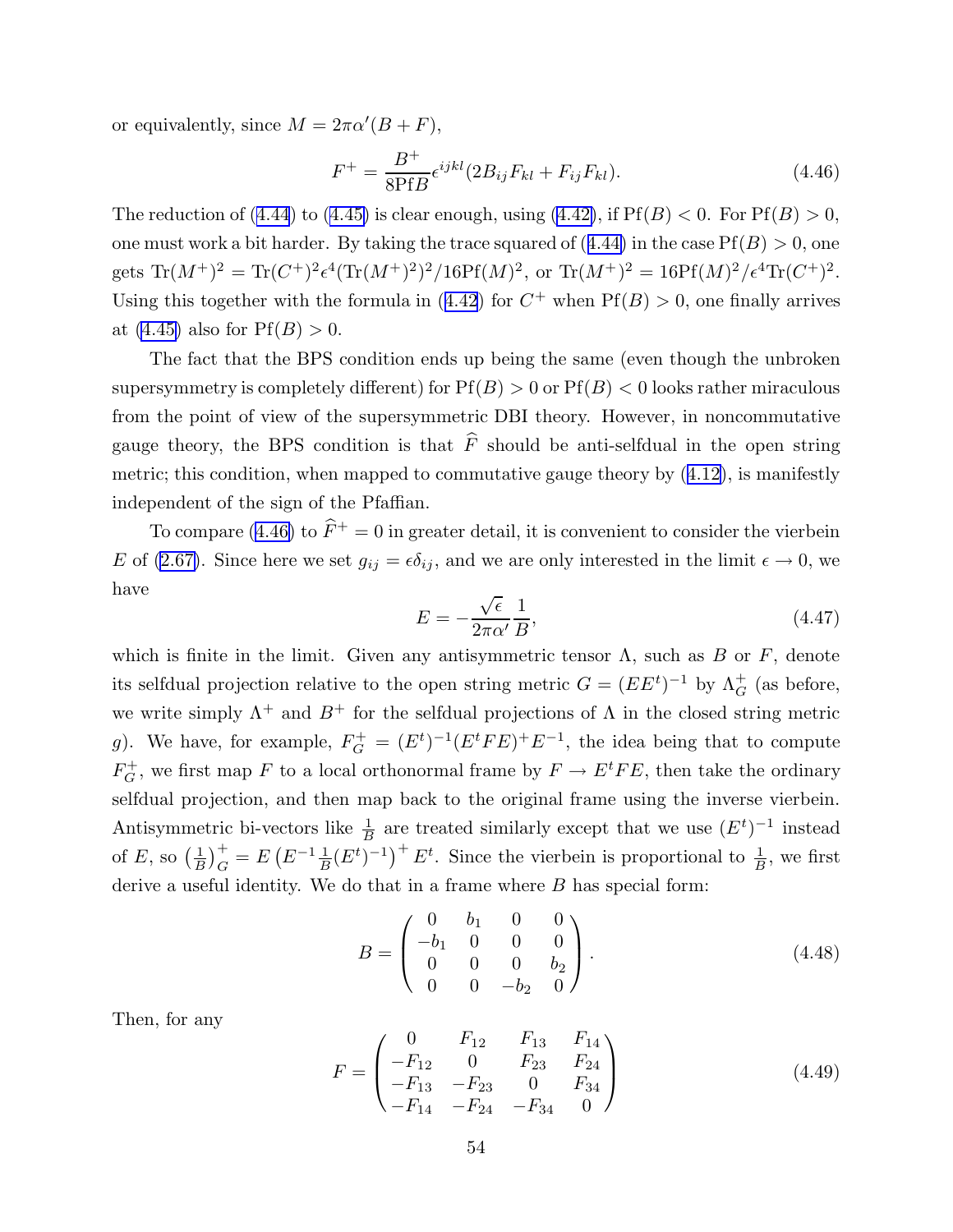<span id="page-55-0"></span>we find

$$
\left(\frac{1}{B^{t}}F\frac{1}{B}\right)^{+} = \begin{pmatrix}\n0 & \frac{1}{b_{1}^{2}}F_{12} & \frac{1}{b_{1}b_{2}}F_{24} & -\frac{1}{b_{1}b_{2}}F_{23} \\
-\frac{1}{b_{1}^{2}}F_{12} & 0 & -\frac{1}{b_{1}b_{2}}F_{14} & \frac{1}{b_{1}b_{2}}F_{13} \\
-\frac{1}{b_{1}b_{2}}F_{23} & -\frac{1}{b_{1}b_{2}}F_{13} & -\frac{1}{b_{2}^{2}}F_{34} & 0\n\end{pmatrix}
$$
\n
$$
= \frac{1}{2} \begin{pmatrix}\n0 & \frac{1}{b_{1}^{2}}F_{12} + \frac{1}{b_{2}^{2}}F_{34} \\
-\frac{1}{b_{1}b_{2}}F_{12} - \frac{1}{b_{2}^{2}}F_{34} & 0 & -\frac{1}{b_{1}b_{2}}(F_{24} - F_{13}) & -\frac{1}{b_{1}b_{2}}(F_{23} + F_{14}) \\
-\frac{1}{b_{1}^{2}}(F_{12} - F_{13}) & \frac{1}{b_{1}b_{2}}(F_{14} + F_{23}) & 0 & \frac{1}{b_{2}}(F_{13} - F_{24}) \\
-\frac{1}{b_{1}b_{2}}(F_{23} + F_{14}) & -\frac{1}{b_{1}b_{2}}(F_{13} - F_{24}) & -\frac{1}{b_{2}^{2}}F_{34} - \frac{1}{b_{2}^{2}}F_{34} + \frac{1}{b_{2}^{2}}F_{12} \\
0 & 0 & \frac{1}{b_{2}^{2}}F_{34} + \frac{1}{b_{1}^{2}}F_{12}\n\end{pmatrix}
$$
\n
$$
= -\frac{1}{b_{1}b_{2}}F^{+} + \frac{b_{2}F_{12} + b_{1}F_{34}}{b_{1}^{2}b_{2}^{2}} \left(\frac{b_{1} + b_{2}}{2}\right) \begin{pmatrix}\n0 & 1 & 0 & 0 \\
-1 & 0 & 0 & 0 \\
0 & 0 & 0 & 1 \\
0 & 0 & -1 & 0\n\end{pmatrix}
$$
\n
$$
= -\
$$

We conclude that

$$
\left(\frac{1}{B^t}F\frac{1}{B}\right)^+ = -\frac{1}{\text{Pf}B}F^+ + \frac{\epsilon^{ijkl}B_{ij}F_{kl}}{4(\text{Pf}B)^2}B^+\tag{4.51}
$$

for any antisymmetric  $B$ , not necessarily of the form  $(4.48)$  $(4.48)$ . Using the explicit form of  $E$ in the present case [\(4.47](#page-54-0)) and equation (4.51), one computes

$$
F_G^+ = (E^t)^{-1} (E^t F E)^+ E^{-1} = PfE(E^t)^{-1} \left( -F^+ + \frac{B^+}{4PfB} \epsilon^{ijkl} B_{ij} F_{kl} \right) E^{-1},
$$
  
\n
$$
B_G^+ = (E^t)^{-1} (E^t BE)^+ E^{-1} = PfE(E^t)^{-1} B^+ E^{-1},
$$
  
\n
$$
G\left(\frac{1}{B}\right)_G^+ G = (E^t)^{-1} \left(E^{-1} \frac{1}{B} (E^t)^{-1}\right)^+ E^{-1} = -\frac{\sqrt{\det G}}{PfB} B_G^+,
$$
\n(4.52)

where the second equation is derived by substituting  $B$  for  $F$  in the first equation, and the third equation is derived by writing  $E$  and  $G$  in terms of  $B$  and using the second equation. Using  $(4.52)$  equation  $(4.46)$  becomes

$$
F_G^+ = -\frac{1}{8PfB} B_G^+ \epsilon^{ijkl} F_{ij} F_{kl} = \frac{1}{8\sqrt{\det G}} G \left(\frac{1}{B}\right)_G^+ G \epsilon^{ijkl} F_{ij} F_{kl} = \frac{1}{4} G \theta_G^+ G F \widetilde{F}, \quad (4.53)
$$

which is the same as ([3.17](#page-33-0)).

We note that the  $\epsilon \to 0$  limit of the Dirac-Born-Infeld action [\(4.23\)](#page-48-0) has an infinite power series expansion in  $F$ , but the condition for a BPS configuration ([4.46\)](#page-54-0) or (4.53) is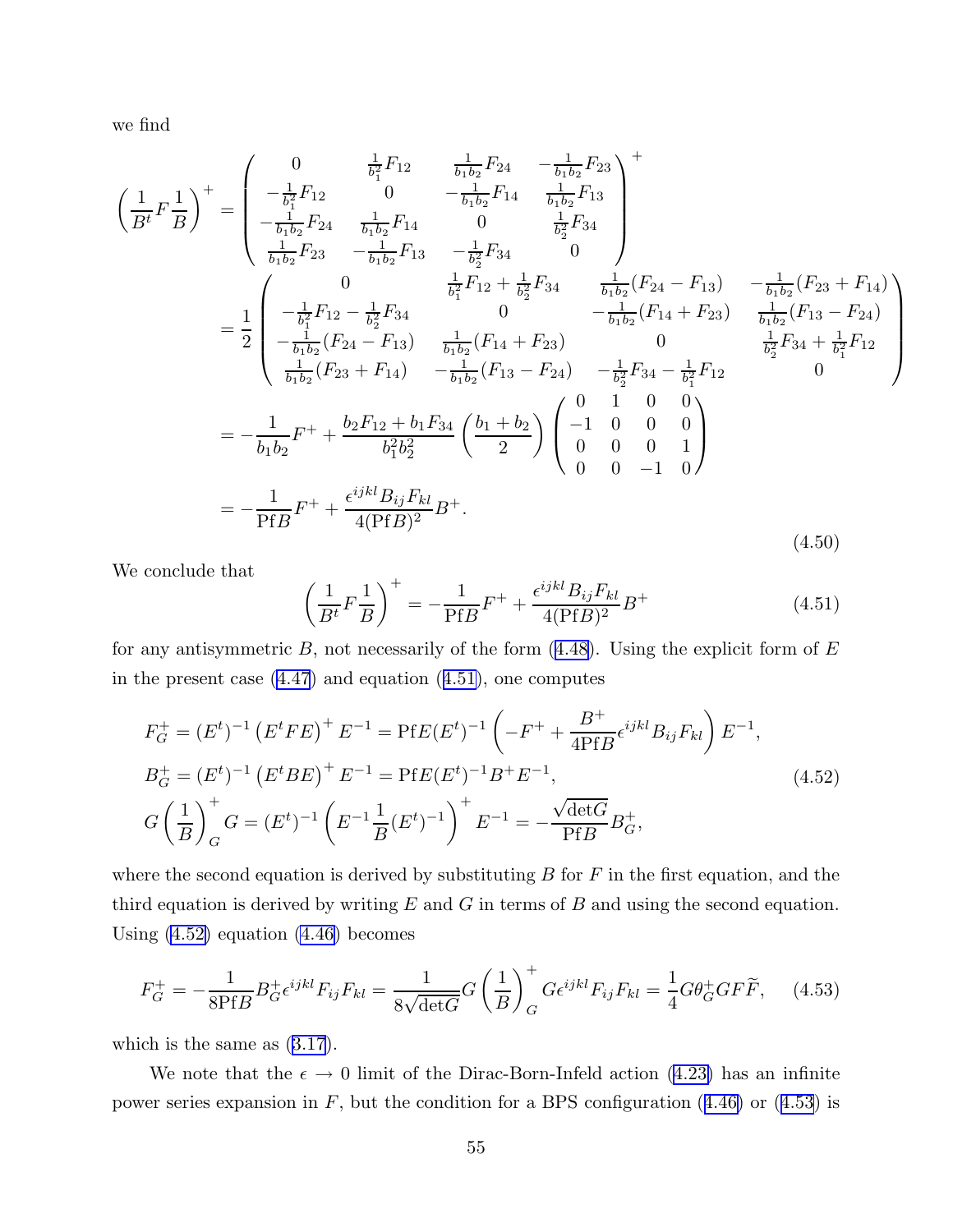<span id="page-56-0"></span>polynomial in F and in  $\theta$ . Since the action [\(4.1](#page-42-0)) and the supersymmetry transformation laws  $(4.29)$  $(4.29)$ ,  $(4.32)$  are exact when derivatives of F are neglected, the same is true in the limit  $\epsilon \to 0$ . Therefore, the action ([4.23](#page-48-0)) and the BPS condition ([4.46\)](#page-54-0) or ([4.53](#page-55-0)) are exact when such derivatives are neglected. We matched the action ([4.23\)](#page-48-0) with the noncommutative action ([2.36](#page-16-0)) and the BPS condition [\(4.53\)](#page-55-0) with the noncommutative BPS condition  $(3.17)$  $(3.17)$  at leading order in F, but it is now clear that  $(4.53)$  $(4.53)$  should agree with  $(3.17)$  $(3.17)$  to all orders in F, if derivatives of F are neglected.

# Classical Solution Of ([4.53\)](#page-55-0)

We conclude this section with a computation that is really only offered for entertainment, as there is no solid basis for interpreting it. Nekrasov and Schwarz [[35\]](#page-97-0) found, using the noncommutative ADHM equations, an explicit rank one solution (with instanton number one) of the noncommutative instanton equation  $\hat{F}^+ = 0$  on  $\mathbb{R}^4$ . What makes this interesting is that the corresponding equation  $F^+ = 0$  in ordinary rank one (Abelian) gauge theory has no such smooth, finite action solution on  $\mathbb{R}^4$ .

It is amusing to ask whether one can find the noncommutative rank one solution as a classical solution of DBI theory. There is no reason to expect this to work, since the fields in the rank one instanton are not slowly varying, and on the contrary it cannot work, since a nonsingular Abelian gauge field with  $F = 0$  at infinity cannot have a nonzero value of the instanton number

$$
\int_{\mathbf{R}^4} d^4x F \widetilde{F}.\tag{4.54}
$$

It is nonetheless interesting to see how far we can get. We will see that the result is as good as possible: the solution we will find of ([4.53\)](#page-55-0) has the mildest possible singularity compatible with a nonzero value of (4.54), and in particular has a milder singularity than an analogous solution of the linear equation  $F^+ = 0$ .

The equation we wish to solve is

$$
F_{ij}^+ = \omega_{ij}^+(F\widetilde{F})\tag{4.55}
$$

for an Abelian gauge field in four dimensions, where  $\omega$  is given in ([4.53](#page-55-0)) in terms of B. We take  $F\widetilde{F} = 4(F_{12}F_{34} + F_{14}F_{23} + F_{13}F_{42})$ . There is no loss of essential generality in assuming that the nonzero components of  $\omega$  are  $\omega_{12} = \omega_{34} = 1$ .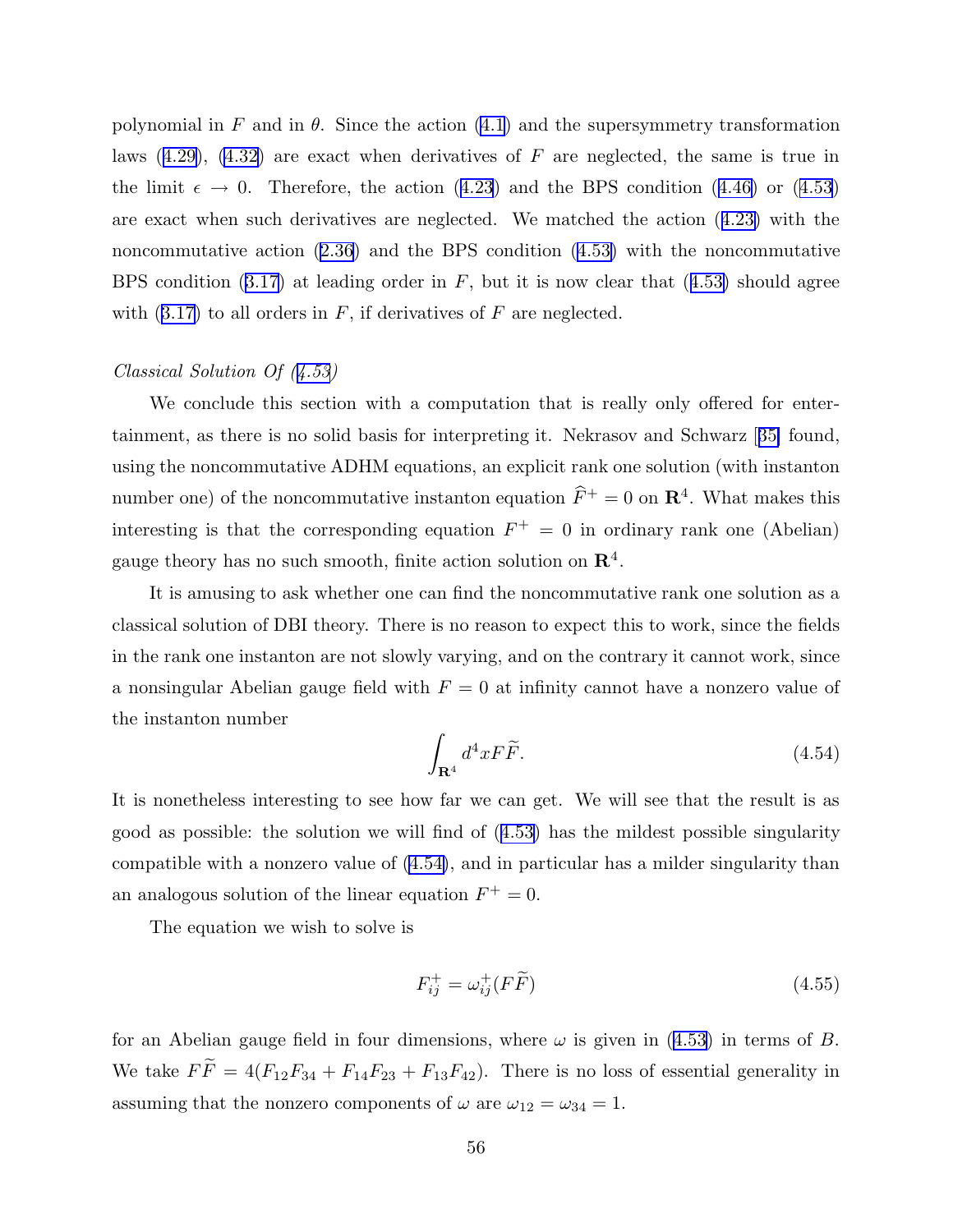The noncommutative solution obtained in [[35\]](#page-97-0) is invariant under the  $U(2)$  subgroup of  $SO(4)$  that leaves fixed  $\omega$  (or  $B^+$ ). So we look for a solution of (4.[55\)](#page-56-0) with the same symmetry. Up to a gauge transformation, we can take

$$
A_i = \omega_{ij} x^j h(r) \tag{4.56}
$$

where  $r = \sqrt{\sum_i (x^i)^2}$ . Since this is the most general U(2)-invariant ansatz, it must be compatible with the equations.

We compute

$$
F_{12} = -2h - (x_1^2 + x_2^2) \cdot h'/r
$$
  
\n
$$
F_{34} = -2h - (x_3^2 + x_4^2) \cdot h'/r
$$
  
\n
$$
F_{13} = F_{24} = (x_1x_4 - x_2x_3) \cdot h'/r
$$
  
\n
$$
F_{23} = -F_{14} = (x_2x_4 + x_1x_3) \cdot h'/r
$$
\n(4.57)

with  $h' = dh/dr$ . It follows that

$$
F\widetilde{F} = 8(2h^2 + hh'r). \tag{4.58}
$$

The only nontrivial component of the equation is the 1-2 component, which becomes

$$
-4h - rh' = 16(2h^2 + hh'r)
$$
\n(4.59)

or

$$
r\frac{d}{dr}(h+8h^2) = -4(h+8h^2). \tag{4.60}
$$

Hence the solution is

$$
h + 8h^2 = Cr^{-4}
$$
\n(4.61)

for some constant C. Note that  $h \sim r^{-4}$  for  $r \to \infty$ , which is the correct behavior for this partial wave ("dipole") in Abelian gauge theory, while  $h \sim r^{-2}$  for  $r \to 0$ , which is the singularity of the solution. Since

$$
\int d^4x F\widetilde{F} = 16\pi^2 \int_0^\infty r^3 dr \left(2h^2 + hh'r\right) = 8\pi^2 \int_0^\infty dr \frac{d}{dr} \left(r^4 h^2\right)
$$
  
=  $-8\pi^2 \lim_{r \to 0} (r^4 h^2) = -\pi^2 C,$  (4.62)

the behavior near  $r = 0$  is exactly what is needed to give the solution a finite and nonzero instanton number. This contrasts with the solution of the linear equation  $F^+ = 0$  with the same symmetry; in that case,  $h \sim 1/r^4$  near  $r = 0$ , and the instanton number is divergent.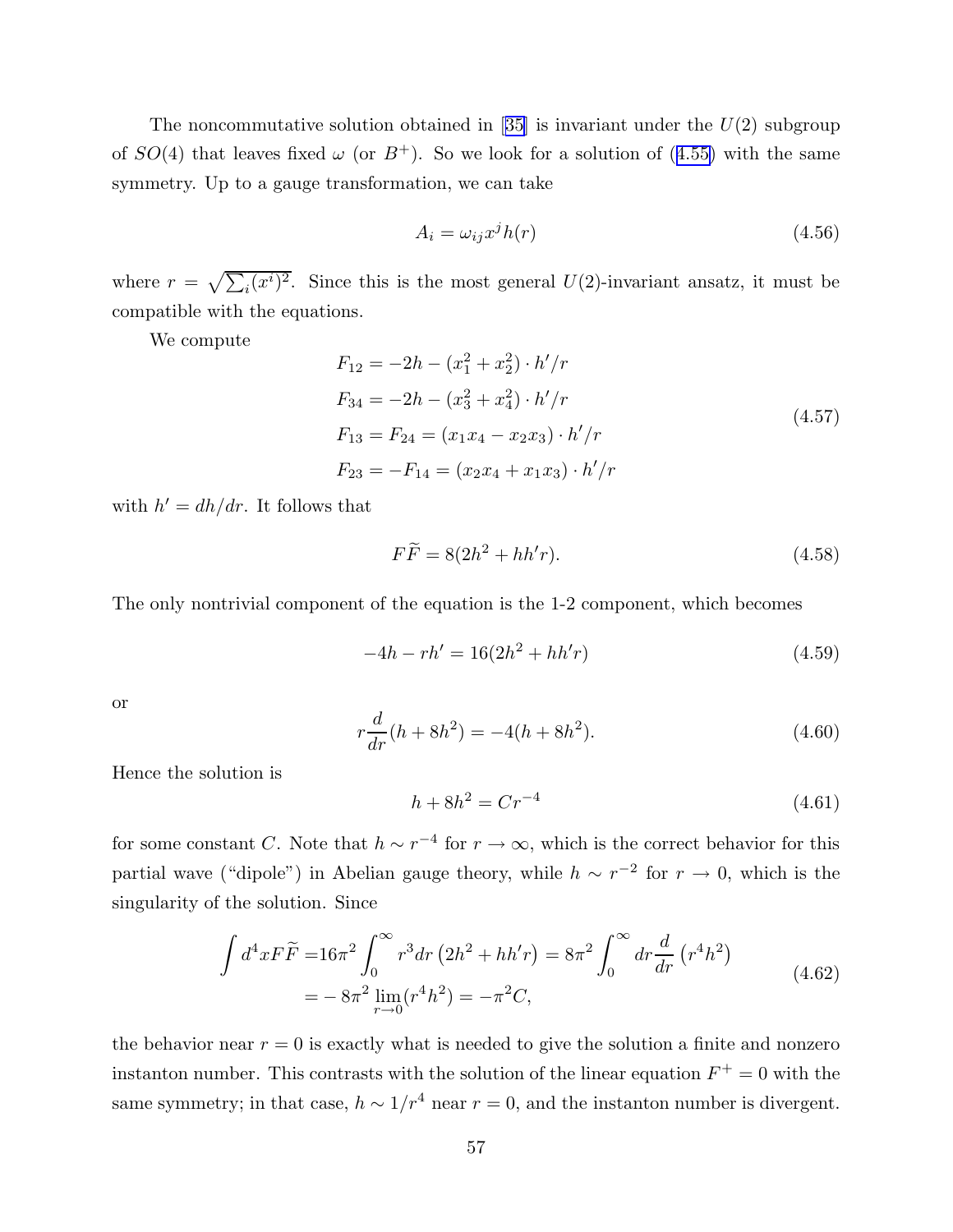#### <span id="page-58-0"></span>5. D-Branes And Small Instantons In The Presence Of Constant B Field

As we mentioned in the introduction, one of the most interesting applications of noncommutative Yang-Mills theory has been to instantons, especially small instantons [\[35](#page-97-0),[38\]](#page-97-0). Noncommutative Yang-Mills has been related to the possibility of adding a Fayet-Iliopoulos term to the ADHM equations, a possibility also seen [\[37](#page-97-0)] in the study of small instantons via D-branes. In this section, we will reexamine the D-brane approach to small instantons in the context of the  $\alpha' \to 0$  limit [\(2.14\)](#page-12-0) with fixed open string parameters.

For this, we have to study the  $D(p-4)$ -Dp system for some  $p \geq 3$ . The first case,  $p = 3$ , has the advantage that quantum noncommutative super Yang-Mills is apparently well-defined in four dimensions, since it seems that in general the deformation to nonzero  $\theta$  does not change the renormalization properties of Yang-Mills theory [\[54](#page-98-0)-[61\]](#page-99-0). If so, the structure we will find in the small instanton problem for  $Pf(B) < 0$  must be already contained in the  $\widehat{F}^2$  theory in the small instanton regime. However, the D0-D4 system is richer, because one has the chance to study the quantum mechanics on instanton moduli space, so we will focus on this. (It takes in any case only relatively minor modifications of the formulas to convert to  $D(p-4)$ - $Dp$  for other p.)

For simplicity, we set  $g_{ij} = \epsilon \delta_{ij}$ . We consider a D0-brane embedded in the D4-brane. The effective Hamiltonian for this case governs possible deformations to a D0-brane outside the D4-brane or a non-small instanton in the D4-brane. The boundary conditions on the 0-4 open strings are

$$
\partial_{\sigma}x^{0}\big|_{\sigma=0,\pi} = \partial_{\tau}x^{1...9}\big|_{\sigma=0} = \partial_{\tau}x^{5...9}\big|_{\sigma=\pi} = g_{ij}\partial_{\sigma}x^{j} + 2\pi i\alpha'B_{ij}\partial_{\tau}x^{j}\big|_{\sigma=\pi} = 0
$$
 (5.1)

for  $i = 1...4$ . We bring B to a canonical form

$$
B = \frac{\epsilon}{2\pi\alpha'} \begin{pmatrix} 0 & b_1 & 0 & 0 \\ -b_1 & 0 & 0 & 0 \\ 0 & 0 & 0 & b_2 \\ 0 & 0 & -b_2 & 0 \end{pmatrix} . \tag{5.2}
$$

We will eventually be interested in the limit ([2.14\)](#page-12-0) with finite B and hence with  $|b_I| \sim$  $\epsilon^{-1/2}$ . Because of the mass shell condition  $\alpha'p^2/2 = N$ , where p is the momentum in the "time" direction common to the  $D0$  and  $D4$ , and N is the worldsheet Hamiltonian for the string oscillators, we see that states of finite (spacetime) energy must have

$$
N \sim \alpha' \sim \frac{1}{|b|} \tag{5.3}
$$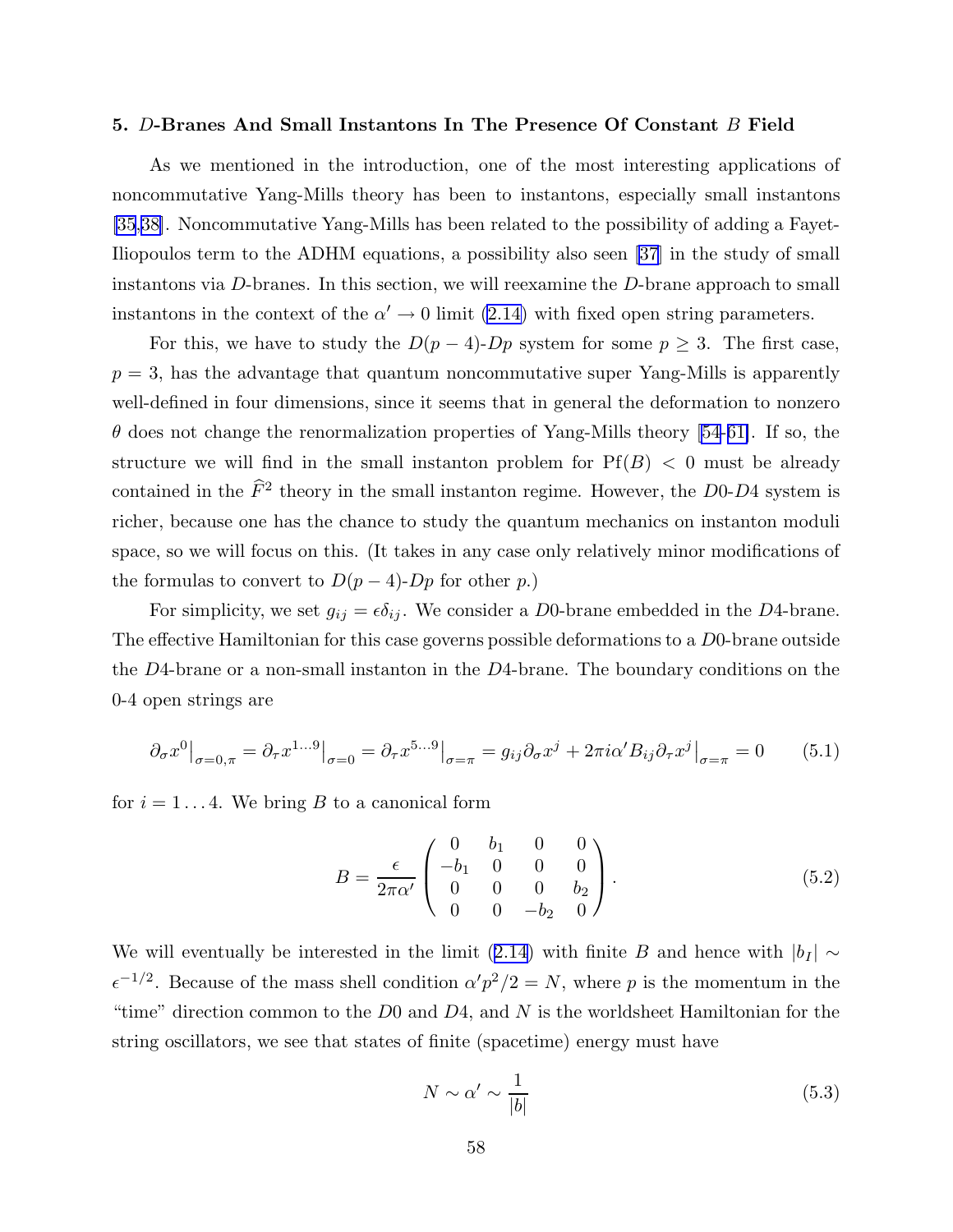<span id="page-59-0"></span>for  $\epsilon \to 0$ . Excitations with higher energy than this are not part of the limiting theory obtained in the zero slope limit.

As in section 4.2, the qualitative properties of the  $\epsilon \to 0$  limit will depend on the sign of  $Pf(B)$ . For large b, the boundary conditions [\(5.1\)](#page-58-0) become Dirichlet boundary conditions at both ends. Those are the boundary conditions of both a supersymmetric D0-D0 system, and a nonsupersymmetric  $D_0$ - $\overline{D_0}$  system. We will see that for Pf(B) > 0, the D0-D4 system behaves like  $D_0$ - $\overline{D_0}$ , and for Pf(B) < 0, it behaves like D0-D0. Intuitively, this is because the induced instanton number on a  $D<sup>4</sup>$ -brane with a B-field is proportional to  $-\frac{1}{2}$  $\frac{1}{2}$   $\int$  Pf(*B*), so the *D*4-brane carries *D*0 charge if Pf(*B*) < 0, and  $\overline{D0}$  charge if Pf(*B*) > 0.

We define  $z_1 = x_1 + ix_2$ ,  $z_2 = x_3 + ix_4$  and express the boundary conditions on  $x^i$  as

$$
\partial_{\tau} z_I \big|_{\sigma=0} = \partial_{\sigma} z_I + b_I \partial_{\tau} z_I \big|_{\sigma=\pi} = 0
$$
  

$$
\partial_{\tau} \overline{z}_I \big|_{\sigma=0} = \partial_{\sigma} \overline{z}_I - b_I \partial_{\tau} \overline{z}_I \big|_{\sigma=\pi} = 0.
$$
 (5.4)

A boson z with boundary conditions (5.4) has a mode expansion

$$
z = i \sum_{n} \left( e^{(n+\nu)(\tau+i\sigma)} - e^{(n+\nu)(\tau-i\sigma)} \right) \frac{\alpha_{n+\nu}}{n+\nu}
$$
  

$$
\overline{z} = i \sum_{n} \left( e^{(n-\nu)(\tau+i\sigma)} - e^{(n-\nu)(\tau-i\sigma)} \right) \frac{\overline{\alpha}_{-n+\nu}}{n-\nu}
$$
 (5.5)

with

$$
e^{2\pi i\nu} = -\frac{1+ib}{1-ib}, \qquad 0 \le \nu < 1. \tag{5.6}
$$

With a Euclidean worldsheet,  $\overline{z}$  is not the complex conjugate of z because the boundary conditions [\(2.2\)](#page-7-0) are not compatible with real  $x^{1,2,3,4}$ . With Lorentzian signature,  $\tau = it$ and  $\bar{\alpha}$  is the complex conjugate of  $\alpha$  in (5.5).

We find

$$
\nu \approx \begin{cases}\n-\frac{1}{\pi b} & \text{for } b \to -\infty \\
\frac{1}{2} + \frac{b}{\pi} & \text{for } b \approx 0 \\
1 - \frac{1}{\pi b} & \text{for } b \to +\infty\n\end{cases}
$$
\n(5.7)

so  $\nu$  changes from 0 to 1 as b changes from minus infinity to infinity. The complex boson ground state energy is

$$
E(\nu) = \frac{1}{24} - \frac{1}{2} \left( \nu - \frac{1}{2} \right)^2.
$$
 (5.8)

It is invariant under  $\nu \rightarrow 1 - \nu$ , as it should be because this exchanges the oscillators of z with those of  $\overline{z}$  in (5.5).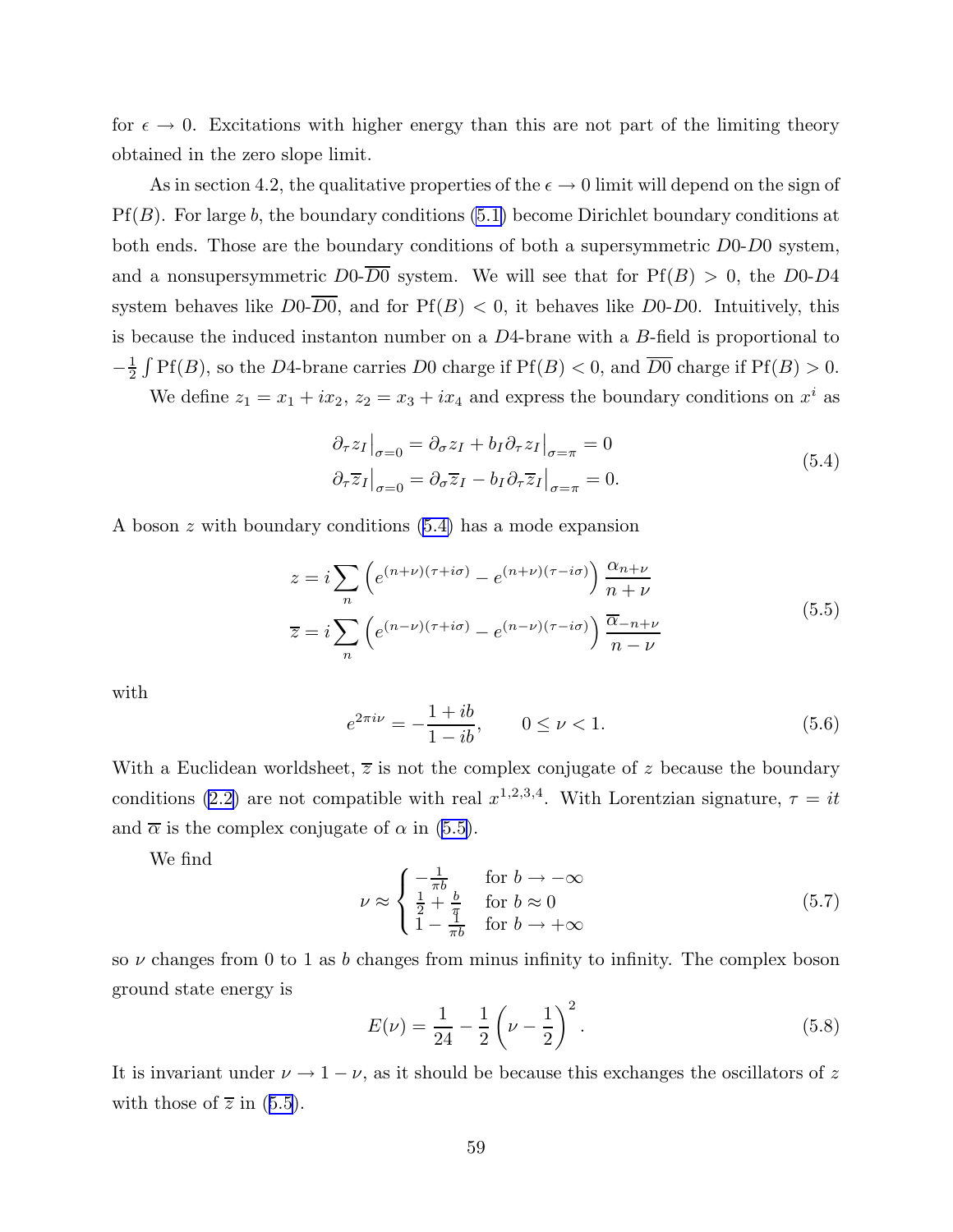We are interested in the spectrum of the 0-4 strings. In the R sector the ground state energy is zero, and we find massless fermions. In the NS sector the ground state energy is

$$
E_t = 3E(0) + E(\nu_1) + E(\nu_2) - E(0) - 3E(1/2) - E(|\nu_1 - 1/2|) - E(|\nu_2 - 1/2|) + E(1/2),
$$
 (5.9)

where the first term is from  $x^{0,5...9}$ , the second and third from  $z_{1,2}$ , and the fourth from the bosonic ghosts. The other terms arise from the corresponding fermions, whose energies differ by  $\frac{1}{2}$  $\frac{1}{2}$  from the corresponding bosons – they are  $n \pm |\nu - \frac{1}{2}\rangle$  $\frac{1}{2}$ . From (5.9) we find

$$
E_t = -\frac{1}{2} \left( \left| \nu_1 - \frac{1}{2} \right| + \left| \nu_2 - \frac{1}{2} \right| \right). \tag{5.10}
$$

The four lowest energy states are the ground state and three states obtained by acting with the fermion creation operators with energies  $|\nu_I - \frac{1}{2}\rangle$  $\frac{1}{2}$  on the ground state. Their energies are

$$
\pm \frac{1}{2} \left( \nu_1 - \frac{1}{2} \right) \pm \frac{1}{2} \left( \nu_2 - \frac{1}{2} \right). \tag{5.11}
$$

Of these the states with energies

$$
E_{\pm}^{+} = \pm \frac{1}{2} \left( \nu_1 + \nu_2 - 1 \right) \tag{5.12}
$$

have one sign of  $(-1)^F$ , while those with energies

$$
E_{\pm}^{-} = \pm \frac{1}{2} \left( \nu_1 - \nu_2 \right), \tag{5.13}
$$

have the opposite sign. The GSO projection projects out one of these pairs. Which pair is being projected out depends on whether we study D0-branes or anti-D0-branes. (This is a general feature of D-brane physics, exploited for instance in  $[62]$  $[62]$ : strings ending on  $D0$ -branes or  $\overline{D0}$ -branes have the same boundary condition but opposite GSO projection.) We use the conventions that for D0-branes we keep the states with energies  $E_{\pm}^{+}$  and for anti-D0-branes the states with energies  $E_{\pm}^-$ . With this choice, a D0-brane has instanton  $number +1$ .

For D0-branes

$$
E_{\pm}^{+} = \pm \frac{1}{2}(\nu_{1} + \nu_{2} - 1) \approx \pm \frac{1}{2\pi} \begin{cases} b_{1} + b_{2} & \text{for } b_{1}, b_{2} \approx 0\\ \pi - \left|\frac{1}{b_{1}} + \frac{1}{b_{2}}\right| & \text{for } |b_{I}| \to \infty \text{ with Pf}(B) > 0\\ \frac{1}{b_{1}} + \frac{1}{b_{2}} & \text{for } |b_{I}| \to \infty \text{ with Pf}(B) < 0 \end{cases} \tag{5.14}
$$

For small  $b_I$ , a tachyon appears, meaning that turning on a small  $B\neq 0$  perturbs the small instanton problem, adding a Fayet-Iliopoulos term to the ADHM equations. This is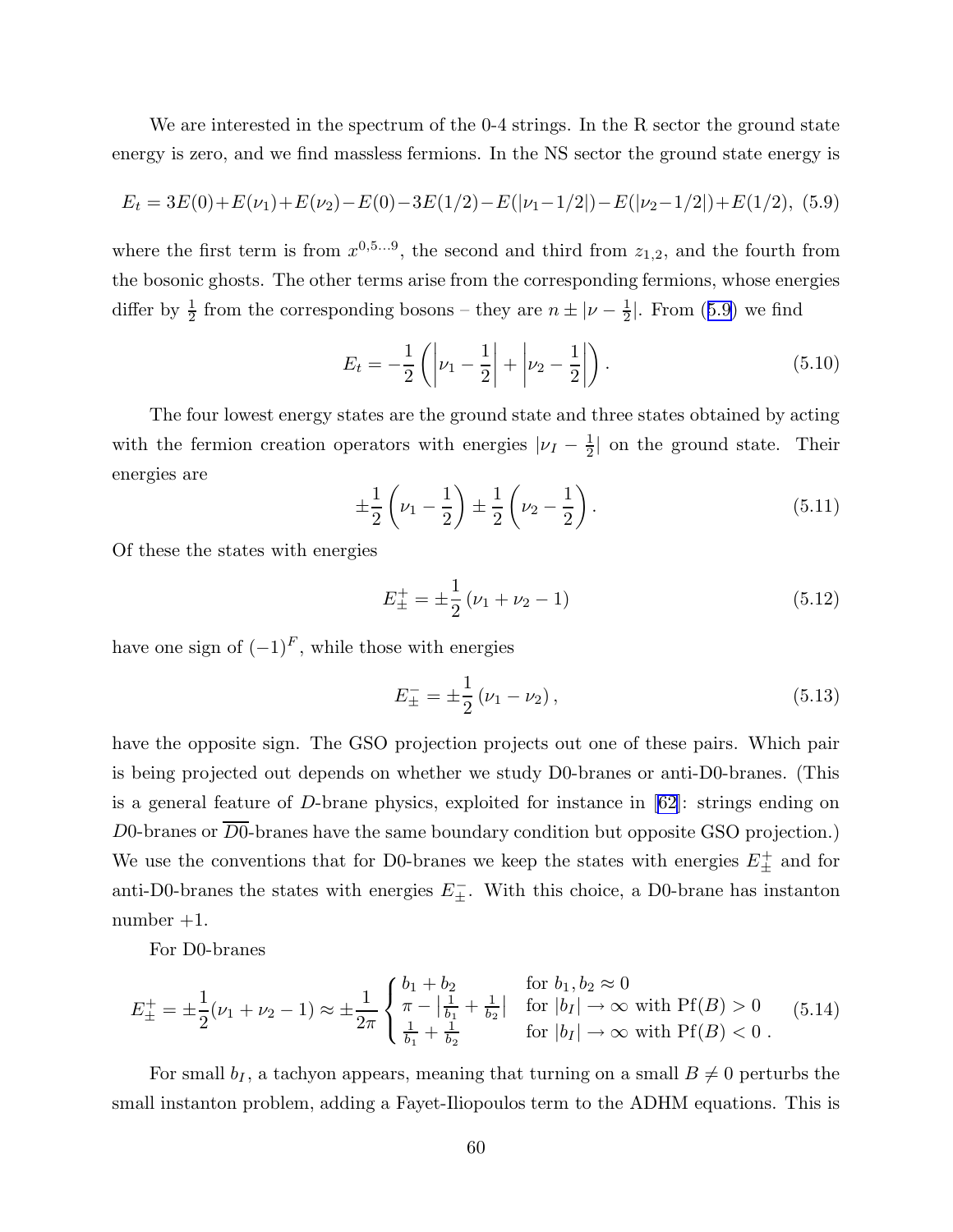in keeping, at least qualitatively, with the proposal in [\[37](#page-97-0)] that the B-field should add this term to the low energy physics. The tachyon mass squared is small for small  $b_I$ , so the D0-D4 system is almost on shell and gives a reliable description of small instanton behavior in this range. For generic  $b_I$ , there is still a tachyon in the D0-D4 system, suggesting that the instanton moduli space has no small instanton singularity, but since the tachyon mass squared is not small, the D0-D4 system is significantly off shell, and it is hard to use it for a quantitative study of instantons.

Now let us consider the  $\alpha' \to 0$  limit, or more precisely the two cases of  $|b_I| \to \infty$ , with  $Pf(B) > 0$  or  $Pf(B) < 0$ . Here we may hope for a more precise description.

For  $Pf(B) > 0$ , the D0-D4 system is tachyonic. The tachyon mass squared, in units of  $1/\alpha'$ , is of order 1, since  $E_{\pm}^{+}$  is of order 1, so the tachyon "mass" is of order  $1/\sqrt{\alpha'}$ . The tachyon mass squared is actually that of the standard  $D_0$ - $\overline{D_0}$  tachyon, and we interpret the tachyon to mean that the D0 can annihilate one of the induced  $\overline{D0}$ -branes in the D4, along the lines of  $[62]$  $[62]$ . Thus, the D0-D4 system is an excitation of the D4 system. Its excitation energy is much too big to obey ([5.3](#page-58-0)). In fact, the tachyon mass squared gives an estimate of the excitation energy required to deform a  $D<sub>4</sub>$ -brane to a  $D<sub>0</sub>-D<sub>4</sub>$  system (with an extra induced  $\overline{D0}$ -brane in the D4), so this excitation energy corresponds to  $N = |E_{\pm}^{+}| \sim 1$ . Thus, although the D0-D4 system is a possible excitation of string theory, it is not one of the excitations of the D4-brane that survives in our favorite  $\alpha' \to 0$  limit ([2.14\)](#page-12-0) of the open string theory. Hence, in particular, the D0-D4 system is not part of the physics that will be described by the  $\hat{F}^2$  theory if  $Pf(B) > 0$ . And instanton moduli space of the  $\hat{F}^2$ theory should have no small instanton singularity (which would be governed presumably by a D0-D4 system) if  $Pf(B) > 0$ . This last statement is in agreement with the analysis in [\[35](#page-97-0)], where  $\theta$  (and hence B) was assumed to be self-dual, and the instanton moduli space was found, using a noncommutative ADHM transform, to have no small instanton singularity.

For  $Pf(B) < 0$ , the situation is completely different. There is still a tachyon for generic B, but  $N = |E_{\pm}^{+}| \sim 1/|b| \sim \alpha'$ , which means that [\(5.3\)](#page-58-0) is obeyed. Hence, for  $Pf(B) < 0$ , the D0-D4 still represents (for generic B) an excitation of the D4-brane with a positive excitation energy, but the energy of this excitation scales correctly so that it survives as part of the limiting theory for  $\alpha' \to 0$ . Hence, the D0-D4 system is part of the physics that the limiting  $\hat{F}^2$  theory should describe. Moreover, if  $Pf(B) < 0$ , it is possible to have  $B^+ = 0$ , in which case, since  $b_1 = -b_2$ , the tachyon mass squared vanishes. In this particular case, the D0-D4 system is supersymmetric and BPS and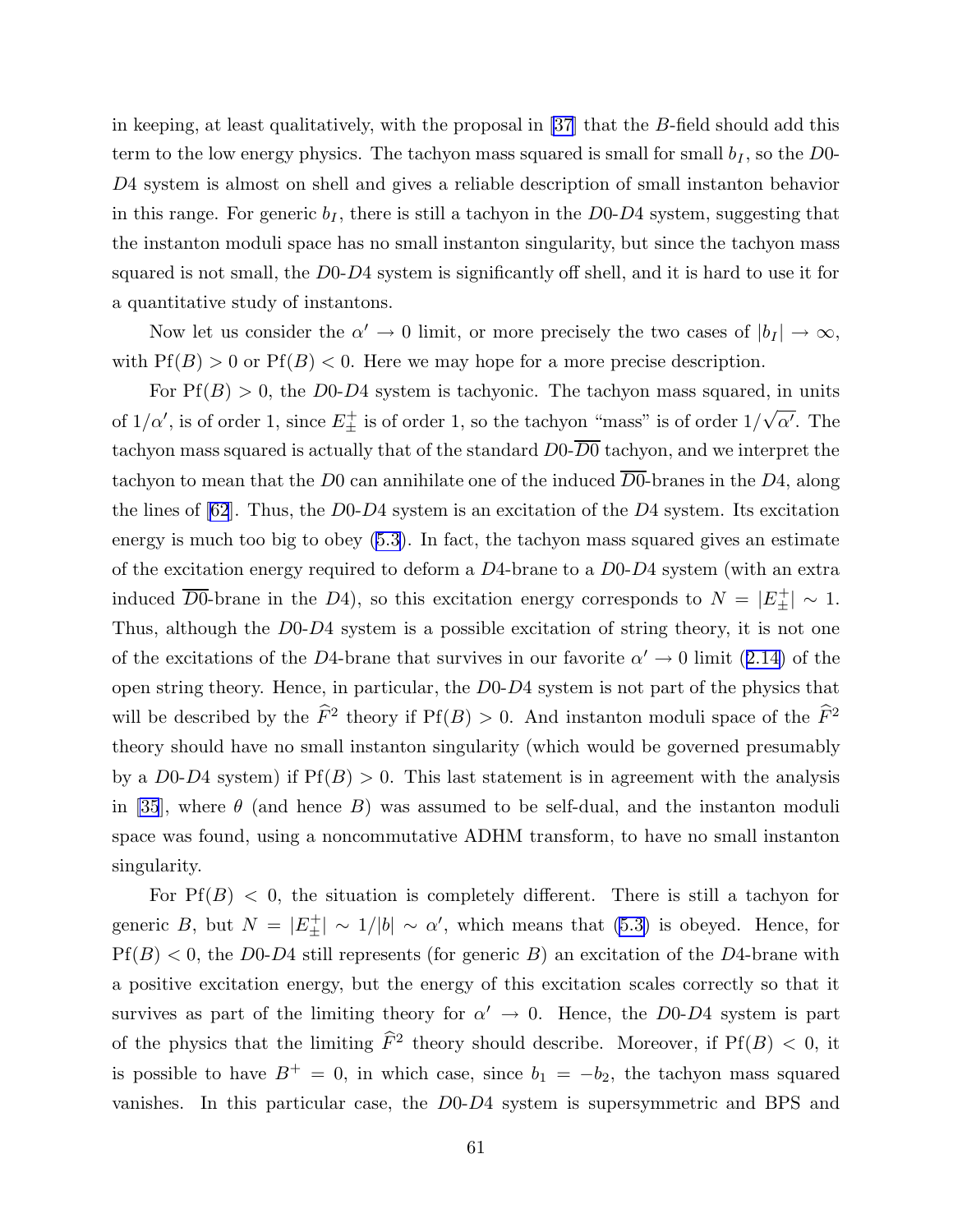should represent a point on noncommutative instanton moduli space. Thus, the moduli space of noncommutative instantons should have a small instanton singularity precisely if  $B^+=0$ . The small instantons at or very near  $B^+=0$  should be described by the D0-D4 system and the associated ADHM equations; in this description, the Fayet-Iliopoulos term vanishes, and the small instanton singularity appears, if  $B^+ = 0$ .

Let us now examine the excitation spectrum of the  $D<sub>0</sub>-D<sub>4</sub>$  system for negative  $Pf(B)$ as  $|b_I| \to \infty$ . As we will see, this system has, in addition to the ground state, excited states that are also part of the limiting theory for  $\alpha' \to 0$ . We assume, without loss of generality, that  $b_1 > 0$  and  $b_2 < 0$  (their product is negative because Pf(B) is negative). Therefore  $\nu_1 \approx 1 - \frac{1}{\pi b}$  $\frac{1}{\pi b_1}$  and  $\nu_2 \approx -\frac{1}{\pi b}$  $\frac{1}{\pi b_2}$ .

Before the GSO projection, the lowest energy state  $|0\rangle$  has energy

$$
E_{-}^{-} = -\frac{1}{2}(\nu_1 - \nu_2) \approx -\frac{1}{2} + \frac{1}{2\pi b_1} - \frac{1}{2\pi b_2}.
$$
\n(5.15)

Four low energy states that survive the GSO projection are obtained by acting on  $|0\rangle$ with the lowest oscillators of the fermionic partners of  $z_I$  and  $\overline{z}_I$ , whose energies are  $\nu_1 - \frac{1}{2} \approx \frac{1}{2} - \frac{1}{\pi b}$  $\frac{1}{\pi b_1}$ ,  $\frac{3}{2} - \nu_1 \approx \frac{1}{2} + \frac{1}{\pi b}$  $\frac{1}{\pi b_1}$ ,  $\nu_2 + \frac{1}{2} \approx \frac{1}{2} - \frac{1}{\pi b}$  $\frac{1}{\pi b_2}, \frac{1}{2} - \nu_2 \approx \frac{1}{2} + \frac{1}{\pi b}$  $\frac{1}{\pi b_2}$ . The resulting four states have energies

$$
E_{\pm}^{+} \approx \pm \left(\frac{1}{2\pi b_{1}} + \frac{1}{2\pi b_{2}}\right)
$$
  
\n
$$
E_{1}^{+} \approx \frac{3}{2\pi b_{1}} - \frac{1}{2\pi b_{2}}
$$
  
\n
$$
E_{2}^{+} \approx \frac{1}{2\pi b_{1}} - \frac{3}{2\pi b_{2}}.
$$
\n(5.16)

Six more states are obtained by acting on  $|0\rangle$  with the lowest oscillators of the fermionic partners of  $x^{0,5...9}$ , whose energy is  $\frac{1}{2}$  $\frac{1}{2}$ . These states have energy

$$
E_i^+ \approx \frac{1}{2\pi b_1} - \frac{1}{2\pi b_2} \qquad \text{for } i = 0, 5...9.
$$
 (5.17)

Of these ten states the lowest are the first two, which have already been mentioned above. The other eight states have larger energies, but since they have  $N = E \sim 1/|b| \sim \alpha'$ , they obey [\(5.3](#page-58-0)) and survive as part of the limiting quantum mechanics for  $\alpha' \to 0$ .

We can also act on any one of these states with an arbitrary polynomial in the lowest bosonic creation operator in  $z_1$  and in  $\overline{z}_2$ , whose energies are  $1 - \nu_1 \approx \frac{1}{\pi b}$  $\frac{1}{\pi b_1}$  and  $\nu_2 \approx -\frac{1}{\pi b}$  $\frac{1}{\pi b_2}$ . These states again have low enough energy to survive in the  $\alpha' \to 0$  limit. Of the states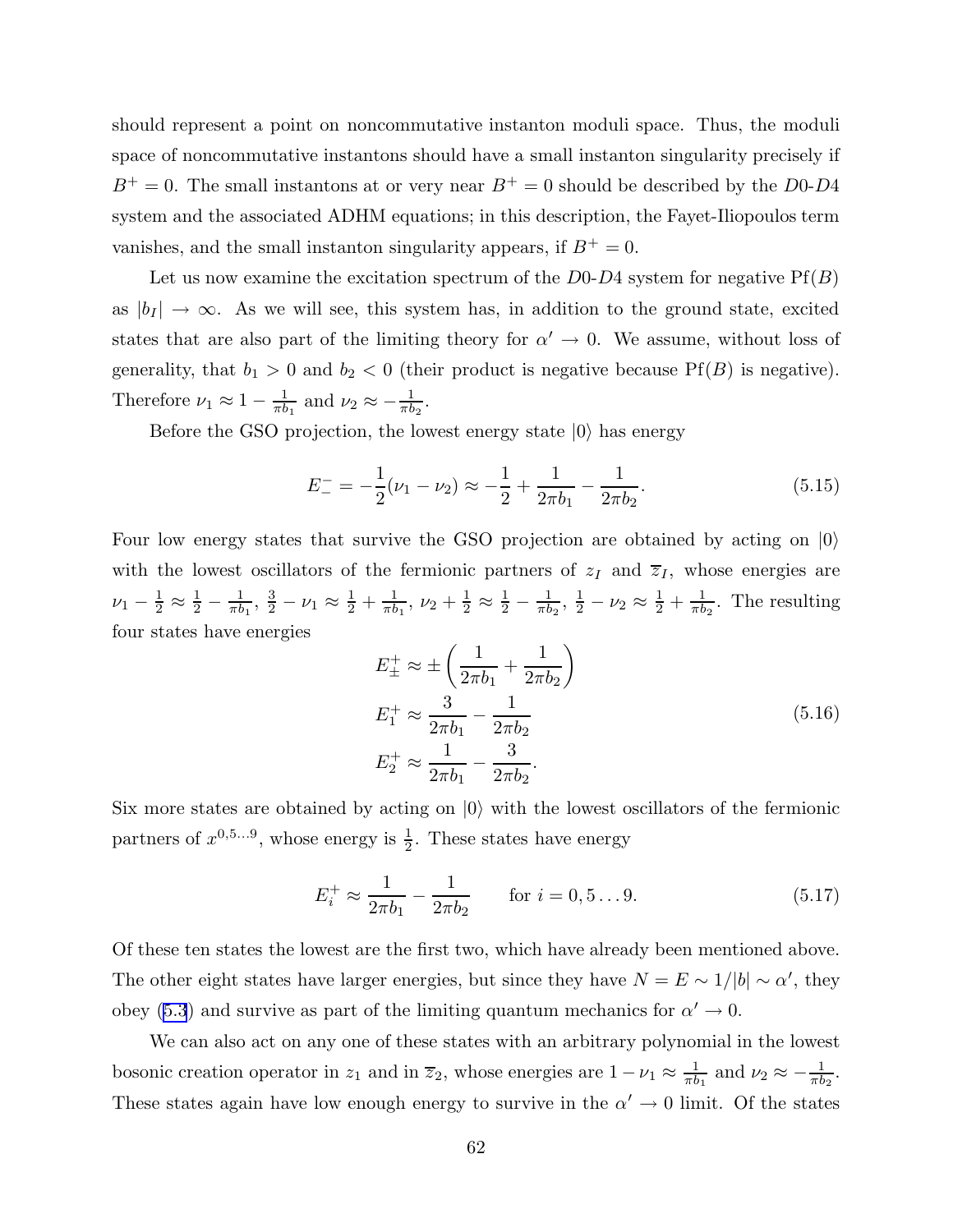just described, some will obey the physical state conditions, and some will be projected out of the spectrum.

The existence of this large number of light states can be simply understood as follows. For infinite  $|b_I|$  with negative Pf(B), our string is effectively stretched between two D0branes. One D0-brane has a fixed position at the origin, but the second D0-brane can be anywhere in the D4 (since a D4 with a strong B field of  $Pf(B) < 0$  contains a continuous distribution of  $D0's$ ). The fluctuation in position of the second  $D0$ -brane are given by the  $n = 0$  bosonic oscillators in ([5.5\)](#page-59-0). Note that for  $n = 0$ , as  $|b| \to \infty$  or  $\nu \to 0$ , the exponential factor  $(\exp((n + \nu)(\tau + i\sigma)) - \exp((n + \nu)(\tau - i\sigma))) / (n + \nu)$  in ([5.5\)](#page-59-0) becomes a simple linear function of  $\sigma$ , describing a straight string connecting the D0-brane at the origin with an arbitrary point in the  $D4$ . The fluctuation in the free endpoint of the straight string is governed by an effective Hamiltonian which is that of a charged particle in a magnetic field in its lowest Landau level. In section 6, we revisit these low-lying excitations (and their analogs in other cases) and use them to construct modules for the ring of functions on a noncommutative space.

We would like to interpret the low lying  $D<sub>0</sub>-D<sub>4</sub>$  excitation spectrum that we have found as corresponding to small fluctuations around a point-like instanton. In ordinary Yang-Mills theory, the fluctuations about an instanton solution are given by eigenfunctions of a small fluctuation operator that one might describe as a generalized Laplacian. The eigenfunctions depend on all four coordinates of  ${\bf R}^4.$  In noncommutative Yang-Mills theory, the fluctuations about an instanton should be described by a noncommutative analog of a Laplace operator. We do not know how to explicitly describe the appropriate operator directly, especially in the small instanton limit. But we believe that near  $B^+=0$ , for perturbing around a small instanton, its spectrum is given by the states we have just described in the D0-D4 system. These states are naturally regarded as functions of just two of the four spacetime coordinates, something which at least intuitively is compatible with noncommutativity of the spatial coordinates. For instance, charged particles in a constant magnetic field in the first Landau level have wave functions that are functions of just half of the coordinates. In fact, their wave functions are the functions of two bosons we found above.

### Quantitative Analysis Of FI Coupling

Let us consider the more general case of  $k$  D4-branes and N D0-branes. The effective theory of D0-branes has eight supersymmetries. From the 0-0 strings, we get a  $U(N)$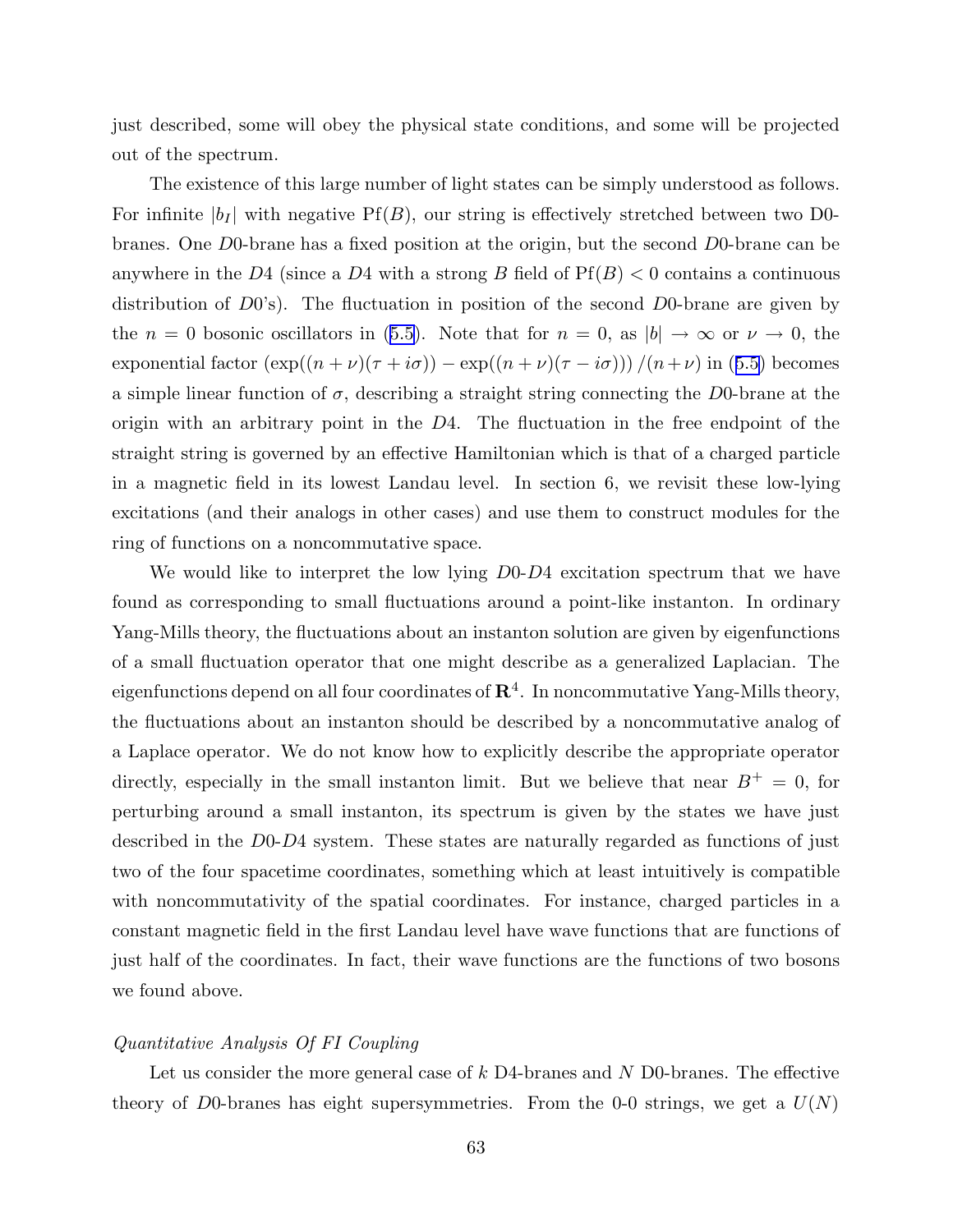gauge group and (in a language making manifest half of the supersymmetry) two chiral superfields X and Y in the adjoint representation of  $U(N)$ . Quantization of the 0-4 strings gives two chiral superfields q and p in the fundamental of  $U(N)$ . Their Lagrangian includes a potential proportional to

Tr 
$$
\left\{ ([X, X^{\dagger}] + [Y, Y^{\dagger}] + qq^{\dagger} - p^{\dagger}p - \zeta)^2 + |[X, Y] + qp|^2 \right\},
$$
 (5.18)

where  $\zeta$  is an FI term, determined by the existence of a tachyon mass in quantizing the 0-4 strings. In fact, for nonzero  $\zeta$  the spectrum of the theory at the origin includes a tachyon, which should match the tachyon found in the 0-4 spectrum (at least when  $\zeta$  is small and the D0-D4 system is almost stable). The space of zeros of the potential (5.18) does not include the origin in this case. This means that the pointlike instanton, corresponding to  $X = Y = q = p = 0$ , does not exist when  $\zeta \neq 0$ .

Comparing (5.18) at  $X = Y = q = p = 0$  with the analysis above of the energy of 0-4 strings, we see that for  $b_I \approx 0$  the spectrum of the theory is consistent with

$$
\zeta^2 \sim B_{ij}^+ B^{+ij}.\tag{5.19}
$$

We are more interested in the limit  $|b_I| \sim \epsilon^{-\frac{1}{2}} \to \infty$ . For positive Pf(B), the tachyon mass squared  $m^2 = -\frac{E^+}{\alpha'} = -\frac{1}{2\alpha'} \sim \epsilon^{-\frac{1}{2}}$  diverges, signaling a strong instability and leading us to propose that in the  $\alpha' \to 0$  limit, for  $Pf(B) = 0$ , the small instanton is not part of the physics described by the  $\widehat{F}^2$  theory. For negative Pf(B) the tachyon mass squared

$$
m^{2} = -\frac{E^{+}}{\alpha'} = -\frac{1}{2\alpha'}|\nu_{1} + \nu_{2} - 1| \approx -\frac{1}{2\pi\alpha'}\left|\frac{1}{b_{1}} + \frac{1}{b_{2}}\right| = -\frac{(\det g)^{\frac{1}{4}}}{(2\pi\alpha')^{2}(\det G)^{\frac{1}{4}}}|\theta_{G}^{+}| \quad (5.20)
$$

scales correctly so that this tachyon, and the D0-D4 system whose instability it describes, can be part of the physics described by the  $\widehat{F}^2$  theory. In (5.20), we used [\(4.52\)](#page-55-0) to express  $m^2$  in terms of  $|\theta_G^+|$ , where

$$
|\theta_G^+|^2 = -\text{Tr}G\theta_G^+G\theta_G^+. \tag{5.21}
$$

This relation leads us to identify the FI term

$$
\zeta \sim |\theta_G^+|.\tag{5.22}
$$

The space of zeros of (5.18) is, according to [[35\]](#page-97-0), the moduli space of instantons on noncommutative  $\mathbb{R}^4$ . Our identification of  $\zeta$  in terms of the B-field and hence as the noncommutativity parameter  $\theta$  gives an independent derivation of this fact.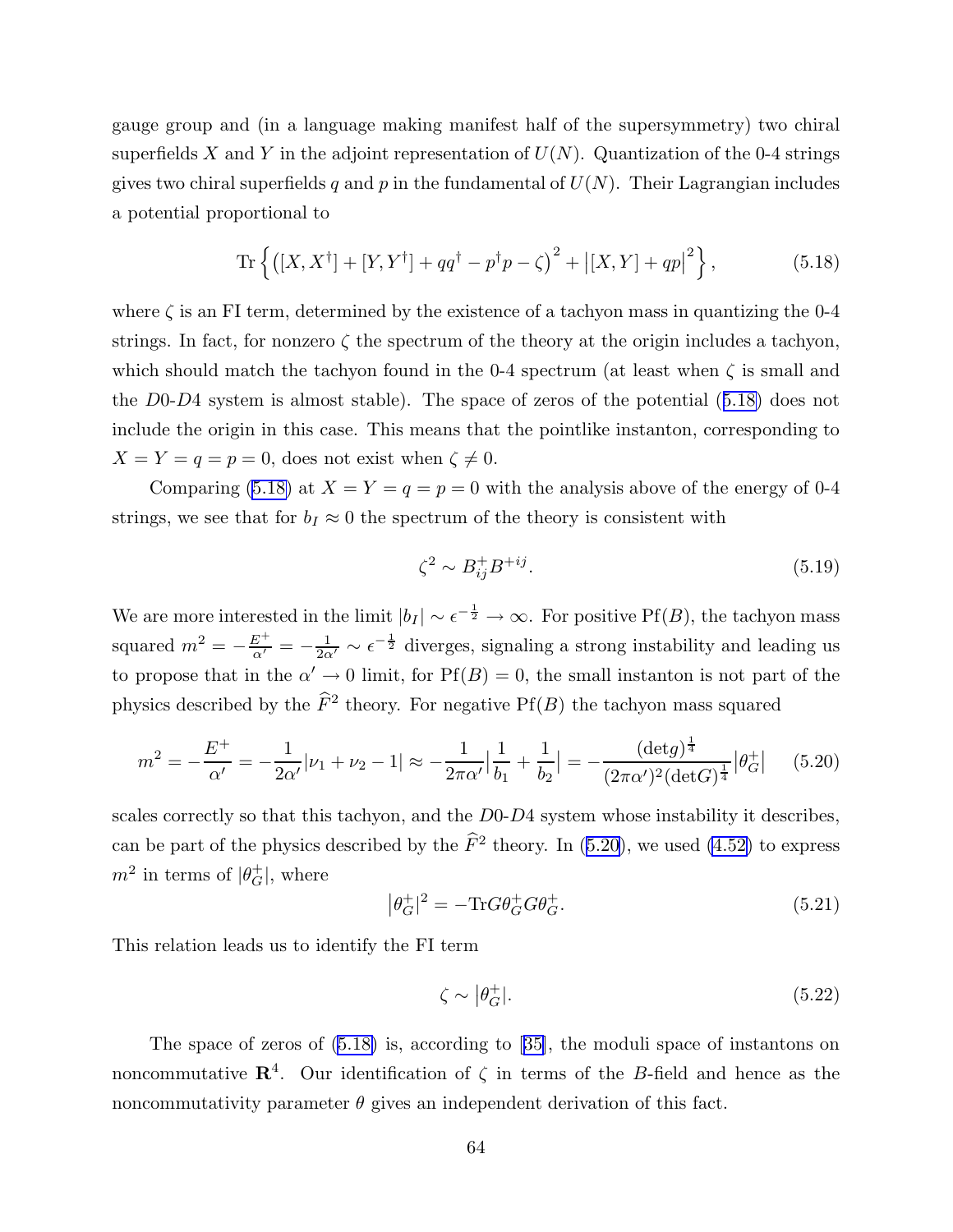The moduli space of instantons depends only on  $\zeta$ , which in our limit is proportional to  $|\theta_G^+|$ . This means that if  $\theta_G^+ = 0$ , the moduli space of noncommutative instantons is not deformed from its value at  $\theta = 0$ , and includes the singularity of point-like instantons. When  $\theta_G^-\neq 0$  but  $\theta_G^+=0$ , the underlying space is noncommutative, and the instanton solutions depends on  $\theta$ , but the moduli space of instantons is independent of  $\theta$ .

The removal of the small instanton singularity for generic  $\theta$  seems, intuitively, to be in accord with the idea that the spacetime coordinates do not commute for  $\theta \neq 0$ , and hence an instanton cannot be completely localized. However, this line of thought cannot be pushed too far, since the small instanton singularity is present for  $\theta^+ = 0$ .

Since  $B^+$  induces negative D0-brane charge and instantons are D0-branes, we found an instability when the D0-branes are point-like that prevents them from separating from the D4-branes. This suggests a relation between the problem of instantons on a noncommutative space and K-theory.

# Instanton Moduli Space Depends Only On  $\theta^+$

By now we have seen several indications that the moduli space of noncommutative instantons depends only of  $\theta^+$ , not  $\theta^-$ . One indication is that the explicit equation ([3.17](#page-33-0)) describing the first noncommutative correction to the instanton equation (for small  $\theta$  or F) depends only on  $\theta^+$ . Also, by determining the FI term from the D0-D4 system, we have just obtained a more general argument that the moduli space depends only on  $\theta_G^+$ . We now want to show that this conclusion can actually be obtained using the methods in [[35\]](#page-97-0) for direct analysis of noncommutative instantons via the ADHM construction. In effect, this gives a direct mathematical argument for identifying the FI term with  $\theta_G^+$ . (In our terminology, the analysis in [[35\]](#page-97-0) is done in the open string metric  $G$  – the right metric for the  $\widehat{F}^2$  action that they work with – and in extending their reasoning below, we work entirely in this metric. We will work in coordinates in which the metric G is  $\delta_{ij}$ .)

Given any  $\theta^{ij}$  on  $\mathbb{R}^4$ , we can always pick a complex structure on  $\mathbb{R}^4$ , with complex coordinates  $z_0$  and  $z_1$ , such that the nonzero commutators are

$$
[z_0, \overline{z}_0] = -\zeta_0
$$
  
\n
$$
[z_1, \overline{z}_1] = -\zeta_1.
$$
\n(5.23)

This can be done in such a way that the instanton equation says that  $\widehat{F}^{2,0} = \widehat{F}^{0,2} = 0$ (that is, the (2,0) and (0,2) parts of F vanish) and  $F_{00} + F_{11} = 0$ . (The complex structure with these properties is the one for which the metric G is Kahler, and  $\theta$  is of type  $(1, 1)$ .)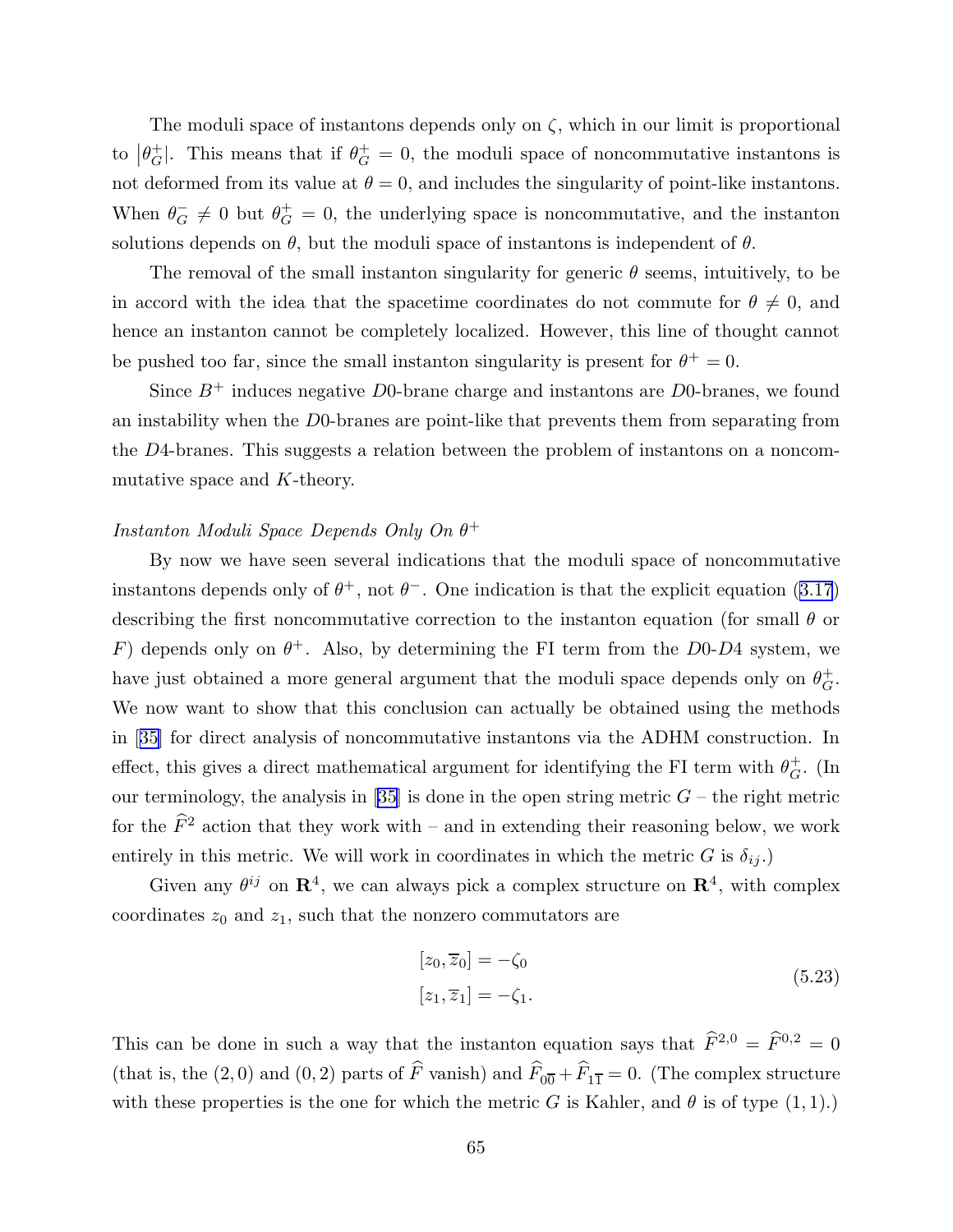In the study of noncommutative instantons in [\[35](#page-97-0)], only the case  $\zeta_0 = \zeta_1 = \zeta/2$  (or in other words  $\theta^{-} = 0$ ) was considered. But it is straightforward to repeat the computation in greater generality and show that the moduli space only depends on the sum  $\zeta_0 + \zeta_1$ , or in other words it only depends on  $\theta^+$ . The key step in [[35\]](#page-97-0) is the verification of the second part of eqn. (3.6) of that paper (namely  $\tau_z \tau_z^{\dagger} = \sigma_z^{\dagger} \sigma_z$ ), where the  $\tau$ 's and  $\sigma$ 's were defined earlier in their eqn. (2.2). The classical ADHM construction is formulated in eqn (2.1) of [[35\]](#page-97-0), with  $\mu_r = \mu_c = 0$ , and assumes that the z's commute. If one wants to turn on nonzero  $\mu$ 's, one can (by a rotation) assume that  $\mu_c = 0$  and turn on only  $\mu_r$ . The basic idea in [\[35](#page-97-0)] is that if  $\mu_r \neq 0$ , one can compensate for this by letting the z's and  $\overline{z}$ 's no longer commute. It is shown in this paper that in verifying the key equation  $\tau_z \tau_z^{\dagger} = \sigma_z^{\dagger} \sigma_z$ , a c-number term coming from the commutator of a z and a  $\overline{z}$  can cancel the contribution of  $\mu_r$ . Indeed, the term coming from the  $[z, \overline{z}]$  commutators is in general  $[z_0, \overline{z}_0] + [z_1, \overline{z}_1]$ , so the value of  $\mu_r$  that one needs depends only on the sum  $\zeta_0 + \zeta_1$ . In particular, the moduli space of noncommutative instantons, as determined from the ADHM construction, only depends on the sum  $\zeta = \zeta_0 + \zeta_1$ , as we wished to show.

Although the moduli space only depends on  $\zeta$ , the instanton solutions themselves (whose construction is explained in [[35\]](#page-97-0)) depend on both  $\zeta_0$  and  $\zeta_1$ . Indeed, the components of the instanton connection take values in an algebra that depends on both  $\zeta_0$  and  $\zeta_1$ , so it is hard to compare gauge fields for different  $\zeta$ 's. (There is a notion of background independence for noncommutative gauge fields, which we discuss in section 3.2, but it involves a transformation that adds a constant to the curvature measured at infinity, so it is not directly relevant to comparing instantons on  $\mathbb{R}^4$  with different values of the  $\zeta$ 's.)

### 6. Noncommutative Gauge Theory on a Torus

In this section we consider D-branes compactified on a p-torus  $\mathbf{T}^p$  in our usual limit of  $\alpha' \to 0$  with the open string parameters  $G, \theta$  fixed. Surprisingly, the effective field theory based on the  $\widehat{F}^2$  action inherits the T-duality symmetry of the underlying string theory. This is surprising because without the B-field, the effective theory based on the  $F<sup>2</sup>$  action is not invariant under T-duality.

This T-duality appeared in the mathematical literature as Morita equivalence of different modules. In the physics literature it was explored in [[4,](#page-95-0)[17-21\]](#page-96-0) using the DLCQ description of M-theory. We will devote section 6.1 to deriving this duality using our point of view. It will not involve the DLCQ description of M-theory, but instead, will use the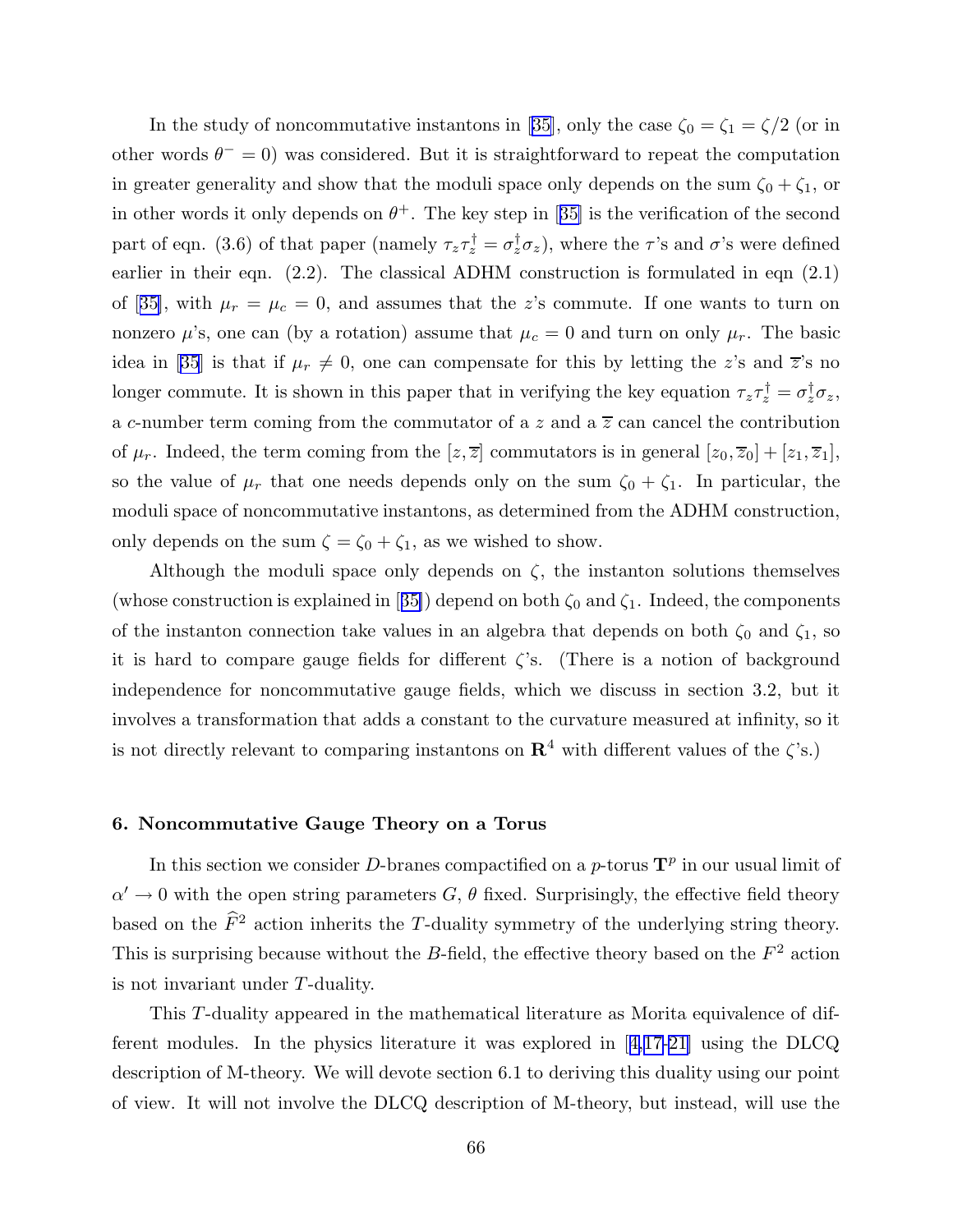<span id="page-67-0"></span>zero slope limit. (In section 7 we will explain how these two approaches are related.) A crucial element of our discussion will be the difference between the closed string parameters g, B and  $g_s$  and the open string parameters  $G, \theta$  and  $G_s$ .

It is important that unlike  $T$ -duality of string theory, which is the reason for  $T$ -duality of these theories, here we do not relate a theory on a torus to a theory on the dual torus. In particular, we do not have the standard exchange of momentum modes and winding modes. Since we are studying open strings there are no winding modes. Instead, in open string theory T-duality has the effect of changing the dimensionality of the D-branes. Therefore, this T-duality acts on the D-brane charges. It changes the rank of the gauge fields and their topological charges.

In subsections 6.2-6.4, we will interpret many mathematical results about construction of modules over a noncommutative torus and Morita equivalences between them in terms of standard techniques of quantizing open strings.

## 6.1. T-duality

We start by deriving the T-duality of the theories using our point of view. We consider Dp-branes on  $T^p$  parametrized by  $x^i \sim x^i + 2\pi r$  with the closed string metric g. The periods of the B field are  $(2\pi r)^2 B$  and this motivates us to express the noncommutativity in terms of the dimensionless matrix  $\Theta = \frac{1}{2\pi r^2} \theta$ .

The  $SO(p, p, \mathbf{Z})$  T-duality group is represented by the matrices

$$
T = \begin{pmatrix} a & b \\ c & d \end{pmatrix},\tag{6.1}
$$

where a, b, c and d are  $p \times p$  matrices with integer entries. T satisfies

$$
T^t \begin{pmatrix} 0 & 1 \\ 1 & 0 \end{pmatrix} T = \begin{pmatrix} 0 & 1 \\ 1 & 0 \end{pmatrix}, \tag{6.2}
$$

and therefore

$$
cta + atc = 0
$$
  
\n
$$
dtb + btd = 0
$$
  
\n
$$
ctb + atd = 1.
$$
\n(6.3)

T acts on

$$
E = \frac{r^2}{\alpha'} (g + 2\pi\alpha' B) \tag{6.4}
$$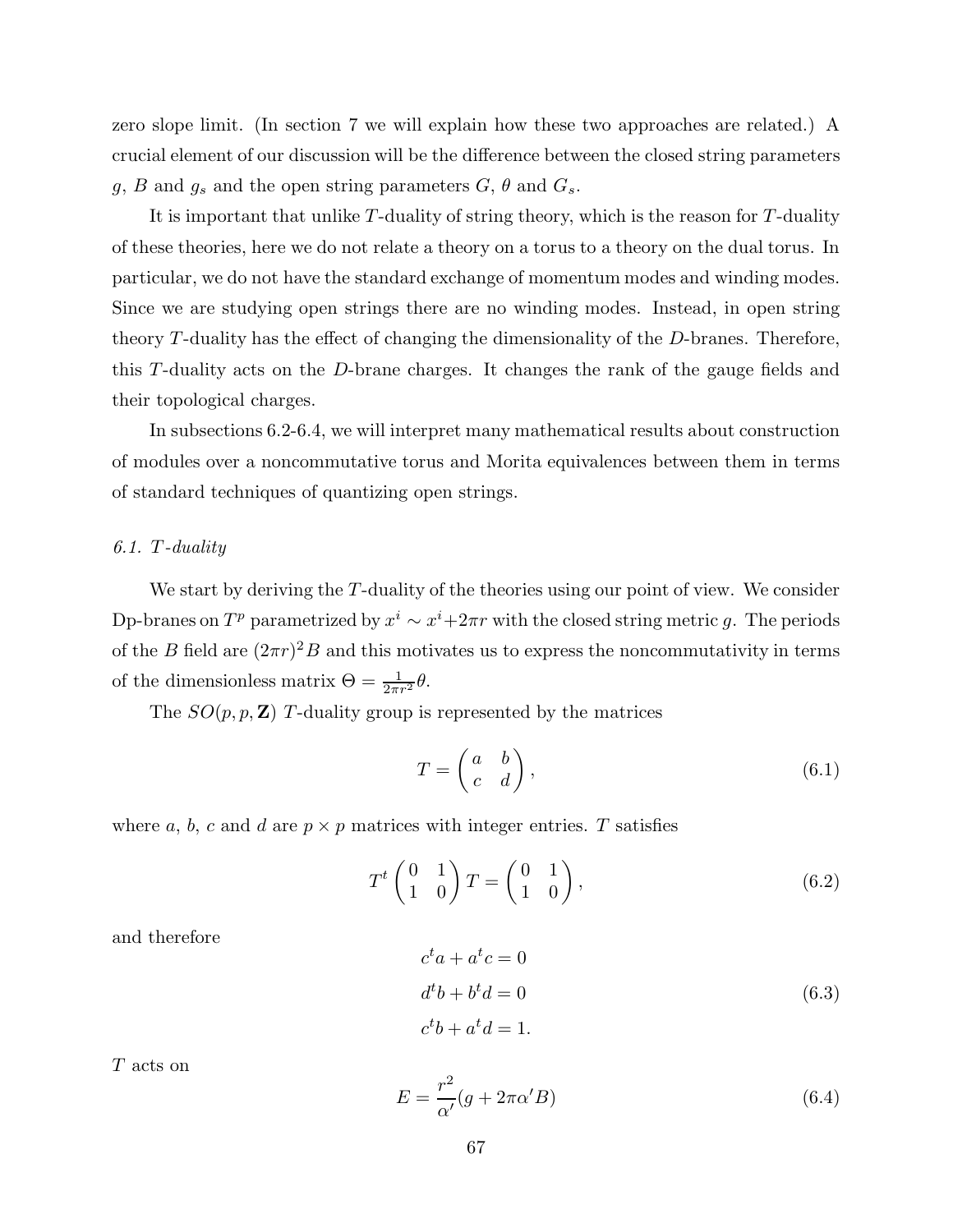<span id="page-68-0"></span>and the string coupling  $g_s$  as [\[63](#page-99-0)]

$$
E' = (aE + b)\frac{1}{cE + d}
$$
\n
$$
(6.5)
$$

$$
g'_{s} = g_{s} \left(\frac{\det g'}{\det g}\right)^{\frac{1}{4}}.
$$
\n(6.6)

Using  $(6.3)$ ,  $(6.4)$  $(6.4)$  and  $(6.5)$ 

$$
g' = \frac{\alpha'}{2r^2} (E' + (E')^t) = \frac{1}{(cE + d)^t} g \frac{1}{cE + d},
$$
\n(6.7)

and (6.6) becomes

$$
g'_{s} = \frac{g_{s}}{\det(cE + d)^{\frac{1}{2}}}.
$$
\n(6.8)

We are interested in the action of T on the open string parameters  $G$ ,  $\Theta$  and  $G_s$ . For simplicity we ignore the more general variables  $(3.19)$  $(3.19)$  including  $\Phi$ . The role of  $\Phi$  in T-duality was elucidated in [\[21](#page-96-0)]. Using

$$
\frac{1}{E} = \frac{\alpha'}{r^2} G^{-1} + \Theta \tag{6.9}
$$

and ([6.3](#page-67-0)) we find

$$
G' = \frac{2\alpha'}{r^2} \left(\frac{1}{E'} + \frac{1}{(E')^t}\right)^{-1} = (a + bE^{-1})G(a + bE^{-1})^t.
$$
 (6.10)

Similarly

$$
\Theta' = \frac{1}{2} \left( \frac{1}{E'} - \frac{1}{(E')^t} \right) = \left[ (c + dE^{-1}) \frac{1}{a + bE^{-1}} \right]_A, \tag{6.11}
$$

where  $\left[\right]_A$  denotes the antisymmetric part. Finally,

$$
G_s = g_s \left( \frac{\det \left( \frac{\alpha'}{r^2} E \right)}{\det g} \right)^{\frac{1}{2}}
$$
(6.12)

transforms to

$$
G'_{s} = G_{s} \left[ \det(a + bE^{-1}) \right]^{\frac{1}{2}}, \tag{6.13}
$$

and therefore  $\frac{\sqrt{\det G}}{G^2}$  $\frac{\text{det}G}{G_s^2}$  is T-duality invariant. From (6.13) we find the transformation law of the Yang-Mills gauge coupling

$$
g'_{YM} = g_{YM} \left[ \det(a + bE^{-1}) \right]^{\frac{1}{4}}, \tag{6.14}
$$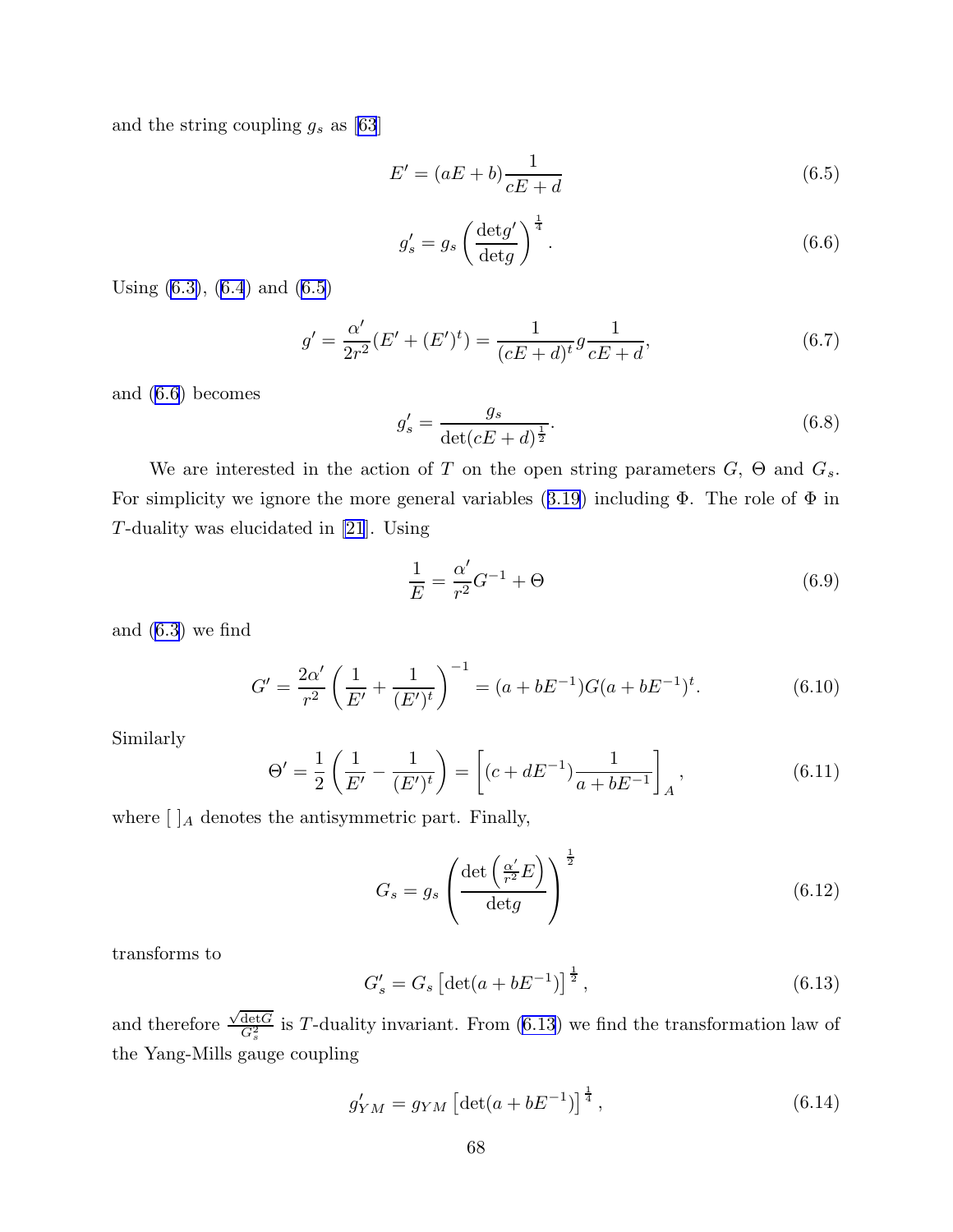In the zero slope limit with finite r we have  $E^{-1} \approx \Theta$  and ([6.10\)](#page-68-0), ([6.11](#page-68-0)), [\(6.14](#page-68-0)) become

$$
G' = (a + b\Theta)G(a + b\Theta)^t
$$
  
\n
$$
\Theta' = (c + d\Theta)\frac{1}{a + b\Theta}
$$
  
\n
$$
g'_{YM} = g_{YM} [\det(a + b\Theta)]^{\frac{1}{4}}
$$
\n(6.15)

(it is easy to check using the antisymmetry of  $\Theta$  and the relations [\(6.3\)](#page-67-0) that  $\Theta'$  is antisymmetric). These transformation rules have already appeared in the mathematical literature. In the physics literature they appeared in [\[4](#page-95-0),[17-21\]](#page-96-0). Our expressions (6.15) are similar to those in these papers but differ by  $a \leftrightarrow d$  and  $b \leftrightarrow c$ ; i.e. by conjugation by  $T =$  $\begin{pmatrix} 0 & 1 \end{pmatrix}$ 1 0  $\lambda$ . In section 7 we will explain the origin for this difference.

We note that the transformation of the metric  $G$  is unlike the typical  $T$ -duality transformation of a metric (like  $(6.7)$  $(6.7)$ ). Since it is linear in G, for every T-duality transformation the transformed metric  $G'$  scales like the original metric  $G$ . If one of them scales to zero, so does the other one; for example, there is no transformation which maps  $G$  to  $G^{-1}$ . Although for closed strings there are transformations which map momentum modes to winding modes, this is not true for the open strings we consider; yet the theory is Tduality invariant!

If some of the components of  $\Theta$  are rational, they can be transformed to zero. For example, if  $\Theta = -d^{-1}c$ , where c and d have integer entries, there is a T dual description with  $\Theta' = 0$ . It is given by  $T =$  $\int a b$ c d  $\setminus$ with appropriate a and b.  $\Theta'$  vanishes because (using ([6.3\)](#page-67-0))  $a + b\Theta = a - bd^{-1}c = (d^t)^{-1}$  is invertible. This also guarantees that the transformed metric  $G' = d^{-1}G(d^{-1})^t$  and Yang-Mills coupling constant  $g'_{YM} = g'_{YM} (\text{det} d)^{-\frac{1}{4}}$  are finite. In this case the noncommutative theory with nonzero  $\Theta$  is T dual to a commutative theory. The volume of the torus of this dual commutative theory is smaller by a factor of detd relative to the original torus. More generally, if only some of the components of Θ are rational some of the coordinates could be transformed to commuting coordinates.

There is another point we should mention about the case with rational Θ. Then, there exist T-duality transformations for which (6.15) is singular. In particular, for  $a + b\Theta = 0$ the transformed G vanishes and the transformed  $\Theta$  diverges. One way to understand it is to first use a T-duality transformation, as above, to transform to  $\Theta = 0$ . Then, all the transformations with  $a = 0$  are singular. They include the transformation with  $a = d = 0$ ,  $b = c = 1$  which can be referred to as "T-duality on all sides of the torus." More generally,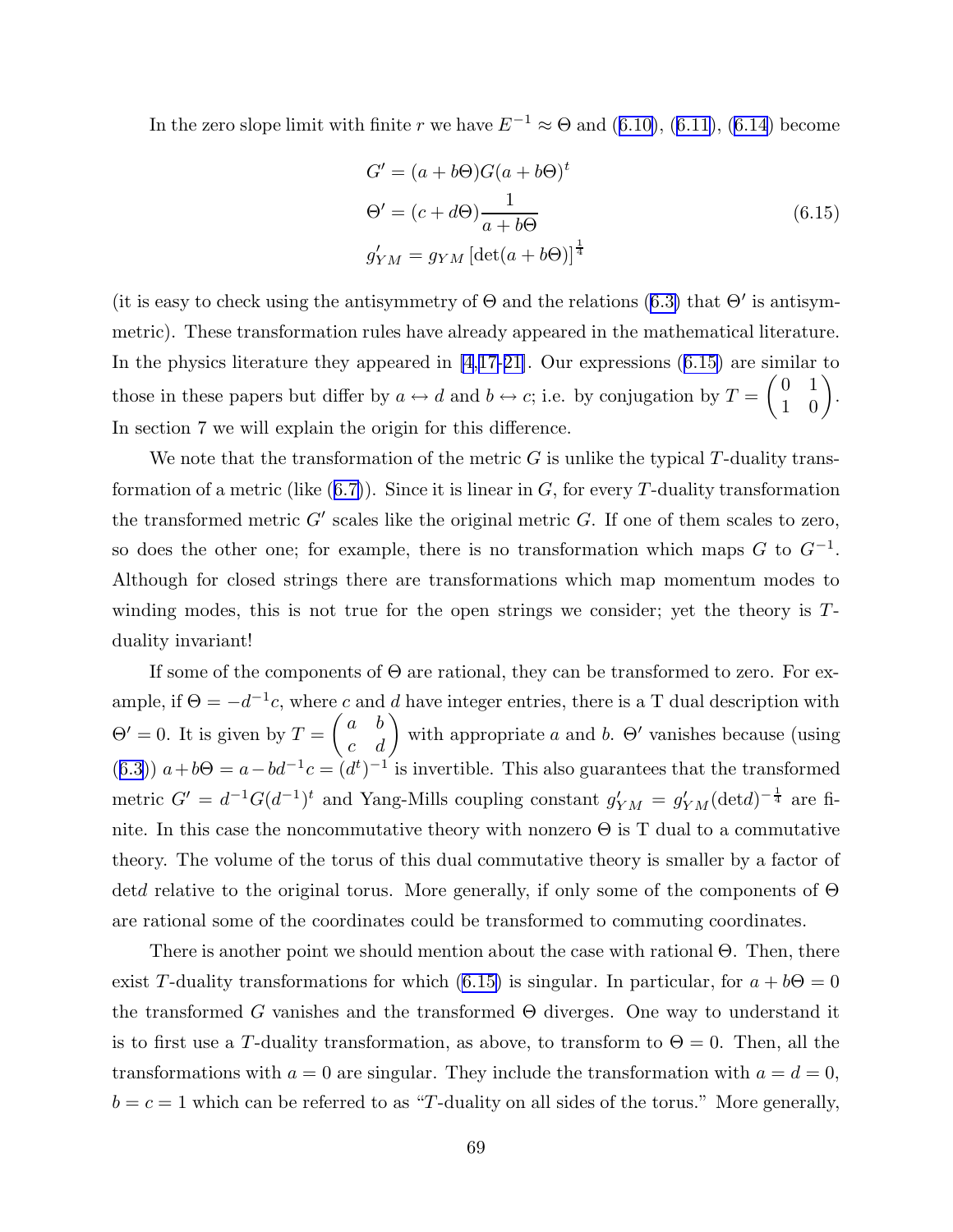if only some of the components of  $\Theta$  are rational, there exist T-duality transformations to Θ with infinite entries and to G with vanishing eigenvalues. We conclude that when Θ is rational not all the  $SO(p, p; \mathbf{Z})$  duality group acts.

This discussion becomes more clear for the simplest case of the two torus. Then, the Tduality group is  $SO(4, 4; \mathbb{Z}) \cong SL(2, \mathbb{Z}) \times SL(2, \mathbb{Z})$ . One  $SL(2, \mathbb{Z})$  factor acts geometrically on G leaving  $\Theta$ ,  $g_{YM}$  and the volume V of the torus with the metric G unchanged. The other  $SL(2, \mathbb{Z})$  acts as

$$
V' = V(a + b\Theta)^2
$$
  
\n
$$
\Theta' = \frac{c + d\Theta}{a + b\Theta}
$$
  
\n
$$
g'_{YM} = g_{YM}(a + b\Theta)^{\frac{1}{2}},
$$
\n(6.16)

where now  $\Theta$ , a, b, c and d are numbers, rather than matrices as above, and  $\int a b$ c d  $\overline{ }$ is an  $SL(2, \mathbb{Z})$  matrix. We again see that when  $\Theta = -c/d$  is rational it can be transformed to  $\Theta' = 0$  by an  $SL(2, \mathbb{Z})$  transformation  $\int a b$ c d  $\setminus$ with appropriate  $a$  and  $b$ . For such a transformation  $a + b\Theta = 1/d$ , and therefore  $V' = V/d^2$  and  $g'_{YM} = g_{YM}/d^{\frac{1}{2}}$  are finite. However, the transformation  $\int c \, d$  $-a$   $-b$  $\lambda$ does not act regularly.

The fact that for rational  $\Theta = -c/d$  the theory is equivalent to another theory on a commutative torus whose volume is smaller by a factor of  $d^2$  can be understood as follows. Before the T-duality transformation the torus is parametrized by  $x^i \sim x^i + 2\pi r$ . The algebra of functions on the torus is generated by  $U_i = e^{ix^i/r}$ , which satisfy  $U_1U_2 =$  $e^{-2\pi i\Theta}U_2U_1$ . The T-duality transformation does not act on the complex structure of the torus but affects its volume. This can be achieved by rescaling the two coordinates  $x^i$ such that the identification is  $x^i \sim x^i + 2\pi r/d$ , thus reducing the volume by a factor of  $d^2$ . Now the algebra of functions on the torus is generated by  $\widetilde{U}_i = e^{ix^i d/r} = U_i^d$ . They satisfy  $\widetilde{U}_1 \widetilde{U}_2 = e^{-2\pi i d^2 \Theta} \widetilde{U}_2 \widetilde{U}_1 = \widetilde{U}_2 \widetilde{U}_1$ ; i.e. the new torus is commutative.

We stress that this transformation to an ordinary theory on another torus is unrelated to the transformation to ordinary gauge fields we exhibited in section 3, which exists also on  $\mathbb{R}^n$  and on a torus for any  $\Theta$ , not necessarily rational. The transformation in section 3 does not act on the space the theory is formulated on – if the theory is formulated on a torus, this transformation maps us to another theory formulated on the same torus. This transformation also does not change the rank of the gauge group, but it converts the simple  $\widehat{F}^2$  action to a complicated non-polynomial action. The transformation we discuss here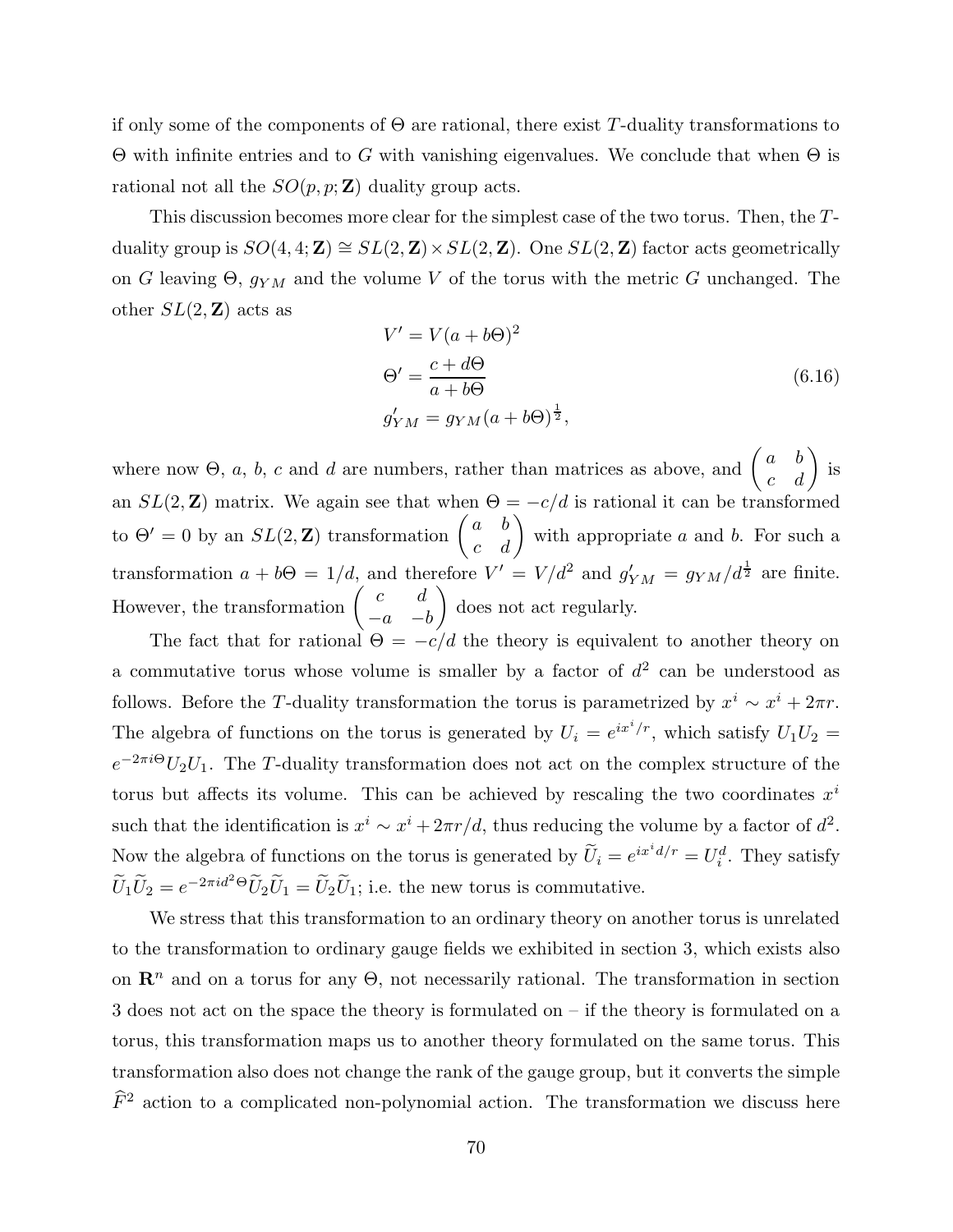for rational  $\Theta$  acts on the torus, changes the rank of the gauge group and maps the simple  $\widehat{F}^2$  to a simple  $F^2$  action.

One might be concerned that because of the special properties of the zero slope limit with rational  $\Theta$  the noncommutative theory behaves in a discontinuous fashion as a function of  $\Theta$ . Furthermore, for generic q and B their map into the fundamental domain varies ergodically in the zero slope limit<sup>12</sup>. However, these discontinuities affect only the closed strings, which decouple in the limit. The open string parameters  $G$ ,  $\Theta$  and  $G_s$  transform smoothly under T duality. Correspondingly, the open string dynamics varies smoothly with  $\Theta$  for fixed G in the zero slope limit.

### 6.2. Modules Over A Noncommutative Torus

Our goal in the rest of this section is to construct and analyze directly from quantization of open strings a natural class of representations for the algebra  $A$  of functions on a noncommutative torus. Mathematically, representations of a ring are usually called modules. We will aim to understand in physical terms the usual mathematical constructions [[65,66](#page-99-0),[4,](#page-95-0)[17\]](#page-96-0) of projective modules over a noncommutative torus, and the "Morita equivalences" between them, which  $[4,17-20]$  $[4,17-20]$  $[4,17-20]$  are intimately related to T-duality.

For simplicity, we will discuss bosonic strings. (Incorporating supersymmetry does not affect the ring  $A$  and so does not alter the modules.) Consider a p-brane wrapped on the torus. The ground states of the  $p-p$  open strings are tachyons. For every function f on  $\mathbf{T}^p$ , there is a corresponding tachyon vertex operator  $\mathcal{O}_f$ . In the limit  $\alpha' \to 0$ , the dimensions of the  $\mathcal{O}_f$ 's vanish. The operator product algebra of the  $\mathcal{O}_f$ 's reduces, as we have seen in section 2, to the  $*$ -product of functions on  $\mathbf{T}^p$ , essentially

$$
\mathcal{O}_f(t) \cdot \mathcal{O}_g(t') \to \mathcal{O}_{f*g}(t'), \text{ for } t > t'. \tag{6.17}
$$

A p-p open string has a world-sheet with topology  $\Sigma = I \times \mathbf{R}$ , where **R** is a copy of the real line parametrizing the proper time, and  $I = [0, \pi]$  is an interval that parametrizes the string at fixed time. The algebra  $A$  of tachyon vertex operators can be taken to act at either end of the open string. Operators acting on the left of the string obviously commute with those acting on the right, and the open string states form a bimodule for  $A \times A$ . By a bimodule for a product of rings  $A \times A'$ , we mean a space that is a left module for the first

 $12$  This fact was mentioned in [[64\]](#page-99-0), where the role of noncommutative geometry was anticipated.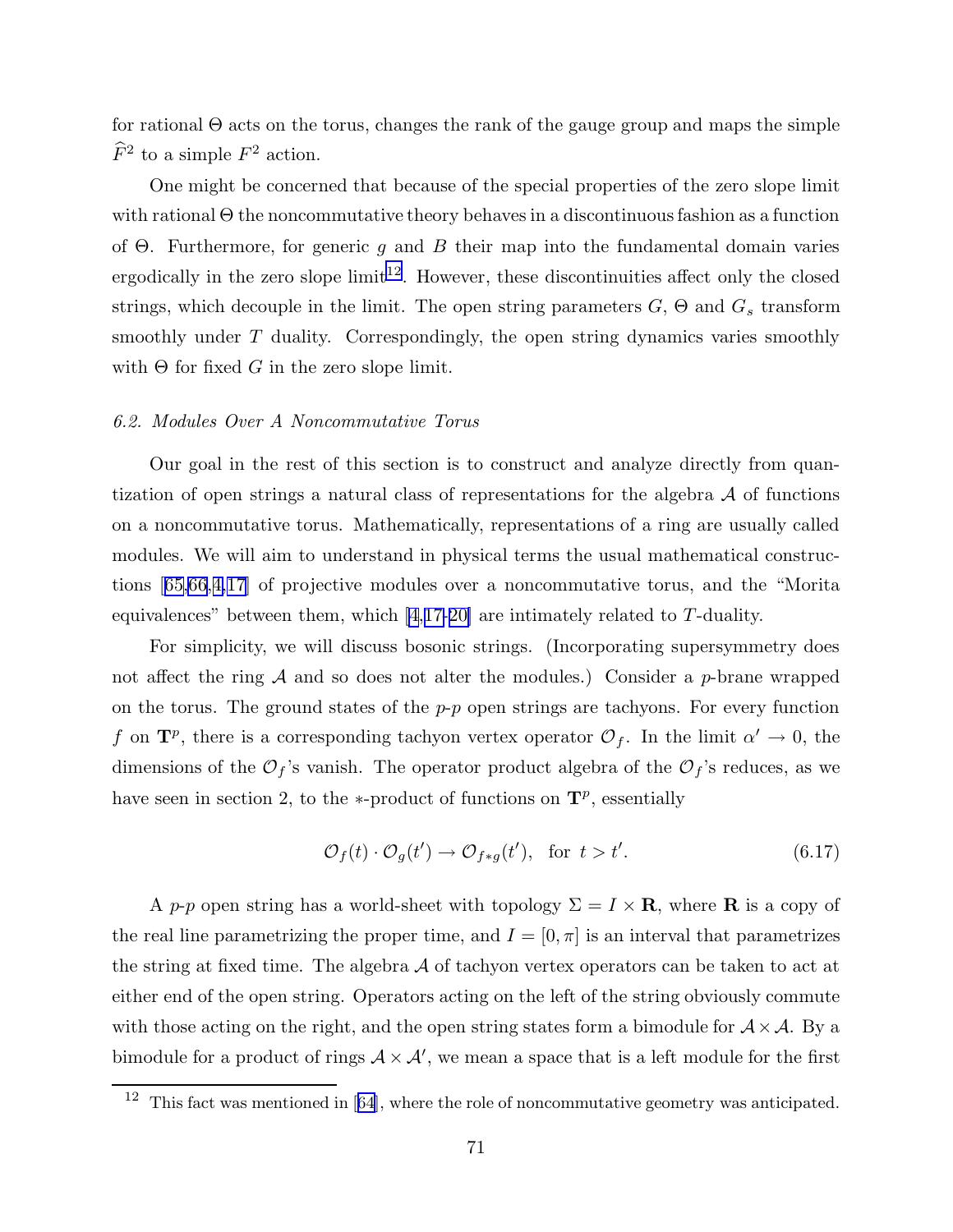factor A, and a right module for the second factor  $A'$ , with the two actions commuting<sup>13</sup>. That the strings are a left module for the first factor and a right module for the second can be seen as follows. The interaction of open strings with the B-field comes from a term

$$
-\frac{i}{2}\int_{\Sigma} \epsilon^{ab} B_{ij} \partial_a x^i \partial_b x^j = -\frac{i}{2} \int_{\{0\} \times \mathbf{R}} B_{ij} x^i \frac{dx^j}{dt} + \frac{i}{2} \int_{\{\pi\} \times \mathbf{R}} B_{ij} x^i \frac{dx^j}{dt}.
$$
 (6.18)

The relative minus sign between the two boundary terms in (6.18) means that if for vertex operators inserted on  $\{0\} \times \mathbf{R}$ , ([6.17\)](#page-71-0) holds with some given  $\theta$ , then for operators inserted on  $\{\pi\}\times\mathbf{R}$ , the same OPE holds with  $\theta$  replaced by  $-\theta$ . Changing the sign of  $\theta$  is equivalent to reversing the order of multiplication of functions, so if the conventions are such that ([6.17\)](#page-71-0) holds as written for vertex operators inserted at the left end of the string, then for operators inserted at the right end we have

$$
\mathcal{O}_f(t) \cdot \mathcal{O}_g(t') \to \mathcal{O}_{g*f}(t'), \quad \text{if } t > t'. \tag{6.19}
$$

Comparing to the definition in the footnote, we see that the open string states form a left module for  $A$  acting on the left end of the open string, and a right module for  $A$  acting on the right end of the open string.

In the limit  $\alpha' \to 0$ , the excited string states decouple, and we can get an  $\mathcal{A} \times \mathcal{A}$ bimodule  $M$  by just taking the open string ground states. In fact, this module is simply a free module, that is  $M = A$ , since the open string ground states are a copy of A.

We can construct many other left modules for  $A$  as follows. Consider an arbitrary boundary condition  $\gamma$  for open strings on  $\mathbf{T}^p$  with the given open string parameters G and θ. (Physically,  $\gamma$  is determined by a collection of Dq-branes for  $q = p, p - 2, ...$ ) Then consider the  $p-\gamma$  open strings, that is the strings whose left end is on a fixed p-brane and whose right end obeys the boundary condition  $\gamma$ . The p-p algebra A acts on the p- $\gamma$  open string ground states for any given  $\gamma$ , giving a left module  $M_{\gamma}$  for A. In section 6.3, we will construct the usual projective left modules for  $A$  in this way. In section 6.4, we examine theoretical issues connected with this construction.

<sup>&</sup>lt;sup>13</sup> A left module for a ring  $A$  is a set M on which  $A$  acts, obeying a condition that will be stated momentarily. For  $a \in A$  and  $m \in M$ , we write am for the product of a with m. The defining property of a left module is that for  $a, b \in A$  and  $m \in M$ , one has  $(ab)m = a(bm)$ . In the case that M is a right module, the action of  $\mathcal A$  on M is usually written on the right: the product of  $a \in \mathcal{A}$  with  $m \in M$  is written ma. The defining property of a right module is that  $m(ba) = (mb)a$ .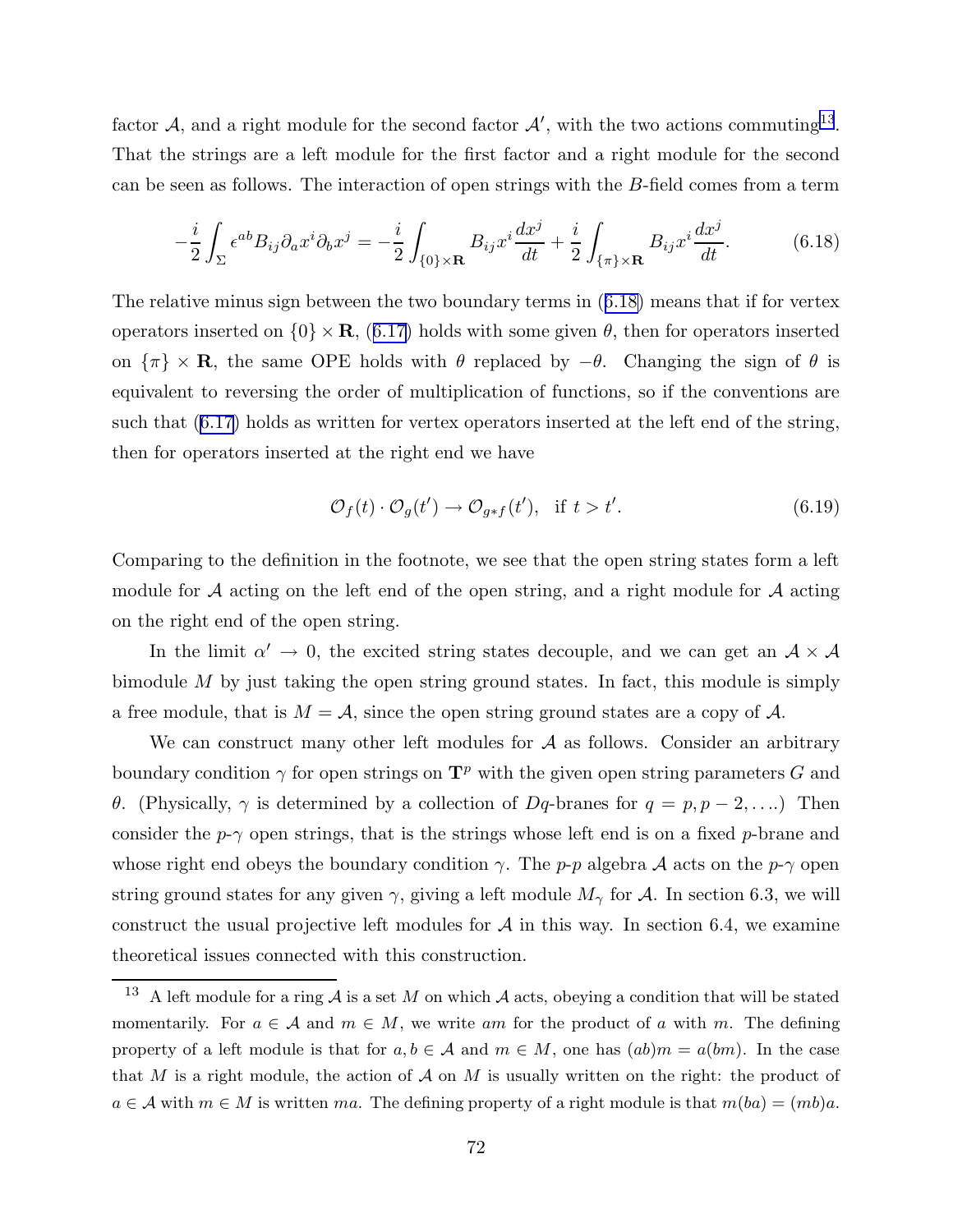#### 6.3. Construction Of Modules

We turn now to detailed description of the modules. For brevity of exposition, we will concentrate on modules over a noncommutative  $\mathbf{T}^2$ . The generalization to  $\mathbf{T}^p$  does not involve essential novelty for the type of modules we will construct, which are obtained from constant curvature connections over an ordinary torus. (For  $p \geq 4$ , there should be additional modules constructed from instantons, but we are not able to describe them very concretely.)

The constructions all start with ordinary actions for open strings on an ordinary  $\mathbf{T}^2$ , in the presence of a B-field, with twobrane boundary conditions on the left end of the string and varying boundary conditions on the right. We consider four cases for the boundary conditions on the right of the open string:  $(i)$  twobrane boundary conditions;  $(ii)$  zerobrane boundary conditions; *(iii)* open strings ending on a twobrane with  $m$  units of magnetic flux; and finally  $(iv)$  the general case of open strings ending on a system of n twobranes with  $m$  units of magnetic flux. Quantization of the open strings will give standard modules over a noncommutative  $\mathbf{T}^2$ . These modules have been described and used in section 3.2 of [[4](#page-95-0)], and reconsidered in [[19-21\]](#page-96-0).

### (i) Twobrane Boundary Conditions

Naively, the limit  $\alpha' \to 0$  can be taken by simply dropping the kinetic energy term from the open string action. This leaves only boundary terms, which are determined by the interaction with the B-field. We describe the torus by angular coordinates  $x^i$ ,  $i = 1, 2$ , with  $0 \leq x^i \leq 2\pi$ , and we describe the open string worldsheet by functions  $x^i(\sigma, \tau)$ , where  $\tau$  is the proper time and  $\sigma$ , which ranges from 0 to  $\pi$ , parametrizes the position along the open string. If we set  $x^i = x^i(0, \tau)$ ,  $\tilde{x}^i = x^i(\pi, \tau)$ , then the boundary terms in the action become

$$
L_B = -\frac{i}{2} \int dt B_{ij} x^i \frac{dx^j}{dt} + \frac{i}{2} \int dt B_{ij} \widetilde{x}^i \frac{d\widetilde{x}^j}{dt}.
$$
 (6.20)

If these were the only variables and  $L_B$  the full action, then  $x<sup>1</sup>$  would be the canonical conjugate of  $x^2$  – and similarly  $\tilde{x}^1$  and  $\tilde{x}^2$  would be canonically paired – so the classical phase space would be a copy of  $\mathbf{T}^2 \times \mathbf{T}^2$ . This cannot be the full answer since  $(\mathbf{T}^2$  being compact) the quantization would be inconsistent unless  $\int_{\Sigma} B$  is an integral multiple of  $2\pi$ . In fact, as we will now see, the phase space is  $\mathbf{T}^2 \times \mathbf{R}^2$ .

We must remember the string connecting the two endpoints. The ordinary kinetic energy of the string is

$$
L_K = \frac{1}{4\pi\alpha'} \int_{\Sigma} g_{ij} \partial_a x^i \partial^a x^j.
$$
 (6.21)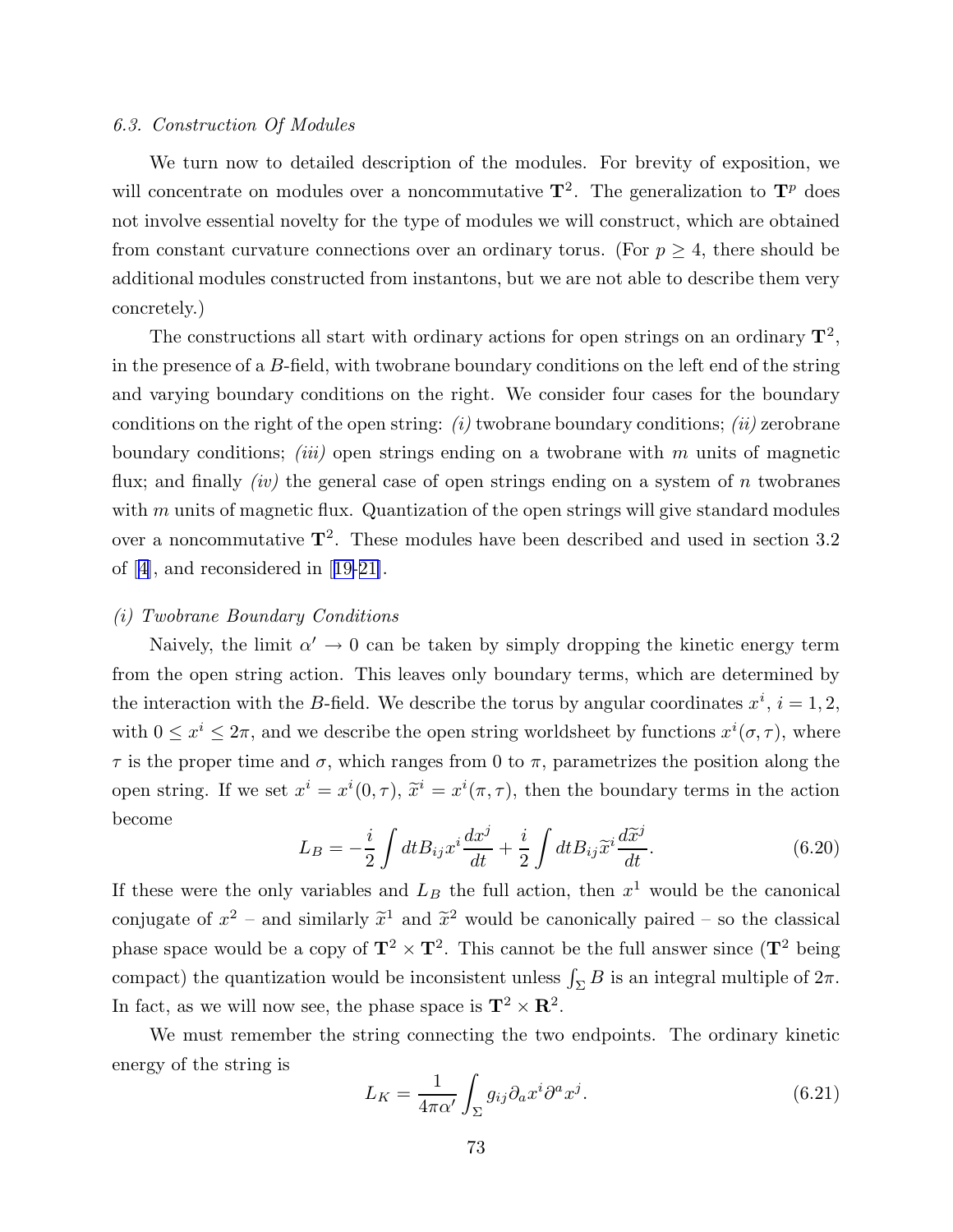Here we recall that in the  $\alpha' \to 0$  limit with fixed open string metric,  $g_{ij}$  is of order  $(\alpha')^2$ , so  $L_K$  formally vanishes. For a given set of endpoints, the contribution to the energy coming from  $L_K$  is minimized by a string that is a geodesic from  $x^i$  to  $\tilde{x}^i$ . In each homotopy class of paths from  $x^i$  to  $\tilde{x}^i$ , there is a unique geodesic. The fluctuations around the minimum involve modes with mass squared of order  $1/\alpha'$ . Since we are not interested in such high energy excitations, we can ignore the fluctuations and identify the phase space as consisting of a pair of points  $x^i$  and  $\tilde{x}^i$  together with a straight line (or geodesic) connecting them. (We can also reach this conclusion by just formally setting  $\alpha' = 0$  and dropping  $L_K$ completely. Then there is a gauge invariance under arbitrary variations of  $x^{i}(\sigma, \tau)$  keeping the endpoints fixed. We can use this gauge invariance to fix a gauge in which  $x^{i}(\sigma, \tau)$  is a geodesic.)

Now we write

$$
x^{i} = y^{i} + \frac{1}{2}s^{i}
$$
  
\n
$$
\widetilde{x}^{i} = y^{i} - \frac{1}{2}s^{i}.
$$
\n(6.22)

Here  $y^i$  is  $\mathbf{T}^2$ -valued, but  $s^i$  is real-valued. In fact,  $y^i$  is the midpoint of the geodesic from  $x^i$  to  $\tilde{x}^i$ , while the real-valuedness of  $s^i$  enables us to keep track of how many times this geodesic wraps around  $\mathbf{T}^2$ .

The symplectic structure derived from  $L_B$  is

$$
\omega = Bdx^1 \wedge dx^2 - Bd\tilde{x}^1 \wedge d\tilde{x}^2 = B\left(ds^1 \wedge dy^2 - ds^2 \wedge dy^1\right),\tag{6.23}
$$

where we set  $B_{12} = B$ . In canonical quantization, we can take the  $y^i$  to be multiplication operators, and identify the  $s^i$  as the canonical momenta:

$$
s^{1} = -\frac{i}{B} \frac{\partial}{\partial y^{2}} = 2\pi i \Theta \frac{\partial}{\partial y^{2}}
$$
  

$$
s^{2} = \frac{i}{B} \frac{\partial}{\partial y^{1}} = -2\pi i \Theta \frac{\partial}{\partial y^{1}}.
$$
 (6.24)

Here we have set as in the discussion of T-duality  $\Theta = -1/2\pi B$ . (Since we are studying a two dimensional situation,  $\Theta$  like B is a number.) The physical Hilbert space thus consists of functions on an ordinary  $\mathbf{T}^2$ , with coordinates  $y^i$ . The algebra A of functions on the noncommutative  $\mathbf{T}^2$  is generated by

$$
U_1 = \exp(ix^1) = \exp(iy^1 - \pi\Theta(\partial/\partial y^2)),
$$
  
\n
$$
U_2 = \exp(ix^2) = \exp(iy^2 + \pi\Theta(\partial/\partial y^1)).
$$
\n(6.25)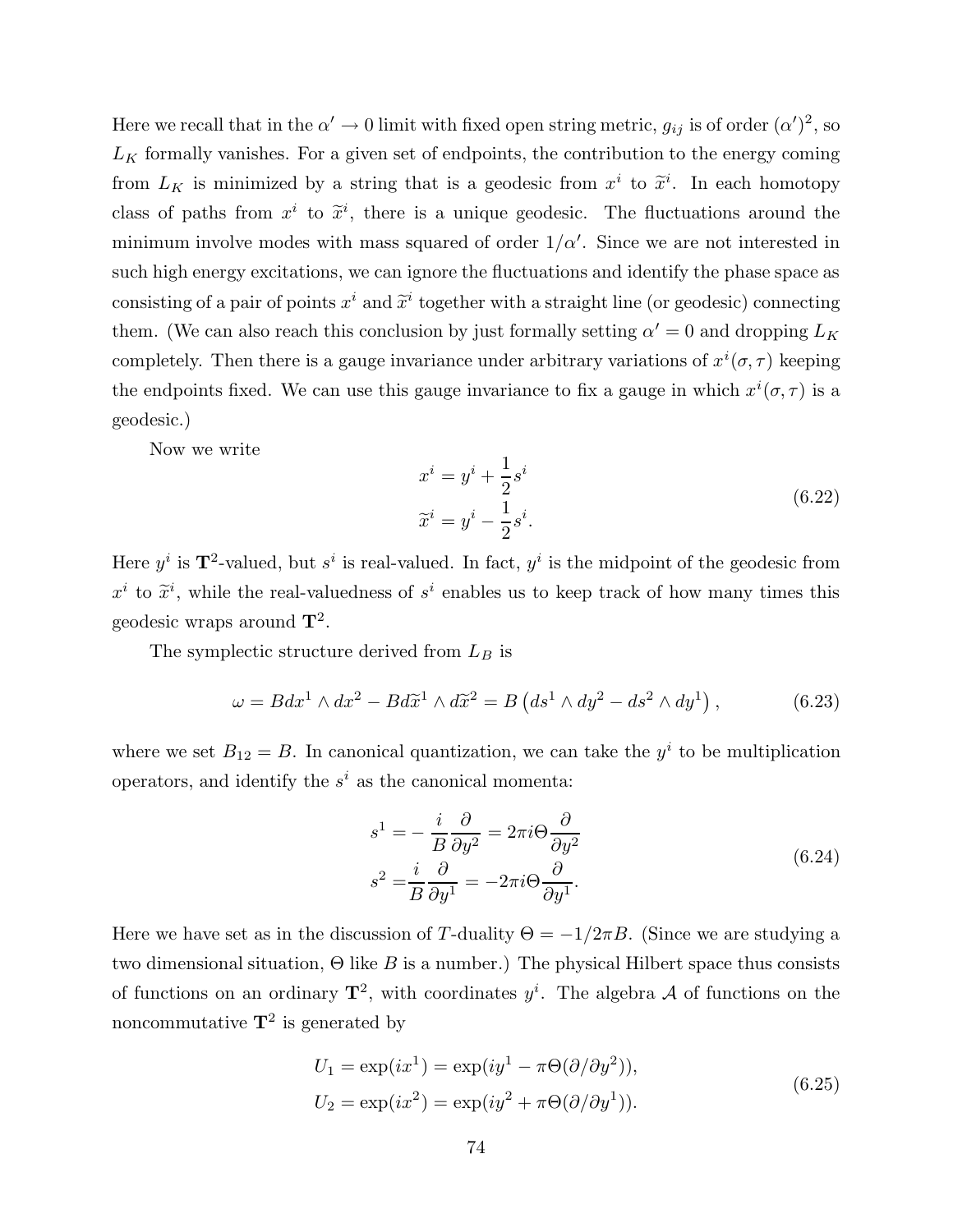They obey

$$
U_1 U_2 = e^{-2\pi i \Theta} U_2 U_1. \tag{6.26}
$$

The commutant of  $A$  is generated by

$$
\widetilde{U}_1 = \exp(i\widetilde{x}^1) = \exp(iy^1 + \pi \Theta(\partial/\partial y^2))
$$
\n
$$
\widetilde{U}_2 = \exp(i\widetilde{x}^2) = \exp(iy^2 - \pi \Theta(\partial/\partial y^1)).
$$
\n(6.27)

These operators obey

$$
\widetilde{U}_1 \widetilde{U}_2 = e^{-2\pi i \widetilde{\Theta}} \widetilde{U}_2 \widetilde{U}_1 \tag{6.28}
$$

with

$$
\widetilde{\Theta} = -\Theta. \tag{6.29}
$$

The relative minus sign between  $\Theta$  and  $\widetilde{\Theta}$  means, as we have explained in section 6.2, that the open strings are an  $A \times A$  bimodule (left module for the first factor, acting at  $\sigma = 0$ , and right module for the second factor, acting at  $\sigma = \pi$ ). The formulas that we have arrived at are standard formulas for a free  $A \times A$  bimodule.

#### (ii) Zerobrane Boundary Conditions

Now, without changing the boundary conditions at  $\sigma = 0$ , we replace the boundary conditions at  $\sigma = \pi$  by zerobrane boundary conditions. For example, we can place the zerobrane at the origin and take the boundary condition at  $\sigma = \pi$  to be  $\tilde{x}^i = 0$ . The phase space therefore consists now of a point  $x^i$  on  $\mathbf{T}^2$  together with a geodesic from that point to  $x^i = 0$ . A shift  $x^i \to x^i + 2\pi n^i$  (with integers  $n^i$ ) acts freely on the phase space, changing the winding number of the geodesic. We can forget about the geodesic if we consider the  $x^i$  to be real-valued.

The phase space is thus a copy of  $\mathbb{R}^2$  with symplectic form

$$
\omega = B \, dx^1 \wedge dx^2. \tag{6.30}
$$

To quantize, we can take  $x^2$  to be a multiplication operator and

$$
x^{1} = -i\frac{1}{B}\frac{\partial}{\partial x^{2}} = 2\pi i\Theta \frac{\partial}{\partial x^{2}}.
$$
\n(6.31)

Hence, the algebra  $\mathcal A$  of functions on the noncommutative  $\mathbf T^2$  is generated by

$$
U_1 = \exp(ix^1) = \exp(-2\pi\Theta\partial/\partial x^2)
$$
  
\n
$$
U_2 = \exp(ix^2),
$$
\n(6.32)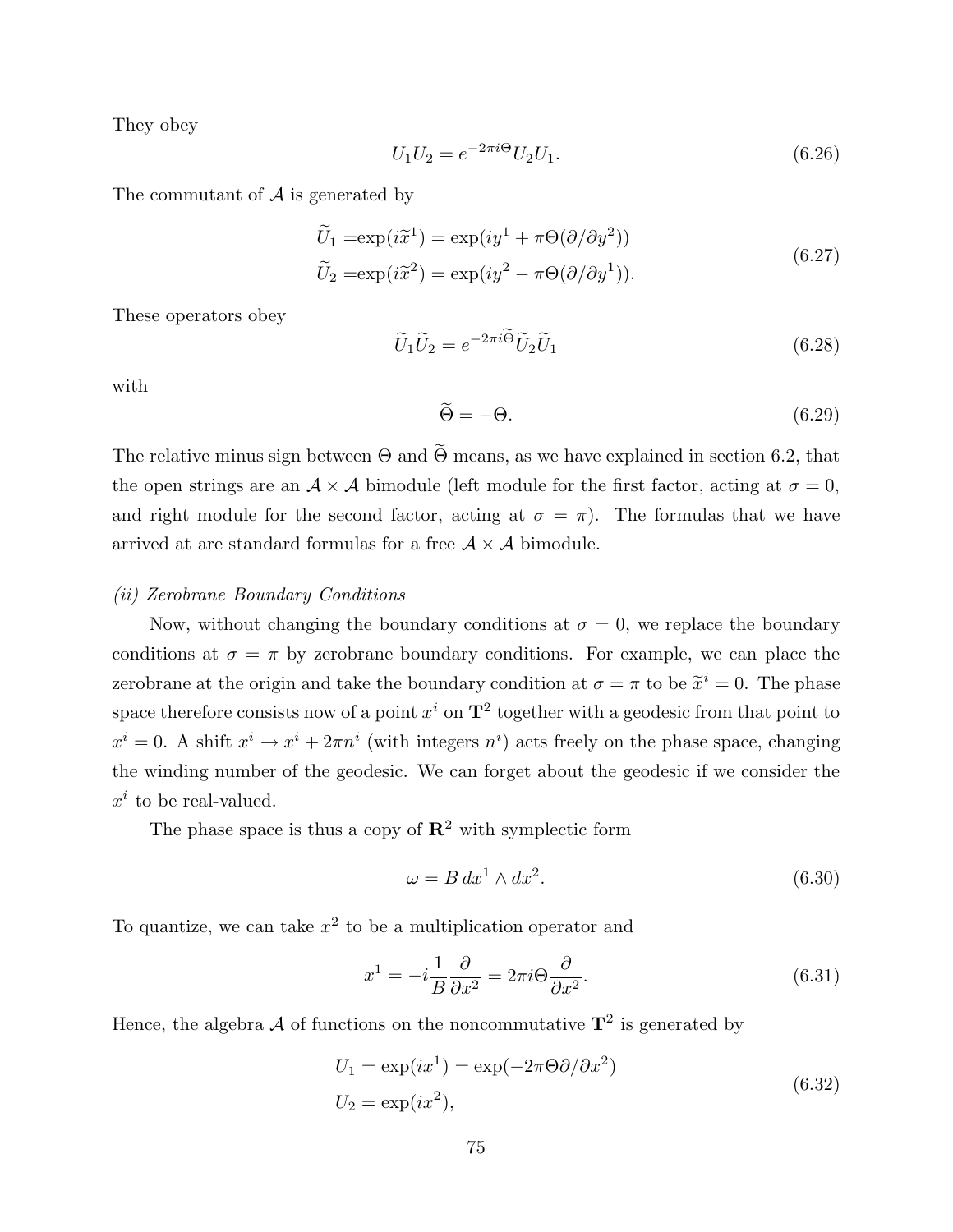again obeying

$$
U_1 U_2 = e^{-2\pi i \Theta} U_2 U_1. \tag{6.33}
$$

The commutant of the  $U_i$  is generated by

$$
\widetilde{U}_1 = \exp(ix_1/\Theta) = \exp(-2\pi\partial/\partial x^2)
$$
\n
$$
\widetilde{U}_2 = \exp(ix_2/\Theta). \tag{6.34}
$$

We note that unlike  $U_i$  which are invariant under  $x_i \to x_i + 2\pi$ ,  $\widetilde{U}_i$  are not invariant under this shift. Yet, they are valid operators on our Hilbert space because  $x_i$  are points in  $\mathbb{R}^2$ , rather than in  $\mathbf{T}^2$ . These operators obey

$$
\widetilde{U}_1 \widetilde{U}_2 = e^{-2\pi i \widetilde{\Theta}} \widetilde{U}_2 \widetilde{U}_1,\tag{6.35}
$$

where

$$
\widetilde{\Theta} = \frac{1}{\Theta}.\tag{6.36}
$$

The formulas are again standard, and the interpretation is as follows [[4\]](#page-95-0). With twobrane boundary conditions, the vertex operators at  $\sigma = \pi$  generate, as we saw above, a noncommutative torus with  $\Theta' = -\Theta$ . The T-duality transformation that converts twobranes to zerobranes acts on  $\Theta'$  by  $\Theta' \to -1/\Theta'$ , giving us a noncommutative torus  $\mathcal{A}'$  with noncommutativity parameter  $\widetilde{\Theta} = -1/\Theta' = 1/\Theta$ .

In physical terms, the algebra  $\mathcal{A}'$  is the algebra of ground state 0-0 strings acting on the 2-0 open strings at  $\sigma = \pi$ . The relevant 0-0 strings are open strings that wind on a geodesic around the torus, starting and ending at the origin. That these open strings in the small volume limit generate the algebra of a noncommutative torus was the starting point [\[4](#page-95-0),[12,13](#page-95-0)] in applications of noncommutative Yang-Mills theory to string theory. From the point of view of the present paper, the statement can be justified by computing the OPE's of the 0-0 open strings, which are equivalent by  $T$ -duality to the OPE's of 2-2 tachyon vertex operators. We studied the 2-2 OPE's in section 2.1.

# $(iii)$   $(1, m)$  Boundary Conditions

Now we consider a more general case: an open string that at  $\sigma = 0$  has the same twobrane boundary conditions as before while at  $\sigma = \pi$  it terminates on a twobrane that carries  $m$  units of zerobrane charge. The zerobrane charge can be incorporated by placing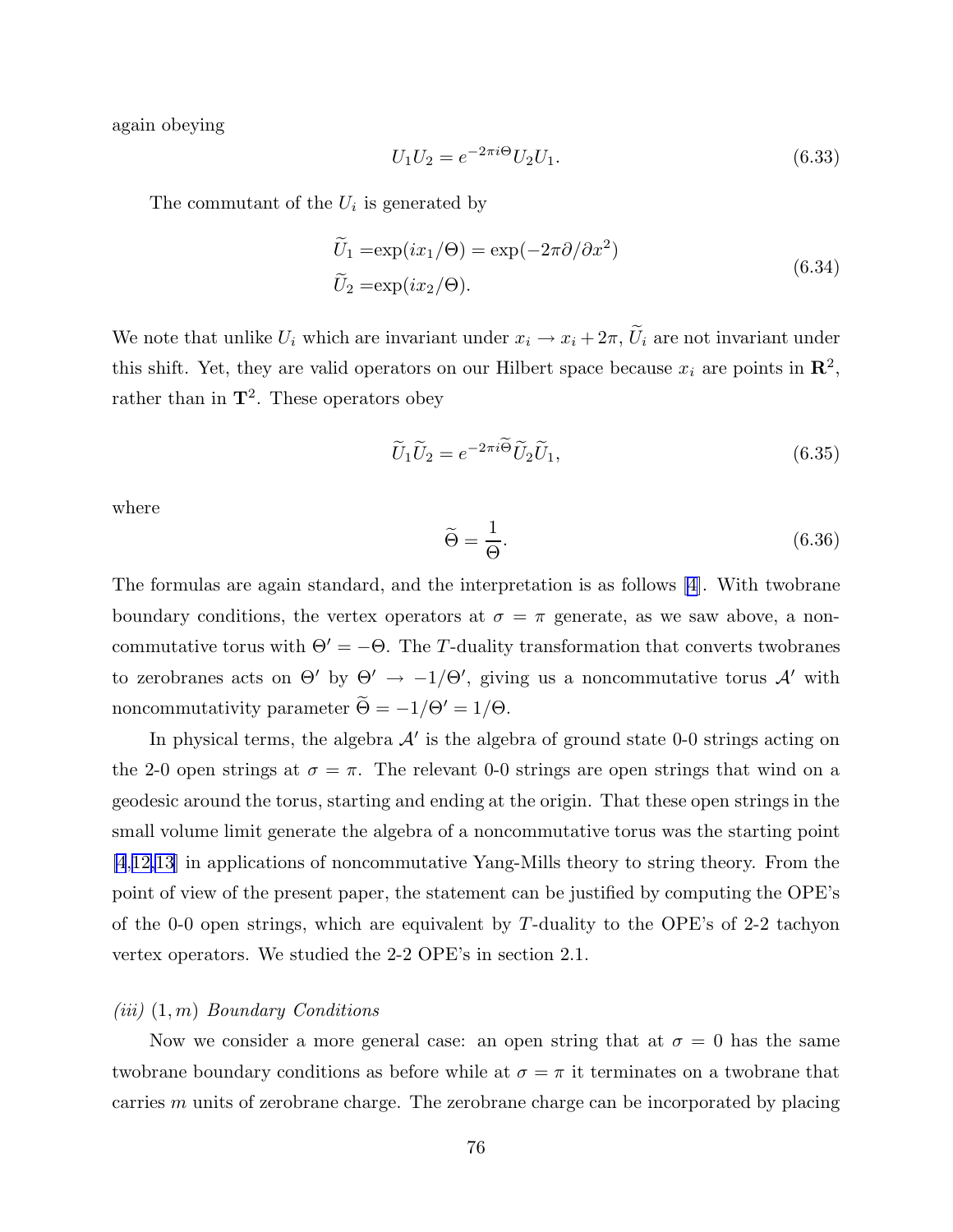on the twobrane in question a magnetic field of constant curvature  $m/2\pi$ . The boundary terms in the action become now

$$
L_B = -\frac{i}{2} \int dt B_{ij} x^i \frac{dx^j}{dt} + \frac{i}{2} \int dt \left( B_{ij} + \frac{m}{2\pi} \epsilon_{ij} \right) \widetilde{x}^i \frac{d\widetilde{x}^j}{dt}.
$$
 (6.37)

(Here  $\epsilon_{ij}$  is an antisymmetric tensor with  $\epsilon_{12} = 1$ .) The symplectic structure is

$$
\omega = B dx^1 \wedge dx^2 - \left( B + \frac{m}{2\pi} \right) d\widetilde{x}^1 \wedge d\widetilde{x}^2.
$$
 (6.38)

While the algebra acting at  $\sigma = 0$  is a noncommutative torus with  $\Theta = -1/2\pi B$ , the algebra acting at  $\sigma = \pi$  is now a noncommutative torus  $\mathcal{A}'$  with

$$
\widetilde{\Theta} = \frac{1}{2\pi B + m}.\tag{6.39}
$$

No essentially new computation is required here; the algebra at  $\sigma = \pi$  is determined in the usual way in terms of the boundary conditions at  $\sigma = \pi$ . (At  $m = 0$ , we had in *(i)* above  $\widetilde{\Theta} = -\Theta = 1/2\pi B$ ; replacing B by  $B + m/2\pi$  gives (6.39).) We can write this as

$$
\widetilde{\Theta} = \frac{\Theta'}{1 + m\Theta'}\tag{6.40}
$$

where  $\Theta' = -\Theta$  is the noncommutativity parameter we found in (i) above for the algebra at  $\sigma = \pi$ .  $\widetilde{\Theta}$  is obtained from  $\Theta'$  by the T-duality transformation that maps  $(1,0)$  boundary conditions (twobrane charge 1 and zerobrane charge 0) to  $(1, m)$ . In fact, in the zero area limit, the modular parameter  $\tau = 2\pi B + i$ (Area) reduces to  $\tau = 2\pi B$ . The modular transformation that maps  $(1,0)$  to  $(1,m)$  is

$$
2\pi B \to 2\pi B + m,\tag{6.41}
$$

which in terms of  $\Theta' = 1/2\pi B$  is

$$
\Theta' \to \frac{\Theta'}{1 + m\Theta'}.\tag{6.42}
$$

Of course, we can also construct explicitly the  $A \times A'$  bimodule by quantizing the open strings. (The details are a bit lengthy and might be omitted on first reading.) For this, we set

$$
x^{i} = y^{i} + \lambda s^{i}
$$
  
\n
$$
\tilde{x}^{i} = y^{i} + (1 + \lambda)s^{i},
$$
\n(6.43)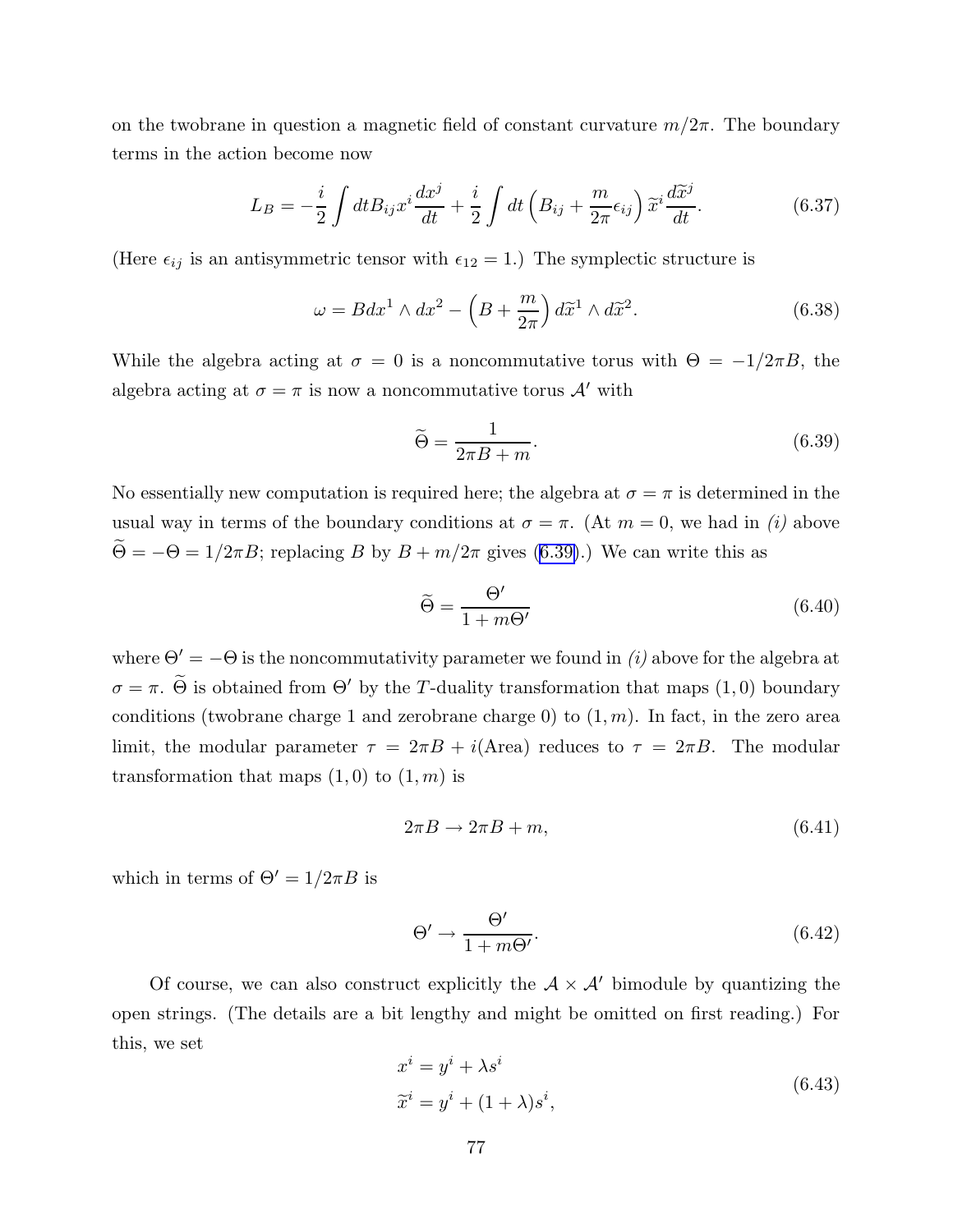$y^i \in \mathbf{T}^2$  and  $s^i$  real-valued. If

$$
\frac{m}{2\pi}\lambda^2 + (2\lambda + 1)\left(B + \frac{m}{2\pi}\right) = 0,\tag{6.44}
$$

then the symplectic form in these variables has no  $ds^1 \wedge ds^2$  term, and reads

$$
\omega = -\left(\frac{m}{2\pi}\lambda + (B + \frac{m}{2\pi})\right) \left(ds^1 \wedge dy^2 - ds^2 \wedge dy^1\right) - \frac{m}{2\pi} dy^1 \wedge dy^2.
$$
 (6.45)

A further rescaling

$$
s^i = -wt^i \tag{6.46}
$$

with

$$
w = \frac{1}{\frac{m}{2\pi}\lambda + \left(B + \frac{m}{2\pi}\right)}\tag{6.47}
$$

gives

$$
\omega = dt^1 \wedge dy^2 - dt^2 \wedge dy^1 - \frac{m}{2\pi} dy^1 \wedge dy^2.
$$
 (6.48)

Because there is no  $dt^1 \wedge dt^2$  term, the  $y^i$  commute and can be represented by multiplication operators. The remaining commutators can be represented by taking  $t^1 = -iD/Dy^2$ ,  $t^2 = iD/Dy^1$ , where

$$
\left[\frac{D}{Dy^1}, \frac{D}{Dy^2}\right] = i\frac{m}{2\pi}.\tag{6.49}
$$

Hence, the Hilbert space is the space of sections of a line bundle over  $T^2$  with first Chern class m. The algebra A that acts at  $\sigma = 0$  is generated by

$$
U_1 = \exp(ix^1) = \exp\left(iy^1 - w\lambda \frac{D}{Dy^2}\right)
$$
  
\n
$$
U_2 = \exp(ix^2) = \exp\left(iy^2 + w\lambda \frac{D}{Dy^1}\right),
$$
\n(6.50)

and using the above formulas, one can verify that  $U_1U_2 = \exp(-2\pi i \Theta)U_2U_1$ , with as usual  $\Theta = -1/2\pi B$ . One can similarly describe the algebra  $\mathcal{A}'$  that acts at  $\sigma = \pi$ .

We can pick a gauge in which

$$
\frac{D}{Dt^1} = \frac{\partial}{\partial t^1} \n\frac{D}{Dt^2} = \frac{\partial}{\partial t^2} + i\frac{m}{2\pi}t^1,
$$
\n(6.51)

with wave functions obeying  $\psi(t^1, t^2 + 2\pi) = \psi(t^1, t^2), \, \psi(t^1 + 2\pi, t^2) = e^{-imt^2} \psi(t^1, t^2)$ . In this gauge, we expand  $\psi(t^1, t^2) = \sum_{k \in \mathbf{Z}} f_k(t^1) e^{ikt^2}$ , where  $f_k(t^1 + 2\pi) = f_{k+m}(t^1)$ . The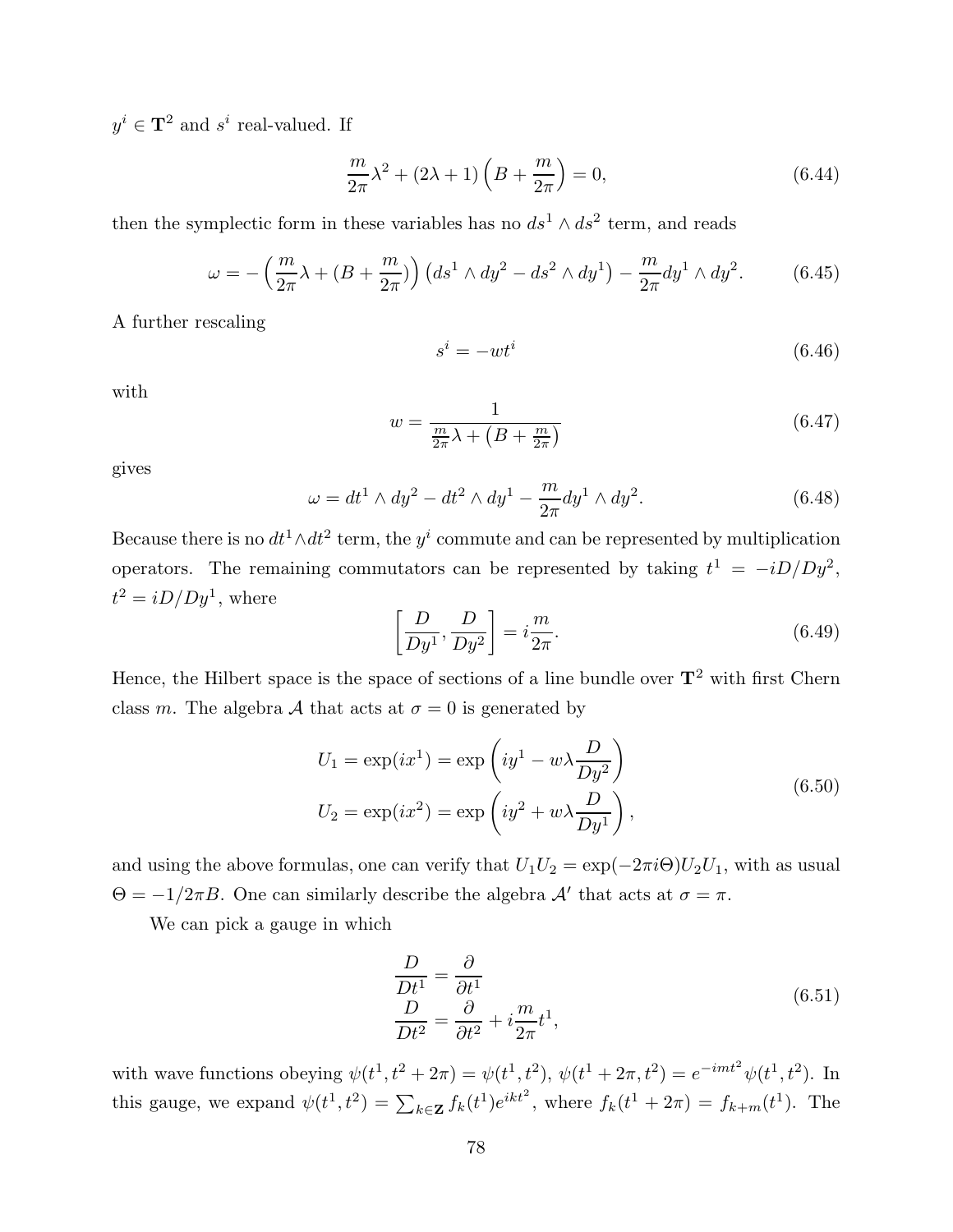$f_k$ 's can thus be grouped together into m functions  $f_0(t^1), \ldots, f_{m-1}(t^1)$  of a real variable  $t<sup>1</sup>$ . This leads to the description of the module used in [[4\]](#page-95-0).

# $(iv)$   $(n, m)$  Boundary Conditions

The general case of this type is to consider an open string that terminates at  $\sigma = 0$ on a twobrane, and at  $\sigma = \pi$  on a cluster of n twobranes with zerobrane charge m. We call this a cluster of charges  $(n, m)$ . For simplicity, we suppose that m and n are relatively prime.

Such a cluster can be described as a system of n twobranes that bear a  $U(n)$  gauge bundle E with a connection of constant curvature  $m/2\pi n$ . The center of  $U(n)$  is  $U(1)$ , and the curvature of E lies in this  $U(1)$ . Nonetheless, E cannot be obtained by tensoring a  $U(1)$  bundle with a trivial  $U(n)$  bundle, because the first Chern class of the  $U(1)$  bundle would have to be  $m/n$ , not an integer. This leads to some complications in the direct description [[19\]](#page-96-0) of the module derived from E.

However,  $E$ , and the open string Hilbert space that comes with it, is naturally described by an "orbifolding" procedure. We let  $\hat{T}^2$  be obtained from  $T^2$  by an  $n^2$ -fold cover, obtained by taking an *n*-fold cover in each direction. (So  $\hat{T}^2$  is described with the same coordinates  $x^1, x^2$  as  $\mathbf{T}^2$ , but they have period  $2\pi n$ .) When pulled back to  $\mathbf{T}^2$ , E has a central curvature with  $mn$  Dirac flux units. In particular, on  $\hat{T}^2$ , we can write  $E = \mathcal{L} \otimes V$ , where  $\mathcal L$  is a  $U(1)$  line bundle with first Chern class mn, and V is a trivial  $U(n)$  bundle, with trivial connection.

To get from  $\hat{\mathbf{T}}^2$  to  $\mathbf{T}^2$ , we must divide by the symmetries  $T_i : x^i \to x^i + 2\pi, i = 1, 2$ . These symmetries act on the bundle  $\mathcal{L}$ , but in their action on  $\mathcal{L}$  they do not commute. If they commuted in acting on  $\mathcal{L}$ , then after dividing by the group generated by the  $T_i$ ,  $\mathcal{L}$ would descend to a line bundle over the original  $\mathbf{T}^2$  of first Chern class  $m/n$ , a contradiction as this is not an integer. Rather than  $T_1$  and  $T_2$  commuting in their action on  $\mathcal{L}$ , we have

$$
T_1 T_2 = T_2 T_1 e^{-2\pi i m/n}.
$$
\n(6.52)

To get translation operators that do commute, we let  $W_1$  and  $W_2$  be elements of  $U(n)$ , regarded as constant gauge transformations of  $V$ , that obey

$$
W_1 W_2 = W_2 W_1 e^{2\pi i m/n}.
$$
\n(6.53)

Then the operators

$$
T_1 = T_1 W_1, \ T_2 = T_2 W_2 \tag{6.54}
$$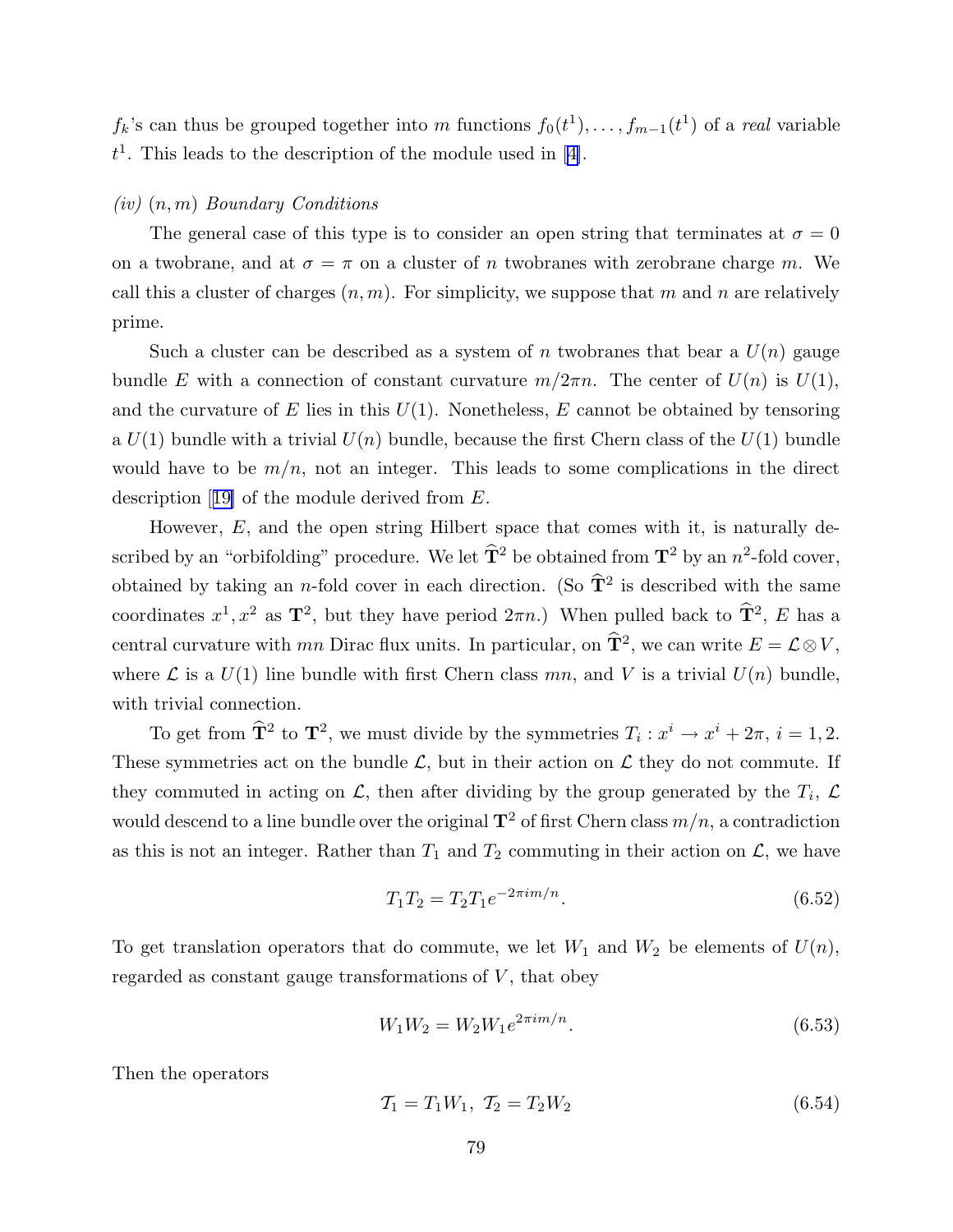<span id="page-80-0"></span>do commute. By imposing invariance under the  $\mathcal{T}_i$ , the bundle  $\mathcal{L} \otimes V$  on  $\hat{T}^2$  descends to the desired  $U(n)$  bundle E over  $\mathbf{T}^2$ .

Now, let us construct the algebras that act at the two ends of the string. At  $\sigma = 0$ , the boundary coupling is just

$$
-\frac{i}{2}\int d\tau B \left(x^1 \frac{dx^2}{d\tau} - x^2 \frac{dx^1}{d\tau}\right).
$$
\n(6.55)

There are no  $n \times n$  matrices to consider, so after descending to  $\mathbf{T}^2$ , the algebra A of tachyon operators at  $\sigma = 0$  is generated simply by  $U_i = \exp(ix^i)$ , with the usual algebra  $U_1 U_2 = e^{-2\pi i \Theta} U_2 U_1$ , with  $\Theta = -1/2\pi B$ .

Life is more interesting at  $\sigma = \pi$ . Before orbifolding, with the target space understood as  $\hat{\mathbf{T}}^2$  so that the  $x^i$  have periods  $2\pi n$ , the boundary couplings are

$$
\frac{i}{2} \int d\tau \left( B + \frac{m}{2\pi n} \right) \left( \tilde{x}^1 \frac{d\tilde{x}^2}{d\tau} - \tilde{x}^2 \frac{d\tilde{x}^1}{d\tau} \right). \tag{6.56}
$$

We have included the central curvature of  $\mathcal{L}$ . The algebra of functions of the  $\tilde{x}^i$  at  $\sigma = \pi$ is generated, before orbifolding, by  $Y_i = \exp(i\tilde{x}^i/n)$  with

$$
Y_1 Y_2 = Y_2 Y_1 \exp(-2\pi i/n^2 (2\pi B + m/n)).
$$
\n(6.57)

Here we have shifted  $B \to B + m/2\pi n$  in the usual formula (which at  $\sigma = \pi$  has a phase  $\exp(2\pi i\Theta) = \exp(-i/B)$ , and also taken account of the fact that the exponent of  $Y_i$  is n times smaller than usual. Since we assume that  $m$  and  $n$  are relatively prime, the algebra of  $n \times n$  matrices is generated by  $W_1$  and  $W_2$ . Hence, the  $Y_i$  and the  $W_i$  together generate the algebra of operators that can act on the open string ground states at  $\sigma = \pi$ . However, for the orbifolding, we want to consider the subalgebra of operators that commute with the  $\mathcal{T}_i$ . It is generated by

$$
\widetilde{U}_1 = Y_1 W_2^b
$$
\n
$$
\widetilde{U}_2 = Y_2 W_1^{-b}
$$
\n(6.58)

where b is an integer such that mb is congruent to  $-1 \mod n$ , or in other words there exists an integer a with

$$
1 = an - mb.\t\t(6.59)
$$

Equivalently,

$$
P = \begin{pmatrix} n & m \\ b & a \end{pmatrix} \tag{6.60}
$$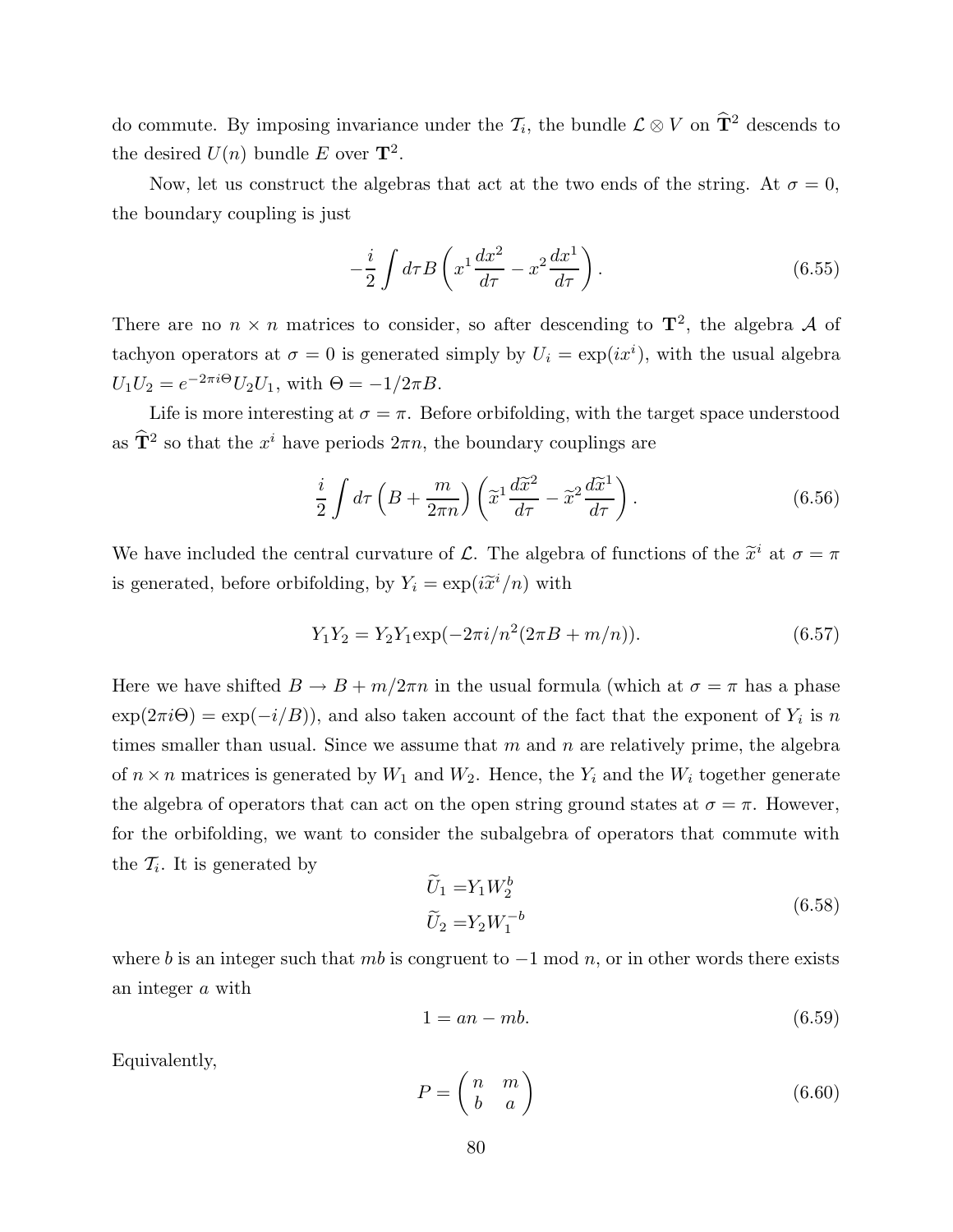is an element of  $SL(2, \mathbb{Z})$ . The  $\widetilde{U}_i$  obey  $\widetilde{U}_1\widetilde{U}_2 = \exp(-2\pi i \widetilde{\Theta})\widetilde{U}_2\widetilde{U}_1$ , with

$$
\tilde{\Theta} = \frac{1}{n^2} \frac{1}{2\pi B + (m/n)} - \frac{mb^2}{n}.
$$
\n(6.61)

Using [\(6.59\)](#page-80-0) and  $\Theta' = -\Theta = 1/2\pi B$ , this is

$$
\widetilde{\Theta} = \frac{a\Theta' + b}{m\Theta' + n} \text{ modulo } \mathbf{Z}.
$$
\n(6.62)

This shows that the algebra  $\mathcal{A}'$  that acts at  $\sigma = \pi$  is the algebra of a noncommutative torus, with  $\widetilde{\Theta}$  obtained from  $\Theta'$  by a T-duality transformation that maps a brane cluster of charges  $(1,0)$  to a brane cluster of charges  $(n, m)$ .

The  $A \times A'$  bimodule can be described explicitly by quantizing the open strings. In fact, before orbifolding, it arises from open strings on  $\hat{T}^2$  that end at  $\sigma = \pi$  on a cluster with brane charges  $(1, nm)$ . The module with this boundary condition was described in (iii) above, and the general case follows by dividing by  $\mathbf{Z}_n \times \mathbf{Z}_n$ . We will omit details.

#### A Few Loose Ends

We conclude this subsection by clearing up a few loose ends.

The modules we have constructed are all called projective modules mathematically. (An A module M is called projective if there is another A module N such that  $M \oplus N$ is equivalent to a direct sum of free modules.) We have constructed all of our modules (except the module of 2-0 strings) starting with a complex line bundle or vector bundle over an ordinary commutative  $\mathbf{T}^2$ , which determines the boundary conditions at the  $\sigma = \pi$ end. Given a complex vector bundle E over  $\mathbf{T}^2$ , there is a complex bundle F such that  $E \oplus F$  is trivial. This is the starting point of complex K-theory; it means that the space of sections of E is a projective module for the ring of functions on the commutative  $\mathbf{T}^2$ . From this it follows that the modules over the noncommutative  $T^2$  obtained by quantizing open strings are likewise projective. ¿From this point of view, the 2-0 module needs special treatment, because it is not determined by a vector bundle at the  $\sigma = \pi$  end. However, the 2-0 module is determined by a boundary condition at  $\sigma = \pi$  that is associated with an element of  $K(\mathbf{T}^2)$ , so it still leads to a projective module [[17\]](#page-96-0).

To an A module  $M(E)$  determined by E (which is a bundle over  $\mathbf{T}^2$  or in the exceptional case a K-theory element of  $\mathbf{T}^2$ ), we can associate the Chern classes of E in  $H^*(\mathbf{T}^2, \mathbf{Z})$ . This natural topological invariant corresponds to  $\mu(M)$  in the language of [\[17](#page-96-0)]. It is related to but differs from the Θ-dependent "Chern character in noncommutative geometry," which we will not try to elucidate in a physical language.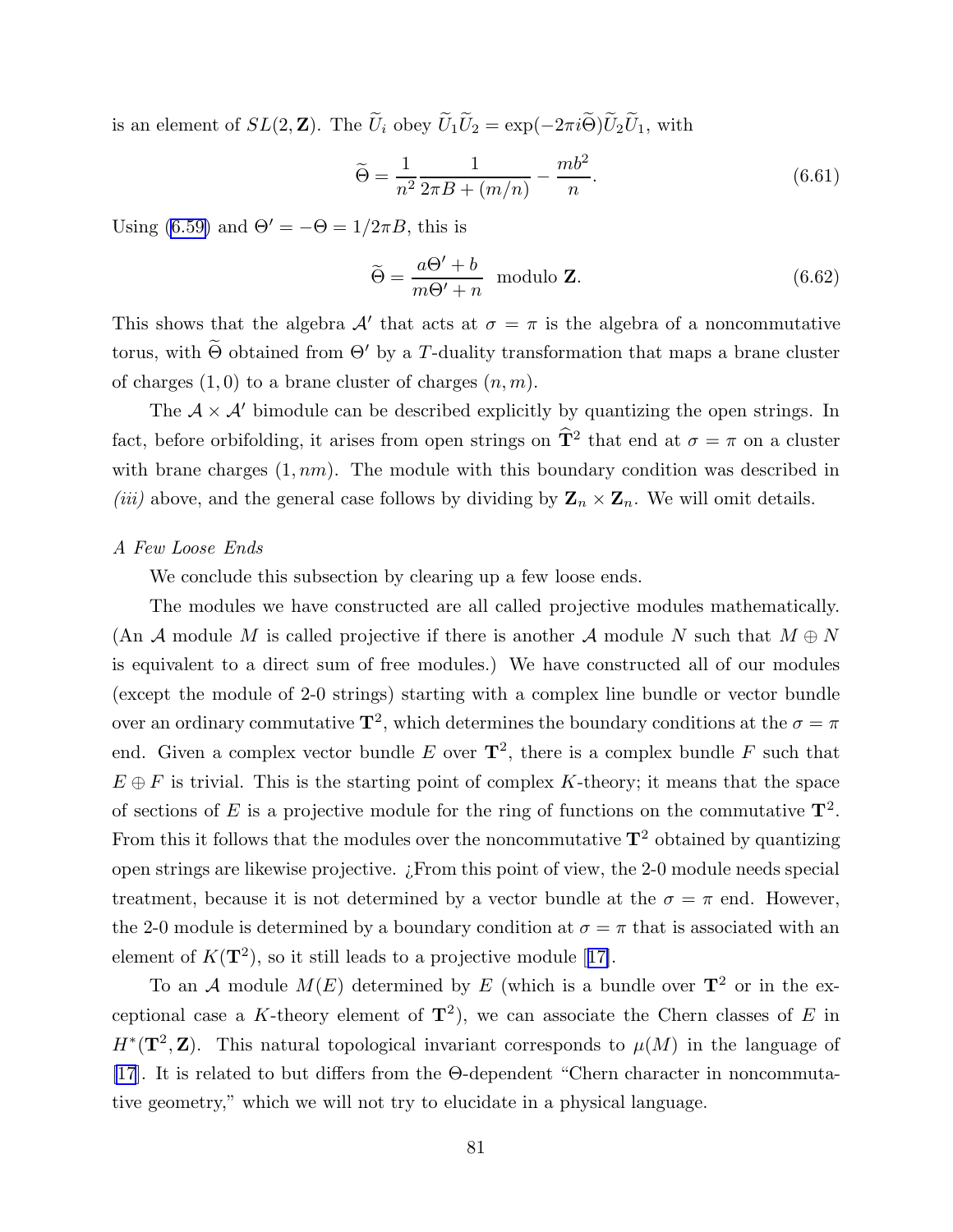#### 6.4. Theoretical Issues

In this subsection, we will make contact with mathematical approaches [[4,](#page-95-0)[17-21\]](#page-96-0) to Tduality of noncommutative Yang-Mills theory on a torus via Morita equivalence of algebras, and then we will discuss how this language can be extended, to some extent, to open string field theory.

Let  $\alpha$  be any boundary condition for open strings on  $\mathbf{T}^p$ , in the zero slope limit with fixed open string parameters. The  $\alpha$ - $\alpha$  ground states form an algebra  $A_{\alpha}$ . For any other boundary condition  $\gamma$  that can be introduced in the same closed string theory, let  $M_{\alpha,\gamma}$  denote the open string tachyon states with  $\alpha$  boundary conditions on the left and  $\gamma$ boundary conditions on the right. It is an  $A_{\alpha} \times A_{\gamma}$  bimodule.

 $\mathcal{A}_{\gamma}$  is the commutant of  $\mathcal{A}_{\alpha}$  in this module, and vice-versa. This means that the set of operators on  $M_{\alpha,\gamma}$  that commute with  $\mathcal{A}_{\alpha}$  is precisely  $\mathcal{A}_{\gamma}$ , and vice-versa. That  $\mathcal{A}_{\alpha}$ and  $A_{\gamma}$  commute is clear from the fact that they act at opposite ends of the open strings. That they commute only with each other follows from the fact that, as was clear in the construction of the modules, together they generate the full algebra of observables in the string ground states. As usual in quantum mechanics, this full algebra of observables acts irreducibly on  $M_{\alpha,\gamma}$ .

There is an interesting analogy between the present open string discussion and rational conformal field theory. Consider, for example, the WZW model in two dimensions on a closed Riemann surface, with target space a Lie group G. As long as one considers the full closed string theory, this model has ordinary  $G \times G$  symmetry. Quantum groups arise if one tries to factorize the model into separate left and right-moving sectors. Likewise, for open strings, the full algebra of operators acting on the string ground states, namely  $\mathcal{A}_{\alpha} \times \mathcal{A}_{\gamma}$ , acts irreducibly on the quantum mechanical (ground state) Hilbert space  $M_{\alpha,\gamma}$ , which as we have seen in the introduction to this section can be naturally realized in terms of ordinary functions (or sections of ordinary bundles) over an ordinary torus. A quantum torus arises if one attempts to focus attention on just one end of the open string, and to interpret just  $\mathcal{A}_{\alpha}$  (or  $\mathcal{A}_{\gamma}$ ) geometrically.

# Morita Equivalence

For any two boundary conditions  $\alpha$  and  $\beta$ , there is a natural correspondence between  $\mathcal{A}_{\alpha}$  modules that are obtained by quantizing open strings, and the analogous  $\mathcal{A}_{\beta}$  modules. Indeed, there is one of each for every boundary condition  $\gamma$ ; thus, the correspondence is  $M_{\alpha,\gamma} \leftrightarrow M_{\beta,\gamma}$ . This natural one-to-one correspondence between (projective) modules for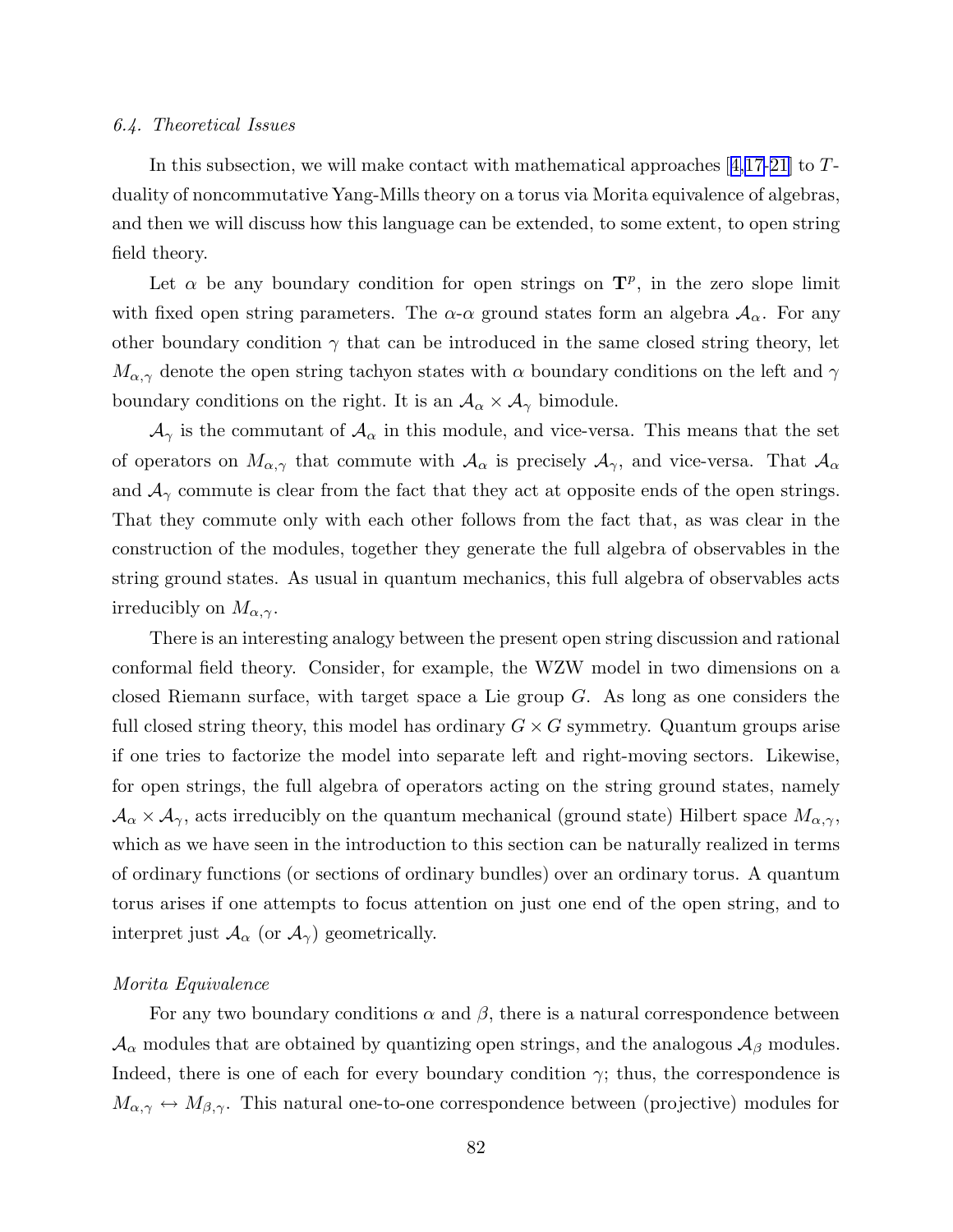two rings is called mathematically a Morita equivalence. In fact, the  $\alpha-\beta$  and  $\beta-\alpha$  open strings give bimodules  $M_{\alpha,\beta}$  and  $M_{\beta,\alpha}$  for  $A_{\alpha} \times A_{\beta}$  and  $A_{\beta} \times A_{\alpha}$ . Using  $M_{\alpha,\beta}$  one can define a map from left  $\mathcal{A}_{\beta}$  modules to left  $\mathcal{A}_{\alpha}$  modules by

$$
N \to M_{\alpha,\beta} \otimes_{\mathcal{A}_{\beta}} N, \tag{6.63}
$$

for every left  $\mathcal{A}_{\beta}$  module N, with the inverse being  $L \to M_{\beta,\alpha} \otimes_{\mathcal{A}_{\alpha}} L$  for a left  $\mathcal{A}_{\alpha}$ module L. In physical terms, if N is of the form  $M_{\beta,\gamma}$  for some  $\gamma$ , then the map from  $M_{\alpha,\beta} \times N = M_{\alpha,\beta} \times M_{\beta,\gamma}$  to  $M_{\alpha,\gamma}$  (which coincides with  $M_{\alpha,\beta} \otimes_{\mathcal{A}_{\beta}} M_{\beta,\gamma}$ ) is just the natural string vertex combining an  $\alpha$ - $\beta$  open string and a  $\beta$ - $\gamma$  open string to make an  $\alpha$ -γ open string. In other words, an  $\alpha$ -β state with vertex operator  $\mathcal O$  and a  $\beta$ -γ state with vertex operator  $\mathcal{O}'$  is mapped to an  $\alpha$ - $\gamma$  state with vertex operator given by the product  $\lim_{\tau\to\tau'}\mathcal{O}(\tau)\mathcal{O}'(\tau')$ . This gives a well-defined map from  $M_{\alpha,\beta}\times M_{\beta,\gamma}$  to  $M_{\alpha,\beta}$ because the dimensions of the operators vanish, and it can be interpreted as a map from  $M_{\alpha,\beta} \otimes_{\mathcal{A}_{\beta}} M_{\beta,\gamma}$  to  $M_{\alpha,\gamma}$  because of associativity of the operator product expansion, which states that  $(\mathcal{O}\mathcal{O}'')\mathcal{O}' = \mathcal{O}(\mathcal{O}''\mathcal{O}')$  for any  $\beta$ - $\beta$  vertex operator  $\mathcal{O}''$ .

#### Relation To T-Duality

Now, we will make a few remarks on the relation between Morita equivalence and T-duality, as exploited in [[4,](#page-95-0)[17-21](#page-96-0)]. First we need to understand the mathematical notion of "a connection on a module M over a noncommutative algebra  $A_{\alpha}$ ." If  $A_{\alpha}$  is the algebra of a noncommutative torus, generated by  $U_i = \exp(ix^i)$ , with  $U_1U_2 = e^{-2\pi i \Theta} U_2U_1$ , then according to the standard mathematical definition used in the above-cited papers, such a connection is supposed to be given by operators

$$
D_i = \frac{\partial}{\partial x^i} - iA_i,\tag{6.64}
$$

where one requires that the  $A_i$  commute with the  $U_j$ . If M is a module  $M_{\alpha,\gamma}$ , constructed from  $\alpha$ -γ open strings (for some γ), then this definition means that the  $A_i$  are elements of  $\mathcal{A}_{\gamma}$ . Physically, to describe strings propagating with such a connection, we must perturb the open string worldsheet action by adding a boundary perturbation at the  $\gamma$  end, without modifying the action at the  $\alpha$  end<sup>14</sup>.

 $14$  This mathematical definition differs from a more naive physical notion, adopted in most of this paper, which is that if the gauge fields are elements of  $A_{\gamma}$ , then we say we are working on the torus whose algebra of functions is  $\mathcal{A}_{\gamma}$ .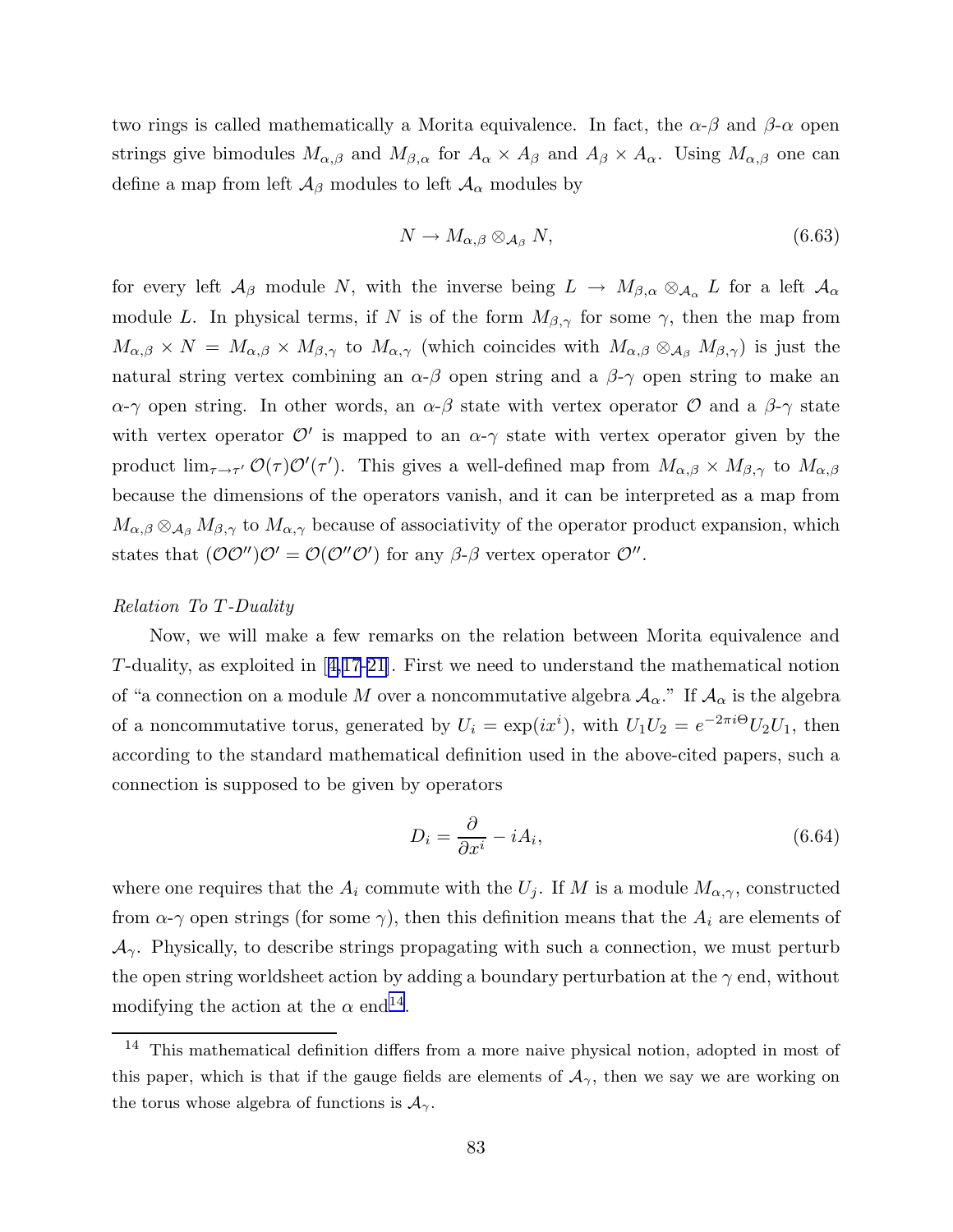Now we can see Morita equivalence of noncommutative gauge fields (a more precise notion than Morita equivalence of modules), in the sense defined and exploited in [[17\]](#page-96-0). This asserts that gauge theory over  $A_{\alpha}$  in the module  $M_{\alpha,\gamma}$  is equivalent to gauge theory over  $\mathcal{A}_{\beta}$  in the module  $M_{\beta,\gamma}$ . In fact, to do gauge theory over  $\mathcal{A}_{\alpha}$  in the module  $M_{\alpha,\gamma}$ , we add a boundary perturbation at the  $\gamma$  end; likewise, to do gauge theory over  $\mathcal{A}_{\beta}$  in the module  $M_{\beta,\gamma}$ , we add a boundary perturbation at the  $\gamma$  end. By using in the two cases the same boundary perturbation at the  $\gamma$  end, we get the equivalence between gauge theory over  $\mathcal{A}_{\alpha}$ and gauge theory over  $\mathcal{A}_{\beta}$  that is claimed mathematically. If  $\mathcal{A}_{\alpha}$  and  $\mathcal{A}_{\beta}$  are algebras of functions on noncommutative tori, then these must be T-dual tori (as proved in  $\left[4,17,19,21\right]$  $\left[4,17,19,21\right]$  $\left[4,17,19,21\right]$ and in section 6.3). Conversely, any pair of  $T$ -dual tori can be boundary conditions in the same closed string field theory. So this gives the T-duality of noncommutative Yang-Mills theory on different tori as described mathematically.

Let w be a T-duality transformation and suppose that  $\beta = w^{-1}\alpha$ . A special case of what was just said is that gauge theory over  $A_{\alpha}$  with the module  $M_{\alpha,\gamma}$  is equivalent to gauge theory over  $\mathcal{A}_{w^{-1}\alpha}$  with the module  $M_{w^{-1}\alpha,\gamma}$ . Acting with T-duality on the boundary conditions at both ends of the string is certainly a symmetry of the full string theory (even before taking a zero slope limit). This operation transforms  $A_{w^{-1}\alpha}$  back to  $\mathcal{A}_{\alpha}$  while transforming  $M_{w^{-1}\alpha,\gamma}$  to  $M_{\alpha,w\gamma}$ . So it follows that gauge theory over  $\mathcal{A}_{\alpha}$  with module  $M_{\alpha,\gamma}$  is equivalent to gauge theory over  $\mathcal{A}_{\alpha}$  with module  $M_{\alpha,w\gamma}$ . Thus we can, if we wish, consider the T-duality to leave fixed the torus  $A_{\alpha}$  and act only on the commutant  $\mathcal{A}_{\gamma}$ . This alternative formulation of how the T-duality acts is more in line with the naive notion of "gauge theory on a noncommutative torus" mentioned in the last footnote.

Regardless of which approach one takes, the key simplification that causes the  $\tilde{F}^2$ action to be invariant under T-duality, while the conventional  $F^2$  Yang-Mills action is not, is that in the zero slope limit, one can consider independent T-duality transformations at the two ends of the open string, in this way defining a transformation that leaves the torus fixed and acts only on the quantum numbers of the gauge bundle.

# Relation To Open String Field Theory

In all of this discussion, we have considered a ∗ product constructed just from the string ground states, in the limit  $\alpha' \to 0$ . It is natural to ask whether one can define a more general ∗ product that incorporates all of the string states. The only apparent way to do this is to use the ∗ product defined by gluing open strings in the noncommutative geometry approach to open string field theory [[39\]](#page-97-0). This ∗ product can be introduced for open strings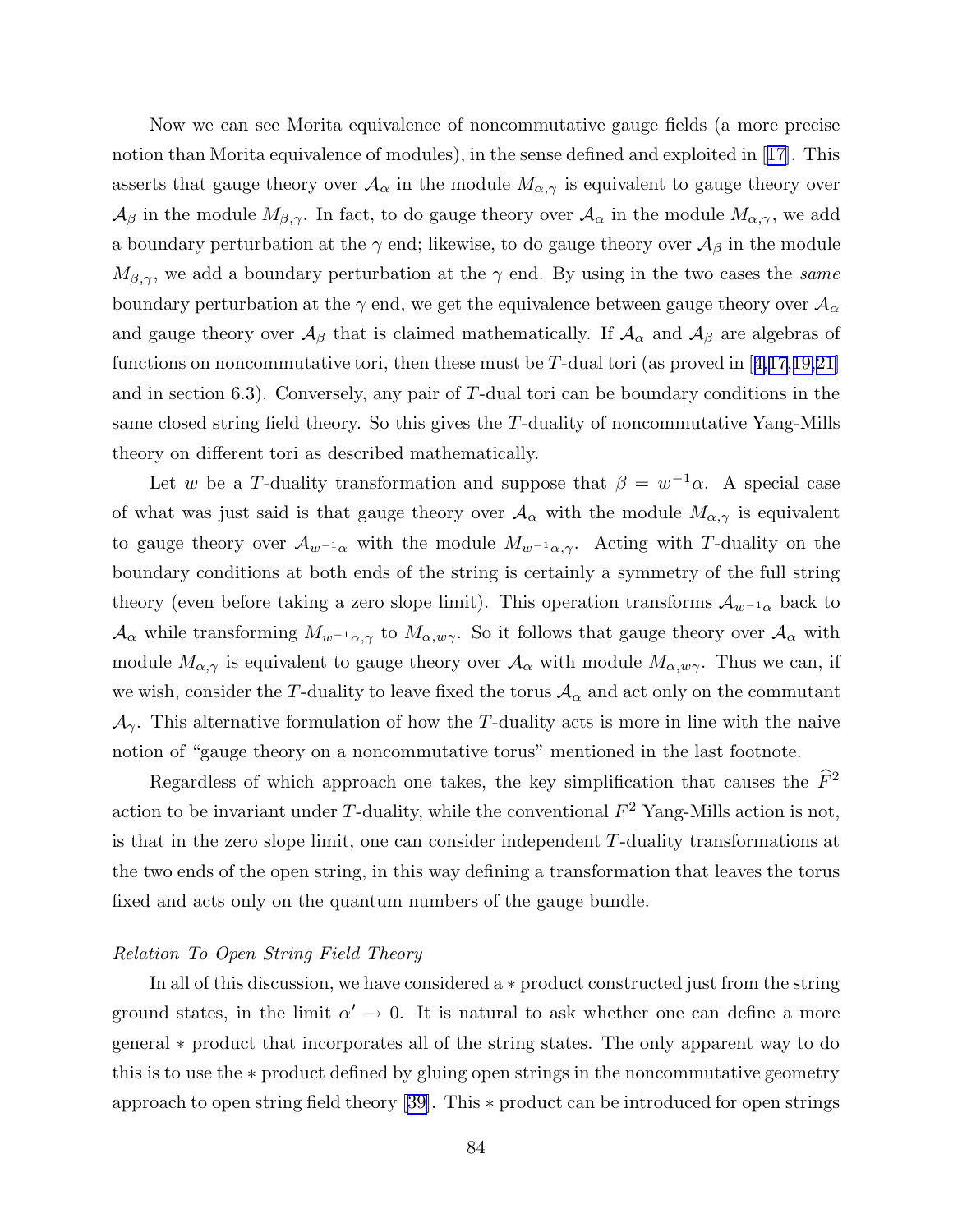<span id="page-85-0"></span>defined with any boundary condition in any closed string conformal field theory. Consider the case of oriented bosonic open string theory. In flat  $\mathbb{R}^{26}$ , with  $B = 0$ , taking free (Neumann) boundary conditions for the open strings, one gets a ∗ product (considered in [\[39](#page-97-0)]) whose  $\alpha' \to 0$  limit is the ordinary commutative multiplication of functions on  $\mathbb{R}^{26}$ . What if we repeat the same exercise with a constant nonzero B-field? Using the relation of the ∗ product of open strings to the operator product algebra, in this situation the string field theory ∗ product reduces in the zero slope limit to the ∗ product of noncommutative Yang-Mills theory on  $\mathbb{R}^{26}$ . (If instead of Neumann boundary conditions for open strings, one takes p-brane boundary conditions for some  $p < 25$ , one gets instead noncommutative Yang-Mills on the p-brane worldvolume.) Thus, noncommutative Yang-Mills theory can be regarded as a low energy limit of string field theory. This gives an interesting illustration of the open string field theory philosophy, though it remains that the open string field theory does not seem particularly useful for computation (being superseded by the  $\widehat{F}^2$  action).

The discussion of Morita equivalence of algebras makes sense in the full generality of open string field theory. Keeping fixed the closed string conformal field theory, let  $\alpha$  be any possible boundary condition for the open strings. Then the  $*$  product of the  $\alpha$ - $\alpha$  open strings (keeping all of the excited open string states, and without any zero slope limit) gives an algebra  $\mathcal{A}_{\alpha}$ . For any other boundary condition  $\beta$ , the  $\alpha$ - $\beta$  open strings give an  $\mathcal{A}_{\alpha}\times\mathcal{A}_{\beta}$ bimodule  $M_{\alpha,\beta}$  that by the same construction as above establishes a Morita equivalence between  $A_{\alpha}$  and  $A_{\beta}$ . This Morita equivalence gives a natural equivalence between the Ktheory of  $A_{\alpha}$  and that of  $A_{\beta}$ . Presumably, in Type II superstring theory (in an arbitrary closed string background) the D-brane charge takes values in this  $K$ -theory – generalizing the relation of D-brane charge to ordinary complex  $K$ -theory in the long distance limit  $[67,68]$  $[67,68]$  $[67,68]$ .

# 7. Relation To M-Theory In DLCQ

Motivated by the spectrum of BPS states, Connes, Douglas and Schwarz [[4\]](#page-95-0) proposed that M-theory compactified on a null circle (DLCQ)

$$
x^{-} = \frac{1}{2}(x^{0} - x^{1}) \sim x^{-} + 2\pi R
$$
\n(7.1)

with nonzero  $C_{-ij}$  leads to noncommutative geometry. This suggestion was further explored in [[19\]](#page-96-0). Here, we will examine this problem in more detail from our perspective.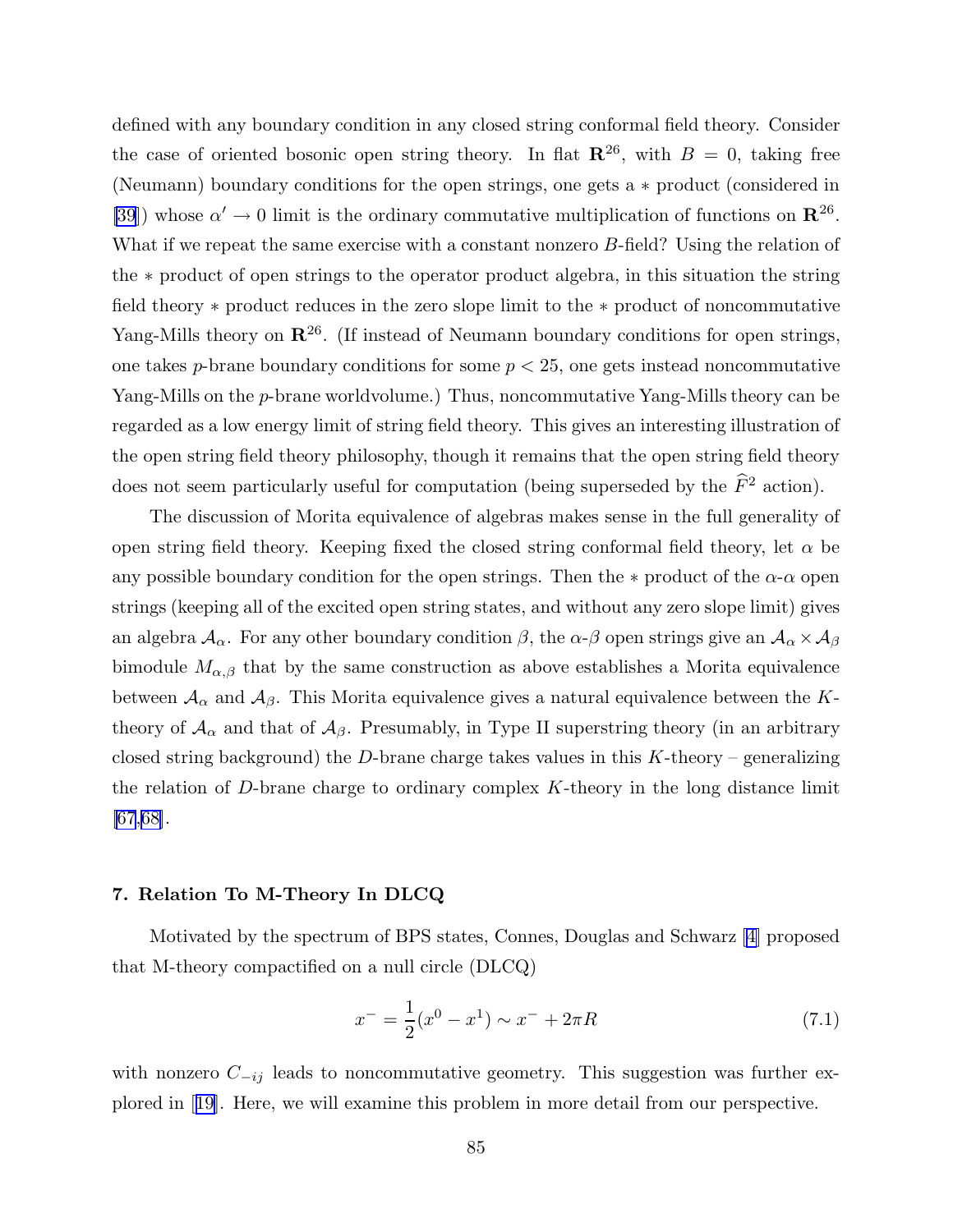The compactification on a null circle needs a careful definition. Here we will define it as a limit of a compactification on a space-like circle in the  $(x^0, x^1)$  plane which is almost null [[69,70\]](#page-99-0). Its invariant radius  $\epsilon R$  will eventually be taken to zero. In order to study this system we follow the following steps:

- (1) We boost the system to bring the space-like circle to be along  $x^1$ .
- (2) We scale the energy such that energies of order one before the boost remain of order one after the boost.
- (3) We scale the transverse directions and momenta in order to let them affect the energy as before the boost.
- (4) We interpret the system with the small circle as type IIA string theory.
- (5) If the original system is also compactified on a spatial torus, we perform T-duality on all its sides.

After this sequence of steps we find a system which typically has a smooth limit as  $\epsilon$ is taken to zero. This limit was first discussed in [[71\]](#page-99-0) and later in the context of this definition of the Matrix Model [\[5](#page-95-0)] in [[72,70\]](#page-99-0). We will now follow these steps for the case of compactification on a null circle with constant nonzero  $C_{\pm ij}$ .

We consider M-theory compactified on the null circle ([7.1](#page-85-0)). We assume that the metric is  $g_{+-} = 1$ ,  $g_{\pm i} = 0$ , but the metric in the transverse directions  $g_{ij}$  can be arbitrary. If the transverse space includes a torus, we identify the transverse coordinates as  $x^i \sim x^i + 2\pi r^i$ .

It is important that we keep all the parameters of the M-theory compactification fixed. We hold the Planck scale  $M_p$ , the metric g and the identification parameters  $r^i$  fixed of order one as we let  $\epsilon \to 0$ .

Since  $x^-$  is compact in the DLCQ, the time coordinate is  $x^+$ . Therefore, the Hamiltonian, which is the generator of time translation, is  $P_+ = P^-$ . The parameter R in [\(7.1](#page-85-0)) can be changed by a longitudinal boost. Therefore, the dependence of various quantities on  $R$  is easily determined using longitudinal boost invariance. In particular, the DLCQ Hamiltonian is of the general form

$$
P^{-} = P_{+} = RM_{p}^{2} F\left(x^{i} M_{p}, \frac{R C_{-ij}}{M_{p}^{2}}, \frac{C_{+ij}}{R M_{p}^{4}}\right),
$$
\n(7.2)

for some function F (we suppress the transverse momenta  $P \sim 1/x$ ). The dependence on the Planck scale  $M_p$  was determined on dimensional grounds. The system is invariant under translation along the null circle. The corresponding conserved charge, the longitudinal momentum, is

$$
P_{-} = P^{+} = \frac{N}{R}.
$$
\n(7.3)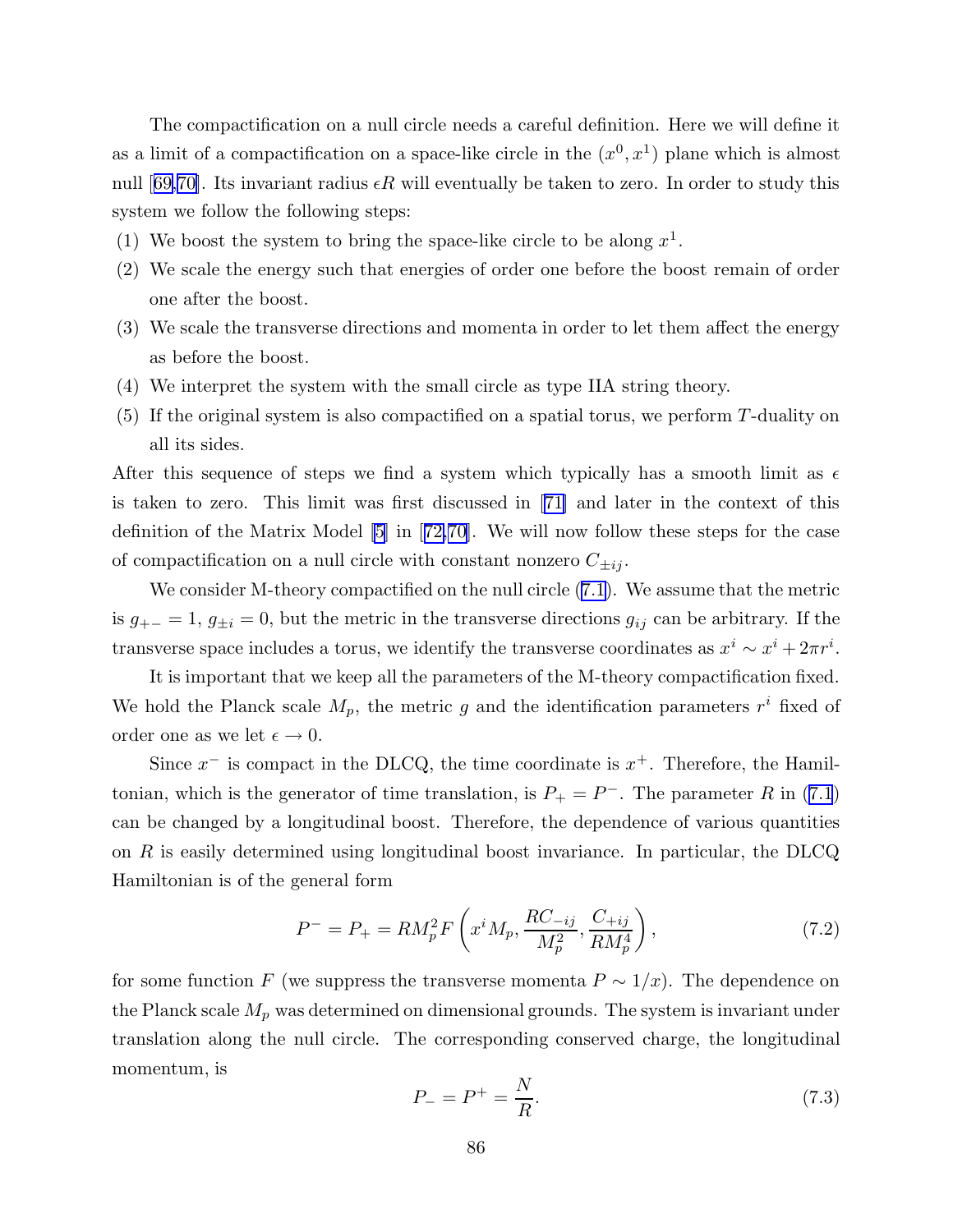The Hilbert space is split into sectors of fixed  $N$ . Since  $R$  can be changed by a boost, the way to describe the decompactification of the null circle is to consider the limit  $N \to \infty$ ,  $R\rightarrow\infty$  with fixed  $P_-.$ 

As we said above, we view this system as the  $\epsilon \to 0$  limit of a compactification on a space-like circle of invariant radius  $\epsilon R$ . Since we plan to take  $\epsilon$  to zero, we will expand various expressions below in powers of  $\epsilon$  keeping only the terms which will be of significance. The Hamiltonian is also changed to  $P_+ + \epsilon P_-$ , so that it does not generate translations along the space-like circle.

We now perform step (1) above and boost the system such that the circle is along the  $x<sup>1</sup>$  direction. We denote the various quantities after the boost with the subscript  $\epsilon$ . The generator of time translation,  $P_{\epsilon,0}$  receives a large additive contribution from  $P_{\epsilon,-} = \frac{N}{\epsilon H}$  $\frac{N}{\epsilon R},$ which we are not interested in. Therefore, we consider the new Hamiltonian

$$
H = P_{\epsilon,0} - \frac{N}{\epsilon R} = \epsilon RM_p^2 F\left(x^i M_p, \frac{\epsilon R C_{\epsilon,-ij}}{M_p^2}, \frac{C_{\epsilon,+ij}}{\epsilon R M_p^4}\right).
$$
 (7.4)

 $C_{\epsilon,\pm ij}$  are related to  $C_{\pm ij}$  by a boost

$$
C_{\epsilon, -ij} = \frac{1}{\epsilon} C_{-ij}, \qquad C_{\epsilon, +ij} = \epsilon C_{+ij}.
$$
 (7.5)

One of the consequences of the large boost is that energies which were originally of order one are now very small. This is clear from (7.4) where there is an explicit factor of  $\epsilon$ in front of the Hamiltonian. In order to focus on these low energies, we perform step (2) above and scale the energy by  $\frac{1}{6}$  $\frac{1}{\epsilon}$ . We do that by replacing the system with Planck scale  $M_p$  with a similar system with Planck scale

$$
\widetilde{M}_p^2 = \frac{1}{\epsilon} M_p^2. \tag{7.6}
$$

Then, the new Hamiltonian

$$
\widetilde{H} = \epsilon R \widetilde{M}_p^2 F = R M_p^2 F \tag{7.7}
$$

is of order one.

In order to keep the dependence on x and C as it was before the scaling of  $M_p$ , we should follow step  $(3)$  above and also scale them such that the arguments of F are unchanged:

$$
\widetilde{H} = RM_p^2 F\left(\widetilde{x}^i \widetilde{M}_p, \frac{\epsilon R \widetilde{C}_{\epsilon, -ij}}{\widetilde{M}_p^2}, \frac{\widetilde{C}_{\epsilon, +ij}}{\epsilon R \widetilde{M}_p^4}\right).
$$
\n(7.8)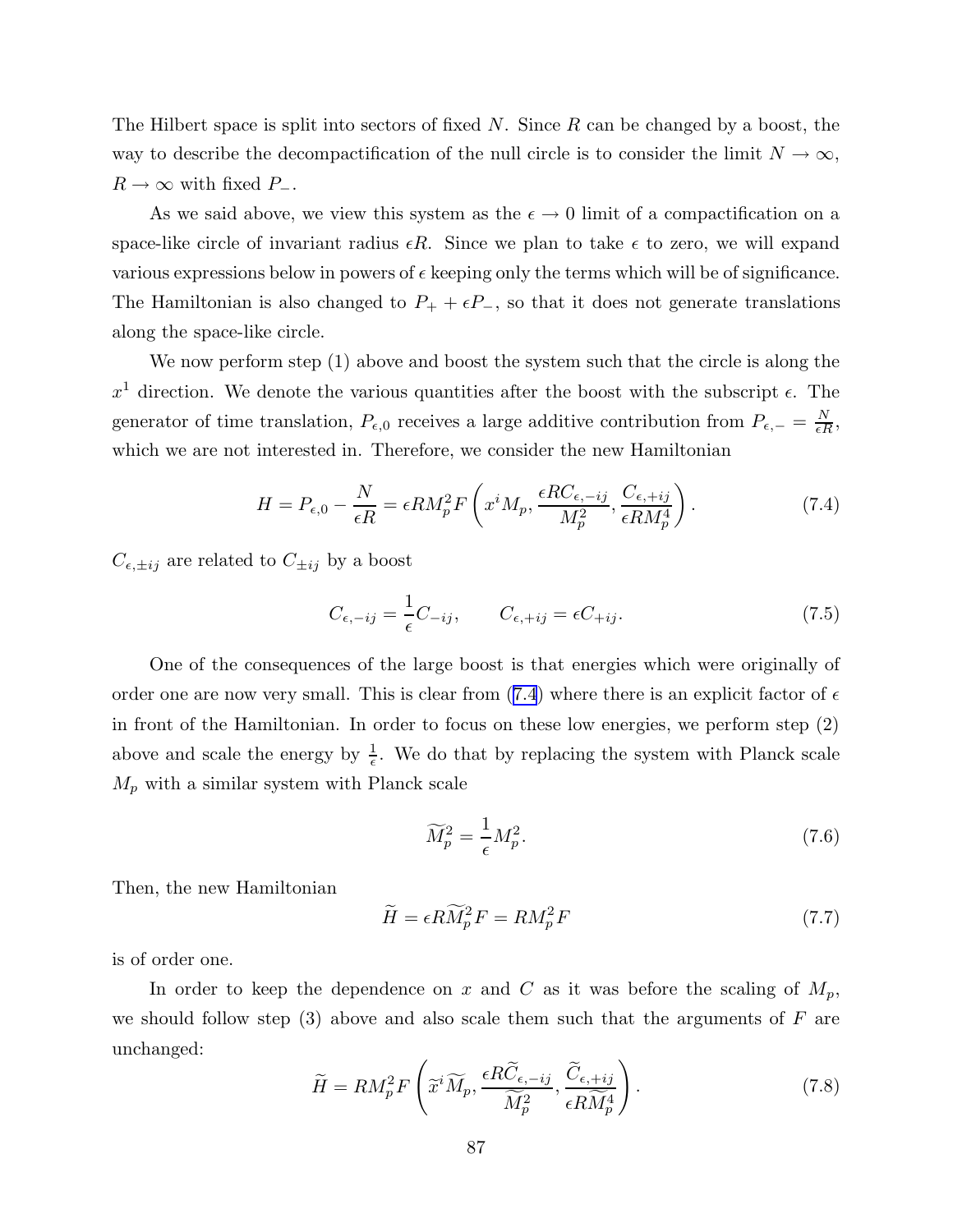<span id="page-88-0"></span>That is

$$
\widetilde{x}^{i} = x^{i} \frac{M_{p}}{\widetilde{M}_{p}} = x^{i} \epsilon^{\frac{1}{2}}, \qquad \widetilde{C}_{\epsilon, -ij} = C_{\epsilon, -ij} \frac{\widetilde{M}_{p}^{2}}{M_{p}^{2}} = C_{-ij} \frac{1}{\epsilon^{2}}, \qquad \widetilde{C}_{\epsilon, +ij} = C_{\epsilon, +ij} \frac{\widetilde{M}_{p}^{4}}{M_{p}^{4}} = C_{+ij} \frac{1}{\epsilon}.
$$
\n(7.9)

We now move to step (4) above and interpret this system, M-theory on a spatial circle of radius  $\epsilon R$ , as type IIA string theory. The parameter N is now interpreted as the number of D0-branes. The string theory parameters are

$$
\widetilde{\alpha}' \sim \frac{1}{\widetilde{M}_p^3 R \epsilon} = \frac{1}{M_p^3 R} \epsilon^{\frac{1}{2}}, \qquad \widetilde{g}_s \sim (\widetilde{M}_p R \epsilon)^{\frac{3}{2}} = (M_p^2 R^2 \epsilon)^{\frac{3}{4}},\tag{7.10}
$$

and there is a nonzero B-field

$$
\widetilde{B}_{\epsilon,ij} = \frac{RC_{-ij}}{\epsilon} \tag{7.11}
$$

(the contribution of  $C_{+ij}$  to  $\widetilde{B}$  is negligible for small  $\epsilon$ ). We note as a consistency check of our various changes of variables that just as the periods of  $C$  around a three cycle including the null circle are of order one, so are the periods of  $\widetilde{B}$  around a two cycle  $\widetilde{\Sigma}^{(2)}$ 

$$
\int_{\widetilde{\Sigma}^{(2)}} \widetilde{B} \sim 1. \tag{7.12}
$$

We now move to step (5) above. If the target space includes a torus  $T^p$ ,  $\tilde{x}^i$  is identified with  $\tilde{x}^i + 2\pi \tilde{r}^i$ , where  $\tilde{r}^i = r^i \epsilon^{\frac{1}{2}}$ . The metric on the torus was not changed by our various changes of variables and remained as it was in the original M-theory problem of order one,  $g_{ij} \sim 1$ . Therefore, the volume of the torus  $\widetilde{V} = (\det g)^{\frac{1}{2}} \prod_i 2\pi \widetilde{r}^i \sim \epsilon^{\frac{p}{2}}$ .

Let the rank of  $\widetilde{B}$  be  $r \leq p$  (*r* is even). For simplicity we assume that  $\widetilde{B}_{ij}$  is nonzero only for  $i, j = 1, \ldots, r$ . We now perform T-duality on this torus converting the D0-branes to Dp-branes. After the transformation, the new coordinates  $\hat{x}^i$  are identified as

$$
\widehat{x}^i \sim \widehat{x}^i + 2\pi \widehat{r}^i \tag{7.13}
$$

with

$$
\widehat{r}^i = \frac{\widetilde{\alpha}'}{\widetilde{r}^i} \sim \frac{1}{M_p^3 R r^i}.
$$
\n(7.14)

Hence, the periods of  $\hat{x}^i$  are of order one.

The new metric and B-field are

$$
\widehat{g}_{ij} = \left(\frac{1}{g + 2\pi \widetilde{\alpha}' \widetilde{B}}\right)_{Sij} \sim \begin{cases} \epsilon & \text{for } i, j = 1, \dots, r \\ 1 & \text{otherwise} \end{cases}
$$
\n
$$
\widehat{B}_{ij} = \frac{1}{2\pi \widetilde{\alpha}'} \left(\frac{1}{g + 2\pi \widetilde{\alpha}' \widetilde{B}}\right)_{Aij} = \begin{cases} \left(\frac{1}{(2\pi \widetilde{\alpha}')^2 \widetilde{B}}\right)_{ij} \sim 1 & \text{for } i, j = 1, \dots, r \\ 0 & \text{otherwise.} \end{cases}
$$
\n(7.15)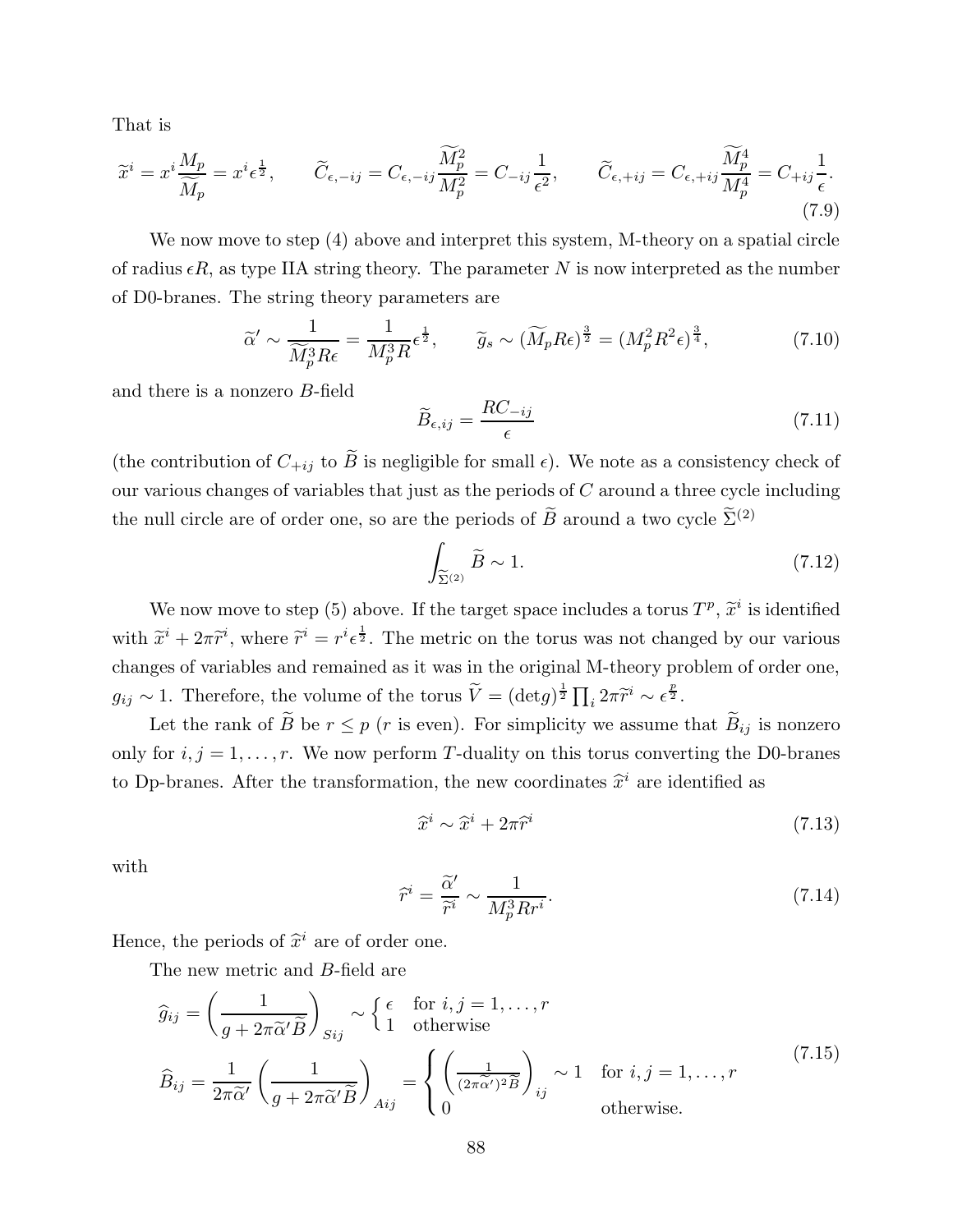Therefore, the new volume of the torus is  $\hat{V} = (\det \hat{g})^{\frac{1}{2}} \prod_i 2\pi \hat{r}^i \sim \epsilon^{\frac{r}{2}}$ , and the new string coupling is

$$
\widehat{g}_s = \widetilde{g}_s \frac{\widehat{V}^{\frac{1}{2}}}{\widetilde{V}^{\frac{1}{2}}} \sim \epsilon^{\frac{3-p+r}{4}}.
$$
\n(7.16)

This is exactly the limit studied above in ([2.14](#page-12-0)) and [\(2.47\)](#page-19-0), which leads to quantum Yang-Mills with finite coupling constant on a noncommutative space with finite volume. More explicitly, we can determine the metric G, the noncommutativity parameter  $\theta$  and the Yang-Mills coupling using ([2.15\)](#page-12-0) and [\(2.46\)](#page-19-0), and the expressions for  $\hat{g}$ ,  $\hat{B}$  and  $\hat{g}_s$  in  $(7.15)$  $(7.15)$  and  $(7.16)$ :

$$
G_{ij} = g^{ij}, \qquad \theta^{ij} = \frac{C_{-ij}}{RM_p^6}, \qquad g_{YM}^2 \sim \frac{M_p^6 R^3}{(M_p^3 R)^p V}, \tag{7.17}
$$

where  $V = (\det g)^{\frac{1}{2}} \prod_i 2\pi r^i$  is the volume of the original torus. We would like to make a few comments:

- (1) The reason the indices in the left hand side and the right hand side of these equations do not seem to match is because the torus we end up with is dual to the original torus of the underlying M theory.
- (2) It is important that all these quantities are independent of  $\epsilon$  and hence the limit  $\epsilon \to 0$ leads to a well defined theory.
- (3) The expressions for G and  $g_{YM}$  are as in the case without the C field [[6,](#page-95-0)[72](#page-99-0),[70\]](#page-99-0).
- (4) Even though in the zero slope limit of string theory  $\theta = \frac{1}{B}$  $\frac{1}{B}$ , our various changes of variables lead to  $\theta \sim C$  indicating that the behavior of the theory is smooth for C near zero.
- (5) The DLCQ limit  $\epsilon \to 0$  is clearly smooth in C in the theory of the D0-branes. The T-duality transformation to the Dp-branes leads to the metric  $\hat{g}$  and string coupling  $\widehat{g}_s$ , which do not depend smoothly on C. However, the noncommutative Yang-Mills parameters (7.17) depend smoothly on C.
- (6) The discussion of T-duality in [[4](#page-95-0)[,17](#page-96-0)-[21\]](#page-96-0) is in terms of the D0-branes and the torus with coordinates  $\tilde{x}$  and metric  $\tilde{g}$ . The discussion in section 6 is in terms of the torus with coordinates  $\hat{x}$  and metric  $\hat{g}$ . Hence, the expressions for the T-duality transformations on  $G$ ,  $\Theta$  and  $g_{YM}$  differ by conjugation by the T-duality transformation which relates the two tori  $T =$  $(0 1)$ 1 0  $\sum$ ; i.e. they are related by  $a \leftrightarrow d$  and  $b \leftrightarrow c$ .
- (7) For  $p \geq 4$  the parameters in (7.17) including the Yang-Mills coupling are finite, but the theory is not likely to make sense, as it is not renormalizable [[54-](#page-98-0)[61\]](#page-99-0). For  $C = 0$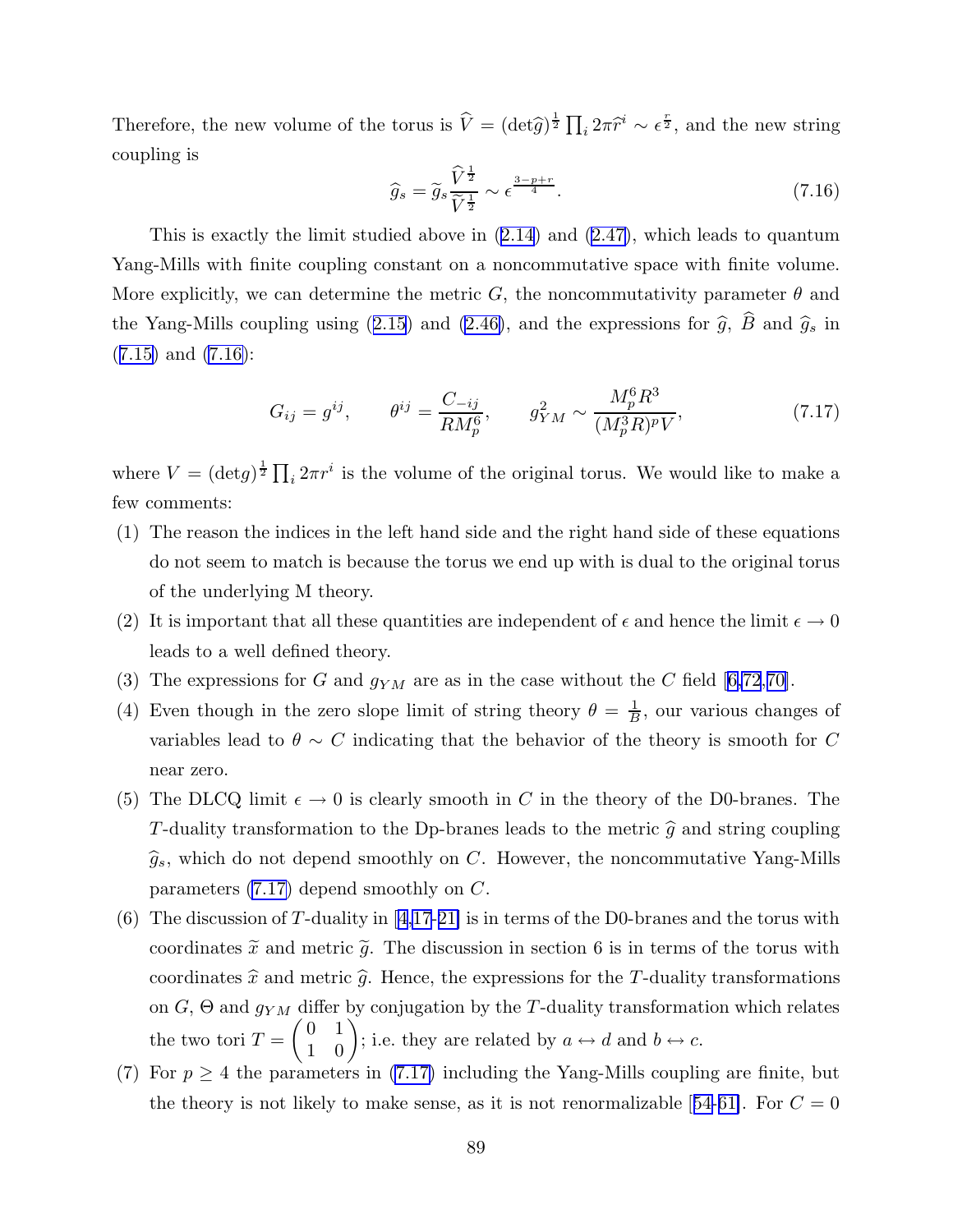$(r = 0)$  this follows from  $\hat{g}_s \to \infty$ , which forces the use of strongly coupled string theory leading to the  $(2,0)$  theory for  $p = 4$  [[73,74\]](#page-99-0) and the little string theory for  $p = 5$  [\[74](#page-99-0),[34\]](#page-97-0). This suggests that also for nonzero C there exist new consistent theories for which noncommutative Yang-Mills theory is the low energy approximation.

# 8. Noncommutative Version Of The Six Dimensional  $(2,0)$  Theory

So far we have been studying open strings ending on D-branes in the presence of a B-field yielding a generalization of the ordinary gauge theory on  $D$ -branes. It is natural to ask whether the discussion can be extended to M5-branes in M-theory in the presence of a C field, or perhaps even to NS5-branes in string theory with background RR fields. This could lead to a generalization of the  $(2,0)$  six dimensional field theory and the enigmatic little string theory [\[34](#page-97-0)].

There are several reasons to expect that such generalizations exist. First, reference [\[37](#page-97-0)] proposed a DLCQ description of a deformation of the (2, 0) field theory in terms of quantum mechanics on the deformed moduli space of instantons. This was motivated as a regularization of the  $(2,0)$  theory in which the small instanton singularities are absent. A similar two-dimensional field theory in that target space could lead to a deformation of the little string theory. The second reason for the existence of these theories is the fact that the 4+1 and 5+1 dimensional noncommutative Yang-Mills theories are not renormalizable [\[54](#page-98-0)[-61](#page-99-0)]. Yet, they arise, as in section 7, in the DLCQ description of M-theory on  $\mathbf{T}^4$ and  $T<sup>5</sup>$ . It is natural to ask then whether they can be embedded in consistent theories without gravity. In the commutative case the supersymmetric Yang-Mills theory in five dimensions can be embedded in the six-dimensional (2, 0) theory and the six-dimensional gauge theory can be embedded in the little string theory. Therefore, we are led to look for generalizations of these theories in which the noncommutative gauge theories can be embedded.

We want to study M5-branes in a background C-field in an appropriate limit. In  $\mathbb{R}^{11}$  a constant C-field can be gauged away. But in the presence of M5-branes it leads to a constant H-field at infinity. This is similar to the fact that a constant B-field can be gauged away but it leads to a constant background  $F$  in the presence of  $D$ -branes. There is, however, a crucial difference between these cases. The constant background  $F$  on  $D$ branes is arbitrary. Here, however the background  $H$  satisfies an algebraic constraint (for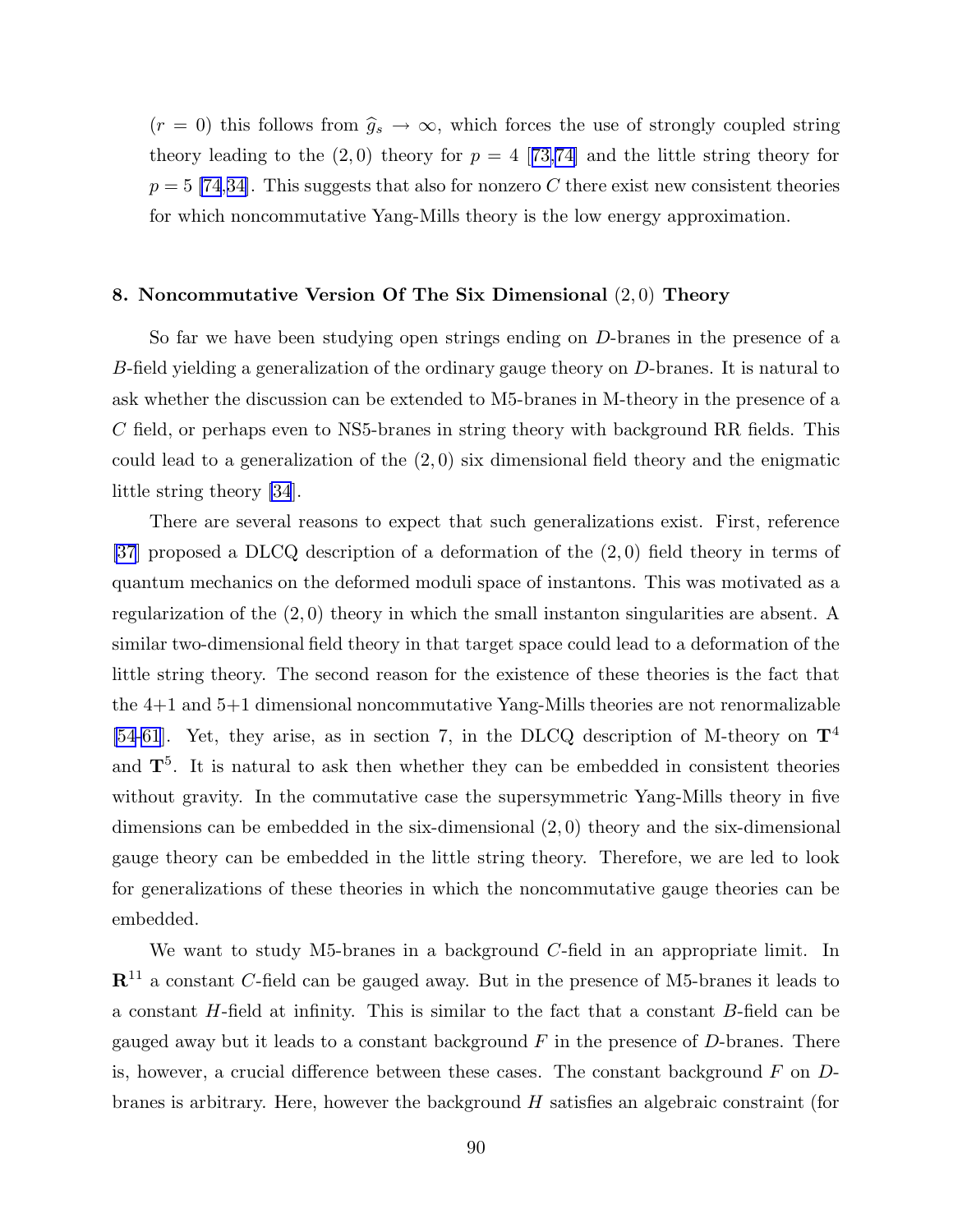<span id="page-91-0"></span>example, when  $H$  is small it is selfdual), and therefore only half of its degrees of freedom can be specified.

We start by analyzing the constraints on H on a single M5-brane in  $\mathbb{R}^6$ . There is no completely satisfactory covariant Lagrangian describing the dynamical twoform B on the M5-brane. We can use either a non-covariant Lagrangian [[75\]](#page-99-0) or covariant equations of motion [[76\]](#page-99-0). Here we will follow the latter approach.

The background H field transforms as  $10 \oplus 10'$  under the six-dimensional Lorentz group. It can be written as  $H = H^+ + H^-$ , where  $H^+$  is selfdual (10 of the Lorentz group), and  $H^-$  is anti-selfdual (10' of the Lorentz group). Out of  $H^+$  we can form

$$
K_i^j = H_{ikl}^+ H^{+jkl}
$$
  
\n
$$
U_{ijk} = K_i^l H_{ljk}^+
$$
  
\n
$$
D = K_i^j K_j^i.
$$
\n(8.1)

which transform as  $20'$  ( $K_{ij}$  is a traceless symmetric tensor),  $10'$  ( $U_{ijk}$  is an anti-selfdual threeform) and  $\bf{1}$  (D is a scalar). For slowly varying H the equation of motion express  $H^-$  in terms of  $H^+$ 

$$
H^{-} = \frac{1}{f(D)}U,
$$
\n(8.2)

where U is the anti-selfdual form in  $(8.1)$  and  $f(D)$  is a function of the scalar D in  $(8.1)$ , which is given implicitly by

$$
D = 6f(D)^{2} \left(1 - \frac{2\sqrt{2}M_{p}^{3}}{f(D)^{\frac{1}{2}}}\right).
$$
\n(8.3)

In (8.3), we take the solution which continuously interpolates between  $f(0) = 8M_p^6$  and  $\lim_{D\to\infty} f(D) = \sqrt{\frac{D}{6}}$  $\frac{D}{6}$ .

We are looking for constant  $H$  solutions. For simplicity, we start with the metric  $g_{ij} = \eta_{ij} = (-1, 1, 1, 1, 1, 1)$  (we will later scale it). Up to a Lorentz transformation, the nonzero components of the generic<sup>15</sup>  $H$  satisfying (8.2) are

$$
H_{012} = h_0, \quad H_{345} = h \tag{8.4}
$$

<sup>&</sup>lt;sup>15</sup> By taking a limit as  $h, h_0 \to 0$  while boosting, one can get a nongeneric constant H solution of (8.2) which in a suitable coordinate system takes the form  $H_{012} = -H_{125} = H_{034} = -H_{345} = h$ with any constant h. For this solution  $K_0^0 = -K_5^5 = K_0^5 = -K_5^0 = -4h^2$ ,  $U = D = 0$ . It is selfdual both in the subspace spanned by  $x^0, x^5$ , and in the subspace spanned by  $x^1, x^2, x^3, x^4$ . Therefore, it is possible that this solution is relevant to the discussion in [[37\]](#page-97-0), which was based on such a selfdual tensor.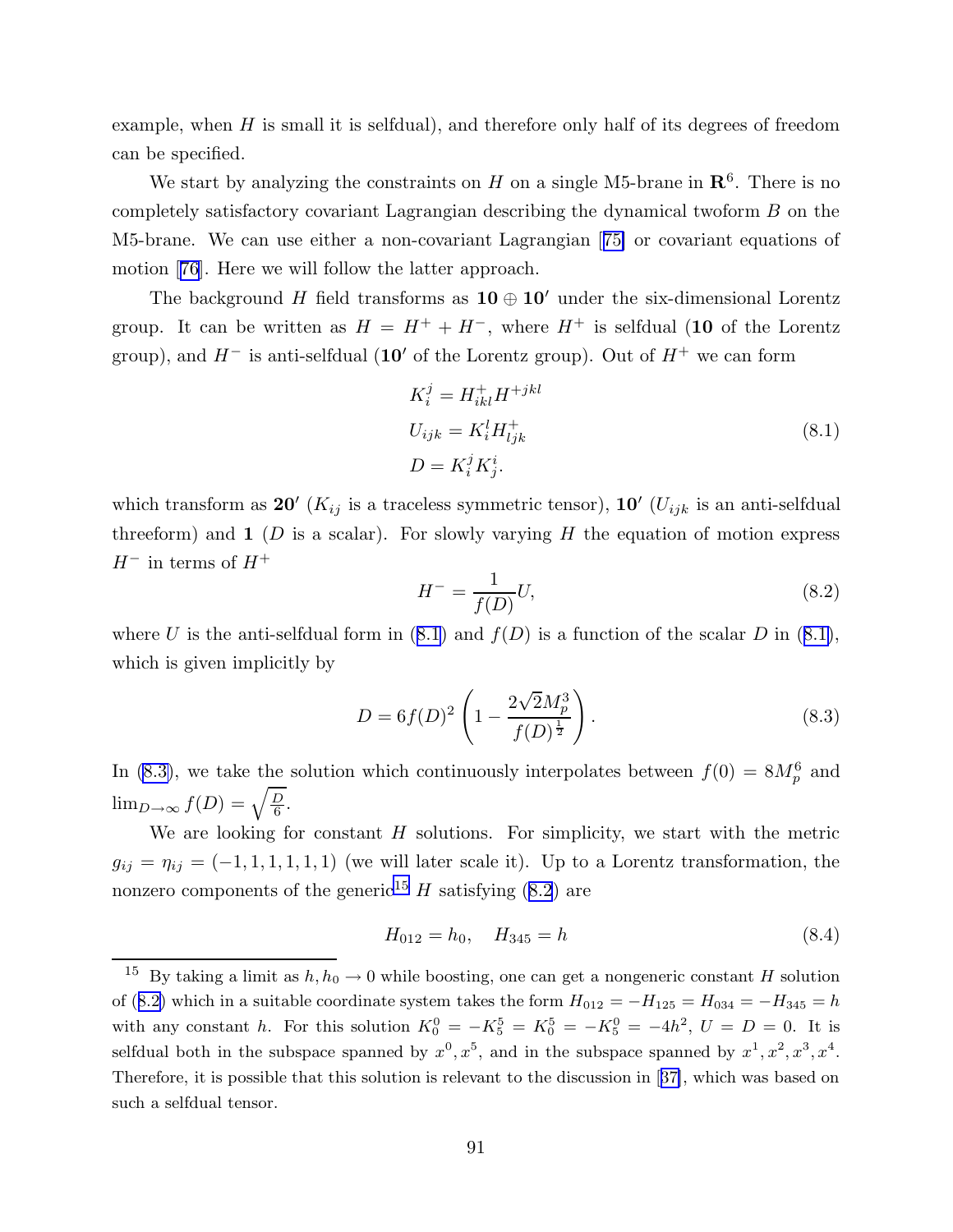with a relation between  $h_0$  and h. These nonzero values of H break the  $SO(5,1)$  Lorentz group to  $SO(2,1) \times SO(3)$ . Using  $\epsilon^{012345} = 1$  we find

$$
H_{012}^{+} = -H_{345}^{+} = -\frac{1}{2}(h - h_{0}),
$$
  
\n
$$
K_{0}^{0} = K_{1}^{1} = K_{2}^{2} = -K_{3}^{3} = -K_{4}^{4} = -K_{5}^{5} = -\frac{1}{2}(h - h_{0})^{2},
$$
  
\n
$$
U_{012} = U_{345} = \frac{1}{4}(h - h_{0})^{3}, \quad D = \frac{3}{2}(h - h_{0})^{4}.
$$
\n(8.5)

Then equation [\(8.2\)](#page-91-0) determines the relation between  $h_0$  and  $h$ 

$$
h_0^2 - h^2 + M_p^{-6} h_0^2 h^2 = 0.
$$
\n(8.6)

For a given  $h$ , we have to take the solution

$$
h_0 = -\frac{h}{(1 + M_p^{-6}h^2)^{\frac{1}{2}}}
$$
\n(8.7)

(for an anti-M5-brane we have the opposite sign in (8.7)). For small h we have  $h_0 \approx -h$ and  $H^{-} \approx 0$ , i.e. H is selfdual. For large h we have  $h_0 \approx -M_p^3$  and H is dominated by its spatial components  $H_{345} = h$ .

We are looking for a limit in which the theory in the bulk of spacetime decouples. It should be such that after compactification on a circle, the low energy theory will be the five-dimensional  $\hat{F}^2$  theory we found in the zero slope limit. In order to motivate the appropriate limit, we examine a compactification of the theory on a spacelike  $S^1$  of invariant radius  $r$  to five dimensions. The resulting five-dimensional theory includes a gauge field with  $F_{ij} = \oint dx^k H_{ijk}$ , whose dynamics is controlled for slowly varying fields by the DBI action  $\mathcal{L}_{DBI} \sim \sqrt{-\det(g + \frac{1}{2\pi r_I})}$  $\frac{1}{2\pi r M_p^3} F$ ). The magnetic dual of F is the threeform  $F = *(\partial \mathcal{L}_{DBI}/\partial F)$ , where \*( ) denotes a dual in five dimensions. The six-dimensional equation [\(8.2\)](#page-91-0) states that  $\widetilde{F} = H$  with indices in the five noncompact dimensions.

Let us examine various different compactifications:

- (1) The compactification is along a circle in the subspace spanned by  $x^{3,4,5}$ . It can be taken, without loss of generality, to be along  $x^5$ . Here the background H we study leads to magnetic field of rank two  $F_{34} = 2\pi rh$  and a three-form  $F_{012} = h_0$ . The limit  $h\to\infty$  leads to  $\widetilde{F}$  of order one.
- (2) The compactification is along a circle in the subspace spanned by  $x^{0,1,2}$ . It can be taken without loss of generality to be along  $x^1$ . Here the background H we study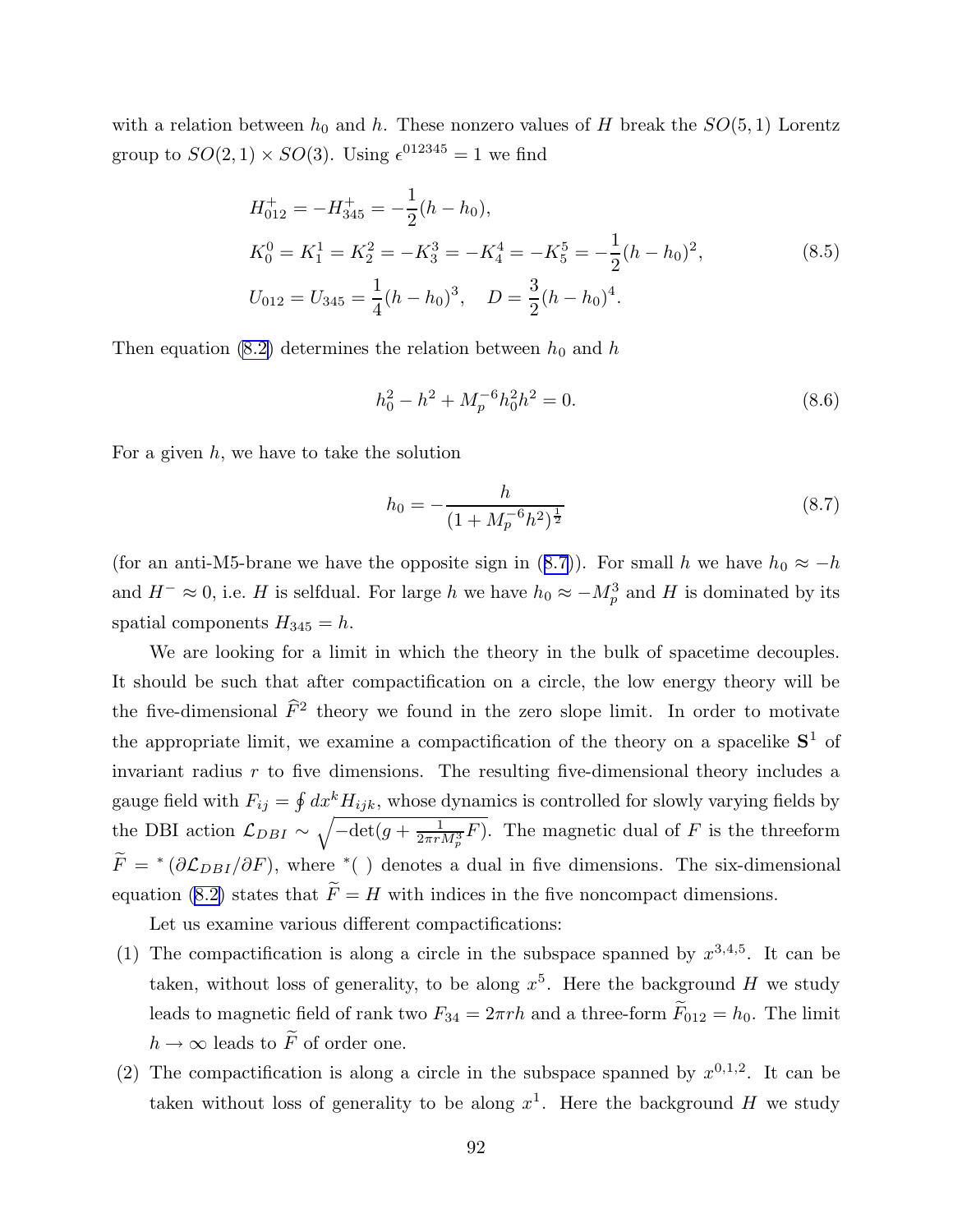leads to electric field  $F_{02} = 2\pi rh_0$  and a three-form  $\widetilde{F}_{345} = h$ . In the limit  $h \to \infty$ the electric field reaches its critical value. It is satisfying that the large magnetic field and the critical electric field limits of the five-dimensional theory are the same limit in six dimensions. Also, the six-dimensional equation of motion ([8.2\)](#page-91-0) guarantees that the five-dimensional electric field cannot exceed its maximal value.

- (3) The compactification is along a circle, which can be brought using a boost along  $x^{1,2}$ to the subspace spanned by  $x^{1,2,3,4,5}$ . It can be taken to be along  $x^1$  and  $x^5$ . This leads to a background magnetic field of rank two  $F_{34} \sim h$  and an electric field  $F_{02} \sim h_0$ . There is also a background three form.
- (4) The generic compactification along a spacelike circle which is not of the form (3) above, can be taken, using the  $SO(2,1) \times SO(3)$  freedom, to be in the  $x^{0,5}$  plane,

$$
(x^{0}, x^{5}) \sim (x^{0}, x^{5}) + 2\pi r(-a, \sqrt{1+a^{2}})
$$
\n(8.8)

for some constant a. Or in terms of the boosted and rescaled coordinates  $\tilde{x}^0$  =  $\sqrt{1+a^2}x^0 + ax^5$ ,  $\tilde{x}^5 = \frac{1}{r}(ax^0 + \sqrt{1+a^2}x^5)$ , it is

$$
(\tilde{x}^0, \tilde{x}^5) \sim (\tilde{x}^0, \tilde{x}^5) + (0, 2\pi). \tag{8.9}
$$

We will use these new coordinates and will drop the tilde over  $x^{0,5}$ . Then, the metric is  $g_{ij} = (-1, 1, 1, 1, 1, r^2)$  and the background H field is  $H_{012} = h_0 \sqrt{1 + a^2}$ ,  $H_{034} = -ha$ ,  $H_{125} = -h_0ar$ ,  $H_{345} = hr\sqrt{1+a^2}$ . The five-dimensional theory has background magnetic field of rank four  $F_{12} = -2\pi rh_0 a$ ,  $F_{34} = 2\pi rh\sqrt{1+a^2}$ , there is no background electric field, and there is a background three-form  $\tilde{F}_{034} = -ah$ ,  $\tilde{F}_{012} = \sqrt{1 + a^2}h_0$ .

We are interested in the zero slope limit in which  $\frac{1}{2\pi r}$  $\frac{1}{2\pi r M_p^3} F \gg g$  and  $F$  is held fixed with rank four. The nonlinearity of the equation of motion ([8.2](#page-91-0)) imposes restrictions on possible scalings. Since we want  $g_{IJ} = \epsilon \delta_{IJ}$  for  $I, J = 1, 2, 3, 4$ , but keep  $g_{00} = -1, g_{55} = r^2$ , we should scale  $M_p \sim \epsilon^{-1/2}$  and change H to  $H_{012} = h_0 \sqrt{1 + a^2} \epsilon^{-1/2}$ ,  $H_{034} = -h a \epsilon^{-1/2}$ ,  $H_{125} = -h_0 a r \epsilon^{-1/2}$ ,  $H_{345} = h r \sqrt{1 + a^2} \epsilon^{-1/2}$ . Our desired scaling  $M_s^2 = 2 \pi r M_p^3 \sim \epsilon^{-1/2}$ and  $g_s \sim (rM_p)^{3/2} \sim \epsilon^{3/4}$  is reproduced with  $g_{55} = r^2 \sim \epsilon^2$ . In order to keep  $F_{IJ}$  fixed we should also have  $a = \epsilon^{-1/2}$ . Then, the background threeform field  $\tilde{F}$  is of order  $1/\epsilon$ .

We conclude that we analyze the theory with

$$
g_{IJ} = \epsilon \delta_{IJ}, \quad g_{55} = r^2 \sim \epsilon^2, \quad g_{00} = -1, \quad M_p \sim \epsilon^{-1/2},
$$
  
\n
$$
H_{012} \approx h_0 \epsilon^{-1}, \quad H_{034} \approx -h \epsilon^{-1}, \quad H_{125} \approx -h_0 r \epsilon^{-1}, \quad H_{345} \approx h r \epsilon^{-1}
$$
\n(8.10)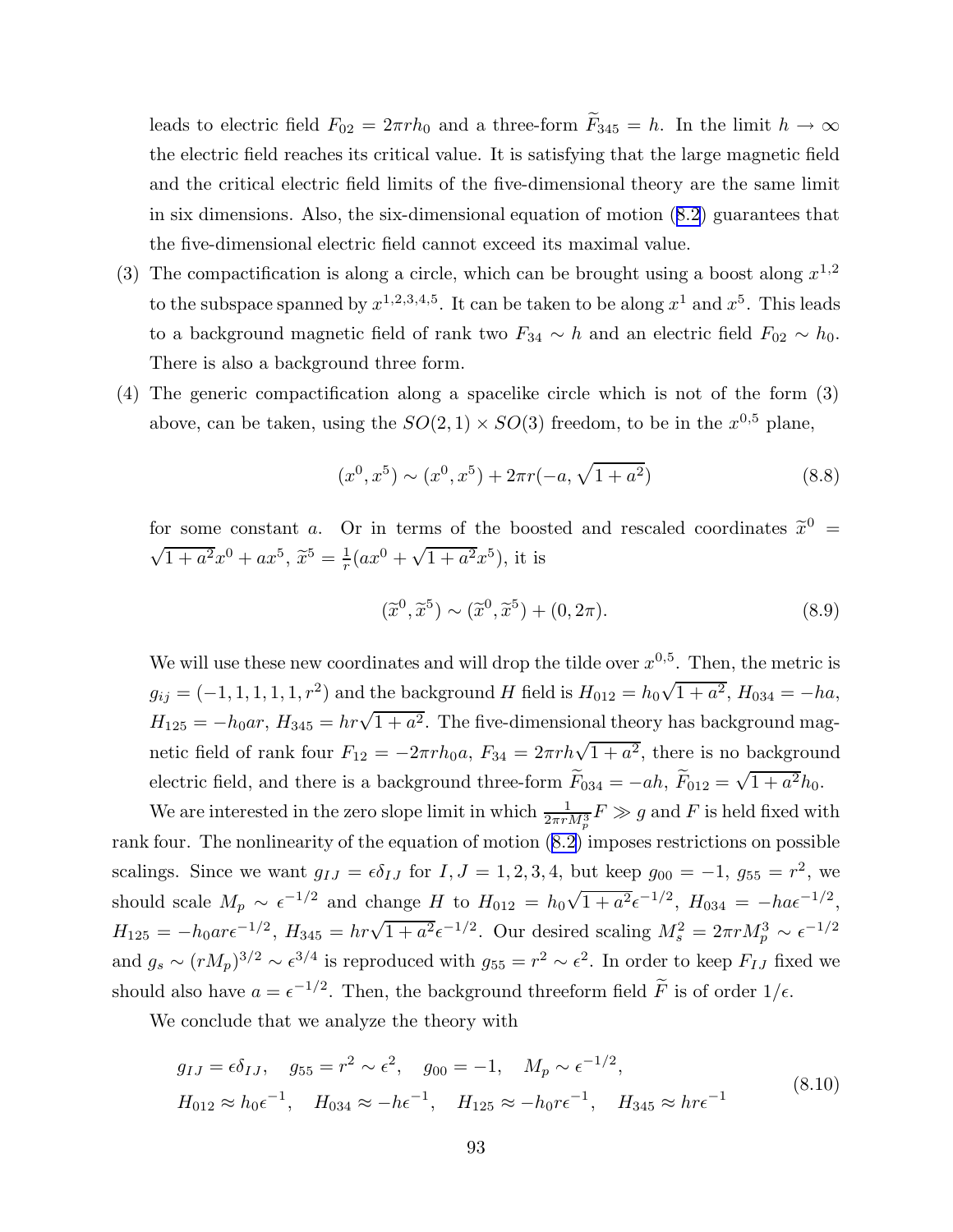compactified on  $x^5 \sim x^5 + 2\pi$ . In terms of the null coordinates  $x^{\pm} = \frac{1}{2}$  $\frac{1}{2}(x^0 \pm rx^5)$ , the dominant components of H are  $H_{-12} \approx 2h_0 \epsilon^{-1}$ ,  $H_{-34} \approx -2h \epsilon^{-1}$ , while  $H_{+IJ}$  are of order one.

We would like to make a few comments:

- (1)  $H_{-IJ} \sim \epsilon^{-1}$ , but  $\oint dx^- H_{-IJ} \sim 1$  is a finite, generic rank four twoform.
- (2)  $H_{+IJ} \ll H_{-IJ}$  in the limit. This fact has a simple reason. In the the zero slope limit with  $F_{0I} = 0$  the Lagrangian  $\sqrt{-\det(g + \frac{1}{2\pi r M_p^3} F)} \sim P f F$ . Therefore,  $\widetilde{F}_{0IJ} \sim$  $\epsilon^{0IJKL}F_{KL}$ . Hence  $H_{0IJ} \approx -r^{-1}H_{5IJ}$ , and H is dominated by its  $H_{-IJ}$  components.
- (3) The limit of the five-dimensionaltheory is the same as a DLCQ compactification of the six-dimensional theory. This fact is consistent with the way this theory was derived in section 7 by starting with M-theory in DLCQ on  $\mathbf{T}^4$ . In the last step we performed T-duality to convert the theory to a five dimensional field theory. But because of the T-duality symmetry of the noncommutative gauge theories, we must have the same limit as before the T-duality transformation.

This discussion motivates us to examine the theory in  $\mathbb{R}^6$  with

$$
g_{IJ} = \epsilon \delta_{IJ}, \quad g_{55} = \epsilon^2, \quad g_{00} = -1, \quad M_p = A \epsilon^{-1/2},
$$
  
\n
$$
H_{012} = h_0 \epsilon^{-1} \sqrt{1 + \epsilon}, \quad H_{034} = -h \epsilon^{-1}, \quad H_{125} = -h_0, \quad H_{345} = h \sqrt{1 + \epsilon} \tag{8.11}
$$
  
\n
$$
h_0^2 - h^2 + A^{-6} h_0^2 h^2 = 0, \quad \text{for } \epsilon \to 0, \quad h, h_0, A, x^i = \text{fixed}
$$

(the subleading terms in  $H_{012}$  and  $H_{345}$  are needed in order to satisfy ([8.2](#page-91-0))). We note that in the limit  $H_{012}$  and  $H_{034}$  diverge like  $\epsilon^{-1}$ . In terms of null coordinates  $x^{\pm} = \frac{1}{2}$  $\frac{1}{2}(x^0 \pm \epsilon x^5),$ 

$$
H_{-12} \approx 2h_0 \epsilon^{-1}, \quad H_{-34} \approx -2h \epsilon^{-1}, \quad H_{+12} \approx \frac{1}{2}h_0, \quad H_{+34} \approx \frac{1}{2}h,\tag{8.12}
$$

i.e.  $H_{-IJ}$  are taken to infinity and  $H_{+IJ}$  are of order one.

It is not clear to us whether the limit (8.11) of M-theory with M5-branes exists. What we showed is that this limit satisfies the equation of motion on the M5-branes ([8.2\)](#page-91-0), and that after compactification on  $S<sup>1</sup>$  it leads to D4-branes in the zero slope limit, i.e. to five dimensional noncommutative Yang-Mills with the  $\frac{1}{a^2}$  $\frac{1}{g_{YM}^2} \hat{F}^2$  Lagrangian with finite  $g_{YM}$ . Therefore, if this theory can be embedded in a consistent theory within M-theory, it must come from the limit (8.11).

#### Acknowledgements

We have benefited from discussions with O. Aharony, M. Berkooz, G. Moore and A. Schwarz. The remarks in the concluding paragraph of section 6.4 were stimulated by a discussion with G. Segal. This work was supported in part by grant #DE-FG02-90ER40542 and grant #NSF-PHY-9513835.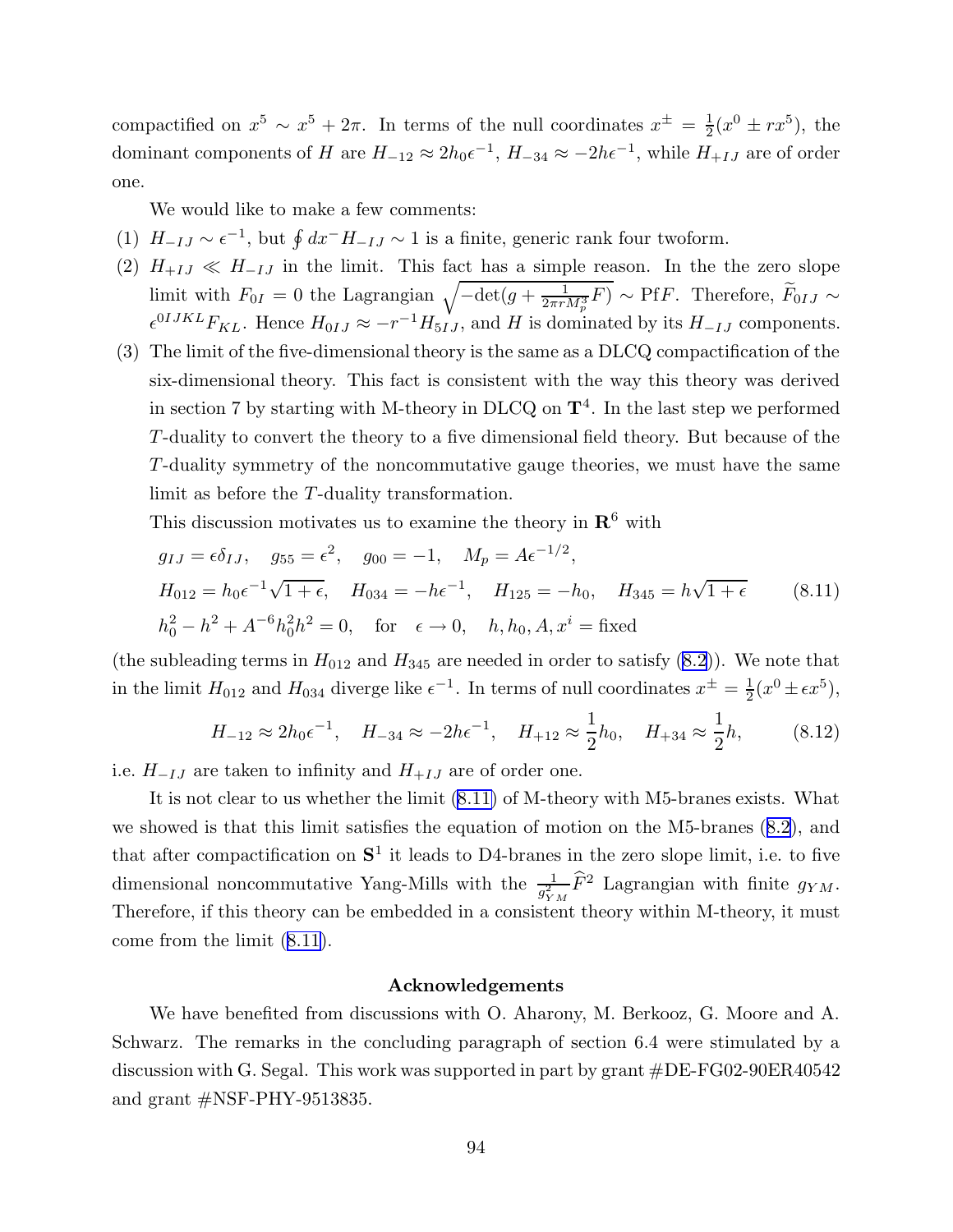## References

- <span id="page-95-0"></span>[1] H.S. Snyder, "Quantized Space-Time," Phys. Rev. 71 (1947) 38; "The Electromagnetic Field In Quantized Space-Time," Phys. Rev. 72 (1947) 68.
- [2] A. Connes, "Noncommutative Geometry," Academic Press (1994).
- [3] A. Connes and M. Rieffel, "Yang-Mills For Noncommutative Two-Tori," in Operator Algebras and Mathematical Physics (Iowa City, Iowa, 1985), pp. 237 Contemp. Math. Oper. Alg. Math. Phys. 62, AMS 1987.
- [4] A. Connes, M. R. Douglas, and A. Schwarz, "Noncommutative Geometry and Matrix Theory: Compactification On Tori," JHEP 9802:003 (1998), [hep-th/9711162.](http://lanl.arXiv.org/abs/hep-th/9711162)
- [5] T. Banks, W. Fischler, S.H. Shenker and L. Susskind, "M-Theory as a Matrix Model: A Conjecture," Phys. Rev. D55 (1997) 5112, [hep-th/9610043.](http://lanl.arXiv.org/abs/hep-th/9610043)
- [6] T. Banks, Nucl. Phys. Proc. Suppl. 67 (1998) 180 [hep-th/9710231;](http://lanl.arXiv.org/abs/hep-th/9710231) D. Bigatti and L. Susskind, "Review of Matrix Theory," [hep-th/9712072.](http://lanl.arXiv.org/abs/hep-th/9712072)
- [7] B. de Wit, J. Hoppe and H. Nicolai, "On The Quantum Mechanics Of Supermembranes," Nucl. Phys. B305 (1988) 545.
- [8] J. Hoppe, "Membranes And Integrable Systems," Phys. Lett. B250 (1990) 44.
- [9] D.B. Fairlie, P. Fletcher and C.K. Zachos, "Trigonometric Structure Constants For New Infinite-Dimensional Algebras," Phys. Lett. 218 (1989) 203; "Infinite Dimensional Algebras and a Trigonometric Basis for the Classical Lie Algebras," Journal of Math. Phys. 31 (1990) 1088.
- [10] A. H. Chamseddine and J. Froehlich, "Some Elements of Connes' NC Geometry, and Space-Time Geometry," in: Chen Ning Yang, a Great Physicist of the Twentieth Century, C. S. Liu and S.-T. Yau (eds.), Intl. Press, Boston 1995; J. Froehlich and K. Gawedzki, "Conformal Field Theory and Geometry of Strings," in: Proc. of the Conference on Mathematical Quantum Theory (Vancouver B.C. 1993), J. Feldman, R. Froese and L. Rosen (eds.), Centre de Recherche Mathematiques-Proc. and Lecture Notes, vol. 7, p. 57 (1994), AMS Publ; A. H. Chamseddine and J. Froehlich, J. Math. Phys. 35 (1994) 5195; J. Froehlich, O. Grandjean and A. Recknagel, Supersymmetry, "NC Geometry and Gravitation," Proc. of Les Houches Summer School 1995, A. Connes, K. Gawedzki and J. Zinn-Justin (eds.), Elsevier 1998.
- [11] E. Witten, "Noncommutative Geometry And String Field Theory," Nucl. Phys. B268 (1986) 253.
- [12] M. R. Douglas and C. Hull, "D-Branes And The Noncommutative Torus," JHEP 9802:008,1998, [hep-th/9711165.](http://lanl.arXiv.org/abs/hep-th/9711165)
- [13] Y.-K. E. Cheung and M. Krogh, "Noncommutative Geometry From 0-Branes In A Background  $B$  Field," Nucl. Phys. **B528** (1998) 185.
- [14] C.-S. Chu and P.-M. Ho, "Noncommutative Open String And D-Brane," Nucl. Phys. B550 (1999) 151, hep/th9812219; "Constrained quantization of open string in background B field and noncommutative D-brane," [hep-th/9906192](http://lanl.arXiv.org/abs/hep-th/9906192).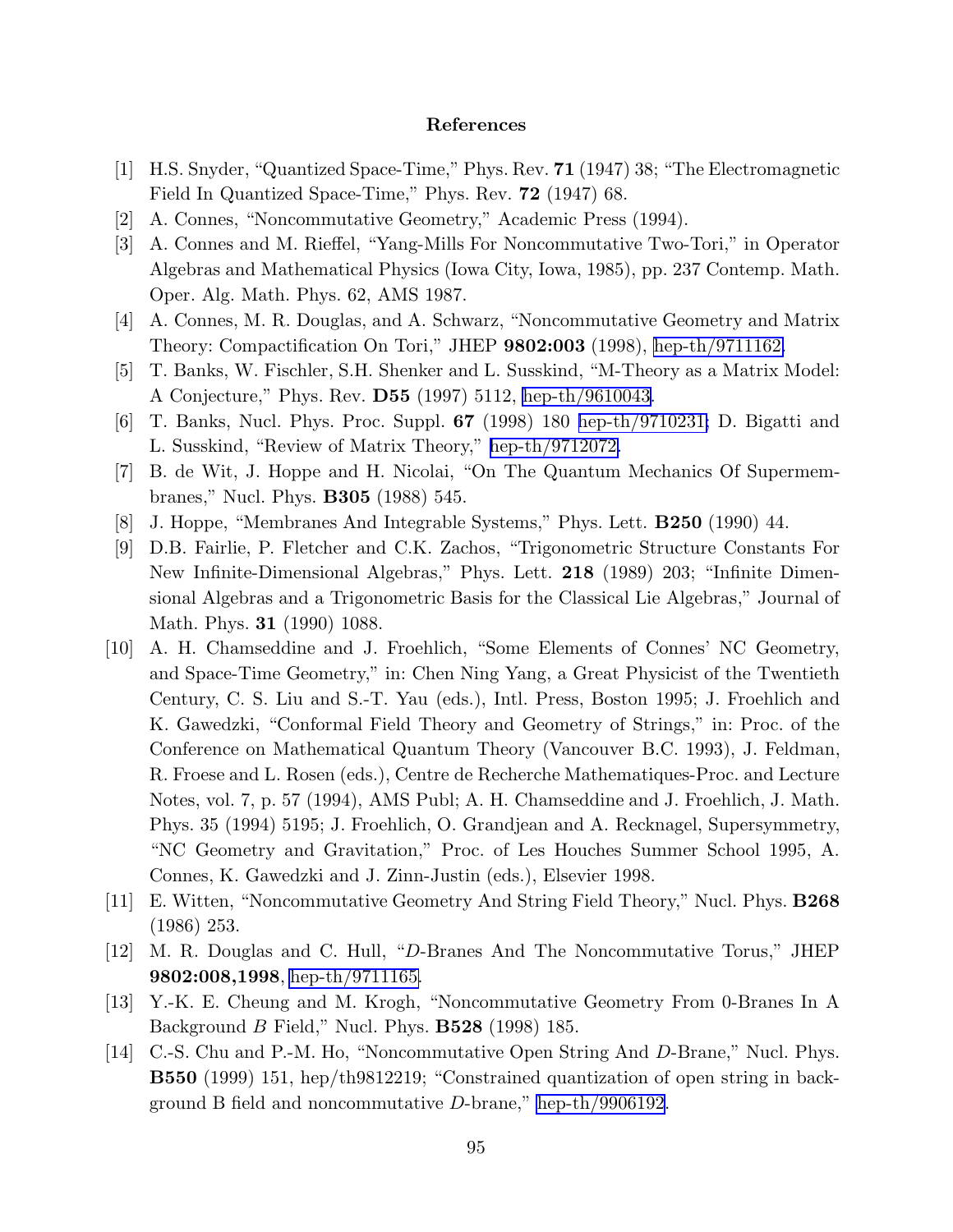- <span id="page-96-0"></span>[15] V. Schomerus, "D-Branes And Deformation Quantization," JHEP 9906:030 (1999), [hep-th/9903205.](http://lanl.arXiv.org/abs/hep-th/9903205)
- [16] F. Ardalan, H. Arfaei and M.M. Sheikh-Jabbari, "Mixed Branes and M(atrix) Theory on Noncommutative Torus," [hep-th/9803067](http://lanl.arXiv.org/abs/hep-th/9803067); "Noncommutative Geometry From Strings and Branes," JHEP 02, 016 (1999) [hep-th/9810072;](http://lanl.arXiv.org/abs/hep-th/9810072) "Dirac Quantization of Open Strings and Noncommutativity in Branes," [hep-th/9906161.](http://lanl.arXiv.org/abs/hep-th/9906161)
- [17] A. Schwarz, "Morita Equivalence And Duality," Nucl. Phys. B534 (1998) 720, [hep](http://lanl.arXiv.org/abs/hep-th/9805034)[th/9805034](http://lanl.arXiv.org/abs/hep-th/9805034); M.A. Rieffel and A. Schwarz, "Morita Equivalence of Multidimensional Noncommutative Tori," [math.QA/9803057;](http://lanl.arXiv.org/abs/math/9803057) M.A. Rieffel, J. Diff. Geom. 31 (1990) 535; [quant-ph/9712009.](http://lanl.arXiv.org/abs/quant-ph/9712009)
- [18] A. Astashkevich, N. Nekrasov and A. Schwarz, "On Noncommutative Nahm Transform," [hep-th/9810147.](http://lanl.arXiv.org/abs/hep-th/9810147)
- [19] B. Morariu and B. Zumino, "Super-Yang-Mills on the Noncommutative Torus," [hep](http://lanl.arXiv.org/abs/hep-th/9807198)[th/9807198](http://lanl.arXiv.org/abs/hep-th/9807198); D. Brace and B. Morariu, "A Note on the BPS Spectrum of the Matrix Model," JHEP 02, 004 (1999) [hep-th/9810185;](http://lanl.arXiv.org/abs/hep-th/9810185) D. Brace, B. Morariu, and B. Zumino, "Dualities Of The Matrix Model From T Duality Of The Type II String," Nucl. Phys. B545 (1999) 192, [hep-th/9810099;](http://lanl.arXiv.org/abs/hep-th/9810099) "T Duality And Ramond-Ramond Backgrounds In The Matrix Model," Nucl. Phys. B549 (1999) 181, [hep-th/9811213](http://lanl.arXiv.org/abs/hep-th/9811213).
- [20] C. Hofman and E. Verlinde, "U Duality Of Born-Infeld On The Noncommutative Two Torus," JHEP 9812:010 (1998), [hep-th/9810116](http://lanl.arXiv.org/abs/hep-th/9810116); "Gauge Bundles And Born-Infeld On The Noncommutative Torus," Nucl. Phys. B547 (1999) 157, [hep-th/9810219.](http://lanl.arXiv.org/abs/hep-th/9810219)
- [21] B. Pioline and A. Schwarz, "Morita Equivalence and T-duality (or B versus Θ," [hep](http://lanl.arXiv.org/abs/hep-th/9908019)[th/9908019](http://lanl.arXiv.org/abs/hep-th/9908019).
- [22] A. Konechny and A. Schwarz, "BPS States on Noncommutative Tori and Duality," Nucl. Phys. B550 (1999) 561, [hep-th/9811159;](http://lanl.arXiv.org/abs/hep-th/9811159) "Supersymmetry Algebra and BPS States of Super-Yang-Mills Theories on Noncommutative Tori," Phys. Lett. B453 (1999) 23, [hep-th/9901077;](http://lanl.arXiv.org/abs/hep-th/9901077) "1/4 BPS States on Noncommutative Tori," [hep](http://lanl.arXiv.org/abs/hep-th/9907008)[th/9907008](http://lanl.arXiv.org/abs/hep-th/9907008).
- [23] P. Ho and Y. Wu, "Noncommutative Geometry and D-branes," Phys. Lett. B398 (1997) 52, [hep-th/9611233](http://lanl.arXiv.org/abs/hep-th/9611233); P.-M. Ho, Y.-Y. Wu and Y.-S. Wu, "Towards a Noncommutative Geometric Approach to Matrix Compactification," Phys. Rev. D58 (1998) 026006, [hep-th/9712201;](http://lanl.arXiv.org/abs/hep-th/9712201) P. Ho, "Twisted Bundle on Quantum Torus and BPS States in Matrix Theory," Phys. Lett. B434 (1998) 41, [hep-th/9803166;](http://lanl.arXiv.org/abs/hep-th/9803166) P. Ho and Y. Wu, "Noncommutative Gauge Theories in Matrix Theory," Phys. Rev. D58 (1998) 066003, [hep-th/9801147](http://lanl.arXiv.org/abs/hep-th/9801147)
- [24] M. Li, "Comments on Supersymmetric Yang-Mills Theory on a Noncommutative Torus," [hep-th/9802052.](http://lanl.arXiv.org/abs/hep-th/9802052)
- [25] T. Kawano and K. Okuyama, "Matrix Theory on Noncommutative Torus," Phys. Lett. **B433** (1998) 29, [hep-th/9803044](http://lanl.arXiv.org/abs/hep-th/9803044).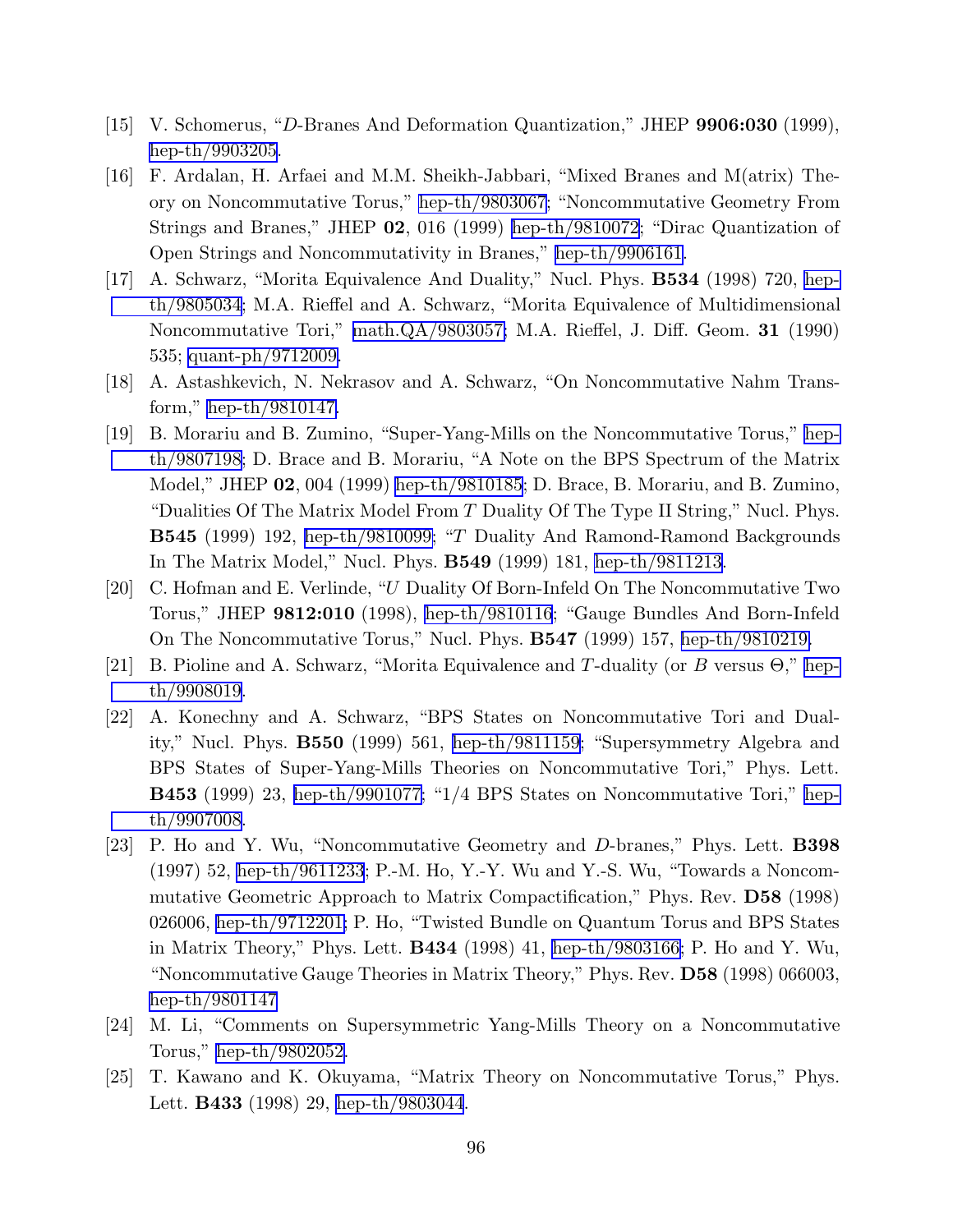- <span id="page-97-0"></span>[26] F. Lizzi and R.J. Szabo, "Noncommutative Geometry and Space-time Gauge Symmetries of String Theory," [hep-th/9712206;](http://lanl.arXiv.org/abs/hep-th/9712206) G. Landi, F. Lizzi and R.J. Szabo, "String Geometry and the Noncommutative Torus," [hep-th/9806099;](http://lanl.arXiv.org/abs/hep-th/9806099) F. Lizzi and R.J. Szabo, "Noncommutative Geometry and String Duality," [hep-th/9904064.](http://lanl.arXiv.org/abs/hep-th/9904064)
- [27] R. Casalbuoni, "Algebraic Treatment of Compactification on Noncommutative Tori," Phys. Lett. B431 (1998) 69, [hep-th/9801170.](http://lanl.arXiv.org/abs/hep-th/9801170)
- [28] M. Kato and T. Kuroki, "World Volume Noncommutativity Versus Target Space Noncommutativity," JHEP 03 (1999) 012 [hep-th/9902004.](http://lanl.arXiv.org/abs/hep-th/9902004)
- [29] D. Bigatti, "Noncommutative Geometry and Super-Yang-Mills Theory," Phys. Lett. B451 (1999) 324, [hep-th/9804120.](http://lanl.arXiv.org/abs/hep-th/9804120)
- [30] D. Bigatti and L. Susskind, "Magnetic Fields, Branes and Noncommutative Geometry," [hep-th/9908056.](http://lanl.arXiv.org/abs/hep-th/9908056)
- [31] A. Hashimoto and N. Itzhaki, "Noncommutative Yang-Mills and the AdS / CFT correspondence," [hep-th/9907166.](http://lanl.arXiv.org/abs/hep-th/9907166)
- [32] J.M. Maldacena and J.G. Russo, "Large N Limit of Non-Commutative Gauge Theories," [hep-th/9908134](http://lanl.arXiv.org/abs/hep-th/9908134).
- [33] Y.E. Cheung, O.J. Ganor, M. Krogh and A.Y. Mikhailov, "Instantons on a Noncommutative  $\mathbf{T}^4$  from Twisted  $(2,0)$  and Little String Theories," [hep-th/9812172](http://lanl.arXiv.org/abs/hep-th/9812172).
- [34] N. Seiberg, Phys. Lett. B408 (1997) 98, [hep-th/9705221.](http://lanl.arXiv.org/abs/hep-th/9705221)
- [35] N. Nekrasov and A. Schwarz, "Instantons On Noncommutative  $\mathbb{R}^4$  And (2,0) Superconformal Field Theory," Commun. Math. Phys. 198 (1998) 689, [hep-th/9802068.](http://lanl.arXiv.org/abs/hep-th/9802068)
- [36] M.R. Douglas and G. Moore, "D-branes, Quivers, and ALE Instantons," [hep](http://lanl.arXiv.org/abs/hep-th/9603167)[th/9603167](http://lanl.arXiv.org/abs/hep-th/9603167).
- [37] O. Aharony, M. Berkooz, and N. Seiberg, "Light Cone Description Of (2,0) Superconformal Theories In Six-Dimensions," Adv. Theor. Math. Phys. 2:119 (1998), [hep](http://lanl.arXiv.org/abs/hep-th/9712117)[th/9712117](http://lanl.arXiv.org/abs/hep-th/9712117).
- [38] M. Berkooz, "Nonlocal field theories and the noncommutative torus," Phys. Lett. B430 (1998) 237, [hep-th/9802069.](http://lanl.arXiv.org/abs/hep-th/9802069)
- [39] E. Witten, "Small Instantons In String Theory," Nucl. Phys. B460 (1996) 541, [hep](http://lanl.arXiv.org/abs/hep-th/9511030)[th/9511030](http://lanl.arXiv.org/abs/hep-th/9511030).
- [40] M. Douglas, "Branes Within Branes," [hep-th/9512077.](http://lanl.arXiv.org/abs/hep-th/9512077)
- [41] H. Nakajima, "Resolutions of Moduli Spaces of Ideal Instantons on  $\mathbb{R}^4$ ," in "Topology, Geometry and Field Theory," (World Scientific, 1994).
- [42] E.S. Fradkin and A.A. Tseytlin, "Nonlinear Electrodynamics From Quantized Strings," Phys. Lett. 163B (1985) 123.
- [43] C. G. Callan, C. Lovelace, C. R. Nappi, S. A. Yost, "String Loop Corrections To Beta Functions," Nucl. Phys. B288 (1987) 525; A. Abouelsaood, C. G. Callan, C. R. Nappi and S. A. Yost, "Open Strings In Background Gauge Fields," Nucl. Phys. B280 (1987) 599.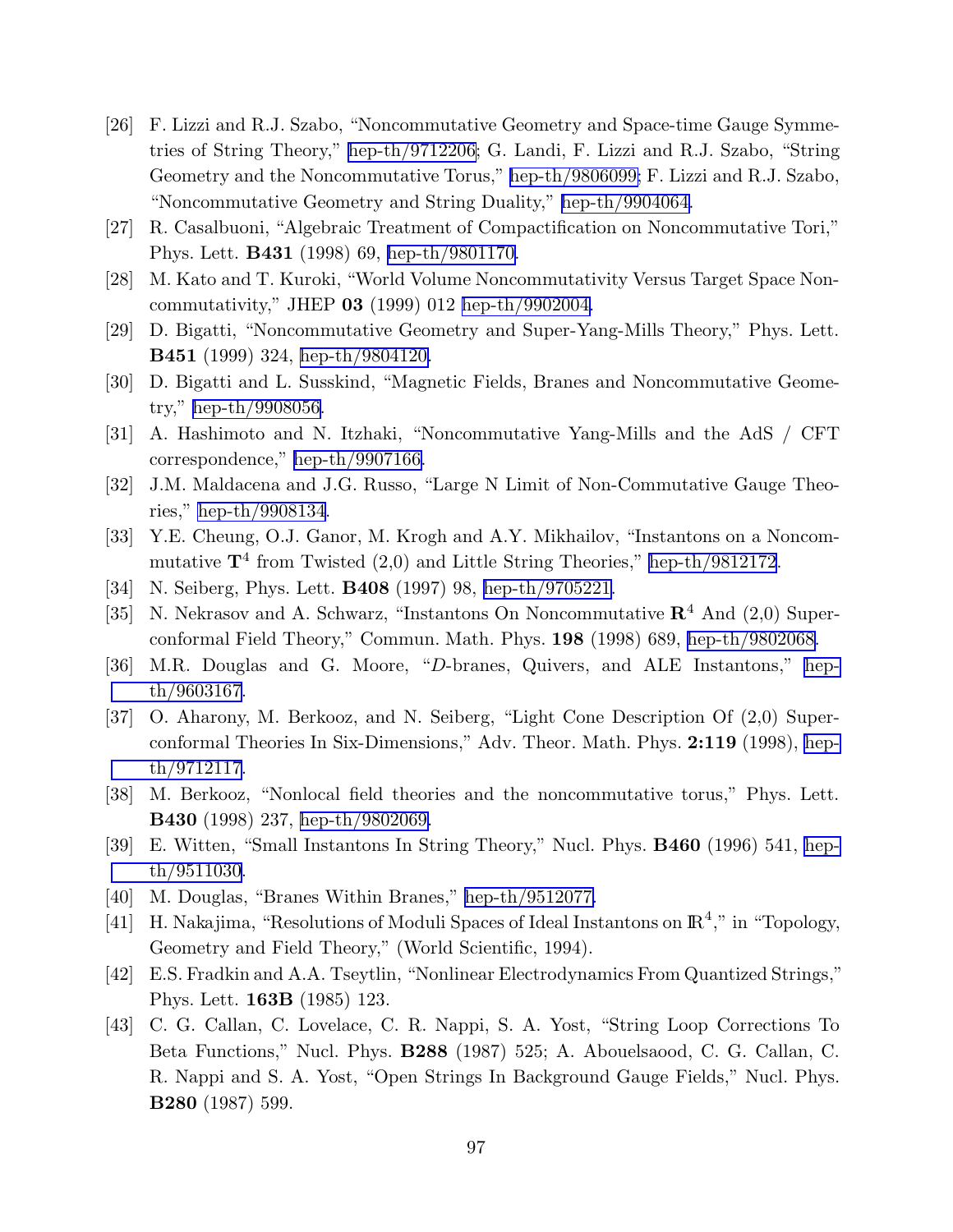- <span id="page-98-0"></span>[44] A. Dhar, G. Mandal, and S. R. Wadia, "Nonrelativistic Fermions, Coadjoint Orbits of  $W_{\infty}$ , and String Field Theory At  $c = 1$ ," [hep-th/9207011](http://lanl.arXiv.org/abs/hep-th/9207011), " $W_{\infty}$  Coherent States And Path-Integral Derivation Of Bosonization Of Non-Relativistic Fermions In One Dimension," [hep-th/9309028](http://lanl.arXiv.org/abs/hep-th/9309028), "String Field Theory Of Two Dimensional QCD: A Realization Of  $W_{\infty}$  Algebra," [hep-th/9403050](http://lanl.arXiv.org/abs/hep-th/9403050).
- [45] D. B. Fairlie, T. Curtright, and C. K. Zachos, "Integrable Symplectic Trilinear Interactions For Matrix Membranes," Phys. Lett. B405 (1997) 37, [hep-th/9704037;](http://lanl.arXiv.org/abs/hep-th/9704037) D. Fairlie, "Moyal Brackets In M-Theory," Mod. Phys. Lett.  $\mathbf{A13}$  (1998) 263, [hep-th/9707190;](http://lanl.arXiv.org/abs/hep-th/9707190) "Matrix Membranes And Integrability," [hep-th/9709042.](http://lanl.arXiv.org/abs/hep-th/9709042)
- [46] C. Klimcik, "Gauge theories on the noncommutative sphere," Commun. Math. Phys. 199 (1998) 257, [hep-th/9710153.](http://lanl.arXiv.org/abs/hep-th/9710153)
- [47] M. Kontsevich, "Deformation Quantization Of Poisson Manifolds," [q-alg/9709040.](http://lanl.arXiv.org/abs/q-alg/9709040)
- [48] A. S. Cataneo and G. Felder, "A Path Integral Approach To The Kontsevich Quantization Formula," [math.QA/9902090.](http://lanl.arXiv.org/abs/math/9902090)
- [49] A.A. Tseytlin, "Born-Infeld Action, Supersymmetry And String Theory," to appear in the Yuri Golfand memorial volume, ed. M. Shifman, World Scientific (2000), [hep](http://lanl.arXiv.org/abs/hep-th/9908105)[th/9908105](http://lanl.arXiv.org/abs/hep-th/9908105).
- [50] T. Banks and N. Seiberg, "Nonperturbative Infinities," Nucl. Phys. B273 (1986) 157.
- [51] M. Henneaux, "Lectures On The Antifield-BRST Formalism For Gauge Theories," Nucl. Phys. **B** (Proc. Suppl.) **18A** (1990) 47; M. Henneaux and C. Teitelboim,  $Quan$ tization Of Gauge Systems (Princeton University Press, 1992).
- [52] J. Hughes and J. Polchinski, "Partially Broken Global Supersymmetry And The Superstring," Nucl. Phys. B278 (1986) 147.
- [53] J. Bagger and A. Galperin, "A New Goldstone multiplet for partially broken supersymmetry," Phys. Rev. D55 (1997) 1091, [hep-th/9608177](http://lanl.arXiv.org/abs/hep-th/9608177).
- [54] T. Filk, "Divergencies in a Field Theory on Quantum Space," Phys. Lett. **B376** (1996) 53.
- [55] J.C. Varilly and J.M. Gracia-Bondia, "On the ultraviolet behaviour of quantum fields over noncommutative manifolds," Int. J. Mod. Phys. A14 (1999) 1305, [hep](http://lanl.arXiv.org/abs/hep-th/9804001)[th/9804001](http://lanl.arXiv.org/abs/hep-th/9804001).
- [56] M. Chaichian, A. Demichev and P. Presnajder, "Quantum Field Theory on Noncommutative Space-times and the Persistence of Ultraviolet Divergences," [hep](http://lanl.arXiv.org/abs/hep-th/9812180)[th/9812180](http://lanl.arXiv.org/abs/hep-th/9812180); "Quantum Field Theory on the Noncommutative Plane with  $E(q)(2)$ Symmetry," [hep-th/9904132.](http://lanl.arXiv.org/abs/hep-th/9904132)
- [57] C.P. Martin and D. Sanchez-Ruiz, "The One Loop UV Divergent Structure of U(1) Yang-Mills Theory on Noncommutative  $\mathbb{R}^4$ ," Phys. Rev. Lett. 83 (1999) 476, [hep](http://lanl.arXiv.org/abs/hep-th/9903077)[th/9903077](http://lanl.arXiv.org/abs/hep-th/9903077).
- [58] M.M. Sheikh-Jabbari, "Renormalizability of the Supersymmetric Yang-Mills Theories on the Noncommutative Torus," JHEP 06 (1999) 015, [hep-th/9903107.](http://lanl.arXiv.org/abs/hep-th/9903107)